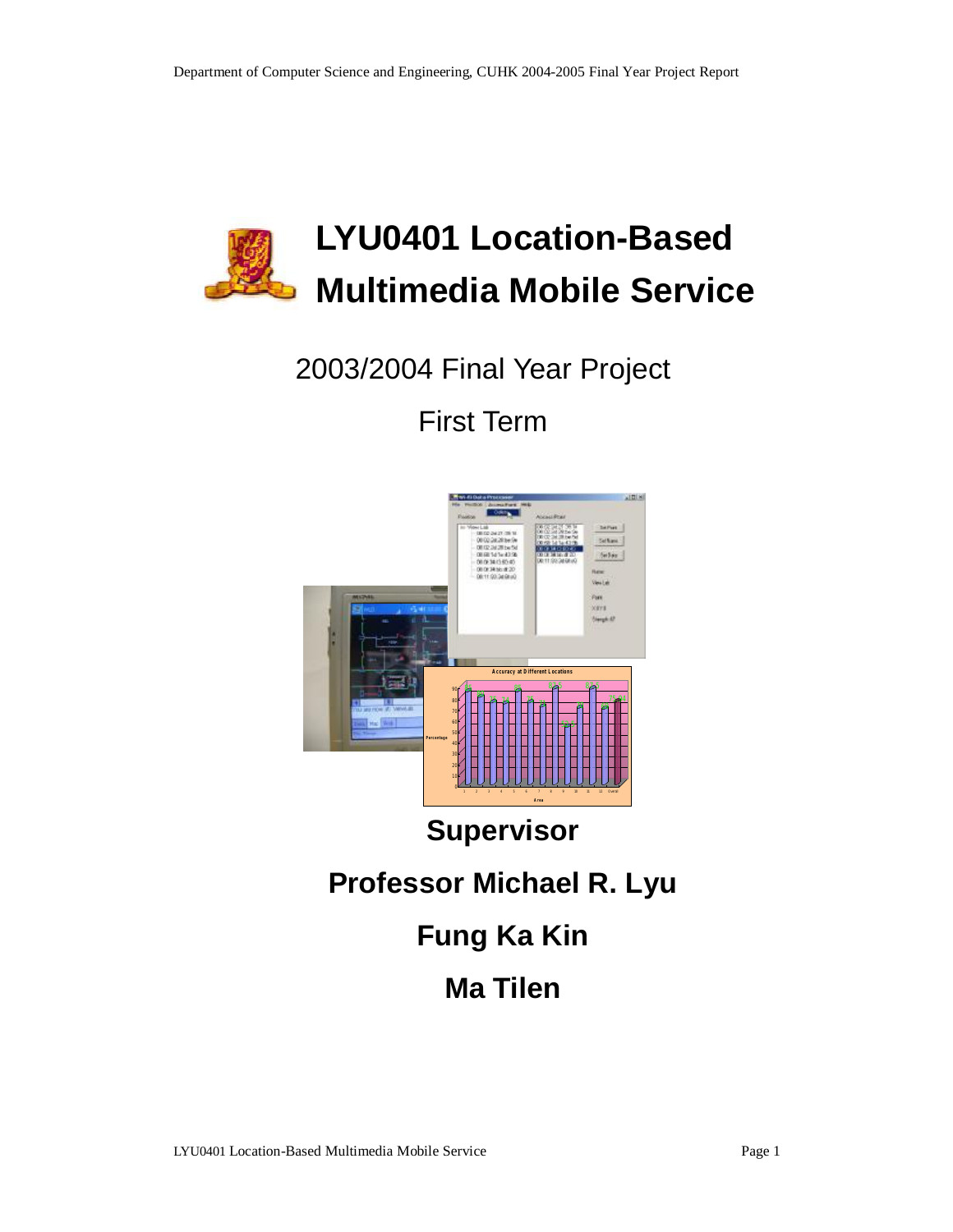# Abstract

This report is written to summarize all the work of our final year project entitled Location-Based Multimedia Mobile Service in the first semester. During this semester, we mainly focus on the problem of localization. Therefore, base on our knowledge and developed tools in localization, we are able to further develop a location-based service.

In this semester, we have chosen the  $1<sup>st</sup>$  floor of the Ho Sin-Hang Engineering Building, the Chinese University of Hong Kong to study the problem of localization. Our goal is to locate a person when he/she is walking around on the floor. To achieve the goal, we have encountered a lot of problems. For example, how to collect the signals from the Wireless LAN access points, how to process the data, how to choose and apply algorithms in order to use the collected signals and so on. Every problem mentioned will affect the accuracy in localization. Therefore, in this report, we are going to introduce how we can solve these problems.

We first give an introduction about the current issue of localization in recent years. As we have chosen the Wireless LAN (WLAN) network for localization, the topics in Wireless LAN fundamentals will help you to understand some terms and standard in WLAN as well as our project. In the next section, we introduce different approaches and algorithms in localization, so that you have a brief idea on how to achieve localization. After that, we will give a detail description on how we apply the Area-Based Probability algorithm and solve the problems we face. We will also list out the result of the experiments that we have done on the accuracy of our system and give some analysis of them.

We have implemented our first application Wi-Fi Location System (WLS). It is a tool for developer to implement Location-based System. WLS consists of 3 components, namely, Wi-Fi Signal Scanner (WSS), Wi-Fi Data Processor (WDP) and Wi-Fi Location Detector (WLD). WSS is used to collect signal data from Wireless LAN access points at target place. The data is then processed by WDP. The output data of WDP is used by WLD to detect the current position. So, they have a close relationship between each other in WLS. The detail explanation of WLS will be given later in this report.

At the end, we will give a brief summary and a listing of the problem that we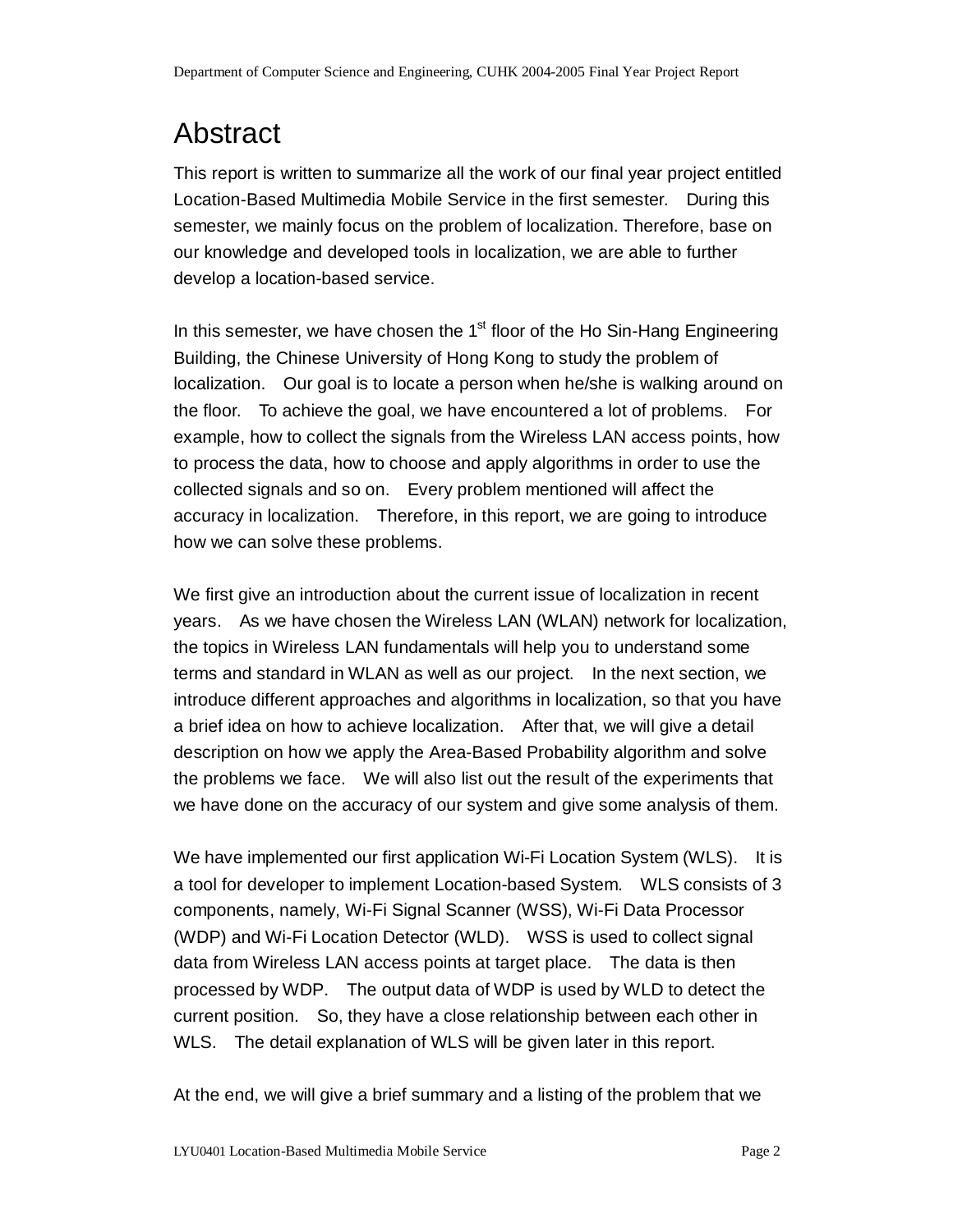have faced together with our solution. Then we will describe our contribution to the project. The last section is our project progress and future work in next semester.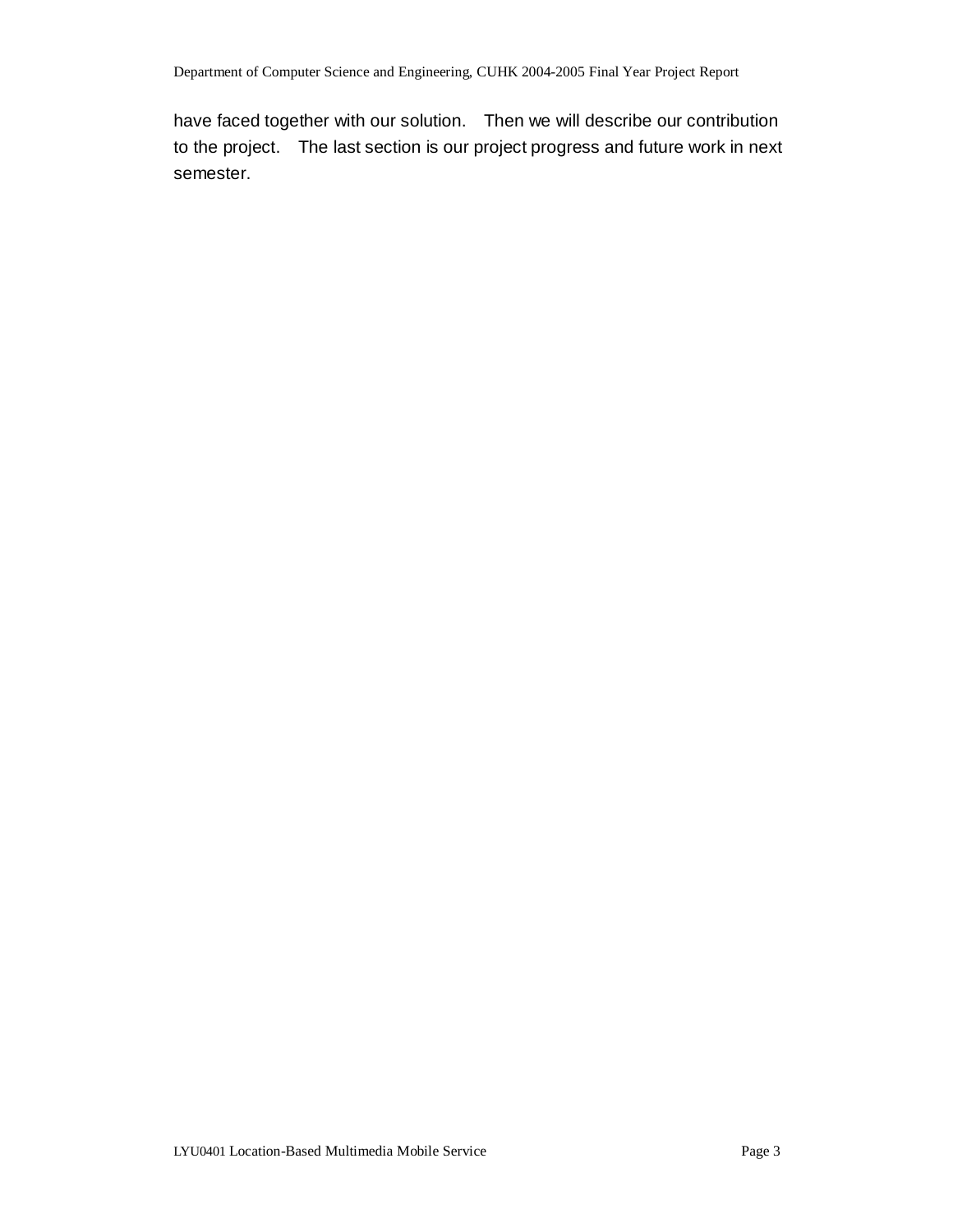| 4. EXPERIMENTS AND IMPLEMENTATION OF LOCALIZATION ALGORITHM  23 |  |
|-----------------------------------------------------------------|--|
|                                                                 |  |
|                                                                 |  |
|                                                                 |  |
|                                                                 |  |
|                                                                 |  |
|                                                                 |  |
|                                                                 |  |
|                                                                 |  |
|                                                                 |  |
|                                                                 |  |
|                                                                 |  |
|                                                                 |  |
|                                                                 |  |
|                                                                 |  |
|                                                                 |  |
|                                                                 |  |
|                                                                 |  |
|                                                                 |  |
|                                                                 |  |
|                                                                 |  |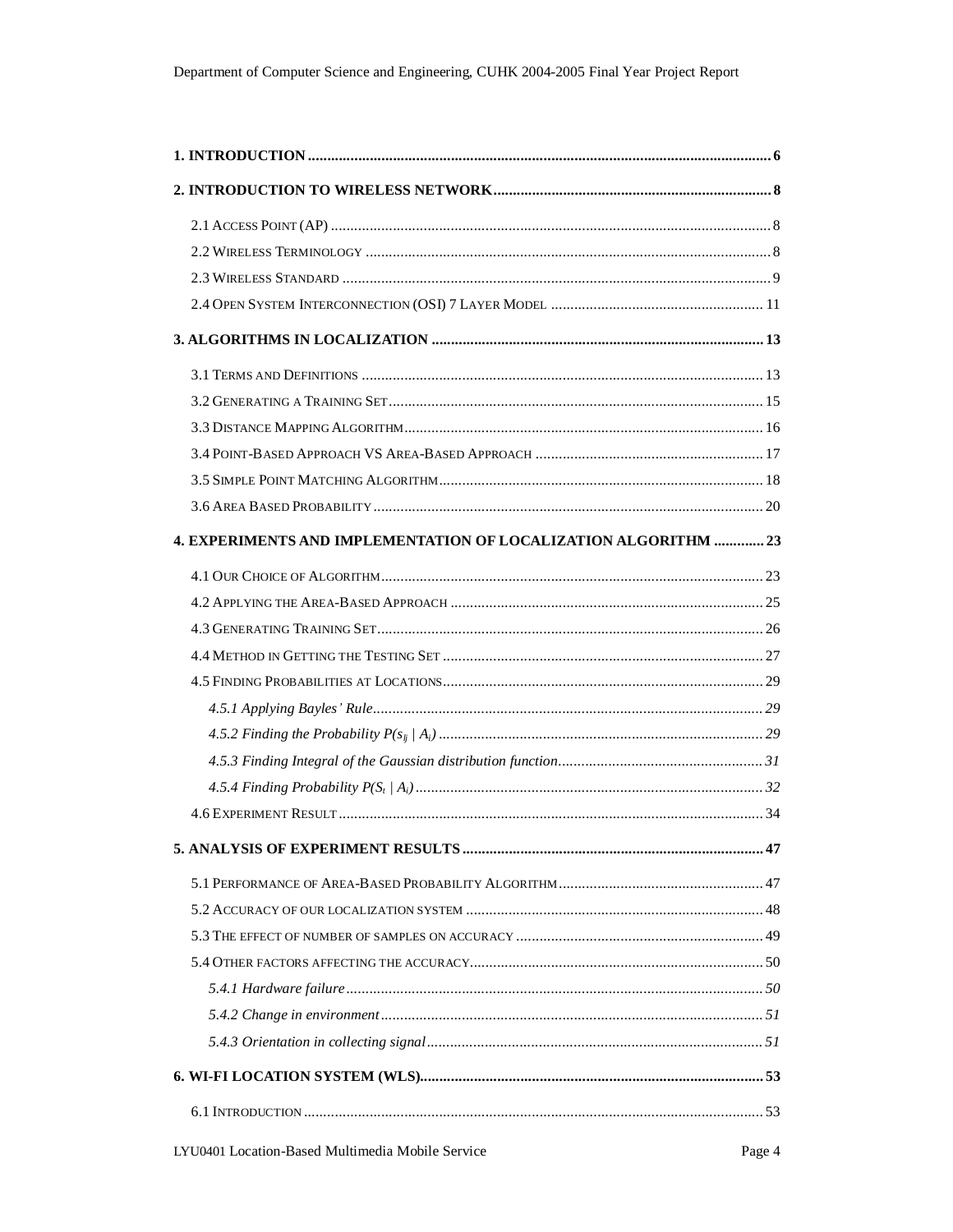| 6.3 COMPARISON BETWEEN TRADITION DEVELOPMENT PROCEDURE AND THE WI-FI LOCATION |  |
|-------------------------------------------------------------------------------|--|
|                                                                               |  |
|                                                                               |  |
|                                                                               |  |
|                                                                               |  |
|                                                                               |  |
|                                                                               |  |
|                                                                               |  |
|                                                                               |  |
|                                                                               |  |
|                                                                               |  |
|                                                                               |  |
|                                                                               |  |
|                                                                               |  |
|                                                                               |  |
|                                                                               |  |
|                                                                               |  |
|                                                                               |  |
|                                                                               |  |
|                                                                               |  |
|                                                                               |  |
|                                                                               |  |
|                                                                               |  |
|                                                                               |  |
| 9.3 DETECTION OF ACCESS POINT SIGNALS AND RETRIEVAL OF SIGNAL STRENGTHS  90   |  |
|                                                                               |  |
|                                                                               |  |
|                                                                               |  |
|                                                                               |  |
|                                                                               |  |
|                                                                               |  |
|                                                                               |  |
|                                                                               |  |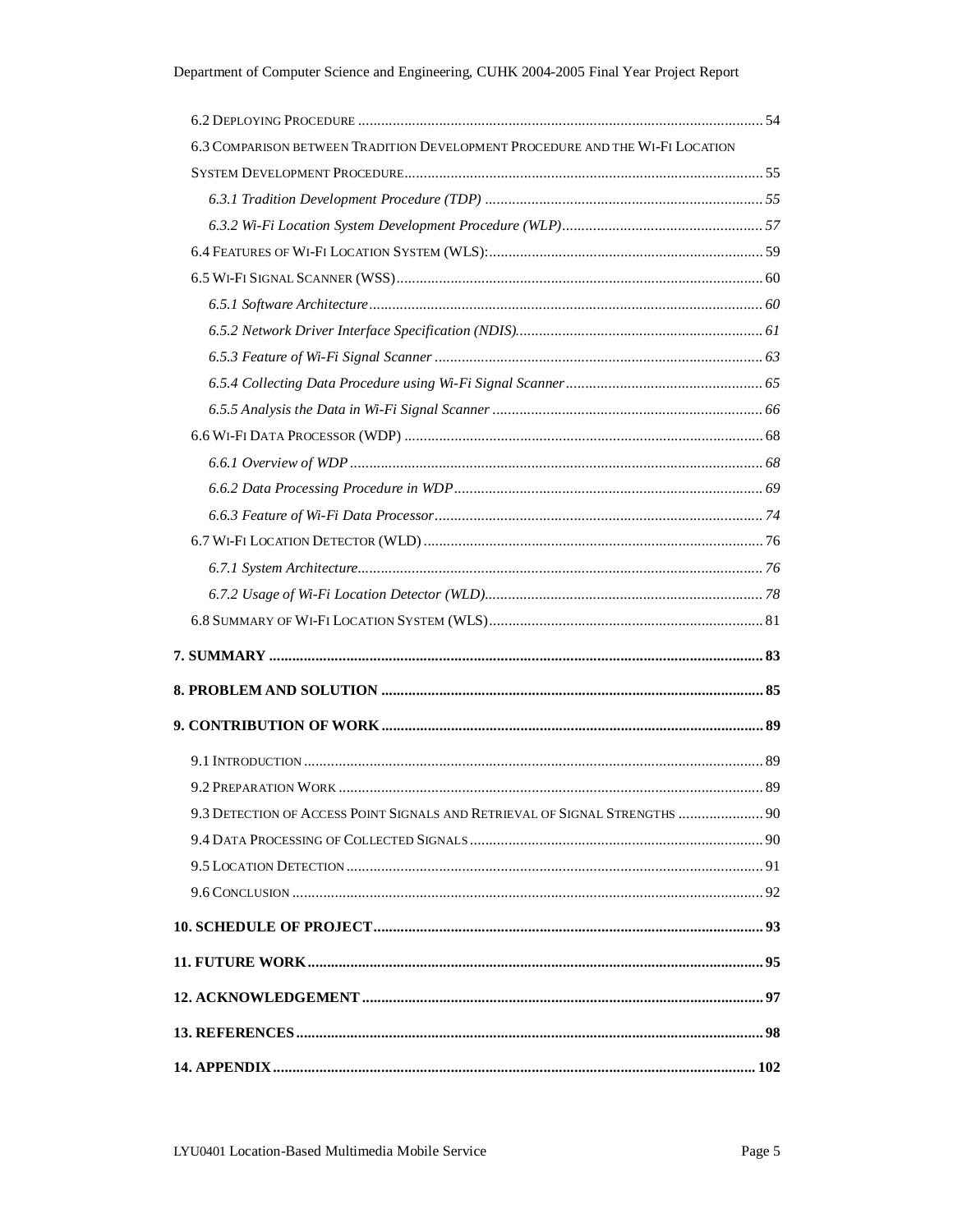# **1. Introduction**

Localization is necessary for many higher level sensor network functions such as tracking, monitoring and geometric-based routing. There are many applications that provide services based on the location of the user, such as telephone follow me, which forwards phone calls to the user's current location, everywhere printing, which chooses the nearest printer for mobile users, and intelligent tourist, which offers help information based on a tourist's location.

Many positioning systems designed to determine or track a user's location have been proposed in recent years. Those systems fall into three categories: global location systems, wide-area location systems based on cellular networks, and indoor location systems.

A typical global location system is the Global Positioning System (GPS), which receives signals from multiple satellites and employs a triangulation process to determine physical locations with an accuracy of approximately 10 m. However, GPS is inefficient for indoor use or in urban areas where high buildings shield the satellite signals.

Several cellular-network-based wide-area location systems have been proposed in recent years. The technological methods of location determination involve measuring the signal strength, the angle of signal arrival, and/or the time difference of signal arrival. However, the accuracy of wide-area location systems is highly limited by the cell size. Moreover, the effectiveness of systems for an indoor environment is also limited by the multiple reflections suffered by the radio frequency (RF) signal.

For an indoor environment, several systems based on various technologies such as infrared (IR), ultrasound, video surveillance, and radio signal are emerging. Among these systems, radio-signal-based approaches—more specifically, the wireless local-area network (WLAN) (IEEE 802.11b, also named Wi-Fi) radio-signal-based positioning system—have drawn great attention in recent years.

A WLAN-based positioning system has distinct advantages over all other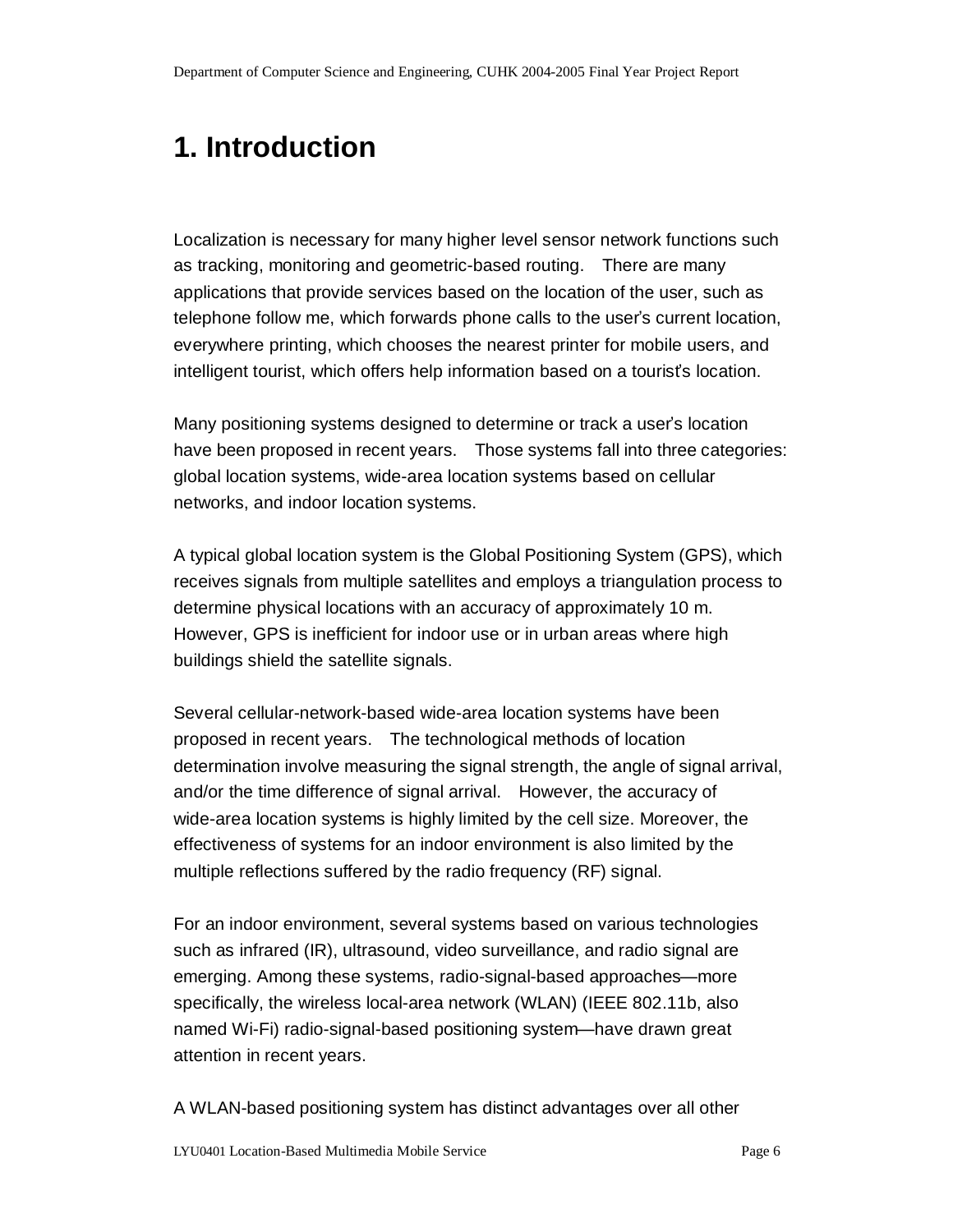systems. First, it is an economical solution because the WLAN network usually exists already as part of the communications infrastructure. For a notebook computer, personal digital assistant (PDA), or other mobile devices equipped with WLAN capability, the positioning system can be implemented simply in software—generally in middleware or at the application level. This software based location system significantly reduces cost with respect to dedicated architectures.

Second, the WLAN-based positioning system covers a large area compared with other types of indoor positioning systems. The WLAN-based positioning system may work in a large building or even across many buildings. Third, it is a stable system owing to its robust RF signal propagation. Video- or IR-based location systems are subject to restrictions, such as line-of-sight limitations or poor performance with fluorescent lighting or in direct sunlight.

In this innovative WLAN-based indoor positioning technology, the signal strength distribution of WLAN access points is collected to train a position-determination model. The training phase is followed by the working phase, during which the mobile device observes the WLAN signals and applies the position-determination model to calculate a position. To reduce the complexity of the training phase, the position-determination model is only trained from a limited amount of collected samples. To improve the accuracy of the location system, a localization algorithm is introduced in which the position determination relies on both collected signal strength and knowledge of space topology.

We have set up the WLAN-based positioning system on the first floor of the Ho Sin-Hang Engineering Building. The system is installed in Personal Digital Assistant (PDA) with Window CE as its platform. We have used experiments to evaluate the performance of our system. The results of these experiments indicate that our system achieves an accuracy of 76% to 99.5% depending on the sample size of the testing set.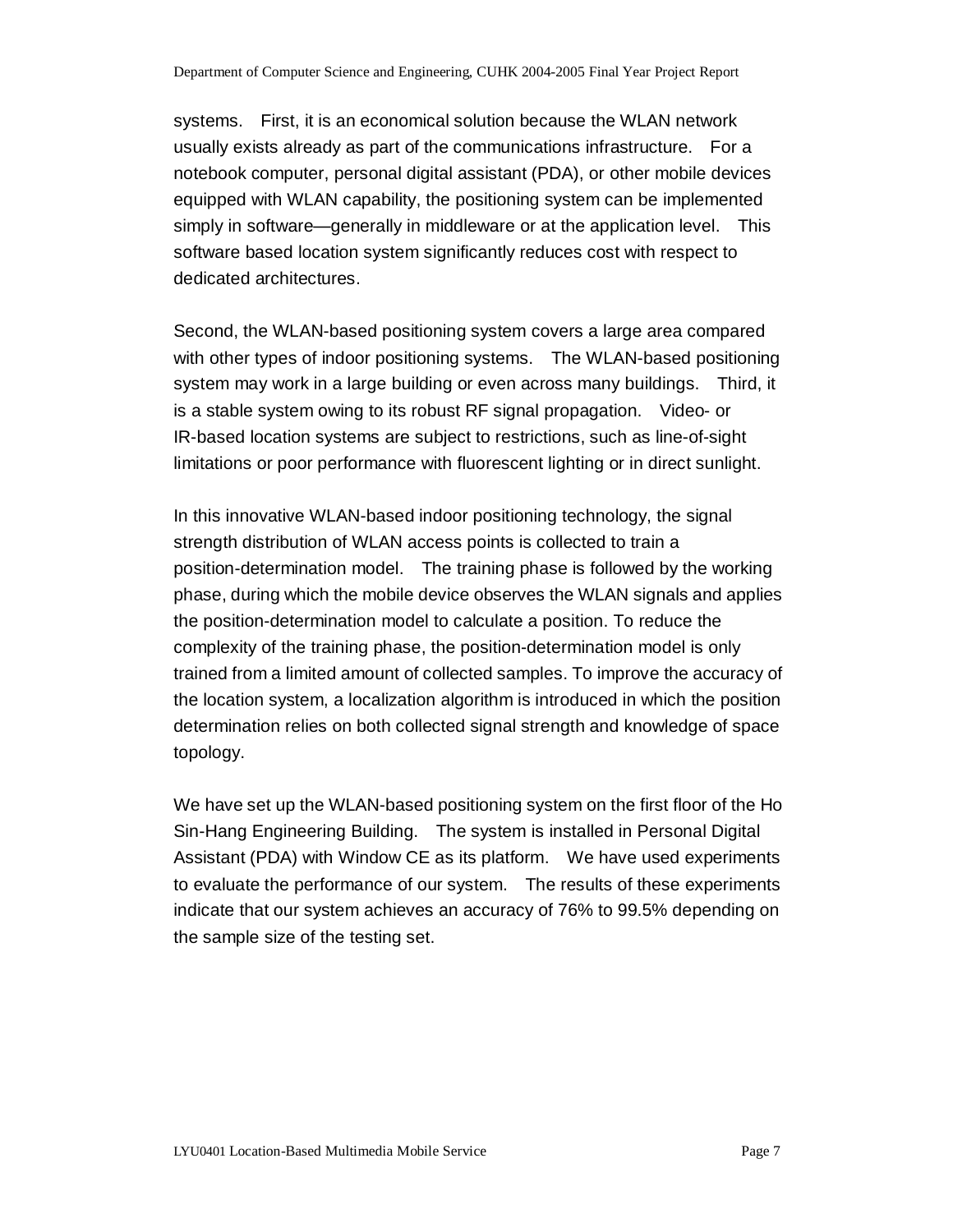# **2. Introduction to Wireless Network**

### **2.1 Access Point (AP)**

It is a hardware device or a computer's software that acts as a communication link for user to access the wired Local Area Network (LAN). Each Access Point has a unique Network Interface Card (NIC). User can communicate the Access Point through this interface.

### **2.2 Wireless Terminology**

Media Access Control address (MAC Address)

It is a unique hardware address that identifies each node in the network. Referencing to OSI 7 Layer Model, the Data Link Control (DLC) layer in the IEEE 802 network is divided into two sub layers: the Logical Link Control (LLC) layer and the Media Access Control (MAC) layer. And each different type of network medium requires a different MAC layer.

Those networks that do not confirm to IEEE 802 standards, the nodes in the network are called Data Link Control (DLC) address.

Service set identifier (SSID)

It is a 32 character. It adds to the header of packets that acts as a password when mobile device sends the packet through Wireless Local Area Network (WLAN). The SSID in one WLAN is different from another. All access points and mobile devices connecting to a specific WLAN must use the same SSID. They can be permitted to join the WLAN provided that they can provide the unique SSID. However, SSID can be sniffed in WLAN which easily get from a packet. It does not supply any security to WLAN.

Receive Signal Strength Indicator (RSSI)

It is the signal strength received by the mobile device in the WLAN. Its unit is in dBm. The smaller values of RSSI, the greater strength received by the mobile device. RSSI is a negative integer number.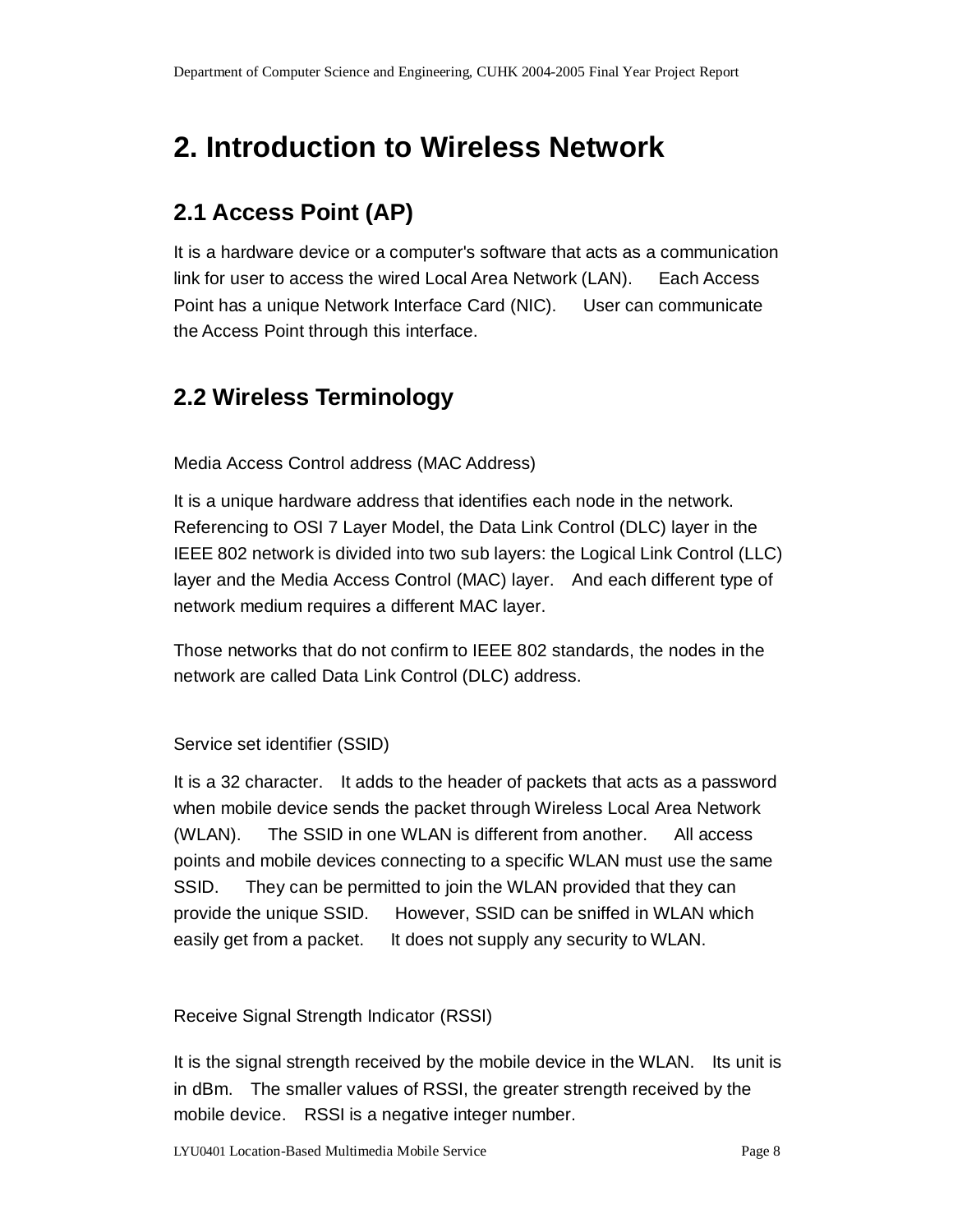#### Wireless Fidelity (Wi-Fi)

The Terms "Wireless Fidelity" is published by Wi-Fi Alliance. Formerly, the term "Wi-Fi" was only referring to IEEE 802.11b. Now, "Wi-Fi" generally means the all type of wireless network, including IEEE 802.11a, IEEE 802.11b, etc. Any networking products are tested by "Wi-Fi Alliance". It is certificated as "Wi-Fi Certified". This guarantee "Wi-Fi Certified" product can communicate with other "Wi-Fi Certified" product without problem.

#### Wired Equivalent Privacy (WEP)

It is a security protocol for wireless Local Area Network (WLAN). It aims to be protected from unauthorized access. It protects the WLAN by encrypting the data over the radio channel. However, it found that WEP can be cracked by advanced technique. WEP is used at the two lowest layers of the Open System Interconnection (OSI) model - the data link and physical layers; it therefore does not offer end-to-end security.

#### Wi-Fi Protected Access (WPA)

It is designed to improve upon the security features of WEP. It can work with existing Wi-Fi products that have been enabled with WEP. It improves data encryption through temporal key integrity protocol (TKIP). And it adds authentication through the extensible authentication protocol (EAP). EAP is a more secure encryption system ensuring only authorized users can access the WLAN.

### **2.3 Wireless Standard**

#### IEEE 802.11

It is a family of wireless Local Area Network (WLAN) specifications developed by Institute of Electrical and Electronics Engineers (IEEE).

Currently, there are four specifications in IEEE 802.11 family:

- a. IEEE 802.11
- b. IEEE 802.11a
- c. IEEE 802.11b
- d. IEEE 802.11g

802.11e and 802.11i will be approved in 2004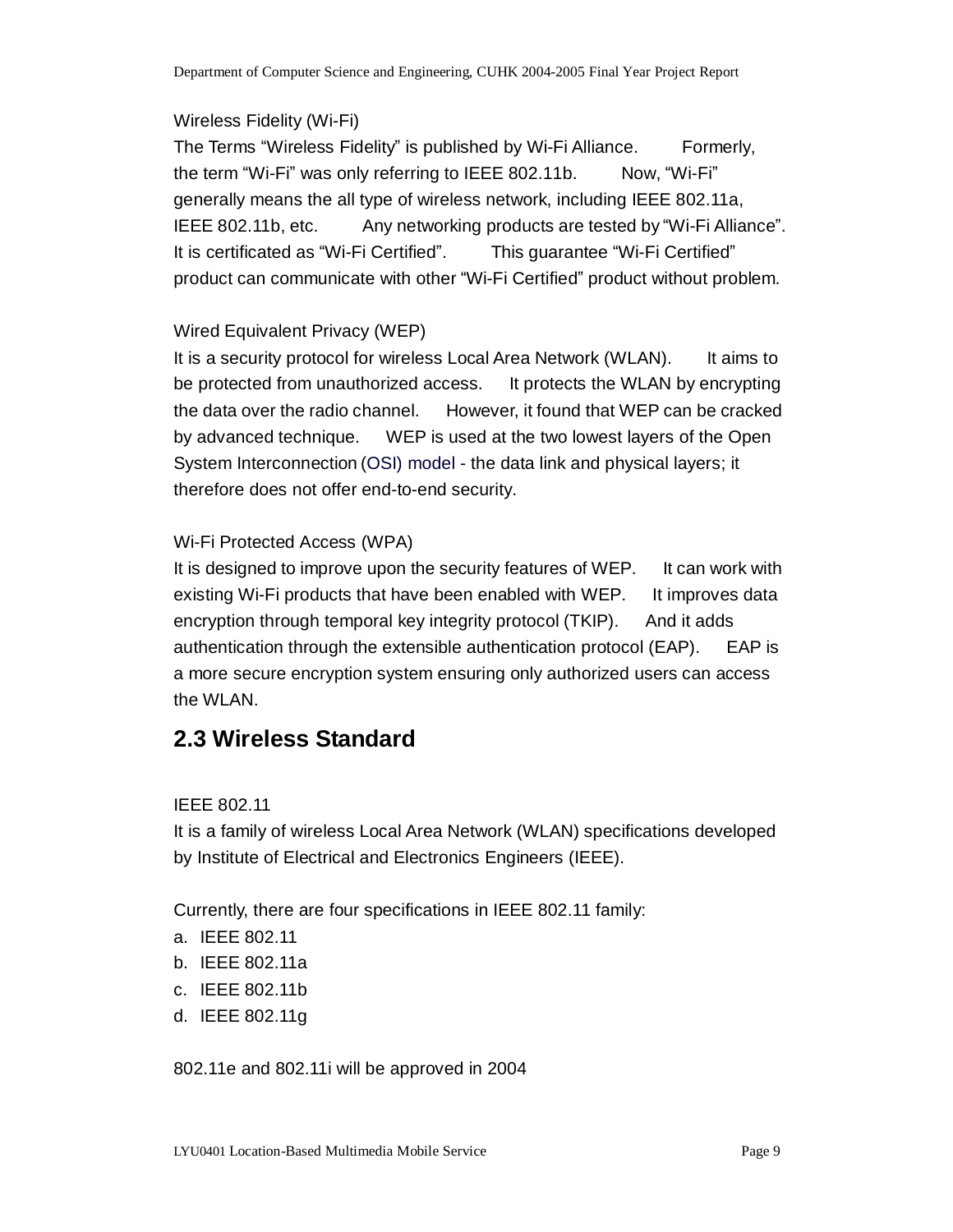#### IEEE 802.11

It operates on the 2.4 GHz band using either direct sequence spread spectrum (DSSS) or frequency hopping spread spectrum (FHSS). It provides up to 2 Mbps transmission rate.

#### IEEE 802.11a

It operates on 5 GHz band using orthogonal frequency division multiplexing encoding scheme (OFDM). It provides up to 54 Mbps transmission rate. It is not interoperable with IEEE 802.11b. Only eight channels are available.

#### IEEE 802.11b

It is often called "Wi-Fi". It operates on 2.4 GHz using direct-sequence spread spectrum (DSSS) with complementary code keying (CCK). This allows high access to data at up to 300 feet from base station. It provides up to 11 Mbps transmission rate. Fourteen channels are available for this standard. Only eleven channels can be used in the United States due to Federal Communications Commission (FCC) regulations. Comparing to IEEE 802.11a, it requires fewer access points to cover large areas.

#### IEEE 802.11g

It operates on 2.4 GHz band. It provides up to 54 Mbps transmission rate. It uses orthogonal frequency division multiplexing encoding scheme (OFDM) when transmission rate is above 20 Mbps. Otherwise, it uses direct-sequence spread spectrum (DSSS) with complementary code keying (CCK). It improves security enhancements over 802.11. It is compatible with IEEE 802.11b. Fourteen channels are available in the 2.4 GHz band.

#### IEEE 802.11e

It is the first standard that targets on home and business environment. It has Quality-of-Service (QoS) in this standard. It adds multimedia support to the existing IEEE 802.11b and IEEE 802.11a wireless standards such that it has a full compatibility with previous standard. It can implement in following kinds of application, e.g. Video on demand, audio on demand, voice over IP (VoIP) and high-speed Internet access, etc.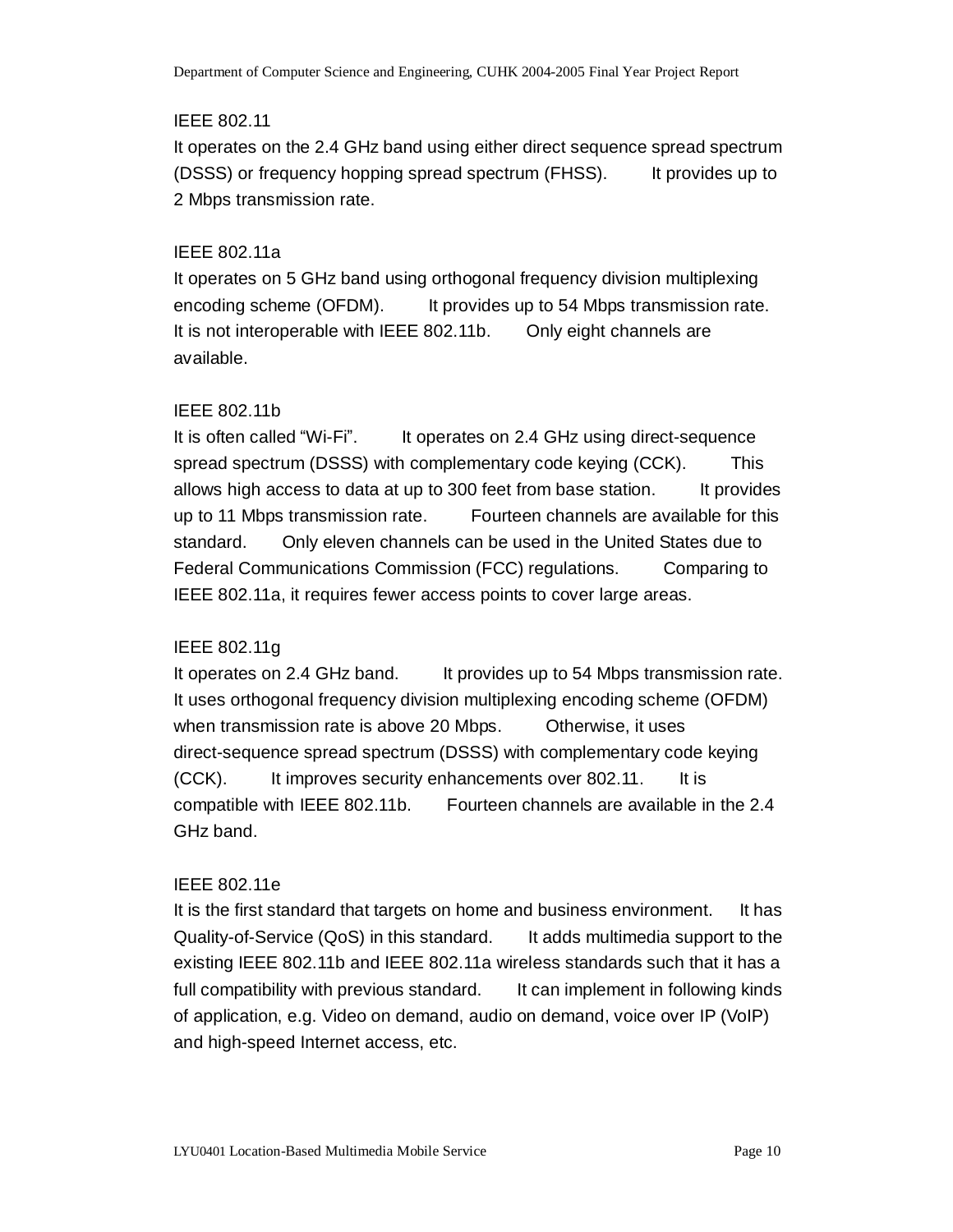IEEE 802.11i

It adds the Advanced Encryption Standard (AES) security protocol. This protocol is much stringer than the Wi-Fi Protected Access security standard (WFA) which implemented in the previous standard.

## **2.4 Open System Interconnection (OSI) 7 Layer Model**

The model defines a networking framework in seven layers. It is divided into 7 Layer. The protocol is implemented according to each layer requirement in the model. Control in each layer is passed from one layer to next layer , starting at the top layer(application layer) to the bottom layer(physical layer) over the channel to the next station and back up the layer from the bottom layer to top layer.

The following is the OSI 7 Layer Model:

| Application    |
|----------------|
| Presentation   |
| <b>Session</b> |
| Transport      |
| <b>Network</b> |
| Data Link      |
| Physical       |

Figure 2.1

Application Layer (Layer 7)

Layer 7 is the Application Layer. This layer defines the end-user and end-application protocols, such as telnet, http, and ftp. Everything is application-specific must be defined or implemented in this layer.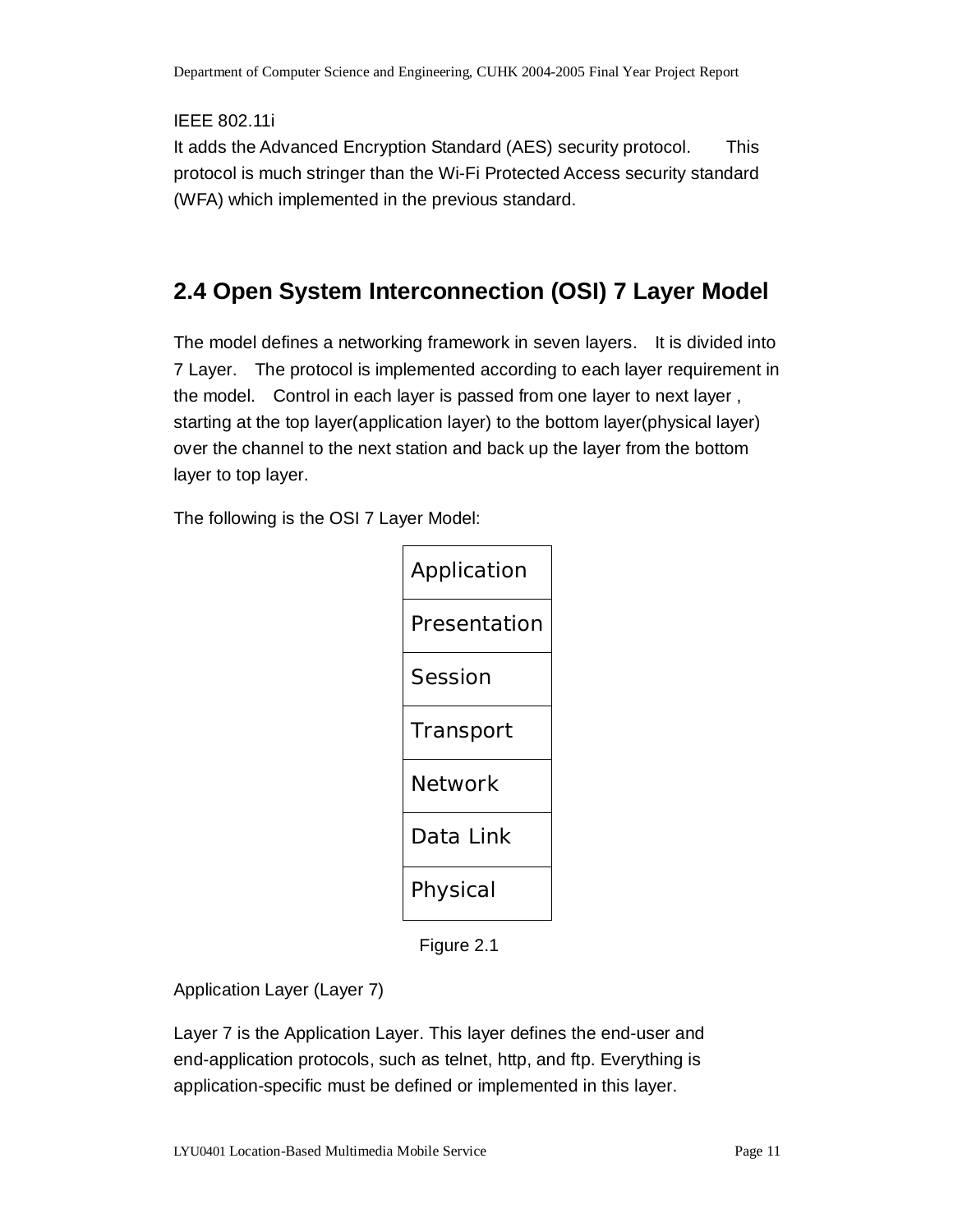#### Presentation Layer (Layer 6)

Layer 6 is the Presentation Layer. This layer defines the data representation. It formats the data into specific format before transmit to the outside network. Protocol conversions, encryption/ decryption and graphics expansion are all implemented in this layer.

#### Session Layer (Layer 5)

Layer 5 is the Session Layer. It establishes, manages and terminates connections between applications in the station. This layer handling sets up, coordinates, and terminates conversations, exchanges, and dialogues between the applications at station.

#### Transport (Layer 4)

Layer4 is the Transport Layer. This layer handles the transferring data between end systems. It provides the end-to-end error recovery and flow control. It ensures the data can transfer correctly. Transmission Control Protocol (TCP) and User Datagram Protocol (UDP) is the example that implement in this layer.

#### Network (Layer 3)

Layer3 is the Network Layer. This layer provides communication between the end system by switching and routing technologies. It also handles addressing, internetworking, error handling, congestion control and packet sequencing. Internet Protocol (IP) is the protocol implementing in this layer.

#### Data Link (Layer 2)

Layer2 is the Data Link Layer. It is divided into two sub layers: The Media Access Control (MAC) layer and the Logical Link Control (LLC) layer. The MAC layer controls how computer sending and receiving the data on the network. The LLC layer controls frame synchronization, flow control and error checking.

#### Physical (Layer 1)

Layer1 is the Physical Layer. It defines the physical and electrical signal of the network. The Network Interface Card (NIC) in the computer and the interfaces in the network equipments all run at this level.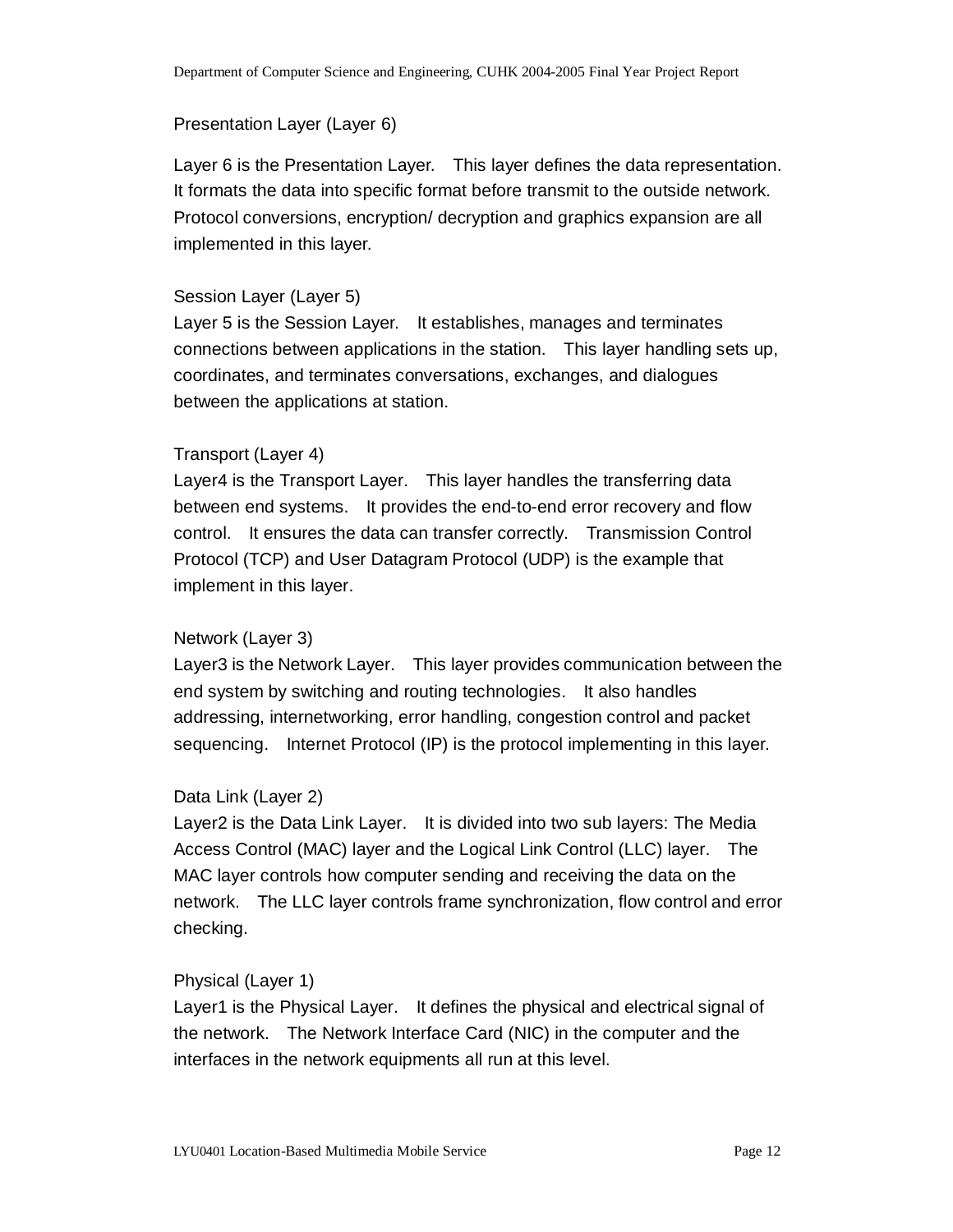# **3. Algorithms in Localization**

### **3.1 Terms and Definitions**

In order to understand the algorithm used in localization in a more systematic and formal way, we introduce some terms and definitions which are commonly used to describe Localization algorithm in wireless LAN.

A wireless LAN access point is represented by AP. Suppose there are n Access Points on the floor, they are represented by AP1, AP2, …, APn. Also, we assume that there are total m areas to be located, that is they can be represented by  $A_1, A_2, \ldots, A_k$ . The offline measured signal strengths and locations an algorithm used is called the training set  $T_0$ . A training set  $(T_0)$ consists of a set of fingerprints  $(S_i)$  at m different areas  $A_i$ . More mathematically,  $T_0$  can be represented by this equation,  $T_0 = \{(A_i, S_i)\}\$ , i = 1 ... m.

So, what is a fingerprint  $S$ ?  $S_i$  is the set of expected average signal strengths measured from APs at a particular area  $A_i$ . As there are totally n APs, so a fingerprint  $S_i$  should have n elements and each of them is from one AP. More formally,  $S_i = (s_{i1}, ..., s_{in})$ , where  $s_{ii}$  is the expected average signal strength from APj.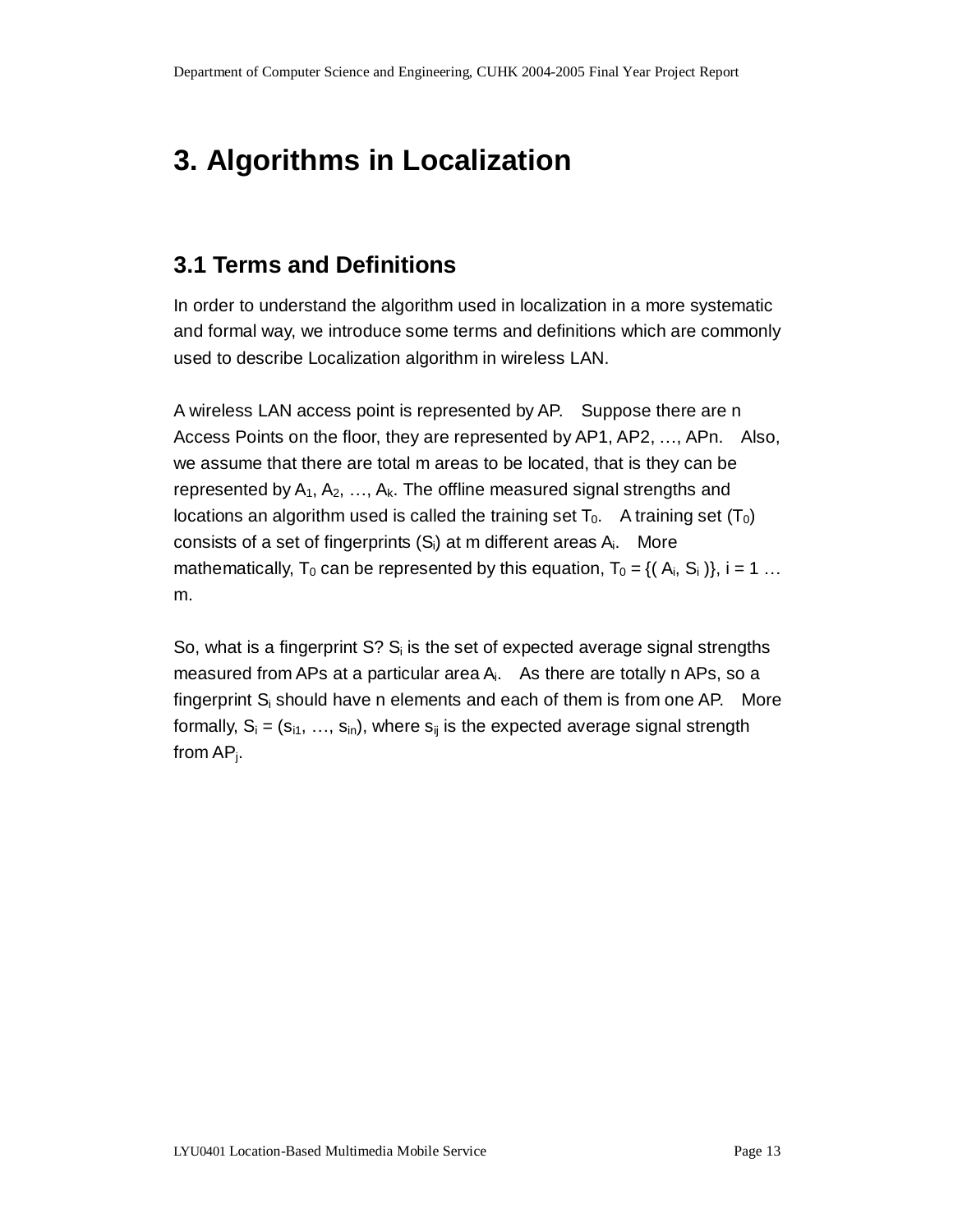

Figure 3.1 summarizes the structure of a training set

Received signal strength (RRS) refers to the signal strengths received from APs by the mobile device when a user uses it for localization. RRS is similar to a fingerprint. It contains the set of signal strengths measured from APs at the current position. The number of elements in RRS depends on how many access points the mobile device can detect at the current position.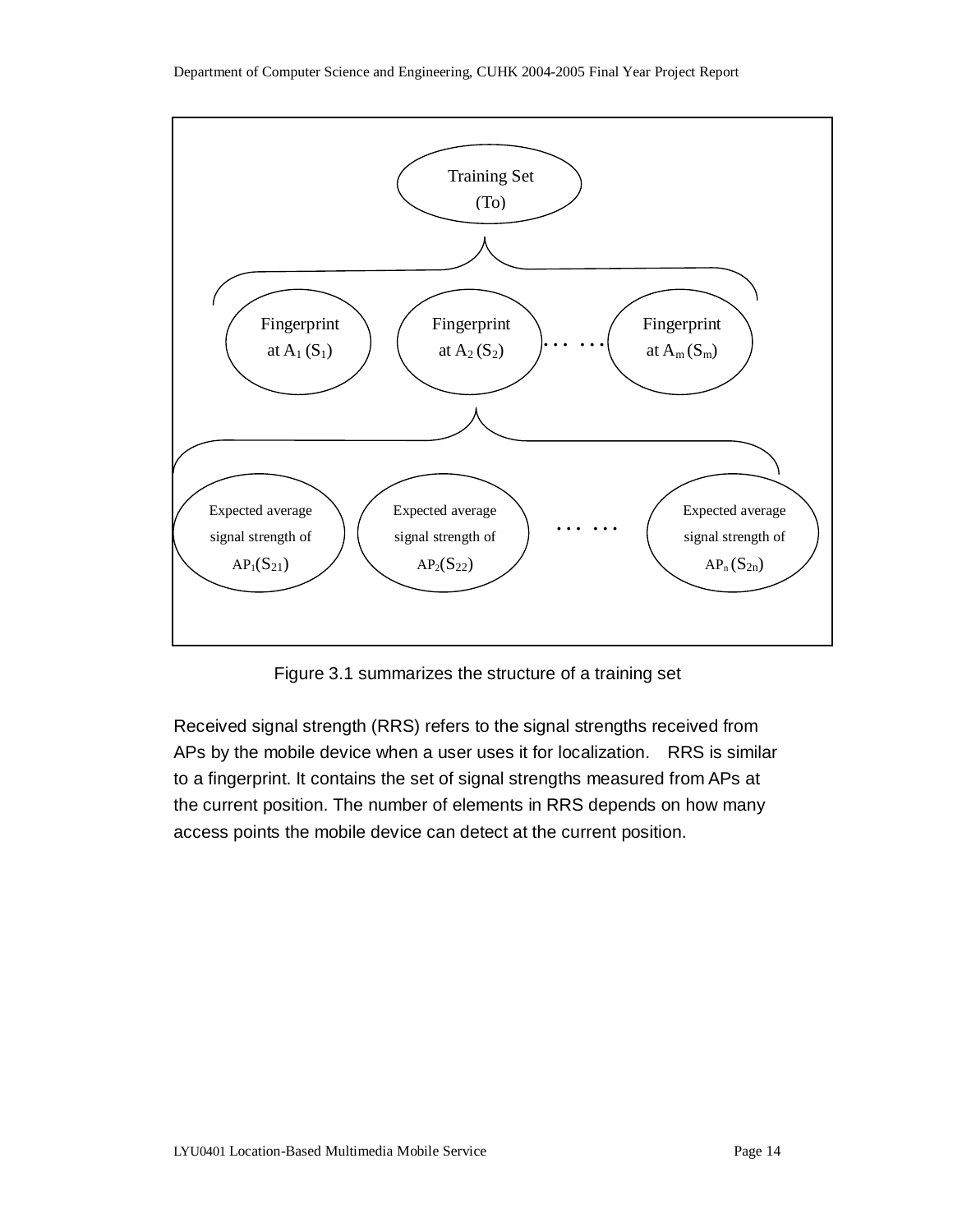

Figure 3.2 summarizes the structure of a RRS

### **3.2 Generating a Training Set**

As mentioned above, a Training Set is the offline measured signal strengths and locations an algorithm used in localization. A training set is essential for localization because it records the characteristics of different areas to be located. A training set is later used by an algorithm to distinguish different locations and find out the best fit location when a testing set is applied. A testing set is measured at real time when a person uses a mobile device to locate himself/herself. Therefore, it is important to prepare a training set for localization. The following will show a common way to generate a training set step by step.

In order to get the expected average signal strength from a particular  $AP<sub>i</sub>$  at  $A<sub>i</sub>$ , we need to read a series of signal strengths  $(s_{ijk})$  for this particular AP<sub>i</sub> with a constant time between samples. After that, we calculate sij by averaging the series,  $\{s_{ij1}, s_{ij2} \ldots, s_{ij0ij}\}$ , where oij is the number of samples from AP<sub>i</sub> at A<sub>i.</sub>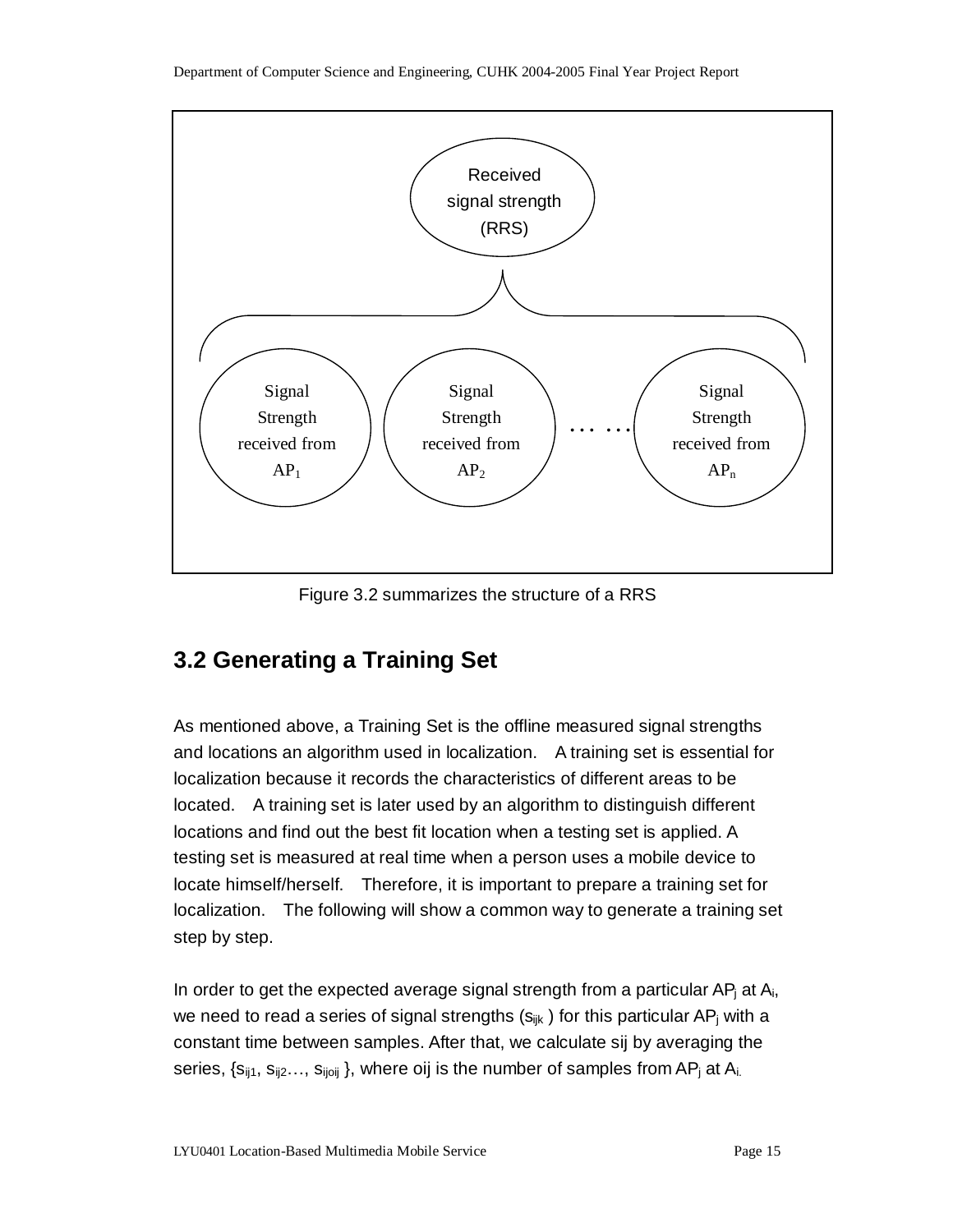Then, we can generate  $S_i$  by using the above method and measure n series of signal strengths  $(s_{ijk})$  for all the n APs. Finally, we use the same method to generate the fingerprints S at all m areas to be located and hence we will generate the training set.

### **3.3 Distance Mapping Algorithm**

This algorithm is a simple algorithm which does not require a training set. So, it can be implemented more quickly. We first find out the locations of all the wireless LAN access points. During the localization, we create a testing set by measuring the signal strengths received locally from different access points. Then, we use the assumption that the distance between the current location and a particular access point is in direct proportion with the signal strengths measured from the access point.

Therefore, the possible locations that we can predict from the signal strengths from one particular AP are in a circular shape illustrated. In order to find the current location, we need to minimize the set of possible locations. It can be done easily by overlapping each of the circular set of possible locations predicted by different APs. Figure 3.3 shows how we can apply this algorithm and find out the current location. With stronger signal strengths received from an AP, the distance from it is smaller and so the circle illustrated in the figure is smaller. On the other hand, if the signal strengths received are weaker, the distance from it is longer and hence a larger circle.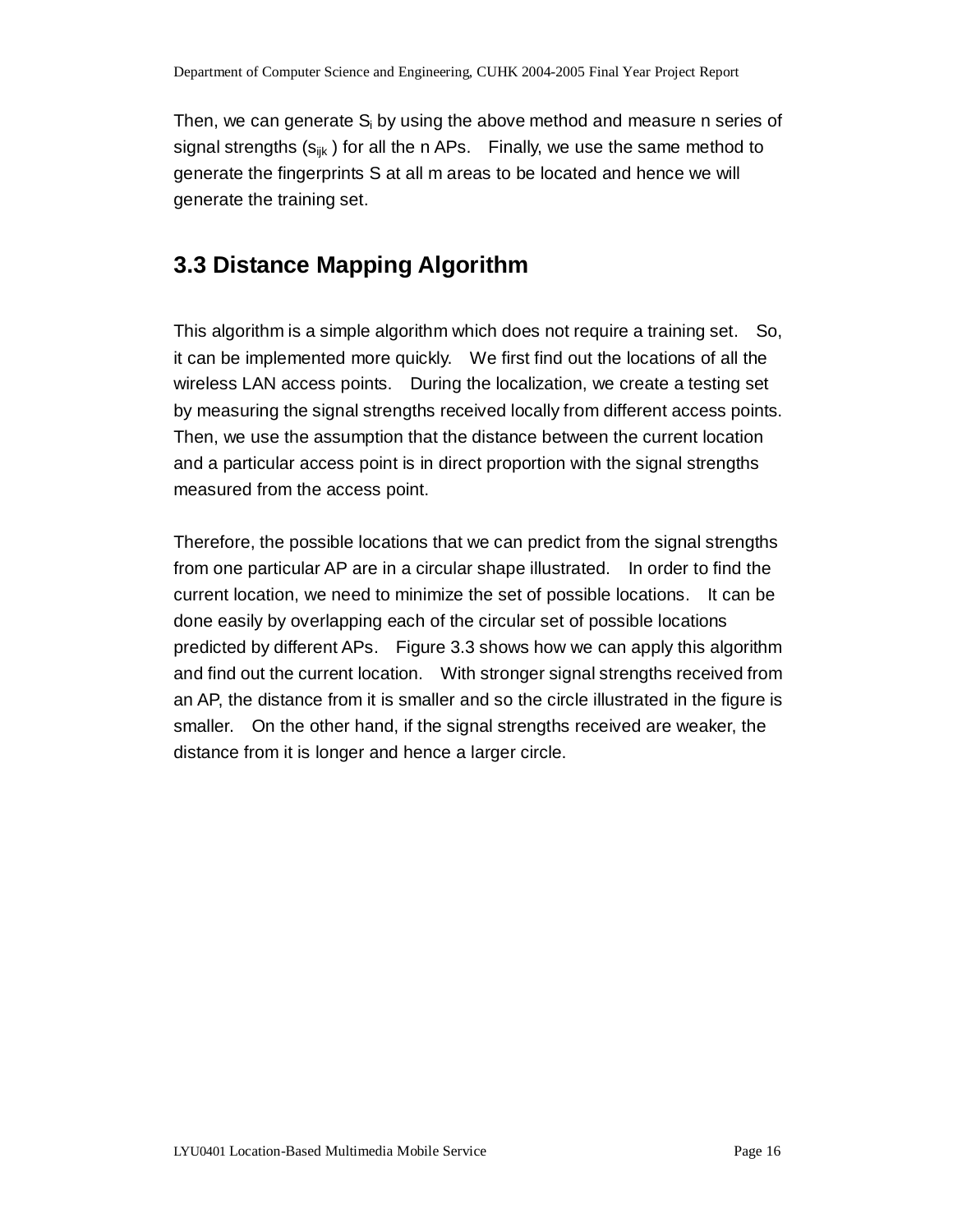

Figure 3.3

### **3.4 Point-Based Approach VS Area-Based Approach**

There are mainly two approaches used in localization, namely, the point-based approach and the area-based approach. Previous WLAN localization work often uses the traditional point-based approach to localization. In these approaches, the localization goal is to return a single point of possible location for the object to be located.

The above Distance Mapping algorithm is a simple algorithm using the point-based approach. However, in our case for a WLAN-enabled mobile device, we have used a novel area-based approach for WLAN localization systems based on the advantages of using this approach. The goal in an area-based localization system is to return a possible location of the mobile object as an area rather than a single location. So, in our case, we will return area of rooms, the areas of corridor corners or the area of corridor in front of certain rooms as the output result.

The advantages of area-based approaches arise from the fundamental uncertainty resulting from probabilistic approaches used by WLAN localization systems. Area-based systems are better able to utilize and describe this uncertainty in a meaningful manner as compared to point-based approaches.

One advantage is that area-based approaches can direct the user in his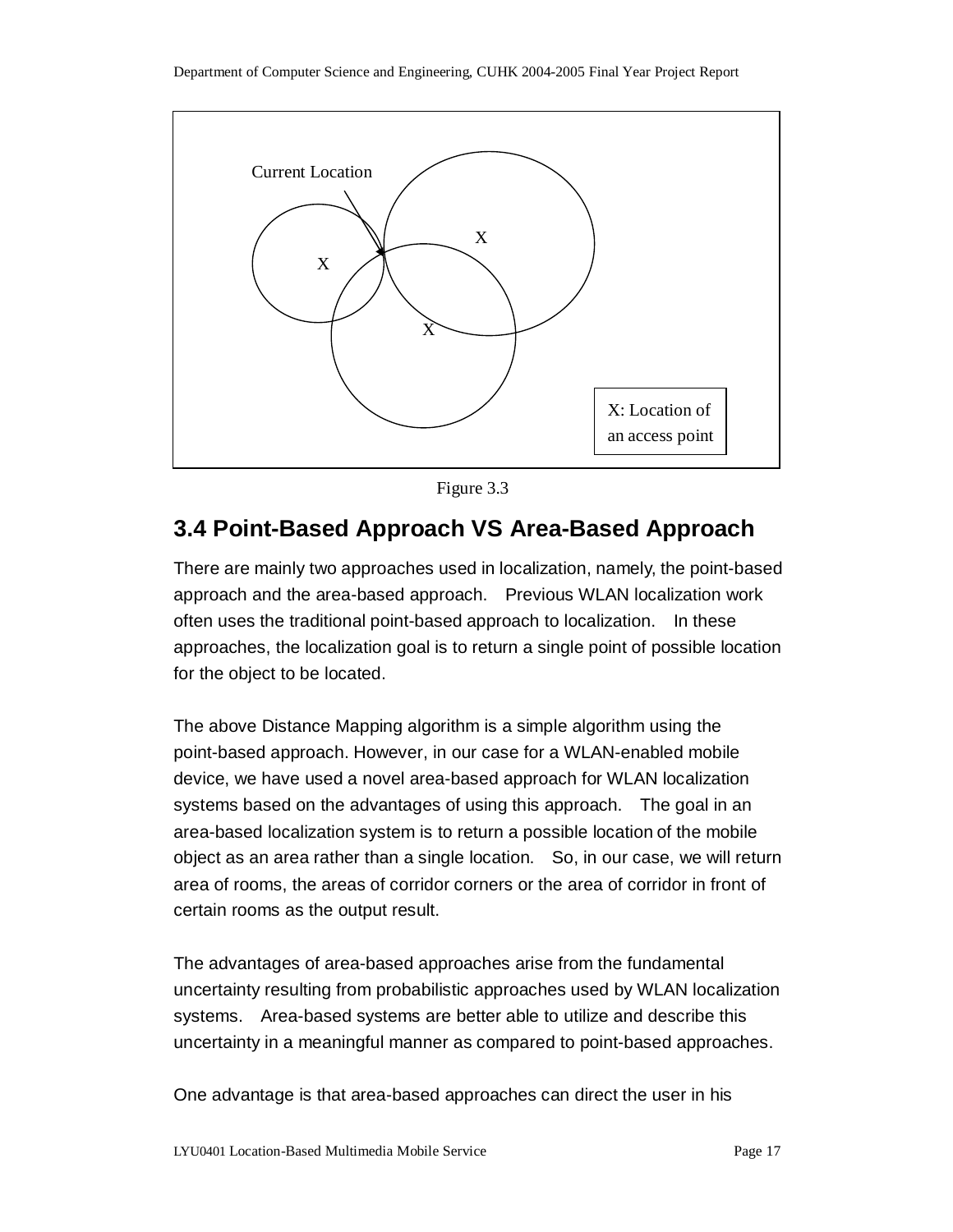search for an object in a more systematic manner as compared to point-based approaches. For example, when looking for lost keys using an area-based approach, the user can begin his search for the keys in the most likely area maybe at room 101. Then he continually expands his search to the next most likely area maybe to room 102. The user thus searches in a systematic manner in relation to the likelihood of the object's presence in the area.

A second advantage of area-based localization is that it presents the user an understanding of the system in a more natural and intuitive manner than a point-based approach. If our system returns Rm101 as the result, the user will have a better confidence for its location rather than returning a point with x and y coordinates.

The critical property that area-based systems exhibit in dealing with the uncertainty is their ability to trade accuracy for precision. Intuitively, localization accuracy is the error between the estimated position and the object's true position. For area-based systems, we define accuracy as the distance the object is from the returned area. Precision describes the size of the area. A point is infinitely precise, but may not be very accurate. On the other hand, the area containing the entire scope of the localization system (e.g. the whole building) would have a high accuracy but poor precision. In order to achieve our goal to apply localization on  $1<sup>st</sup>$  floor of the engineering building, we are not required to have a result as precise as a point; however, we apply the area-based approach to increase the accuracy for the WLAN-based system to localize objects.

### **3.5 Simple Point Matching Algorithm**

The strategy behind Simple Point Matching (SPM) is to find a set of areas(Ai) that fall within a threshold of the RSS for each AP independently, and then return the area(s) that forms the intersection of each AP's set. Figure 3.4 describes SPM in pseudo code.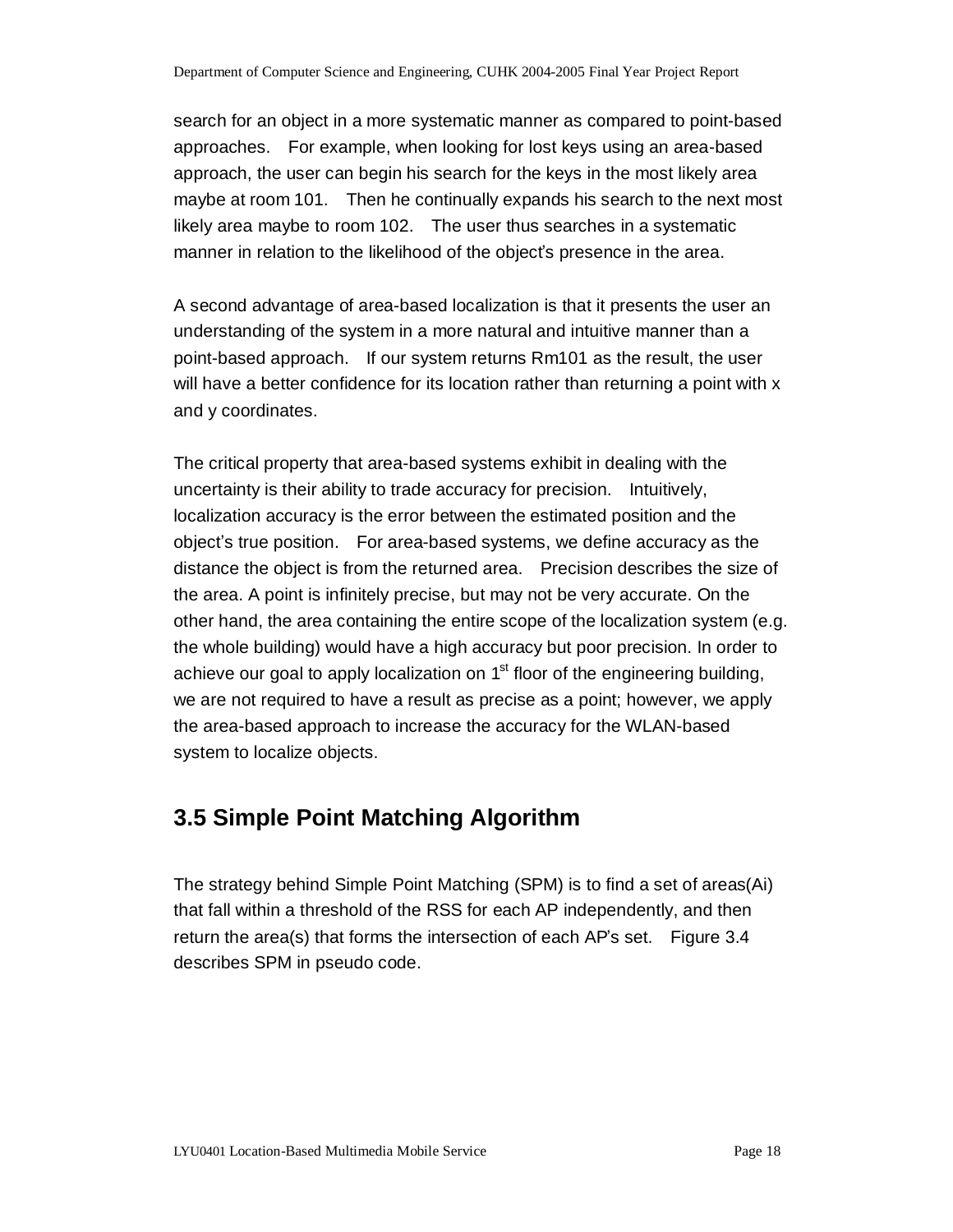Department of Computer Science and Engineering, CUHK 2004-2005 Final Year Project Report

```
input Grid, \Sigma, FT output Area\forall j = 1 \ldots n, noise[j] = 0loop until Area \neq \phiArea = FTfor j=1 to n begin
   noise[j] = noise[j] + \Sigma[j]candidateTiles[j] = findTiles(\overline{s_{lj}} - noise[j], \overline{s_{lj}} + noise[j])
   Area = Area \cap candidateTiles[j]end for
end loop
return Area
                              The SPM algorithm.
```
#### Figure 3.4

The Grid,  $\Sigma = (\epsilon 1, \ldots, \epsilon n)$ , FT, and Area, correspond to the a vector of the expected signals' standard deviation received from each AP, a set of all the tiles on the floor, and the returned area, respectively.

More formally, SPM first finds n sets of areas, one for each  $AP_i$ ,  $j = 1 \ldots n$ , that "match" all fingerprints  $S_1 = (s_{11}, \ldots, s_{1n})$ . The matching areas for each  $AP_i$  are found by adding an expected "noise" level, q to  $s_{li}$ , and then by returning all the floor areas that fall within the expected threshold,  $s_i \pm q$  (we may substituted a value of -92 dBm for missing signals). SPM then returns the area formed by intersecting all matched areas from the different AP area sets.

For increasing the precision of the algorithm, i.e., to find the fewest high probability areas, it starts from a very low q. However, it then runs into the risk of returning no areas when one of the area sets returned from a particular AP is empty. Thus, on an empty intersection, the algorithm additively increases q, i.e., it first tries q, 2q, 3q,… , until a non-zero set of tiles results. Therefore, even in the worst case, a non-empty intersection will result when q is large enough.

An important issue is the how to pick the q for each  $AP_i$ . An intuitive way is to pick the expected standard deviation of the signals received from APj. For simplicity, you may pick 10 as the standard deviation for all APs as it is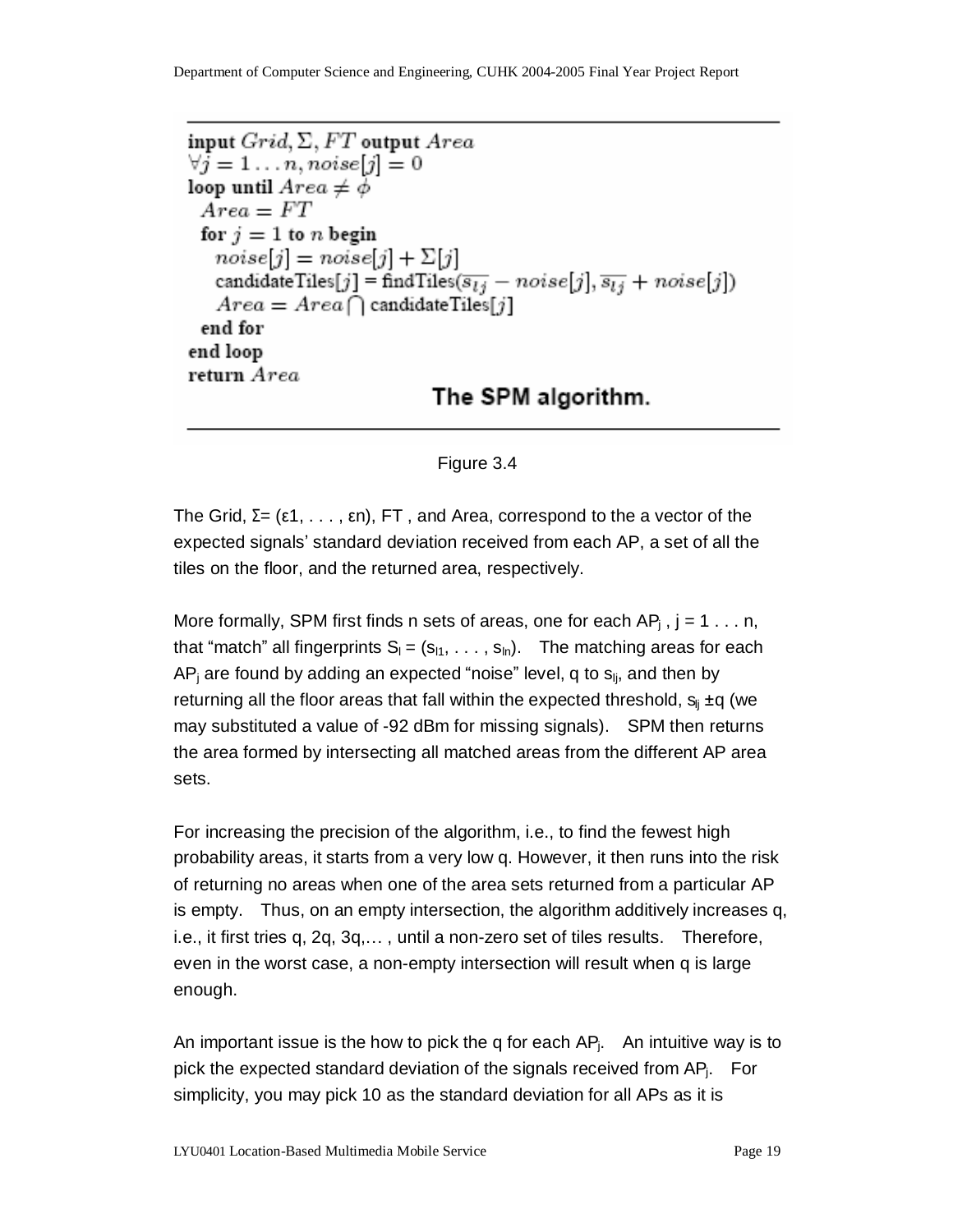commonly used by localization. However, the standard deviation can vary from an access point to another, depending on the strength of the signal. Therefore, different standard deviation can be used as the threshold q for each AP to increase the accuracy in localization.

### **3.6 Area Based Probability**

The strategy used by the Area-Based Probability (ABP) algorithm is to return a set of areas bounded by a probability that the object is within the returned set. We call the probability, α, the confidence, and it is an adjustable parameter.

To find a result area set, ABP computes the likelihood of received signal strength (RSS) that matches the fingerprints of each area in the training set (T0). Then it normalizes these likelihoods given the prior conditions: (1) the object must be on floor, and (2) all areas are a-priori equally likely to be visited. ABP then returns the top probability areas whose sum matches the desired confidence.

The confidence controls the accuracy-precision tradeoff. ABP thus stands on a more formal mathematical foundation than SPM. Figure 3.5 summarizes the ABP algorithm.

input  $L, \bar{S}_l, conf$  output  $Area$  $\forall i = 1...L, H(i, 1) = L_i, H(i, 2) = P(\bar{S}_i | L_i)$  $c = \sum_{i=1}^{L} H(i, 2)$  $\forall i = 1 \cdots L, H(i, 2) = \frac{H(i, 2)}{c}$ sort descending on second column( $H$ )  $Area = \phi, k = 1, prob = 0$ loop until  $prob \geq conf$  $Area = Area \mid H(k,1), prob = prob + H(k,2)$  $k = k + 1$ end loop return Area The ABP algorithm.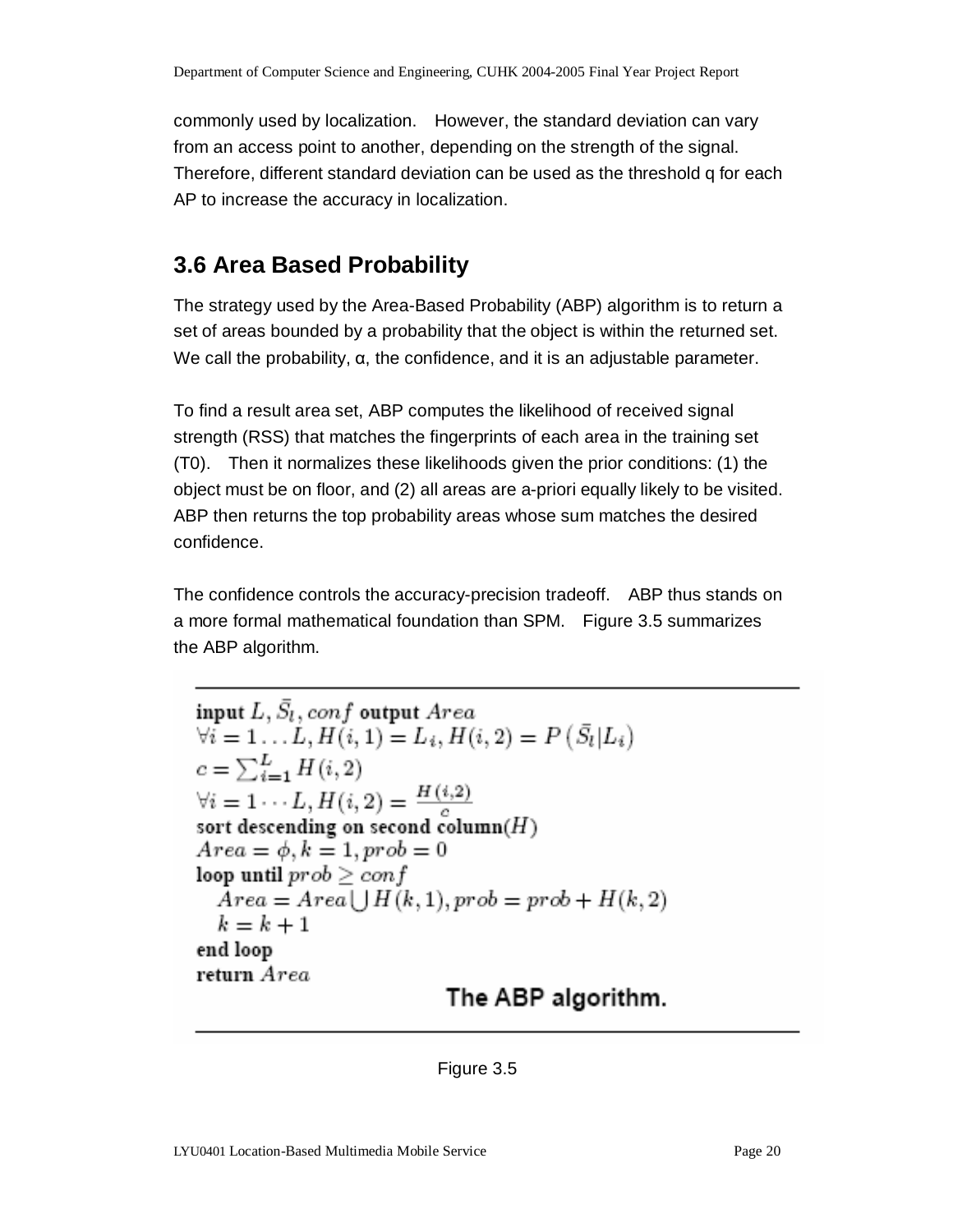In ABP, signals received from different access points are assumed to be independent. For each  $AP_i$ ,  $j = 1 \ldots n$ , the sequence of received signal strengths  $s_{ijk}$ ,  $k = 1 \ldots o_{ij}$ , at each  $(x_i, y_i)$  in the original training set,  $T_0$ , is modeled as a Gaussian distribution. Although this assumption is not generally true, it significantly simplifies the computations with little performance degradation.

To apply the algorithm, we first generate a training set by the procedure mentioned in Section 3.2. Then, we compute the "mean" parameter of the distribution,  $s_{ij}$  for each fingerprint in the original training set  $T_0$ . For each AP<sub>i</sub>, we assume that the standard deviation of the distribution at all the areas on the floor is constant, and equals to  $ε<sub>i</sub>$ .

The algorithm use Bayes' rule to compute the probability of being at each location,  $L_i$ , on the floor given the testing set  $S_i$ , i.e., the received signal strength of the object to be located. The Bayes' rule is given below:

$$
P\left(L_i|S_l\right) = \frac{P\left(S_l|L_i\right) \times P\left(L_i\right)}{P\left(S_l\right)}\tag{1}
$$

 $P(S_i | L_i)$  is the probability of having the testing set S<sub>l</sub> when having known the current location is at  $L_i$ .  $P(S_i)$  is the probability of receiving this set of signal strengths  $S<sub>l</sub>$  and  $P(L<sub>i</sub>)$  is the probability at the location  $L<sub>i</sub>$ .

However,  $P(S_i)$  is a constant  $c_1$ . Moreover, given we do not have prior knowledge about the exact object's location. We assume that the object to be localized is equally likely to be at any location on the floor. So,  $P(L) = P(L_i)$ , for all i and j and  $P(L_i) = c_2$  for all i, where  $c_2$  is another constant. Therefore, after we let  $c = c_2/c_1$ , equation (1) is rewritten as equation (2) as follow:

$$
P\left(L_i|\bar{S}_l\right) = c \times P\left(\bar{S}_l|L_i\right) \tag{2}
$$

By using equation (2), we can derive the following:

$$
Max\{P(A_i \mid S_t)\} = Max\{c^*P(S_t \mid A_i)\} = Max\{P(S_t \mid A_i)\}
$$
 (3)

Without having to know the value c, we can just return the location (area  $A_i$ ) with maximum of  $P(S_i | A_i)$ . In order to compute  $P(S_i | A_i)$  for all areas, we use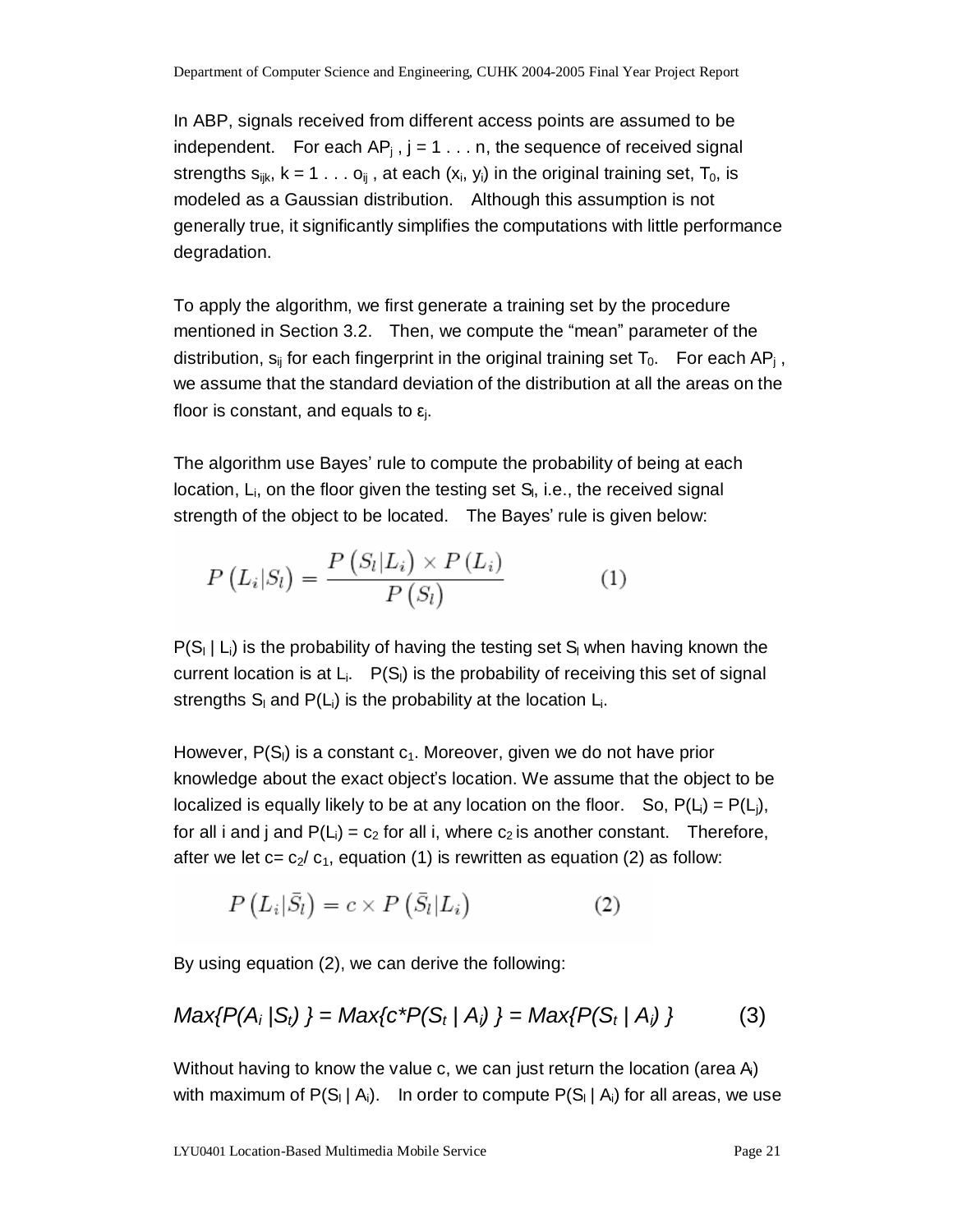the whole set  $S_i = (s_{11}, \ldots, s_{in})$  for computing the probability, i.e., signal strengths from all the access points. We also substitute a value of -92 dBm for missing signals, when the current location is not covered by the access point.

Let  $P(s_{ij} \mid A_i)$  be the probability of having a signal strength of  $s_{ij}$  from AP<sub>i</sub> given the location is at  $A_i$ .  $P(s_{ij} | A_i)$  can be found by using our Gaussian distribution assumption. The follow is the equation of Gaussian distribution:

$$
P(x) = \frac{1}{\sigma\sqrt{2\pi}}e^{-(x-\mu)^2/(2\sigma^2)}
$$
\n(4)

So, we compute  $P(S_i | A_i)$  by using the formula of independent event in probability:

$$
P(S_i | A_i) = P(s_{i1} | A_i) \times P(s_{i2} | A_i) \times ... \times P(s_{in} | A_i)
$$
 (5)

Given that the object must be at exactly at one area, i.e.,  $\Sigma P(A_i | S_i) = 1$  for all I, ABP computes the actual probability density of the object for each area on the floor. Finally, ABP returns the top probability area(s) above its confidence, ε. This area(s) forms the result of localization.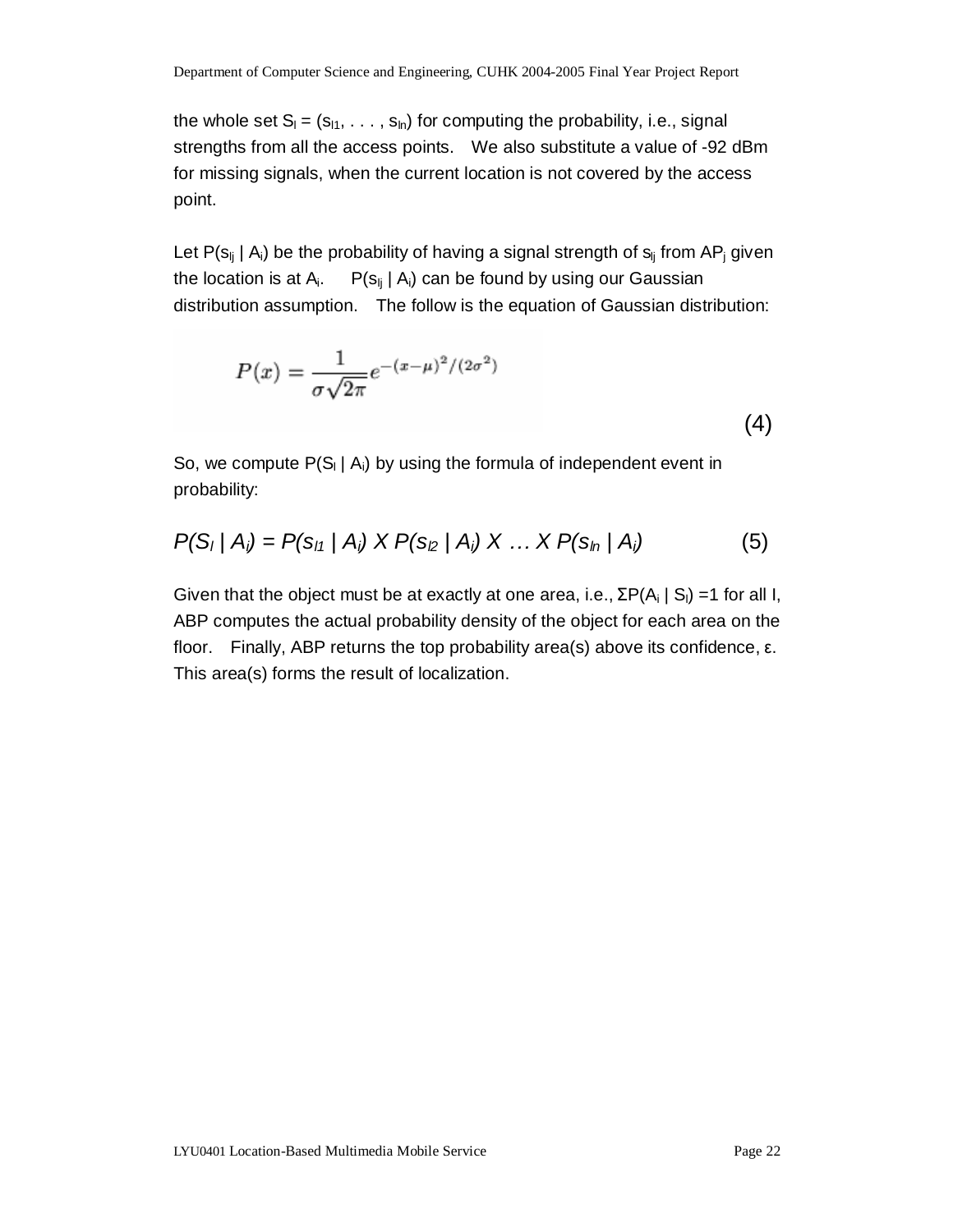# **4. Experiments and Implementation of Localization Algorithm**

### **4.1 Our Choice of Algorithm**

Distance Mapping Algorithm is simple and efficient in localization however it is not accurate and practical. It is because in real situation, the signal strength of an access point is not steady. It will fluctuate within a range. Therefore, the possible locations returned from one access point changes with time. By overlapping these area sets from all the access points, we can imagine that the resulting area is fluctuating. It indicates that the algorithm is very inaccurate.

Moreover, it is difficult to get a precise result from this algorithm. Sometimes, the overlapping area is an empty set (illustrated by Figure 4.1). And sometimes, a large area as the result set will be returned (illustrated by Figure 4.2).



Figure 4.1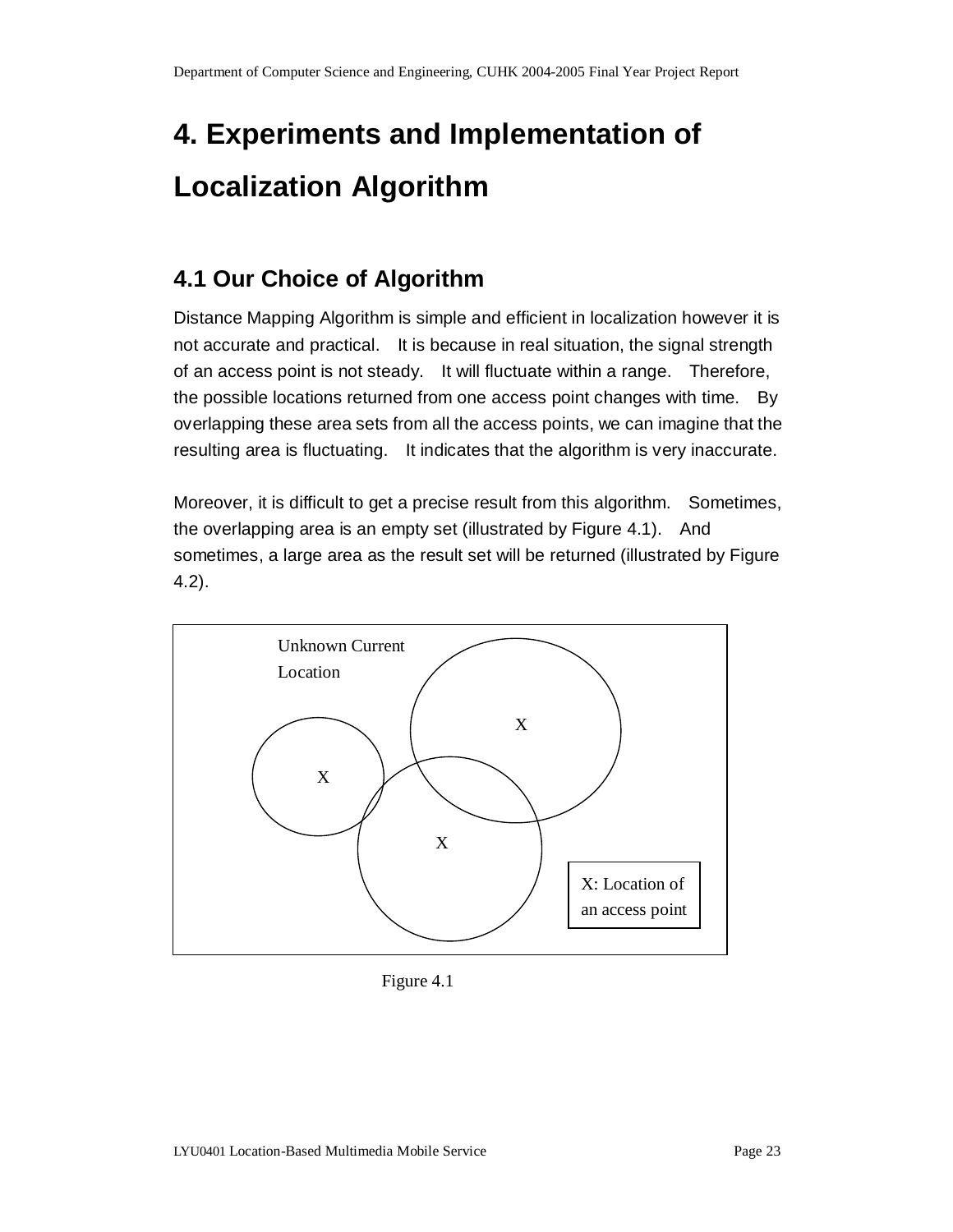

Figure 4.2

In comparing the Simple Point Matching and the Area-Based Probability algorithm, ABP is a more mathematically approach than SPM since it introduces a Gaussian distribution modal and the Bayles' rule to find out the probability. More importantly, ABP is more robust and accurate than SPM. In SPM, sets of areas are returned from each AP and they are equally important. The resulting area is formed by intersecting these sets. However, in ABP, if the signal strengths received from a particular access point is closer to its mean value, then it will return a higher probability. In other words, more accurate signals received from one AP can compensate for other inaccurate measurements from other APs. As a result, we have chosen ABP in our project of localization.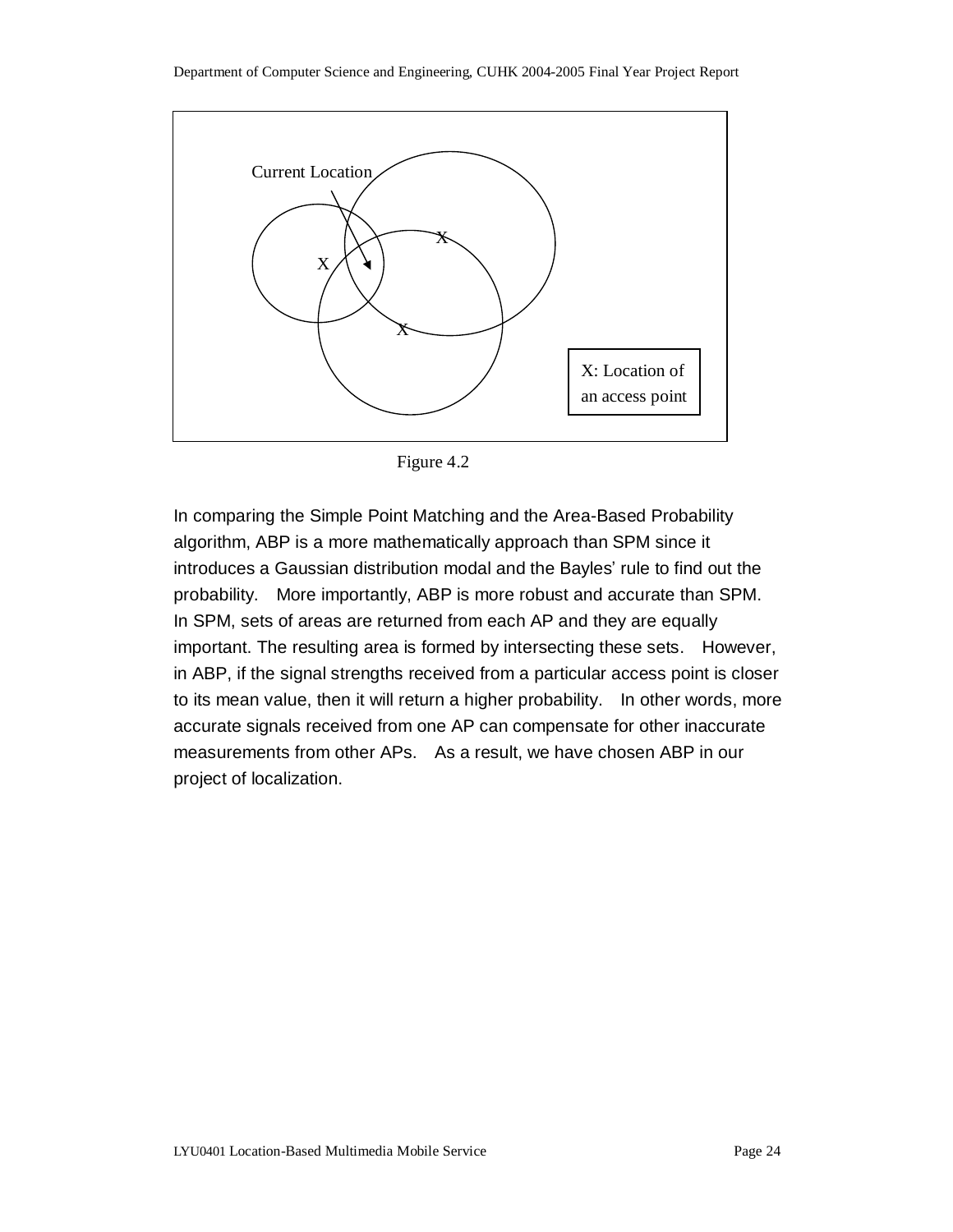### **4.2 Applying the Area-Based Approach**

In order to apply the area-based approach, we divide the whole 1st floor of the Ho Sin-Hang Engineering building into different areas. We count each room as a single area and we further divide the corridor into several areas. Figure 4.3 is the floor plan of the  $1<sup>st</sup>$  floor of the engineering building.



Figure 4.3

For simplicity, we only choose 12 different areas on the  $1<sup>st</sup>$  floor to apply the localization. Area 1 is the one near the lifts, area 2 is the one near the toilet, area 3 is the one in front of Rm101, area 4 is at the North-West corner of the corridor, area 5 is near the North-West stairway on the first floor, area 6 is the one in front of Rm117, area 7 is at North-East corner of the corridor, area 8 is near the North-East stairway, area 9 is the one in front of Rm121, area 10 is at South-East corner of the corridor, area 11 is near the door of Rm123 and area 12 is at Rm101.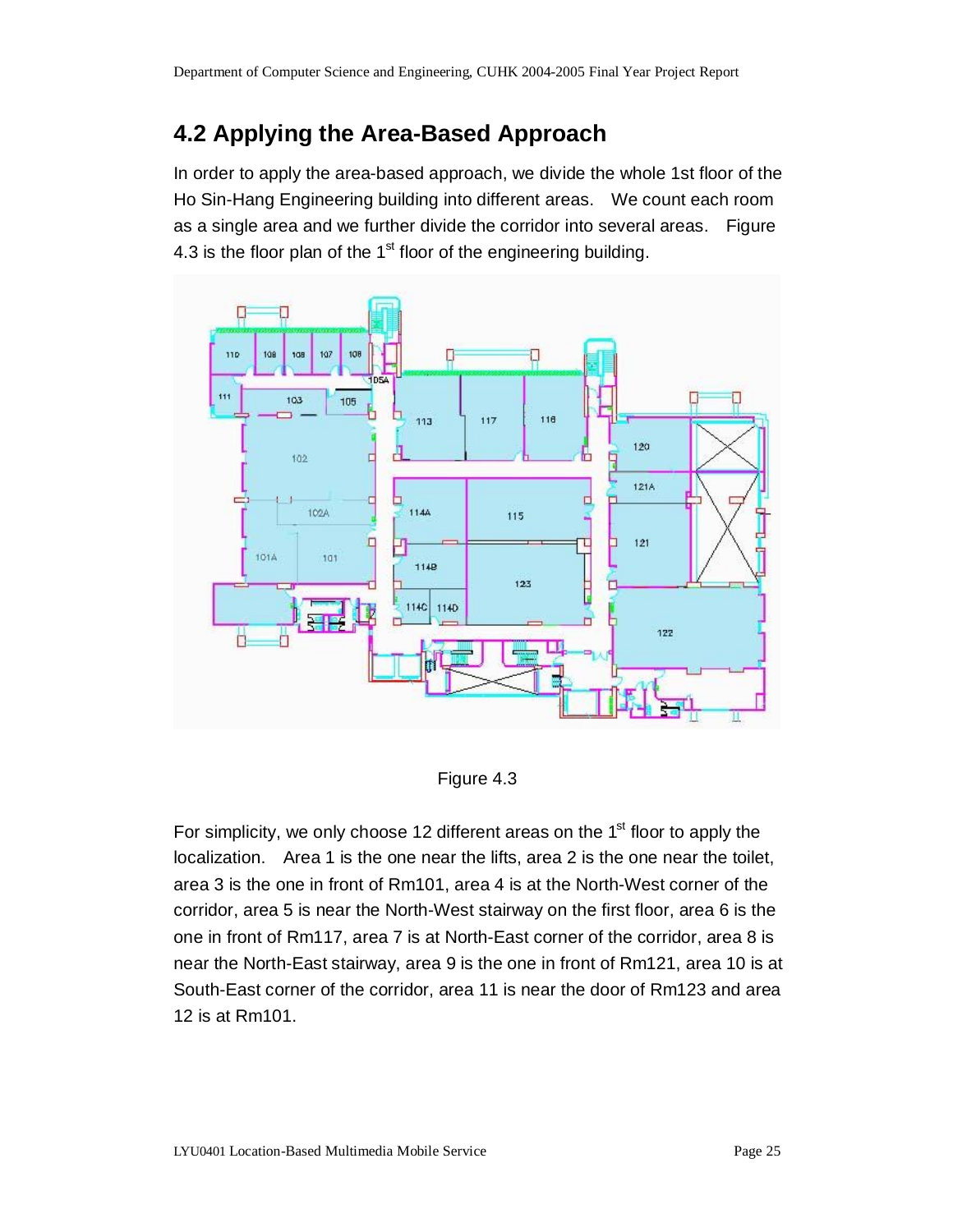### **4.3 Generating Training Set**

We have implemented a program called "Wi-Fi Location Detector". It is a powerful tool to measure the signal received from the access points. The detail of this program is in section 6.7.

At each area chosen, we measure the signal strength from the access points for 1 minute. The access points detected depends on the location of measurement. Then, we average the samples so that we get the training set.

Figure 4.4 summarizes the fingerprints at the 12 areas. The missing data entry represent the access point is undetectable at the corresponding position.

| <b>Position</b>       | 1     | $\overline{2}$ | 3     | 4     | $\overline{5}$ | 6     | 7                     | 8     | 9     | 10    | 11    | 12    |
|-----------------------|-------|----------------|-------|-------|----------------|-------|-----------------------|-------|-------|-------|-------|-------|
| <b>AP MAC address</b> |       |                |       |       |                |       | Signal Strength (dBm) |       |       |       |       |       |
| 00:02:2d:28:be:9e     | $-70$ | $-62$          | $-58$ | $-67$ | $-73$          | $-78$ | $-83$                 | $-86$ | $-84$ | $-81$ | $-78$ | $-55$ |
| 00:02:2d:28:be:5d     | $-67$ | $-59$          | -60   | $-71$ | $-76$          | $-79$ | $-81$                 | $-86$ | $-81$ | $-83$ | $-79$ | $-52$ |
| 00:60:1d:1e:43:9b     | $-79$ | $-87$          | $-85$ | $-84$ | -89            | $-80$ | $-76$                 | $-77$ | $-66$ | $-63$ | $-77$ | $-90$ |
| 00:0f:34:f3:60:40     | $-63$ | $-69$          | $-65$ | $-74$ | -76            | $-72$ | $-77$                 | $-84$ | $-76$ | $-74$ | $-66$ | $-79$ |
| 00:02:2d:21:39:1f     |       |                | $-82$ | $-78$ | $-82$          | $-59$ | $-78$                 | $-73$ | $-83$ | $-85$ | $-82$ |       |
| 00:11:93:3d:6f:cb     |       |                |       | $-90$ | $-85$          | $-86$ | -89                   | $-88$ |       |       |       |       |
| 00:11:20:93:65:c0     |       |                |       |       | -89            | $-89$ |                       |       |       |       |       | $-90$ |
| 00:0f:34:bb:df:20     |       |                |       | $-89$ | $-90$          | $-82$ | $-88$                 | $-88$ |       |       |       |       |
| 00:0c:ce:21:1b:9d     |       |                |       |       |                | $-87$ |                       |       |       |       |       |       |
| 00:0c:85:35:33:d2     |       |                |       |       | $-88$          |       |                       | $-88$ |       |       |       |       |
| 00:11:20:93:63:90     |       |                |       |       |                | $-89$ |                       |       |       |       |       | $-88$ |
| 00:0c:85:35:33:d4     |       |                |       |       |                |       |                       |       | $-87$ |       |       |       |
| 00:04:76:a7:ab:a3     |       |                |       |       |                |       |                       |       |       |       |       | $-90$ |

Figure 4.4

After getting the samples, we find out the standard derivations of each access point. They are ranged from 7-10. There are totally 13 access points that can be detected on the floor, however, we do not use all of them for localization. Some of the Wireless LAN access points are located on another floor of outside the engineering building, so only very weak signals can be collected from them. We then ignore these access points because they have the least contribution to localization and also the computation time of the Area-Based Probability algorithm can be shortened. Finally, we have chosen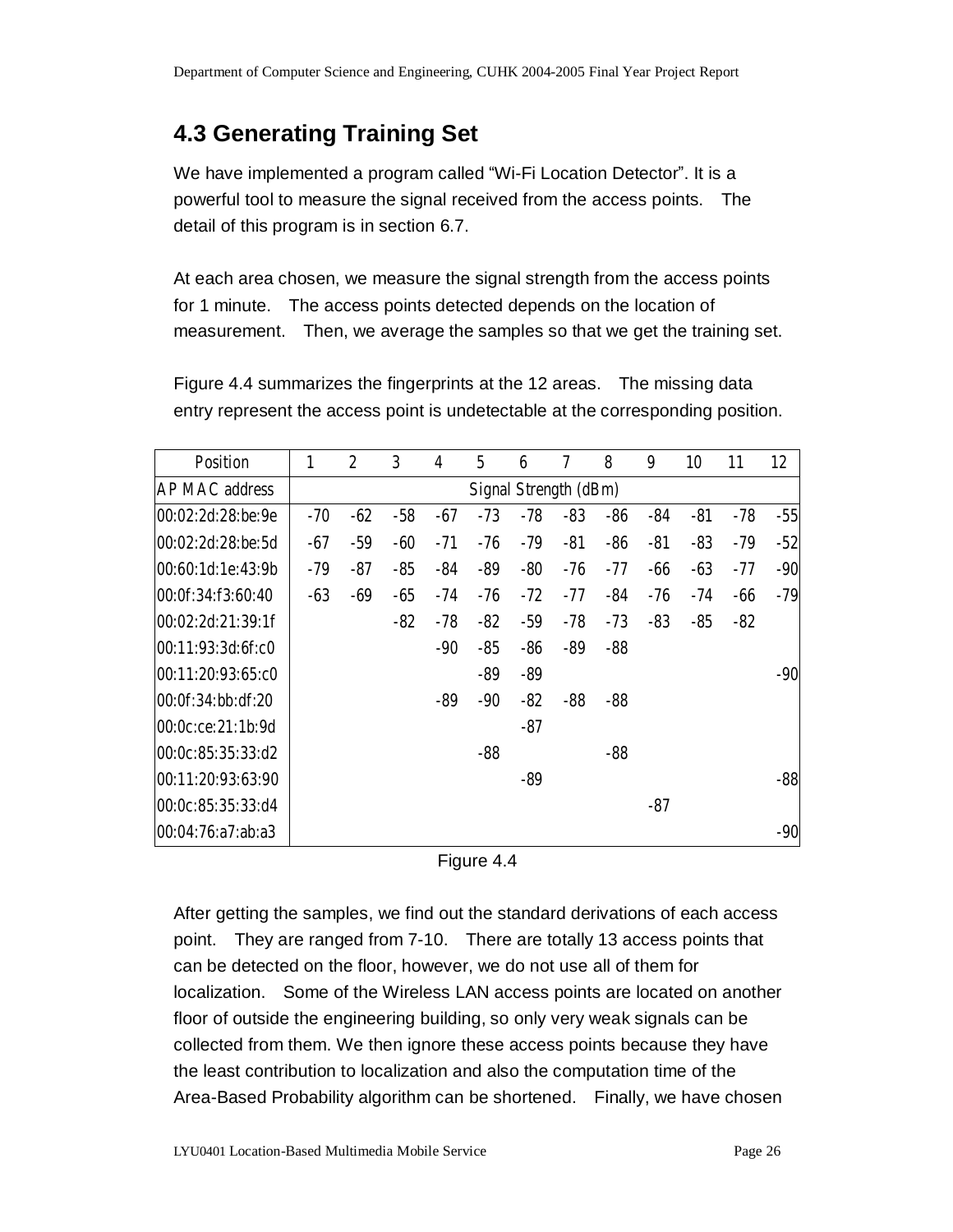#### 7 access points listed in Figure 4.5.

| Name of Access Points        | <b>MAC Address</b> |
|------------------------------|--------------------|
| VIEWTECH AP1000 ONE A        | 00:02:2d:28:be:9e  |
| <b>VIEWTECH AP1000 ONE B</b> | 00:02:2d:28:be:5d  |
| <b>CSWaveLAN</b>             | 00:60:1d:1e:43:9b  |
| <b>MM</b>                    | 00:0f:34:f3:60:40  |
| <b>CSWaveLAN</b>             | 00:02:2d:21:39:1f  |
| <b>ERGWAVE</b>               | 00:11:93:3d:6f:c0  |
| <b>ERGWAVE</b>               | 00:0f:34:bb:df:20  |

|  | <b>Figure</b> |  |
|--|---------------|--|
|--|---------------|--|

For missing signal strengths, we input -92 dBm as entry. We consider -92 dBm because it is slightly lower than the weakest signal strength we have recorded. Therefore, these values can also be used by localization algorithms in calculations. After the data-processing, the data are shown in Figure 4.6.

| <b>Position</b>       |       | 2                     | 3   | 4     | 5     | 6     |     | 8     | 9     | 10    | 11    | 12    |
|-----------------------|-------|-----------------------|-----|-------|-------|-------|-----|-------|-------|-------|-------|-------|
| <b>AP MAC address</b> |       | Signal Strength (dBm) |     |       |       |       |     |       |       |       |       |       |
| 00:02:2d:28:be:9e     | $-70$ | -62                   | -58 | -67   | $-73$ | -78   | -83 | -86   | -84   | -81   | -78   | $-55$ |
| 00:02:2d:28:be:5d     | -67   | -59                   | -60 | $-71$ | -76   | -79   | -81 | -86   | $-81$ | -83   | -79   | $-52$ |
| 00:60:1d:1e:43:9b     | -79   | -87                   | -85 | -84   | -89   | -80   | -76 | -77   | -66   | -63   | -77   | $-90$ |
| 00:0f:34:f3:60:40     | -63   | -69                   | -65 | -74   | -76   | $-72$ | -77 | -84   | -76   | -74   | -66   | $-79$ |
| 00:02:2d:21:39:1f     | -92   | $-92$                 | -82 | -78   | -82   | -59   | -78 | $-73$ | -83   | -85   | -82   | $-92$ |
| 00:11:93:3d:6f:cb     | -92   | $-92$                 | -92 | -90   | -85   | $-86$ | -89 | $-88$ | -92   | $-92$ | $-92$ | $-92$ |
| 00:0f:34:bb:df:20     | -92   | $-92$                 | -92 | -89   | -90   | -82   | -88 | -88   | -92   | -92   | $-92$ | $-92$ |

Figure 4.6

### **4.4 Method in Getting the Testing Set**

The above data is the training set. Then the remaining step is to apply the Area-Based Probability algorithm to use the training set. Originally, we have implemented Wi-Fi Signal Scanner to collect the signal strengths manually and generate the training set. We then modify it to collect the signal strengths and generate a testing set from time to time. The following table is an example of a set of received signal strength (RRS) we get from Point 1, i.e., at the lift.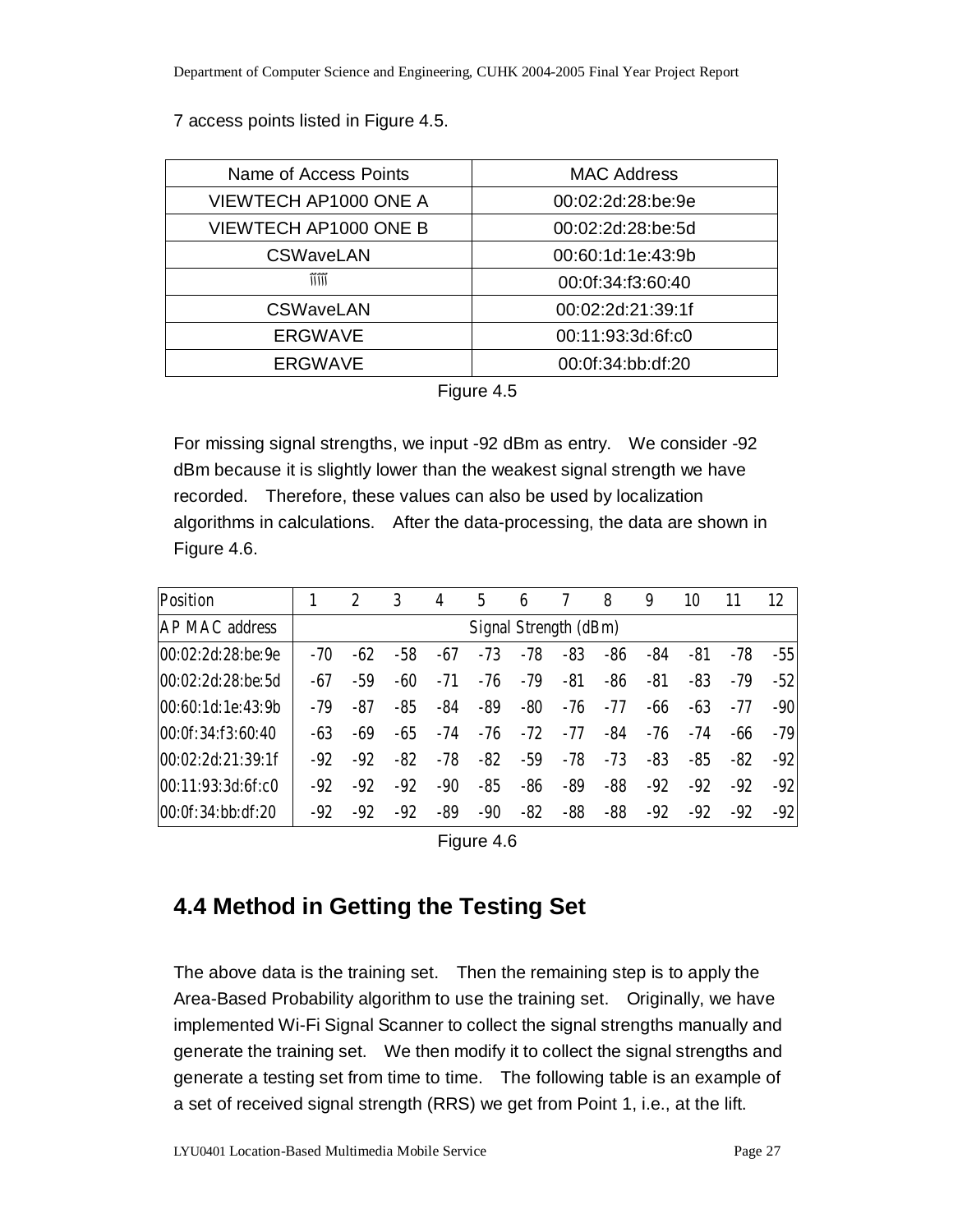| AP MAC address    | Signal Strength(dBm) |
|-------------------|----------------------|
| 00:02:2d:28:be:9e | $-71$                |
| 00:02:2d:28:be:5d | $-72$                |
| 00:60:1d:1e:43:9b | -89                  |
| 00:0f:34:f3:60:40 | -49                  |

| iaure |  |
|-------|--|
|-------|--|

From Figure 4.7, we can see that only 4 wireless LAN access points are detected. In order to complete and generate a testing set, we need to substitute a value of -92dBm for missing data of the remaining 3 wireless LAN access points. Then the resulting testing set is shown in Figure 4.8.

| AP MAC address    | Signal Strength(dBm) |
|-------------------|----------------------|
| 00:02:2d:28:be:9e | -71                  |
| 00:02:2d:28:be:5d | $-72$                |
| 00:60:1d:1e:43:9b | -89                  |
| 00:0f:34:f3:60:40 | $-49$                |
| 00:02:2d:21:39:1f | $-92$                |
| 00:11:93:3d:6f:c0 | $-92$                |
| 00:0f:34:bb:df:20 | -92                  |

Figure 4.8

In order to get a more general set of testing set, we will first collect 4 sets of signals before we apply the localization. Then, we generate the testing set by averaging the values of the 4 samples. Therefore, the default sample size of the testing set is 4.

We have collected 100 testing sets for each of the 12 locations and applied the localization. Therefore, there are totally 1200 test cases for our localization system. We will then use the result of these test cases to estimate the accuracy of our system.

We would also like to find out how the number of samples in a testing set will affect on the accuracy, so we need to get the testing sets with different sample sizes. In order to do so, we have modified the program in Wi-Fi Location Detector so that when we invoke the collection of signals once, the generated testing set will contain the average value of new and current signal strengths.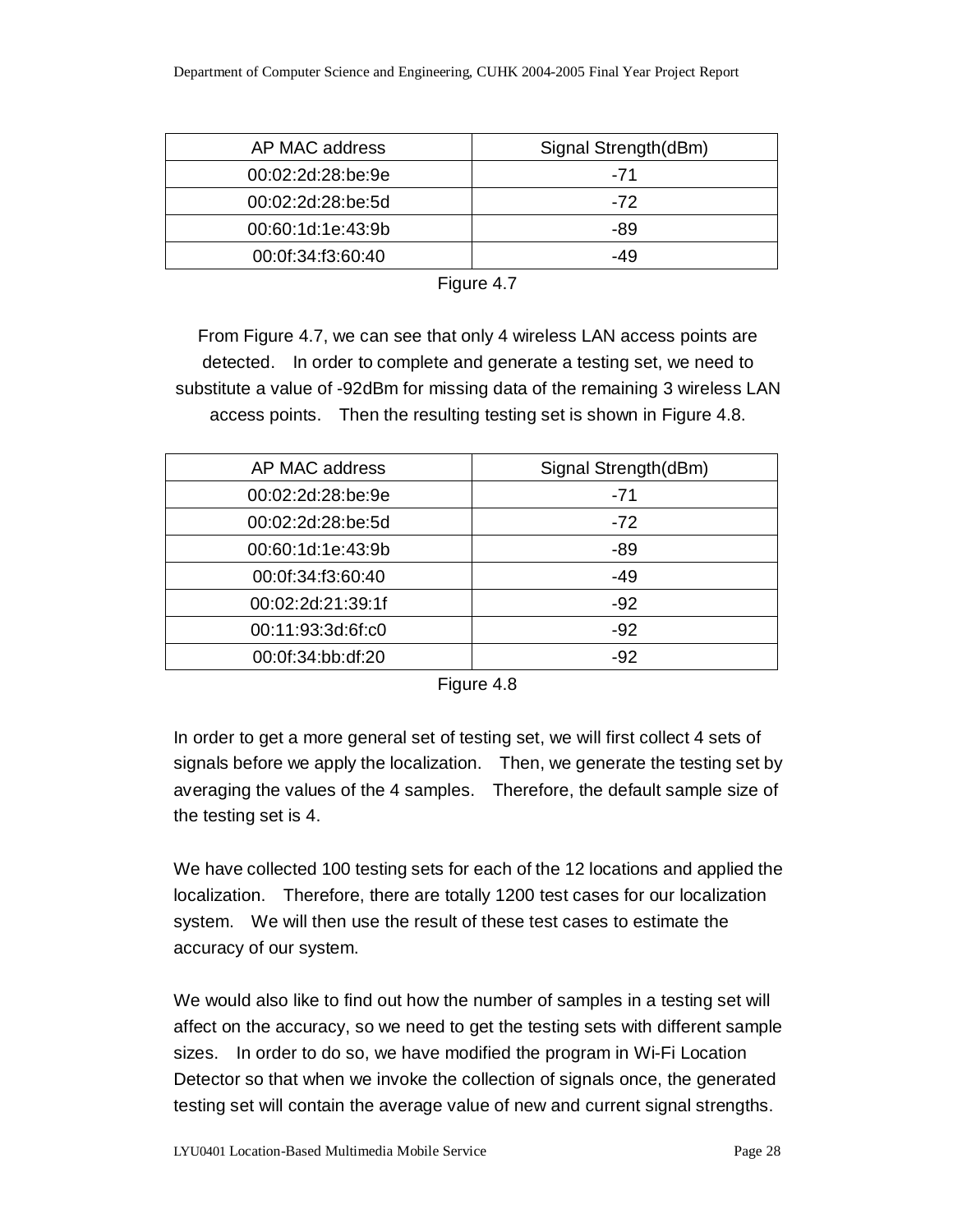In other words, we are able to generate a testing set with larger number of samples which should be more accurate.

### **4.5 Finding Probabilities at Locations**

### **4.5.1 Applying Bayles' Rule**

With the testing set  $S<sub>l</sub>$ , we need to calculate the probability of being at each location,  $A_i$ , on the floor given the testing set, i.e.,  $P(A_i | S_i)$ . By using the Bayles' rule

$$
P\left(L_i|S_l\right) = \frac{P\left(S_l|L_i\right) \times P\left(L_i\right)}{P\left(S_l\right)}\tag{1}
$$

and the equation derived in Section 3.6 talking about the Area-Based Probability Algorithm,

$$
P\left(L_i|\bar{S}_l\right) = c \times P\left(\bar{S}_l|L_i\right) \tag{2}
$$

,we know that we only need to calculate the probability of having the testing set  $S_i$  when having known the current location is at  $L_i$ , i.e.,  $P(S_i | L_i)$  in the above equation (2) for all locations.

### **4.5.2 Finding the Probability P(slj | Ai)**

 $P(s_{ij} | A_i)$  is the probability of having a signal strength of  $s_{ij}$  from AP<sub>i</sub> given the location is at  $A_i$ . In order to find these probabilities, we need to use the assumption in Area-Based Probability algorithm. In ABP, signals received from different access points are assumed to be independent. For each wireless LAN access point, the sequence of received signal strengths  $s_{ijk}$ ,  $k =$ 1 . . .  $o_{ii}$ , at each location in the original training set,  $T_0$ , is modeled as a Gaussian distribution (or Normal distribution) .

The equation of Gaussian distribution is

$$
P(x) = \frac{1}{\sigma\sqrt{2\pi}}e^{-(x-\mu)^2/(2\sigma^2)}
$$

, where  $\mu$  is the mean and  $\sigma$  is the standard derivation.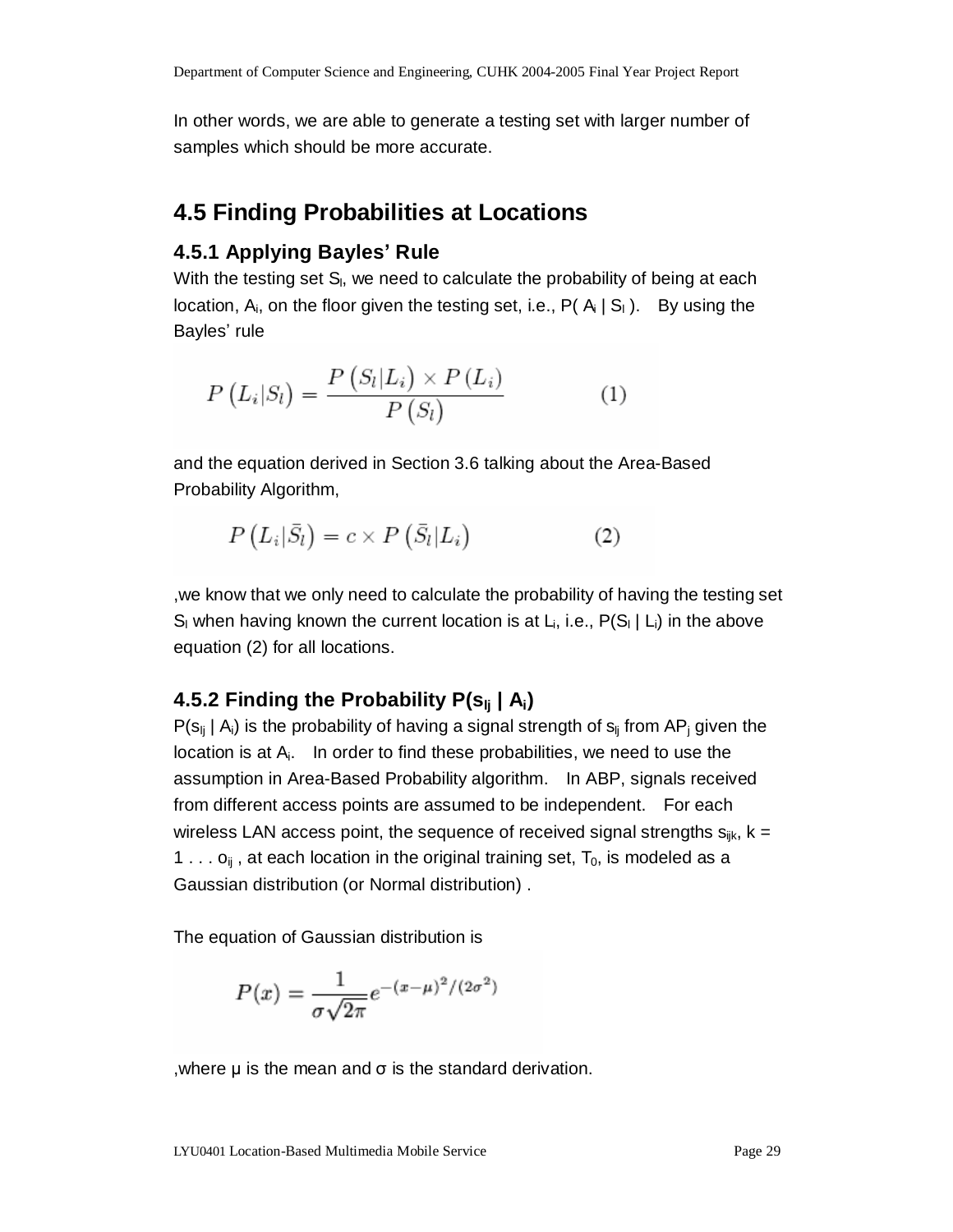In our application, we can take μ as the expected average signal strengths for the access point to be calculated. And in order to simplify the computation, we take  $\sigma$  as 8.5. x is the signal strength received from the access point in the testing set. Figure 4.9 shows the graph of an example with mean signal strength = -60dBm and standard derivation of 8.5.



Figure 4.9

However, there is still a problem. The equation is a continuous function, but the signal strengths received are discrete values ranged from 0 to -92. Therefore, in order to use the equation, we need to define an interval. The most appropriate interval is 1 because each signal strength value should have an interval of 1 in the function of Gaussian distribution. Therefore, the probabilities can be found by the following equation:

$$
\int_{x-0.5}^{x+0.5} P(x) \ dx = \int_{x-0.5}^{x+0.5} \frac{1}{\sigma \sqrt{2\pi}} e^{-(x-\mu)^2/(2\sigma^2)} \ dx
$$

The probabilities found by integrating the Gaussian distribution equation can be illustrated by the Figure 4.10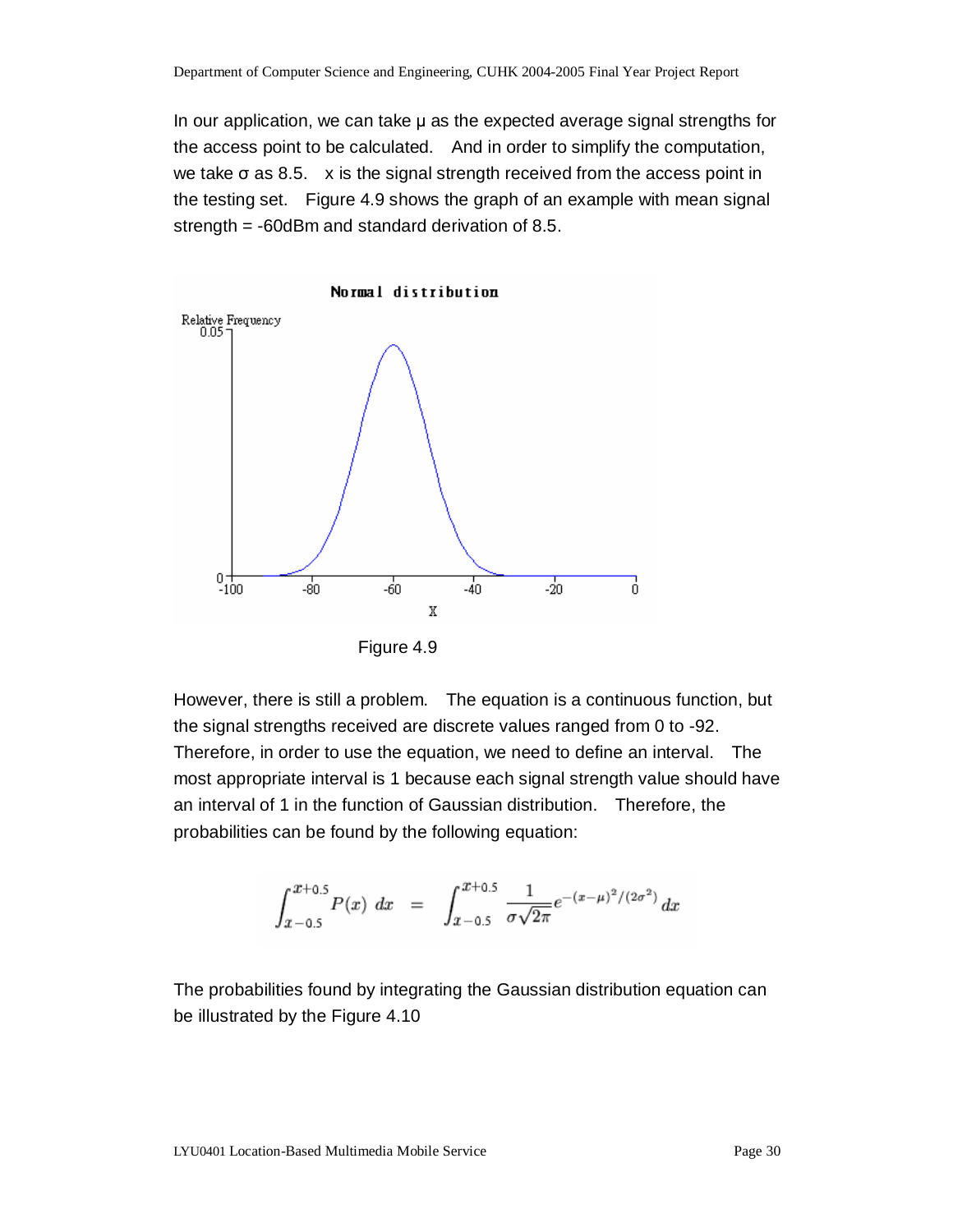

Figure 4.10

For example, when the signal strength in the testing set from a particular access point is -50dBm, the probability is represented by the red shaped area in Figure 4.10.

A standard normal distribution is a kind of normal distribution having μ=1 and σ=1. An arbitrary normal distribution can be converted to a standard normal distribution by changing variables. We let  $z = (x-\mu) / \sigma$  and so we get the following equation.

$$
P(x) dx = \frac{1}{\sqrt{2\pi}} e^{-z^2/2} dz.
$$

#### **4.5.3 Finding Integral of the Gaussian distribution function**

After that, we should introduce the error function  $erf(z)$  in probability.  $erf(z)$  is the "error function" encountered in integrating the normal distribution (which is a normalized form of the Gaussian function). It is an entire function defined by

$$
\operatorname{erf}(z) \equiv \frac{2}{\sqrt{\pi}} \int_0^z e^{-t^2} dt
$$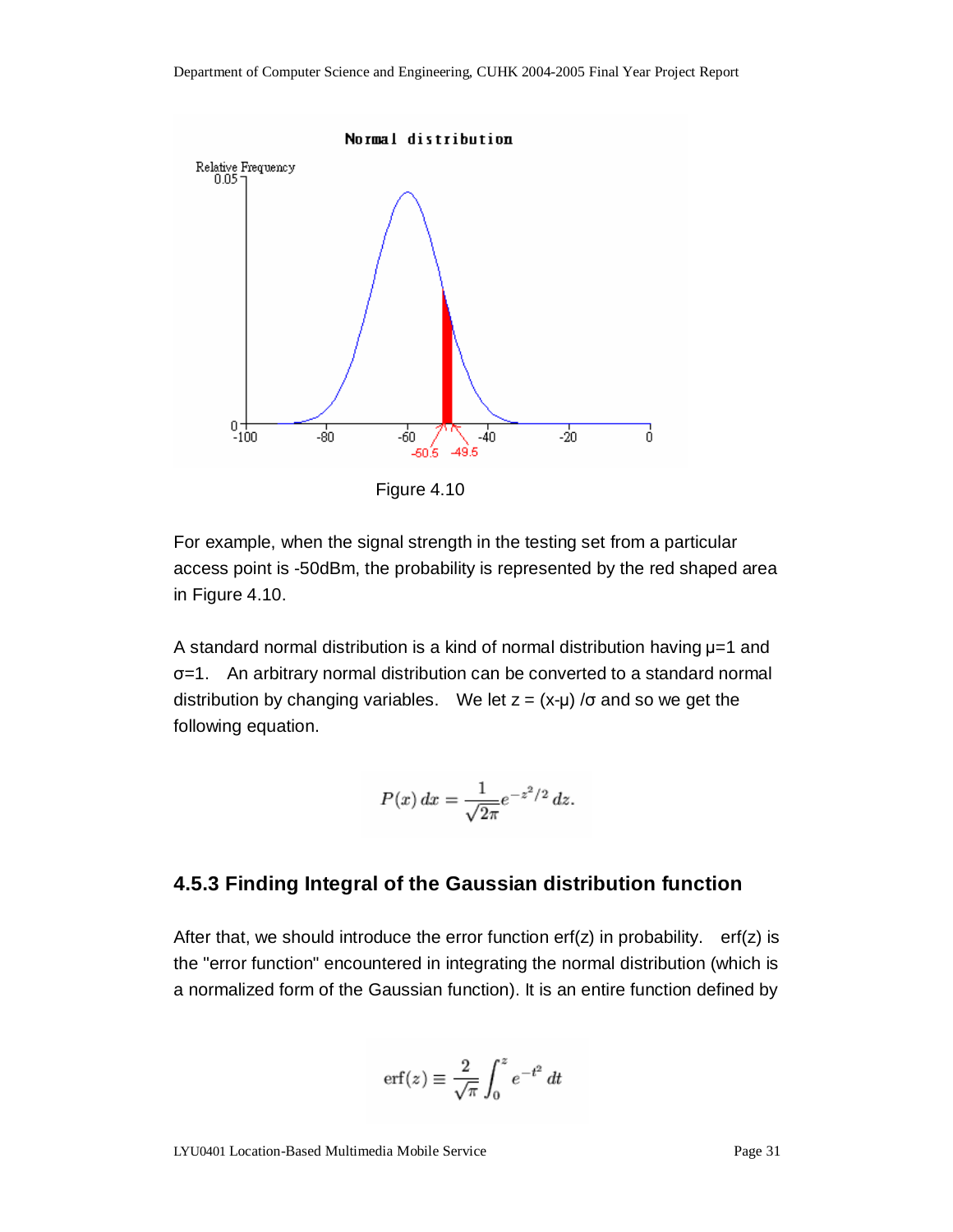We need to introduce the error function because it can calculate the integration of normal distribution function in terms of finite additions, subtractions and multiplications. To achieve this, we need another expression of erf(z) which can be defined as a Maclaurin series.

$$
\text{erf}(z) = \frac{2}{\sqrt{\pi}} \sum_{n=0}^{\infty} \frac{(-1)^n z^{2n+1}}{n!(2n+1)}
$$

The relationship between the normal distribution function and the error function can be summarized by the following equations:

$$
\Phi(z) \equiv \frac{1}{\sqrt{2\pi}} \int_0^z e^{-x^2/2} dx = \frac{1}{2} \operatorname{erf} \left( \frac{z}{\sqrt{2}} \right)
$$

Hence, we can compute the value of this Maclaurin series and find out the probabilities  $P(s_{ii} | A_i)$  is the probability of having a signal strength of  $s_{ii}$  from AP<sub>i</sub> given the location is at A<sub>i</sub> for all i and j. We have found that if the value of signal strength is equal to the mean value of an access point, the probability calculated is approximately equal to 0.03.

#### **4.5.4 Finding Probability P(S<sup>t</sup> | Ai)**

 $P(S_t | A_i)$  is the probability of having the testing set  $S_t$  when having known the current location is at  $A_i$ . So, we compute  $P(S_t | A_i)$  for all 12 locations by using the formula of independent event in probability:

 $P(S_t | A_i) = P(s_{t1} | A_i) \times P(s_{t2} | A_i) \times ... \times P(s_{tn} | A_i)$ 

Then, we calculate the probability density based on the assumption that the mobile device must be at one of the 12 locations, i.e.,  $\Sigma P(A_i | S_t) = 1$  for all locations i. We simply sum all the probabilities of the 12 locations and then divide all of them by the calculated sum.

With this formula derived in the algorithm, *Max{P(A<sup>i</sup> |St) } = Max{c\*P(St | Ai) } = Max{P(St | Ai) }*  We return the area or location that is with the highest probability to indicate the mobile device is currently at this area.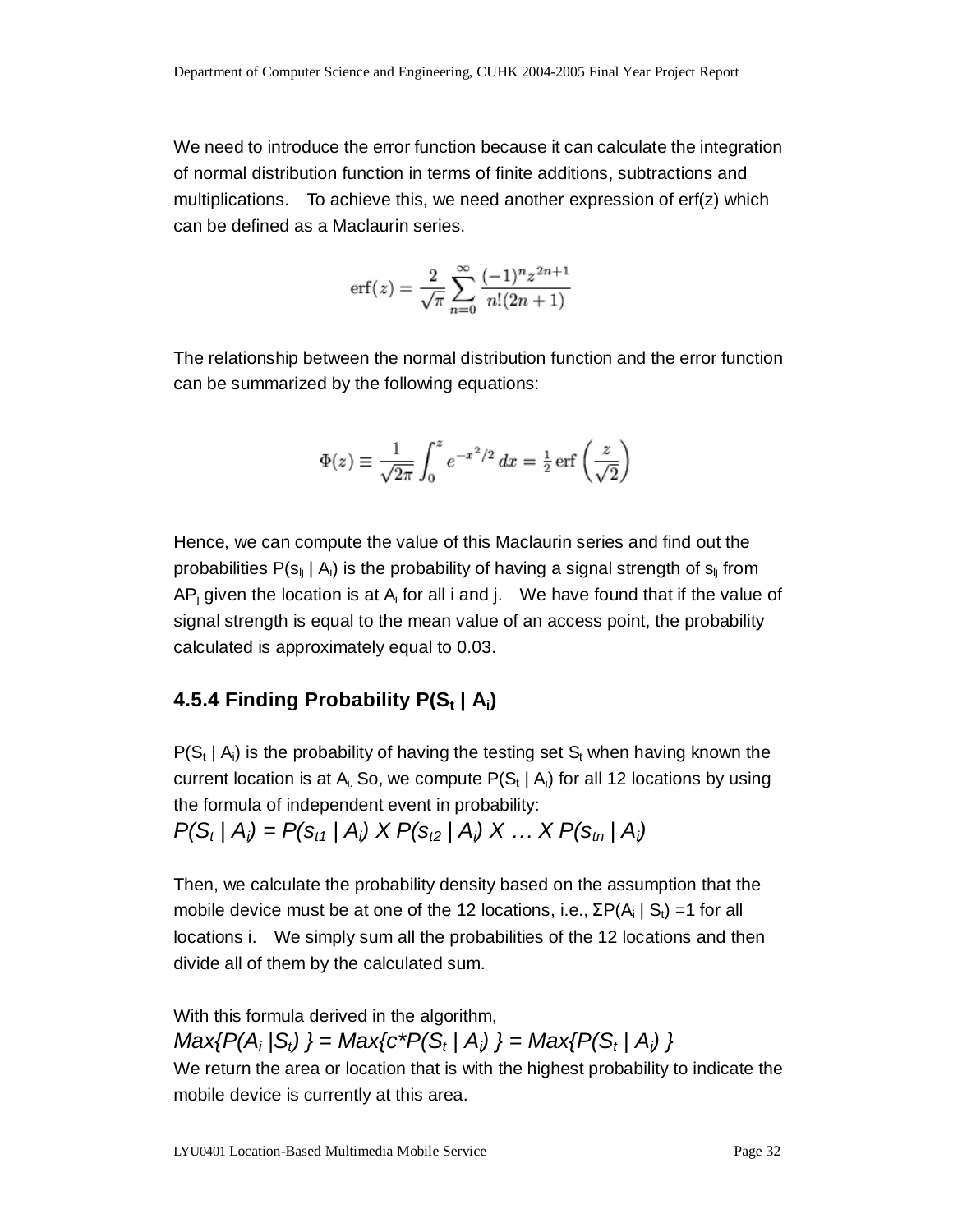

Figure 4.11 summarizes the key steps we use in localization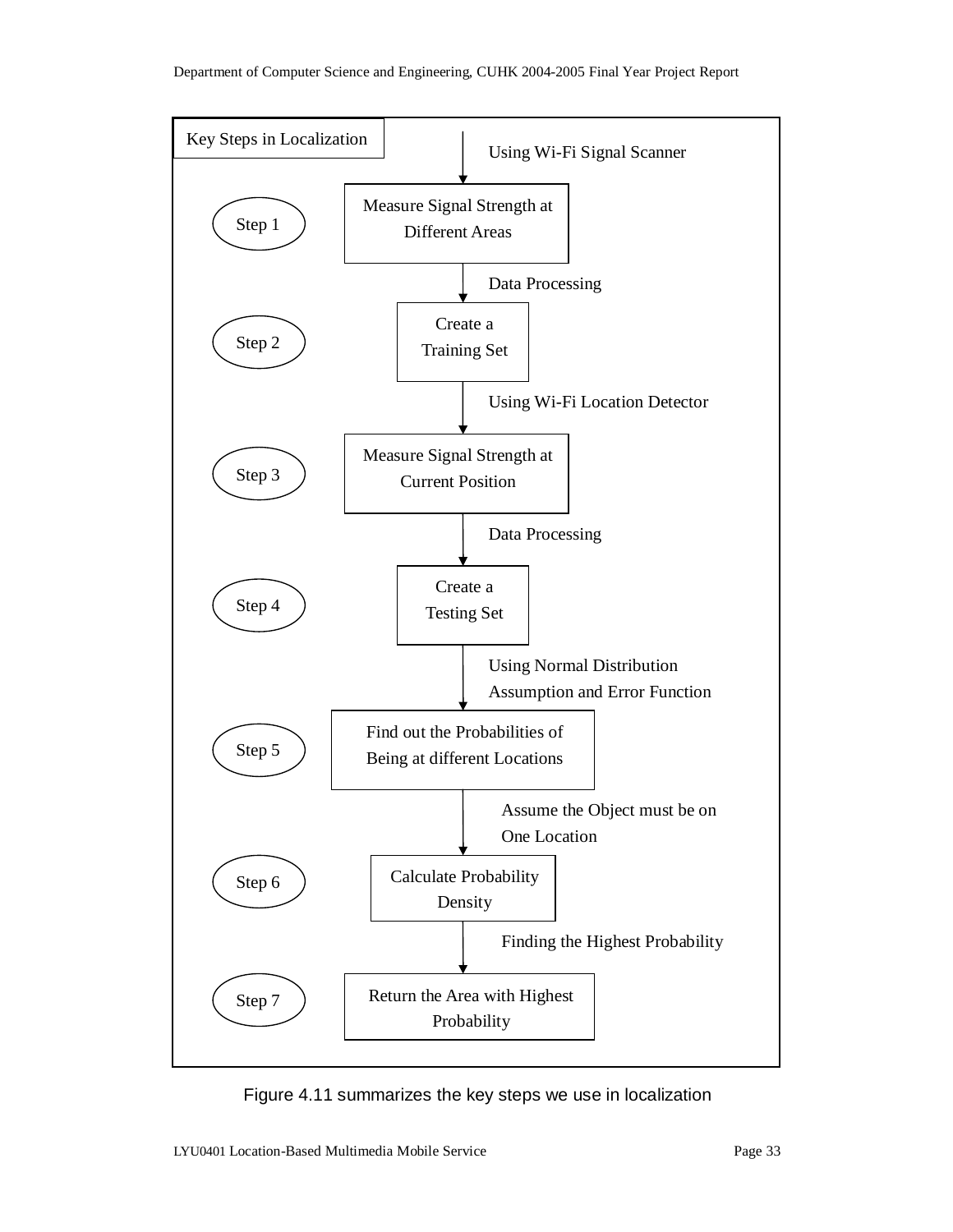### **4.6 Experiment Result**

The following 12 graphs show a general case that how the probabilities calculated by Area-Based Probability algorithm at the 12 areas change and achieve the goal of localization. Each of the graphs represents the Localization Graph at one area. There are totally 12 lines with different colors and each of them represent the probability of getting the testing set  $S_t$  given the location is at an area, i.e.,  $P(S_t | A_1)$ ,  $P(S_t | A_2)$  ... ...  $P(S_t | A_1)$ . The testing set is generated by averaging the signal strengths in the samples. The x-axis indicates the number of samples being used in the testing set. More samples are collected as time goes by so the x-axis can also be interpreted as a timeline. The y-axis indicates the value in terms of probability which is ranged from 0 to 1.

In ABP localization, the area with highest probability is returned, which indicates the mobile device is location at this area. In other words, within the same number of samples, the area with probability represented by a point in its line on the top is the returned area. Therefore, for example, for the Localization Graph at Area 1, the correct result should be the deep blue on the top. Otherwise, it means the result returned is incorrect.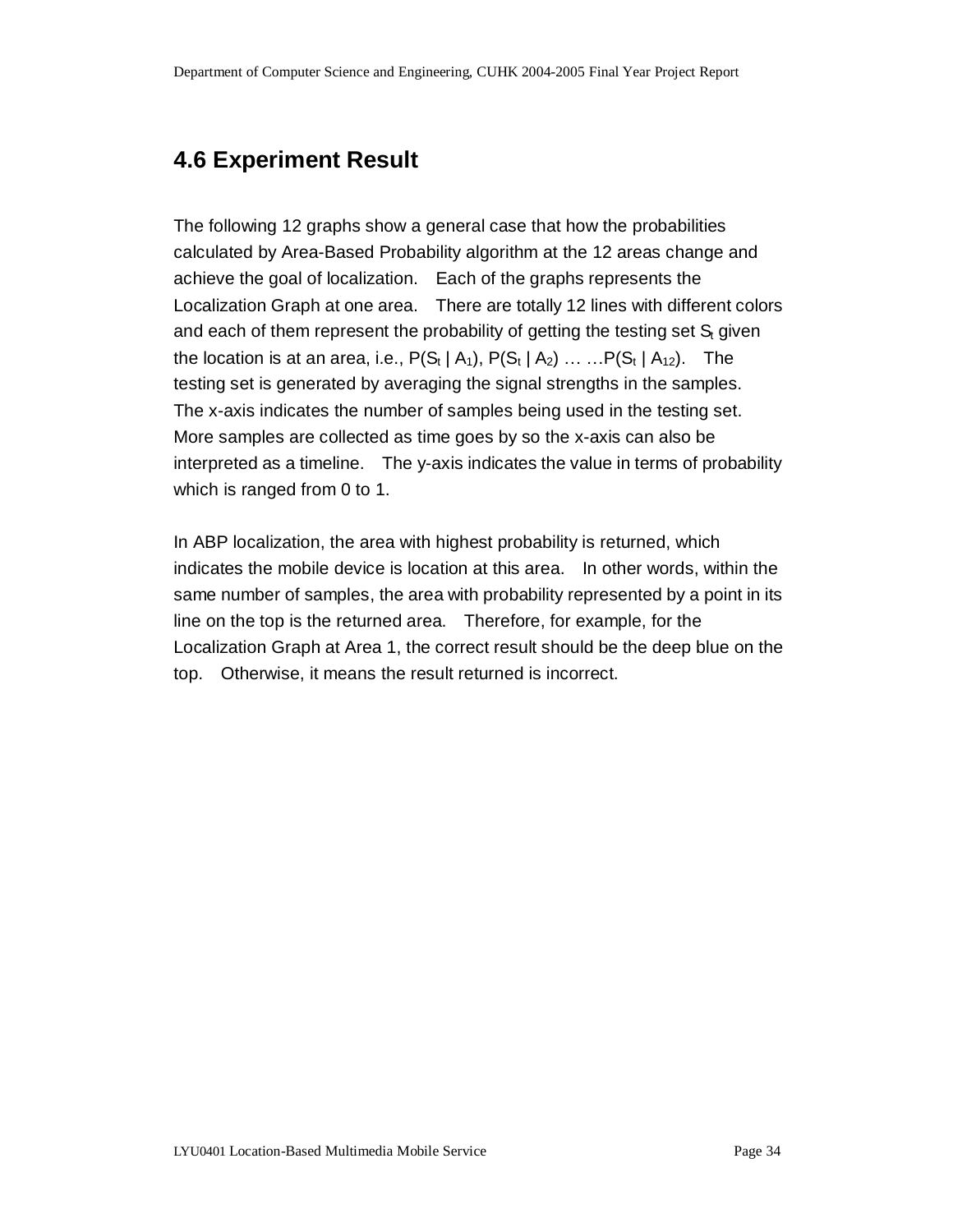

Figure 4.12

1 5 9 13 17 21 25 29 33 37 41 Sample No

Area 1 is the one near the lift. From the graph, we can see that the deep blue line represents the probability of being at area 1. It shows the probability first starts at about 0.4 and then drops to 0.25 and finally it gradually increases to 0.33. The line is always on the top of other lines as the number of samples increases. Therefore, our system always indicates the object is at area 1 which is the correct result.

 $\mathbf{0}$ 

0.05

0.1

0.15

0.2

Probability at A7 Probability at A8 Probability at A9 Probability at A10 Probability at A11 Probability at A12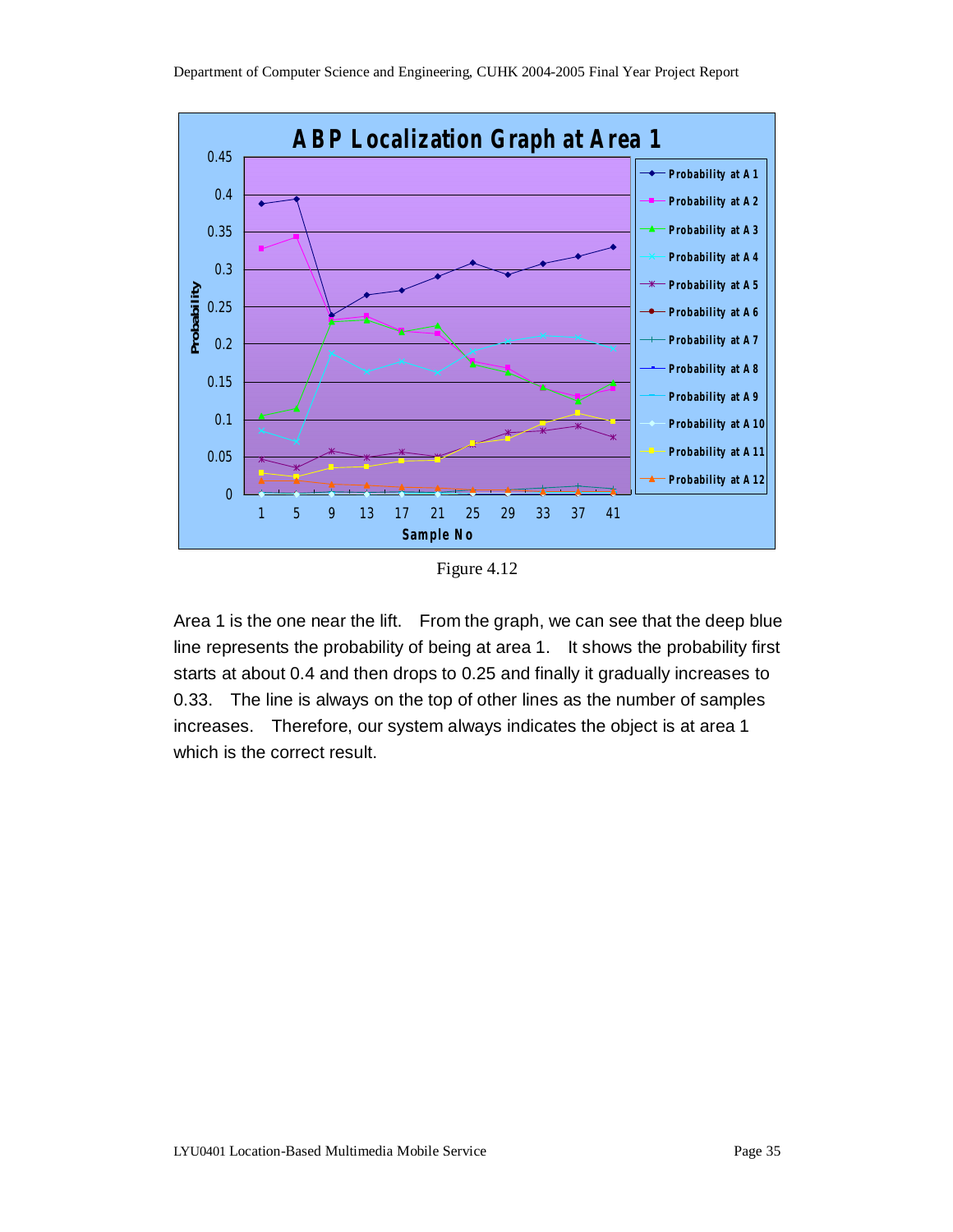

Figure 4.13

Area 2 is the one near the toilet. From the graph, we can see that the purple line representing the probability of being at area 2 is always on the top of other lines as the number of samples increases. The probability is stable and always stays around 0.5. For other probabilities, they are quite stable and always stay below a value of 0.2. Therefore, our system always indicates the object is at area 2 which is the correct result.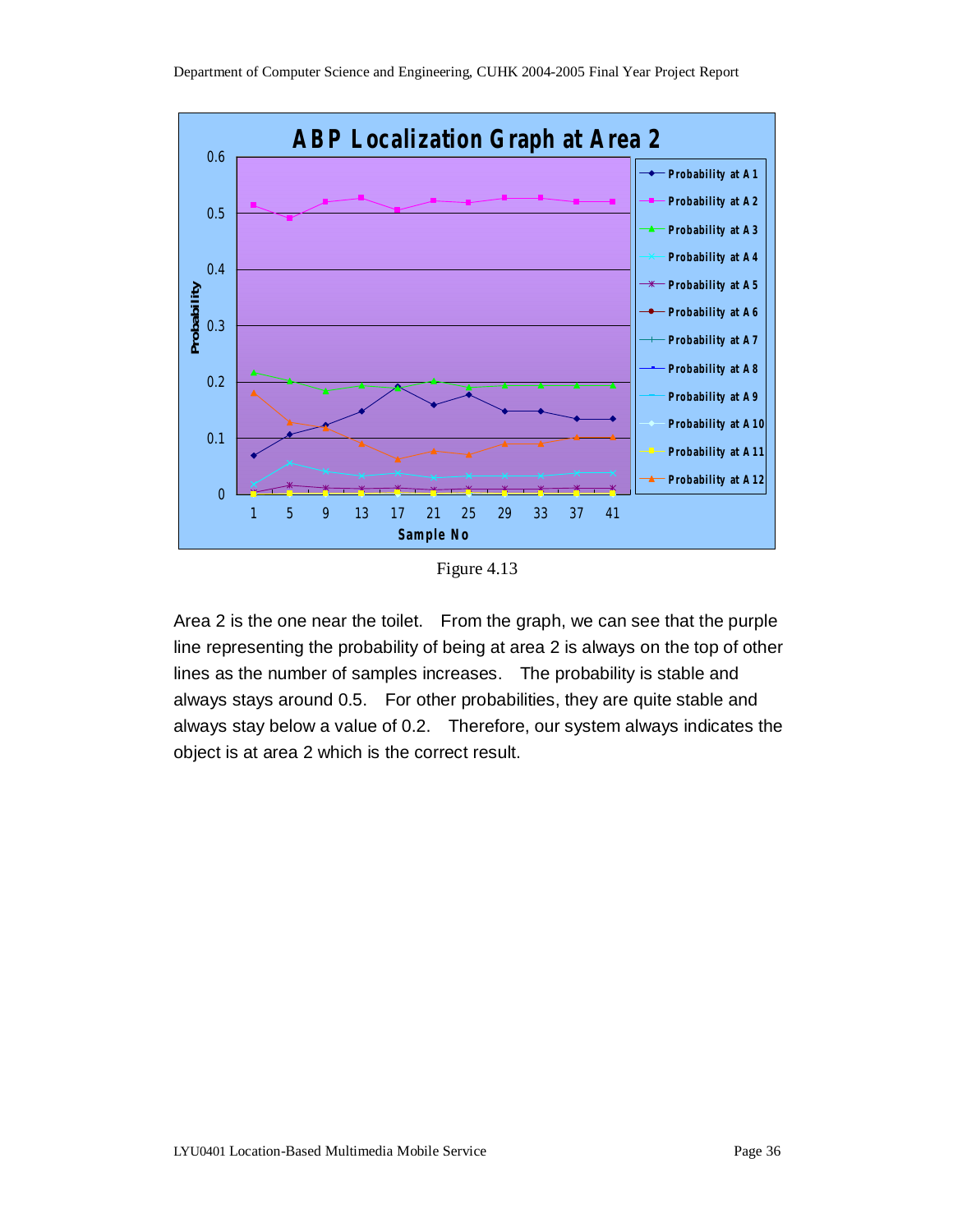

Figure 4.14

Area 3 is the corridor in front of Rm101. From the graph, we can see that the green line representing the probability of being at area 3 is always on the top of other lines as the number of samples increases. The probability is quite stable and is always around 0.5. For other probabilities, most of them are quite stable and all of them always stay below a value of 0.3. Therefore, our system always indicates the object is at area 3 which is the correct result.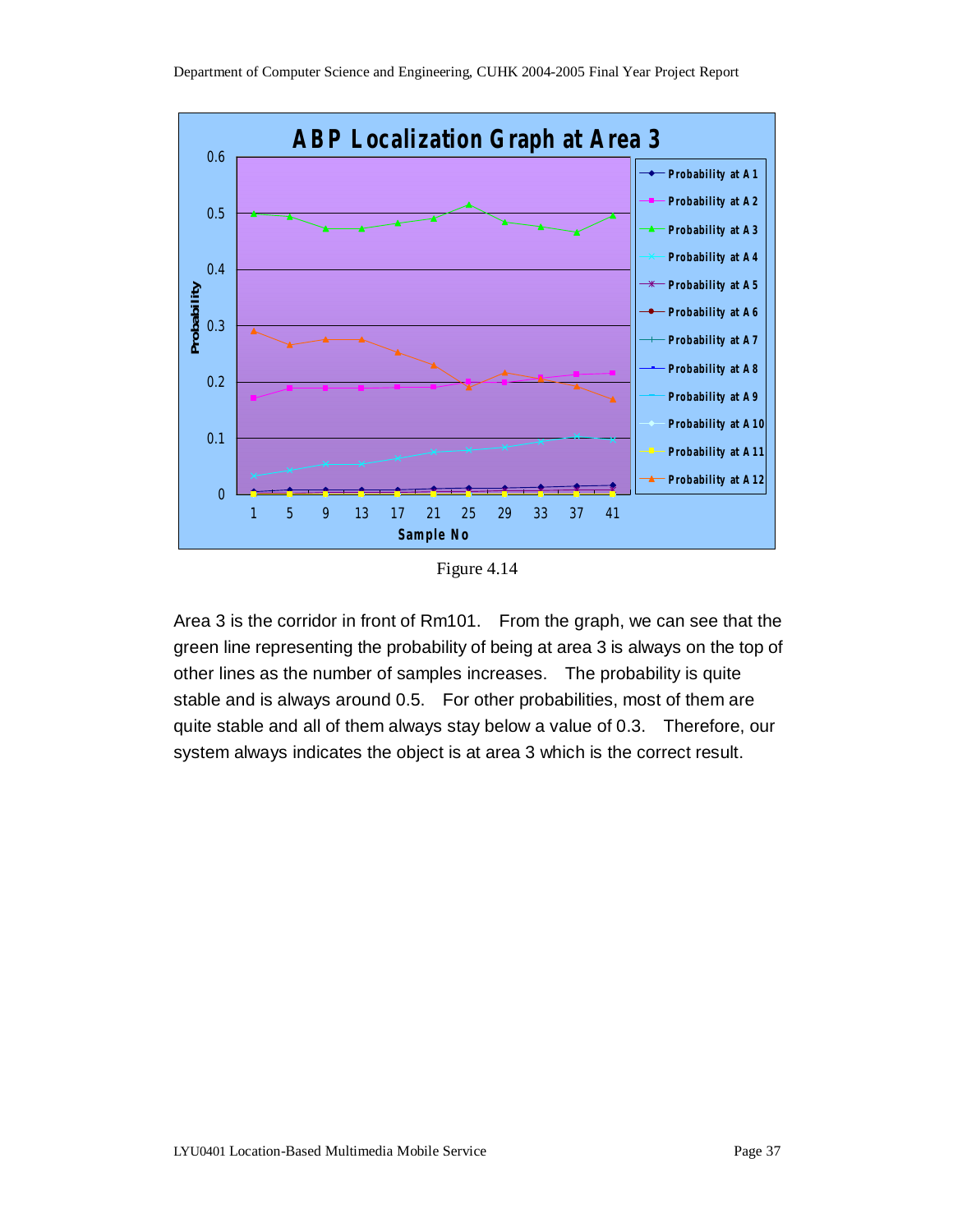

Figure 4.15

1 5 9 13 17 21 25 29 33 37 41 Sample No

Area 4 is the North-West corner of the corridor. From the graph, we can see that the light blue line representing the probability of being at area 4 is always on the top of other lines as the number of samples increases. The probability is quite stable and is always over 0.4. The probability of being at area 5 remains at a comparatively high value around 0.3. For other probabilities, they are quite low, stable and always stay below a value of 0.1. Therefore, our system always indicates the object is at area 4 which is the correct result.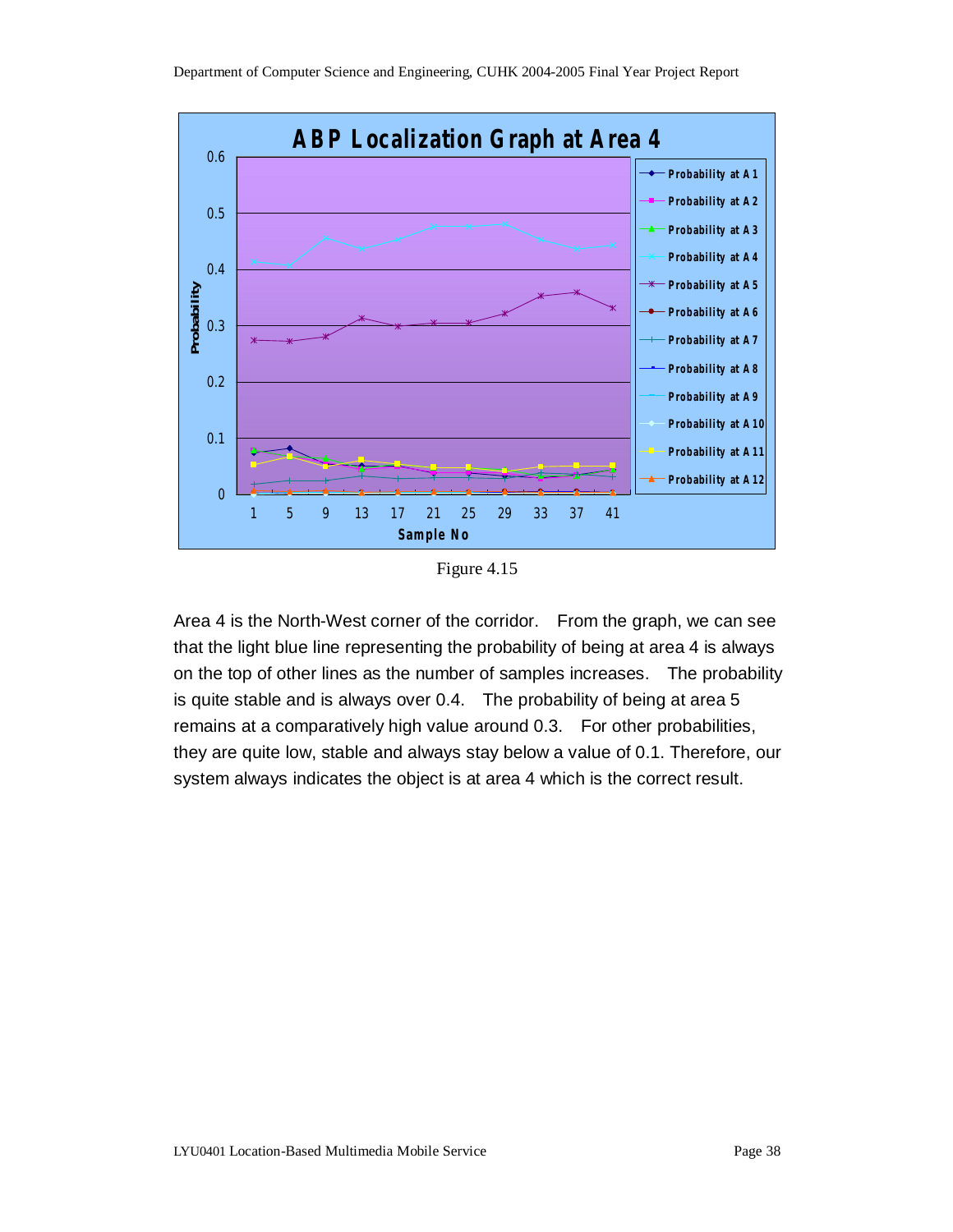Department of Computer Science and Engineering, CUHK 2004-2005 Final Year Project Report



Figure 4.16

Area 5 is near the North-West stairway on the first floor. From the graph, we can see that the deep purple line representing the probability of being at area 5 is always on the top of other lines as the number of samples increases. The probability is quite high and is always around 0.6. For other probabilities, they are quite stable and always stay below a value of 0.2. Therefore, our system always indicates the object is at area 5 which is the correct result.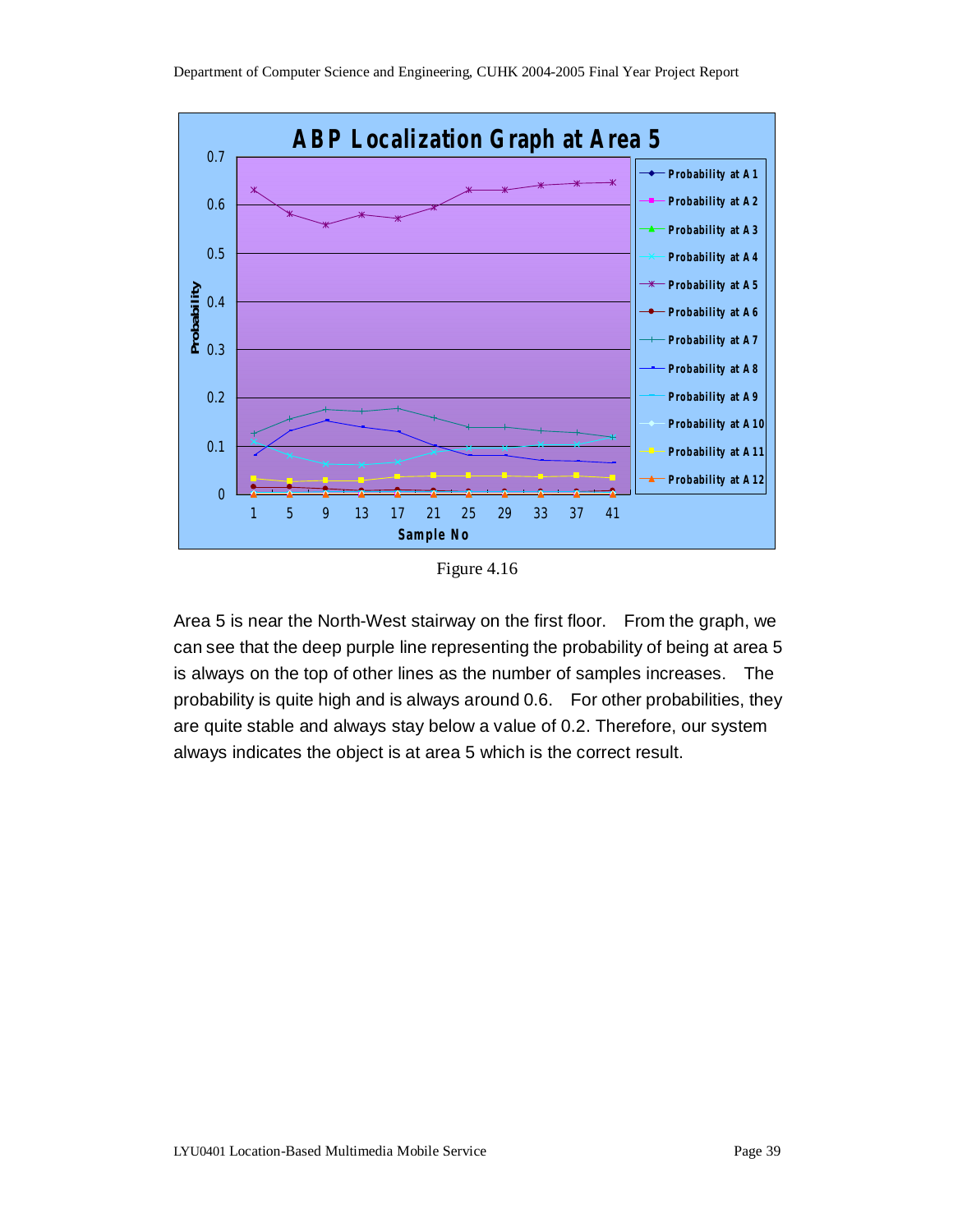

Figure 4.17

1 5 9 13 17 21 25 29 33 37 41 Sample No

Area 6 is the one in front of Rm117. From the graph, we can see that the brown line representing the probability of being at area 6 is always on the top of other lines as the number of samples increases. The probability is very high and is usually around 0.9. For other probabilities, they are very low, stable and always have a value near 0. Therefore, our system always indicates the object is at area 6 which is the correct result.

0

- Probability at A12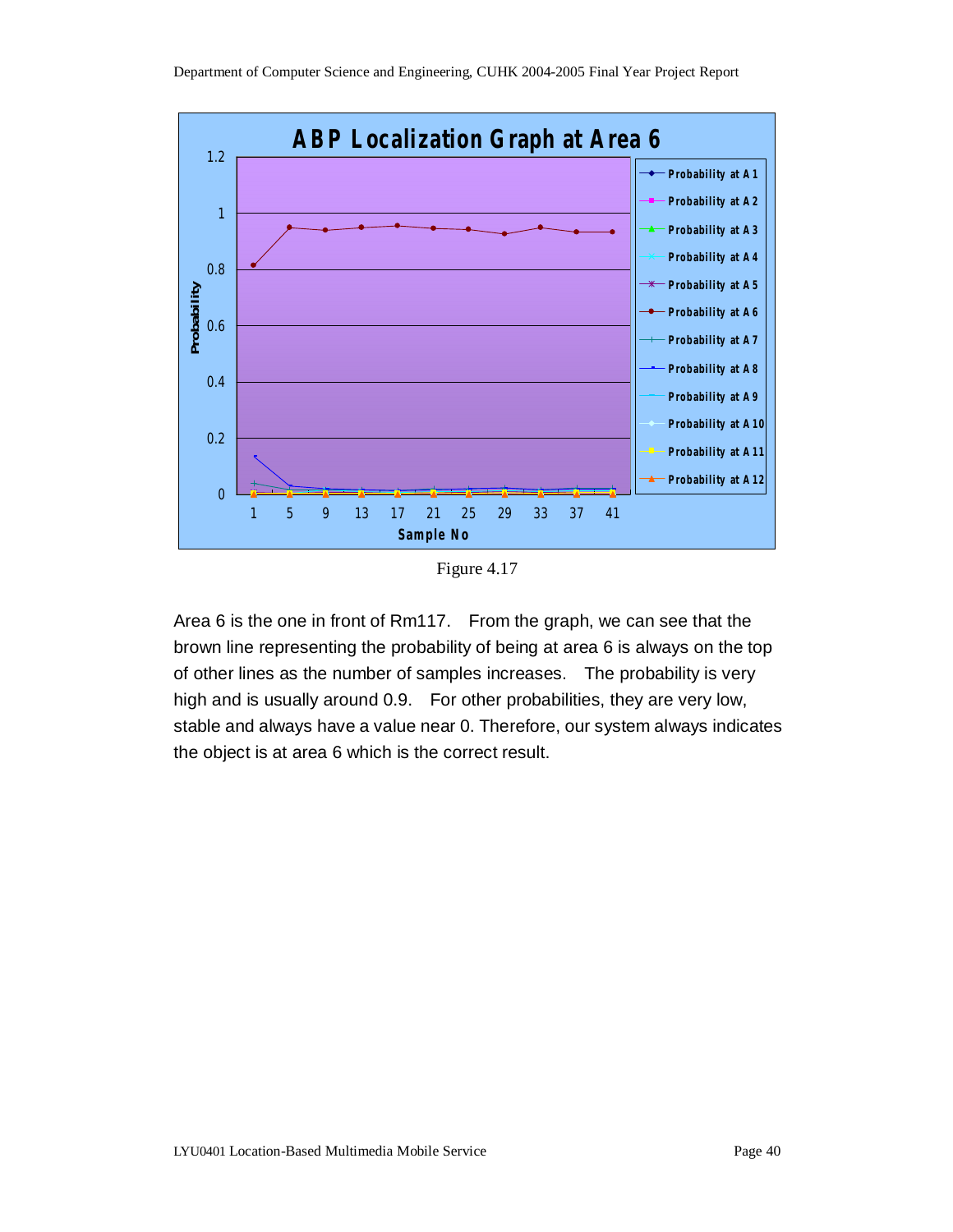

Figure 4.18

Area 7 is the North-East corner of the corridor. From the graph, we can see that the deep green line representing the probability of being at area 7 is below the blue one when the number of samples equals to 1. As the number of samples increases, the probability of deep green line increases and remains at a value of 0.36 while the probability of blue line drops and lies below it. Therefore, our system first indicates the object is at area 8 which is an incorrect result and then indicates the object is at area 7 when the number of samples reaches 5.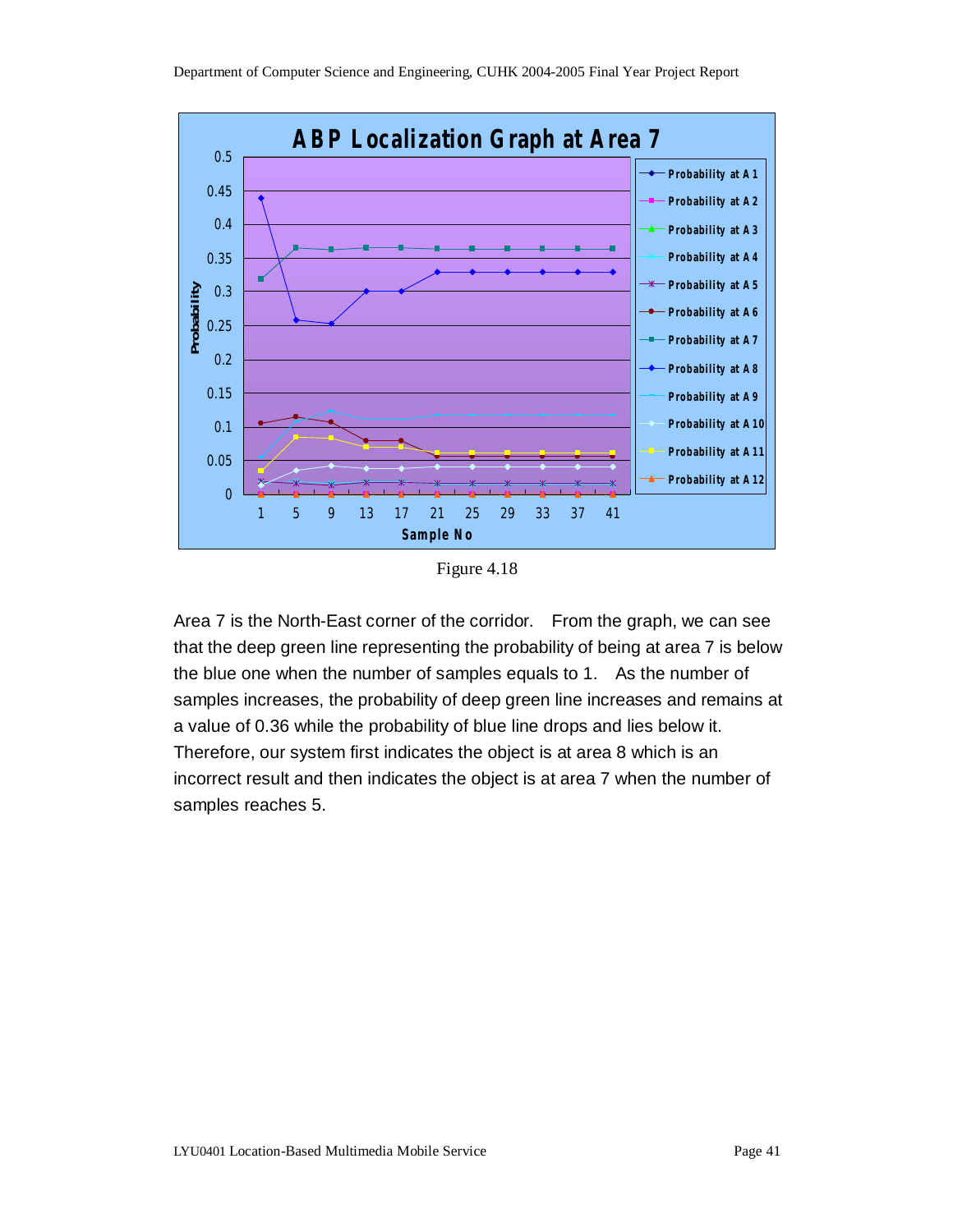

Figure 4.19

Area 8 is near the North-East stairway on the first floor. From the graph, we can see that the blue line representing the probability of being at area 8 is always on the top of other lines as the number of samples increases. The probability is quite high and is always around 0.45. The probability of being at area 7 remains at a comparatively high value over 0.3. For other probabilities, they are quite low, stable and always stay below a value of 0.12. Therefore, our system always indicates the object is at area 8 which is the correct result.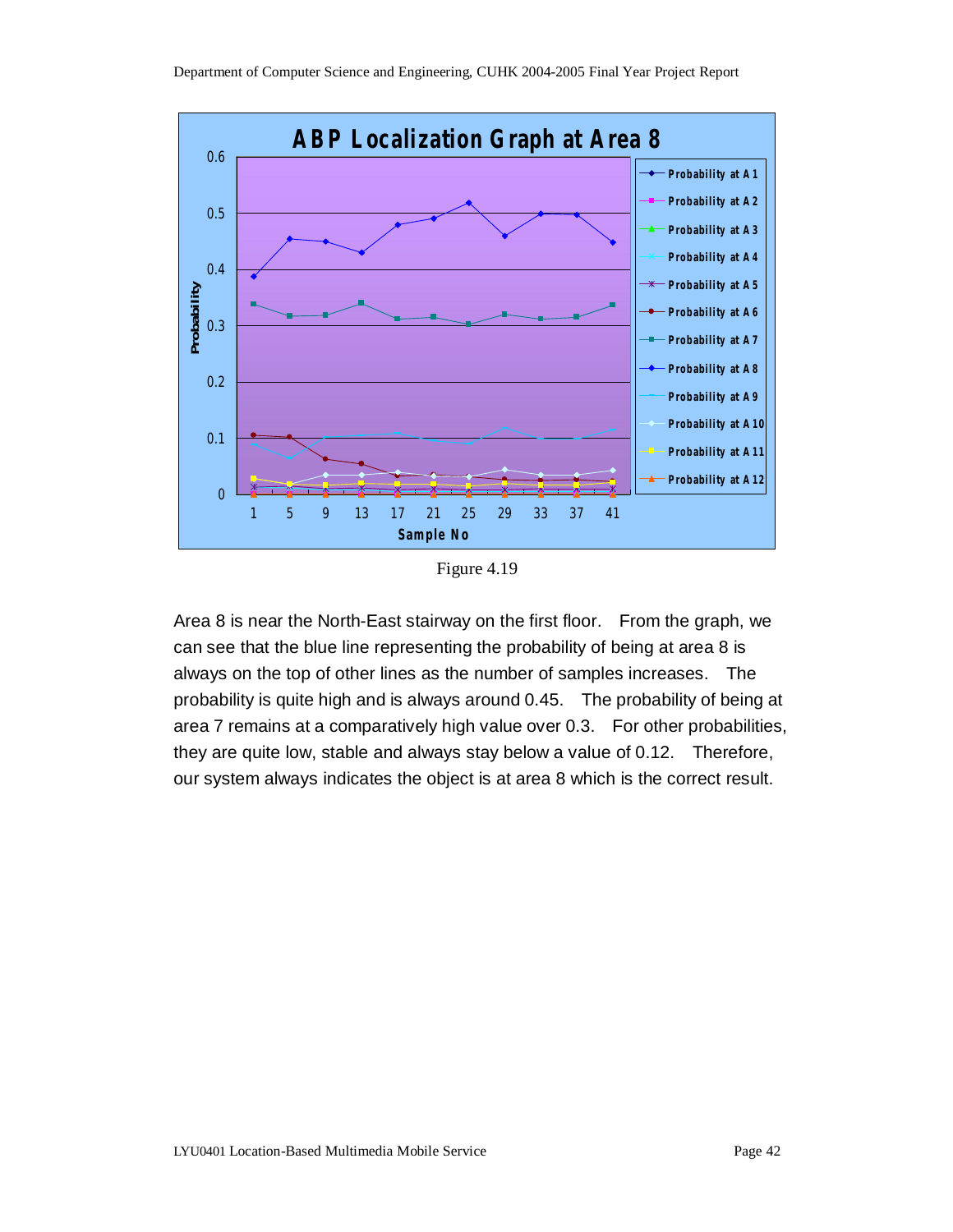

Figure 4.20

Area 9 is the area in front of Rm121. From the graph, we can see that the light blue line representing the probability of being at area 9 is below the deep green one when the number of samples equals to 1. As the number of samples increases, the probability of the light blue line increase and remains at a value over 0.35 while the probability of deep green line drops and lies below it. Therefore, our system first indicates the object is at area 7 which is an incorrect result and then indicates the object is at area 9 when the number of samples reaches about 5.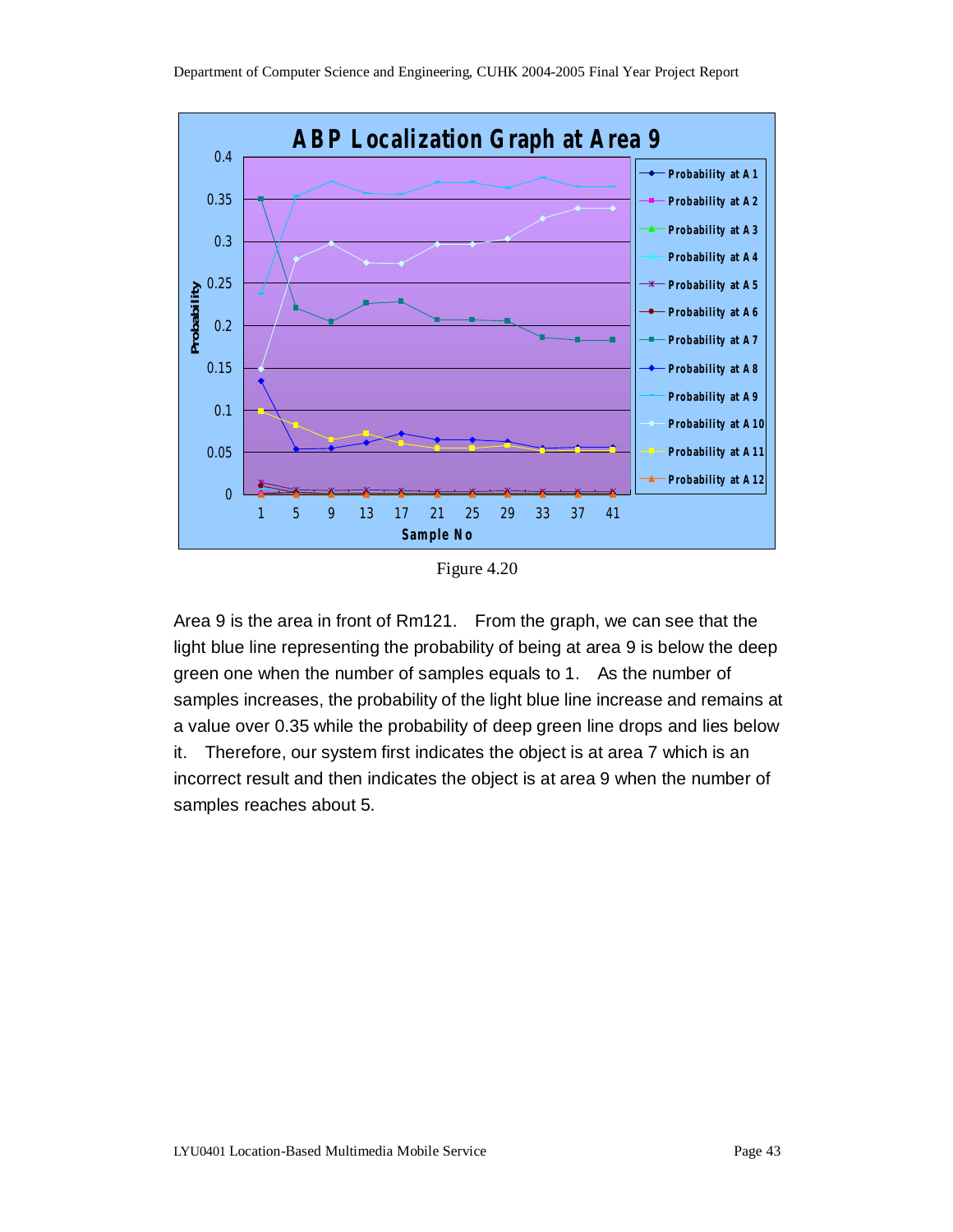

Figure 4.21

Area 10 is South-East corner of the corridor. From the graph, we can see that the pale blue line representing the probability of being at area 10 is below the light blue one when the number of samples equals to 1. As the number of samples increases, the probability of the pale blue line increase and remains at a value around 0.4 while the probability of light blue line drops and lies below it. Therefore, our system first indicates the object is at area 4 which is an incorrect result and then indicates the object is at area 10 when the number of samples reaches about 5.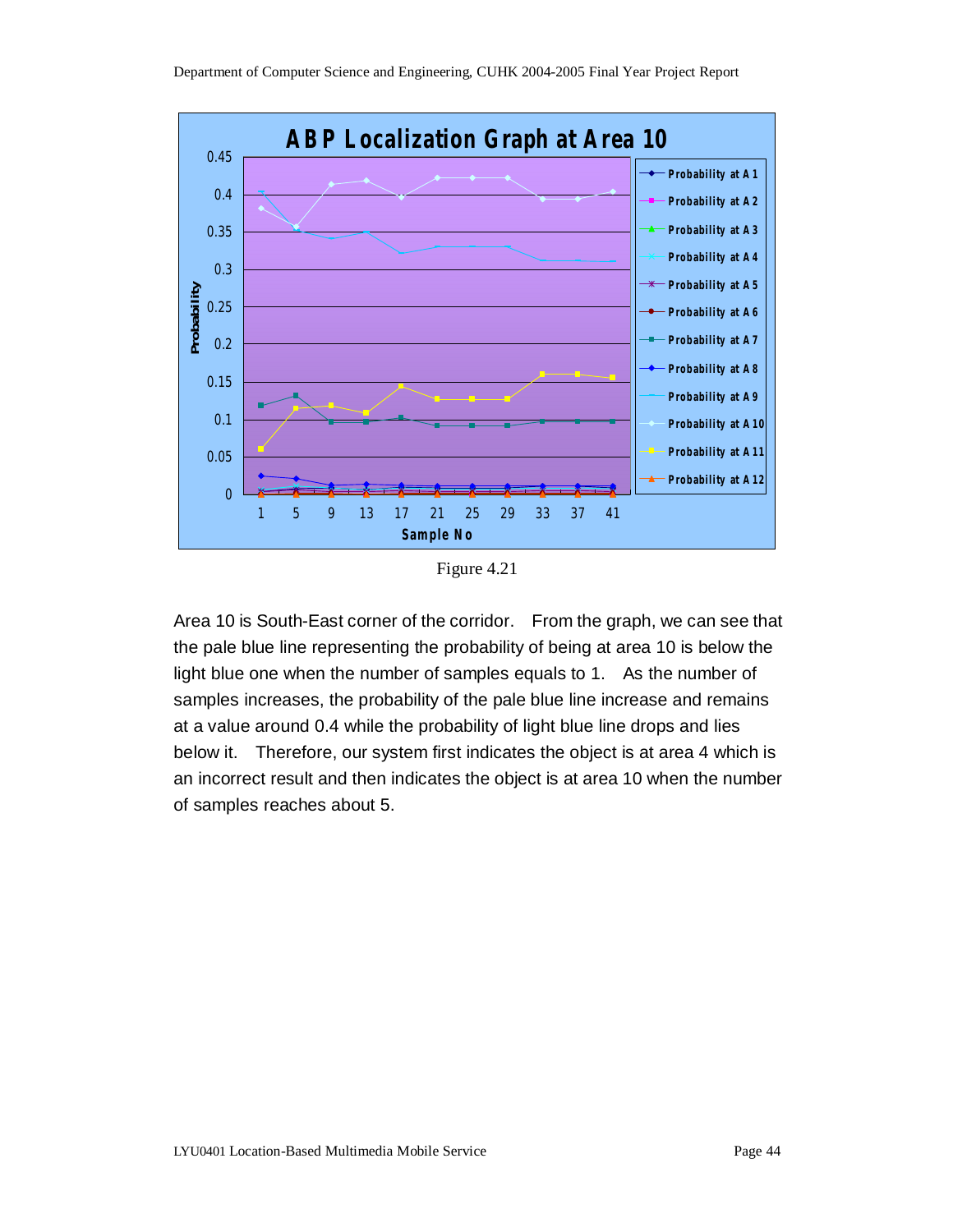

Figure 4.22

Area 11 is the one near the door of Rm123. From the graph, we can see that the yellow line representing the probability of being at area 11 is always on the top of other lines as the number of samples increases. The probability is quite high and is always over 0.5. For other probabilities, they are quite low, stable and always stay below a value of 0.15. Therefore, our system always indicates the object is at area 11 which is the correct result.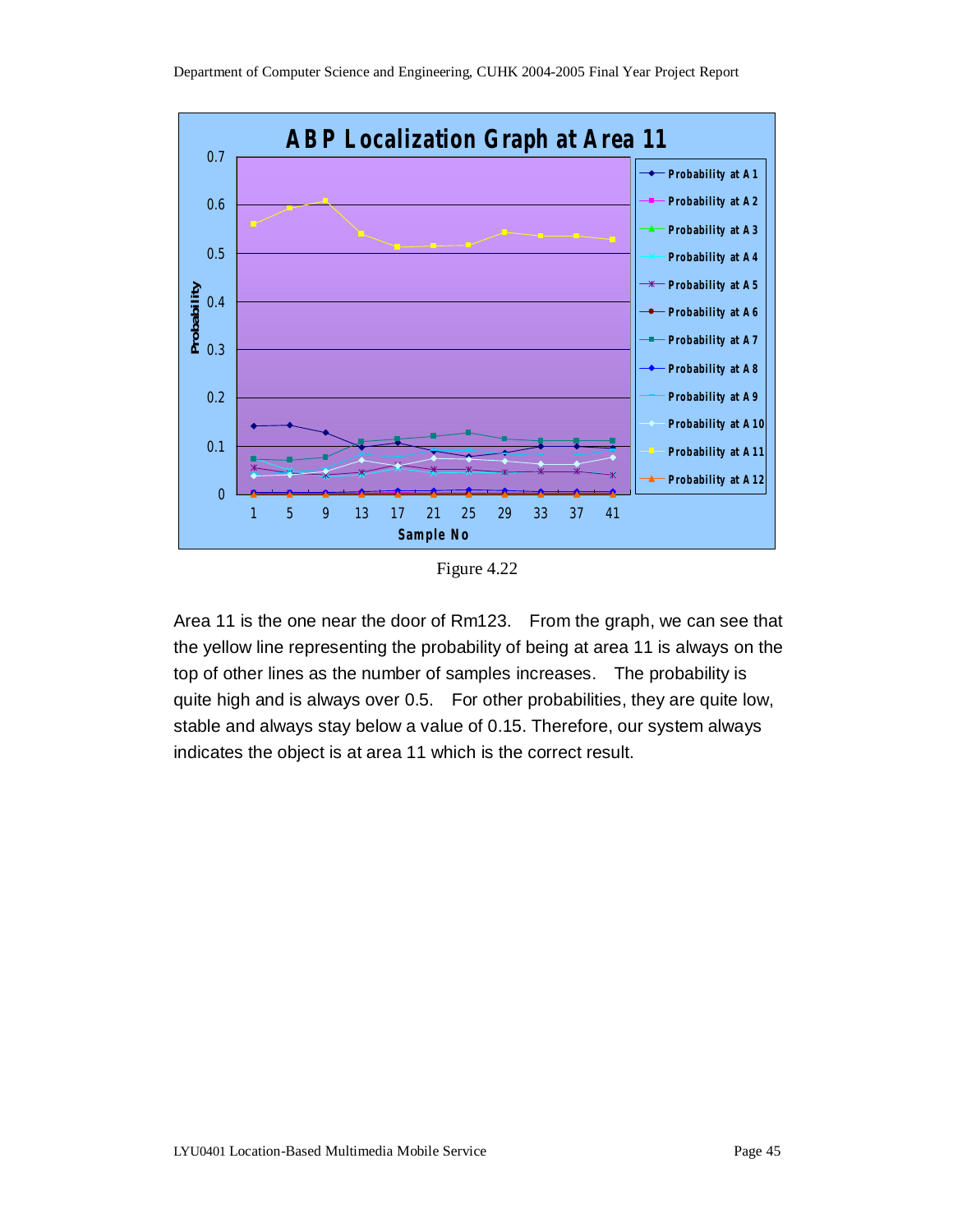

Figure 4.23

Area 12 is at Rm101. From the graph, we can see that the orange line representing the probability of being at area 12 is always on the top of other lines as the number of samples increases. The probability is quite high and remains over 0.8 as the number of samples reaches 13. For other probabilities, they are quite low, stable and always stay below a value of 0.15 as the number of samples increases. Therefore, our system always indicates the object is at area 12 which is the correct result.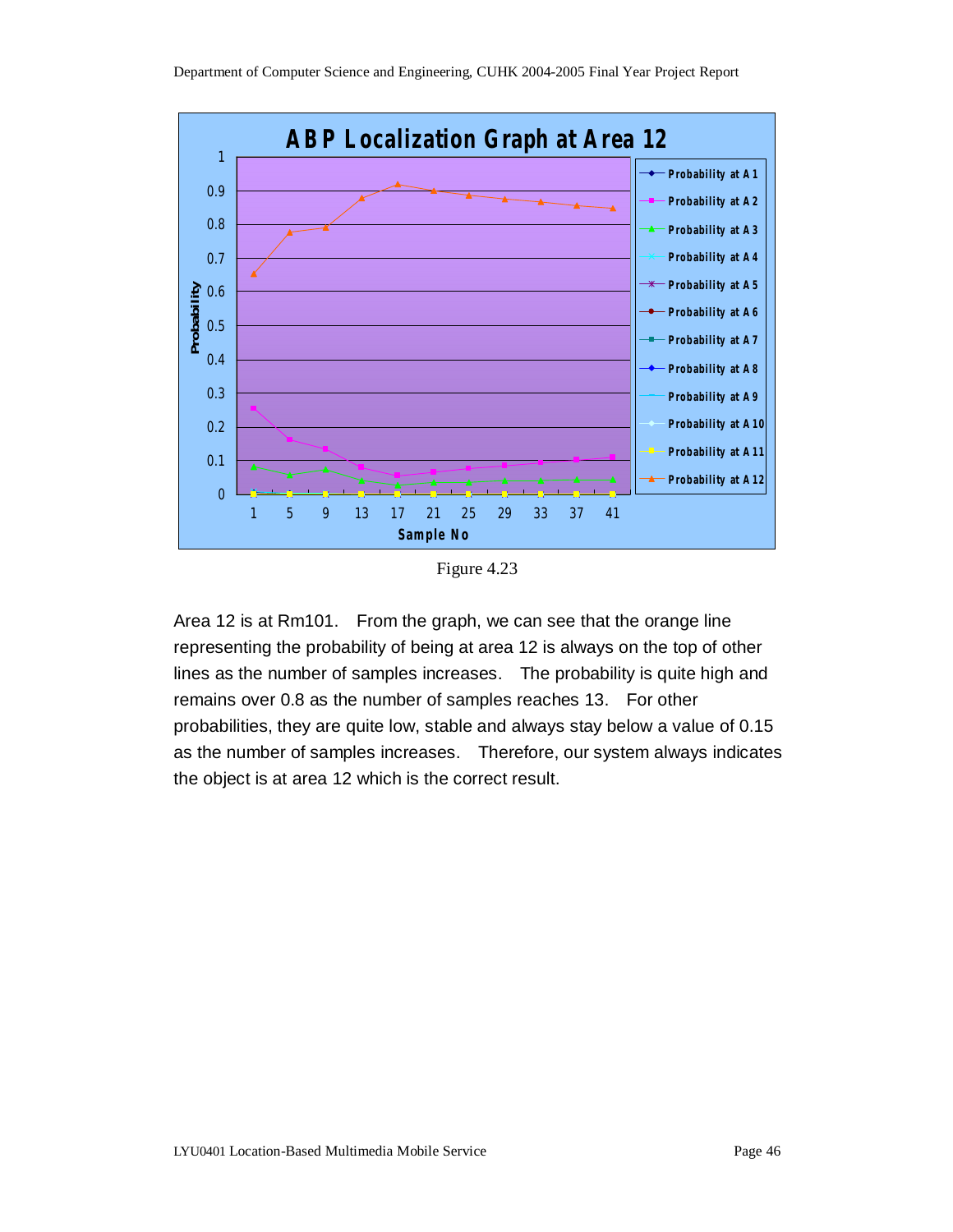# **5. Analysis of Experiment Results**

## **5.1 Performance of Area-Based Probability Algorithm**

The performance of ABP algorithm is good. It usually returns the correct location with a high probability over 0.3 and for most of other locations, it usually return a probability as low as 0.001. Therefore, it works well in distinguishing different locations.

However, when two areas are close together, the signal strengths collected from one area is similar to that of the other. In this case, the algorithm usually returns comparable probabilities for these two areas. Therefore, the algorithm may fail to give the correct location.

There is a tradeoff between time and accuracy in localization. A testing set is usually more accurate if its sample size is larger, but it requires a longer time to collect the signals. ABP algorithm has an acceptable accuracy even though the sample sizes of the testing sets are small. In other words, ABP algorithm can be applied to some location-based applications which require real-time localization.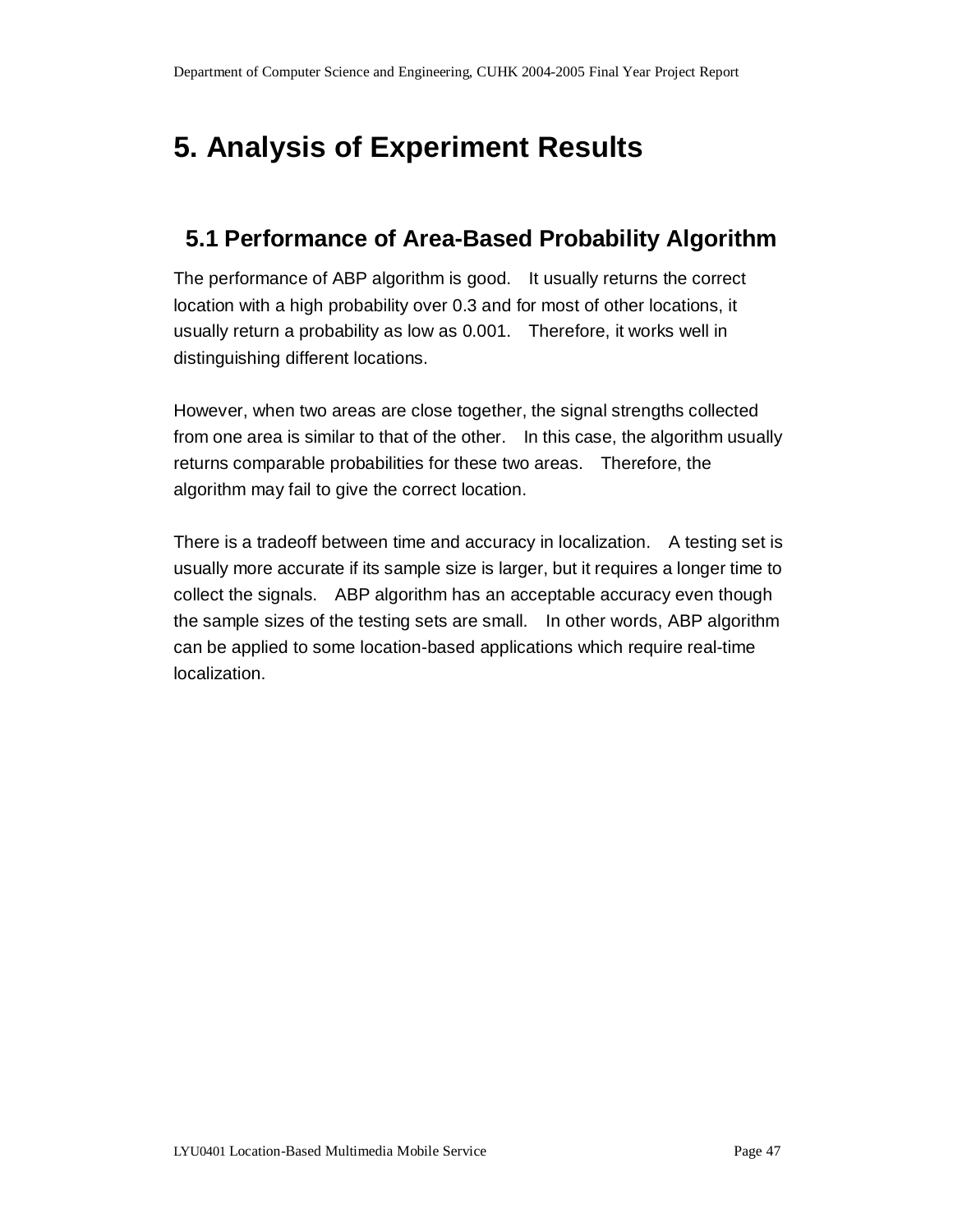

# **5.2 Accuracy of our localization system**



Figure 5.1 shows the accuracy of our system at different locations. The accuracy is in terms of the percentage of our system returning a correct location during localization. We have taken 80 testing sets for each of the 12 locations and test on the result of our system. The overall accuracy of our system is about 75.94%. That means on average, our system can indicate 76 correct locations when taking 100 trials.

We have found that the accuracy varies with different locations. It is because the localization algorithm will depends on the testing set generated at different locations. The accuracy at area 9 is particularly low because the distance between area 9 and area 10 is too close. Therefore, the signal strengths received from area 9 is very similar to those from area 10. Hence, our system may fail to distinguish between the two locations.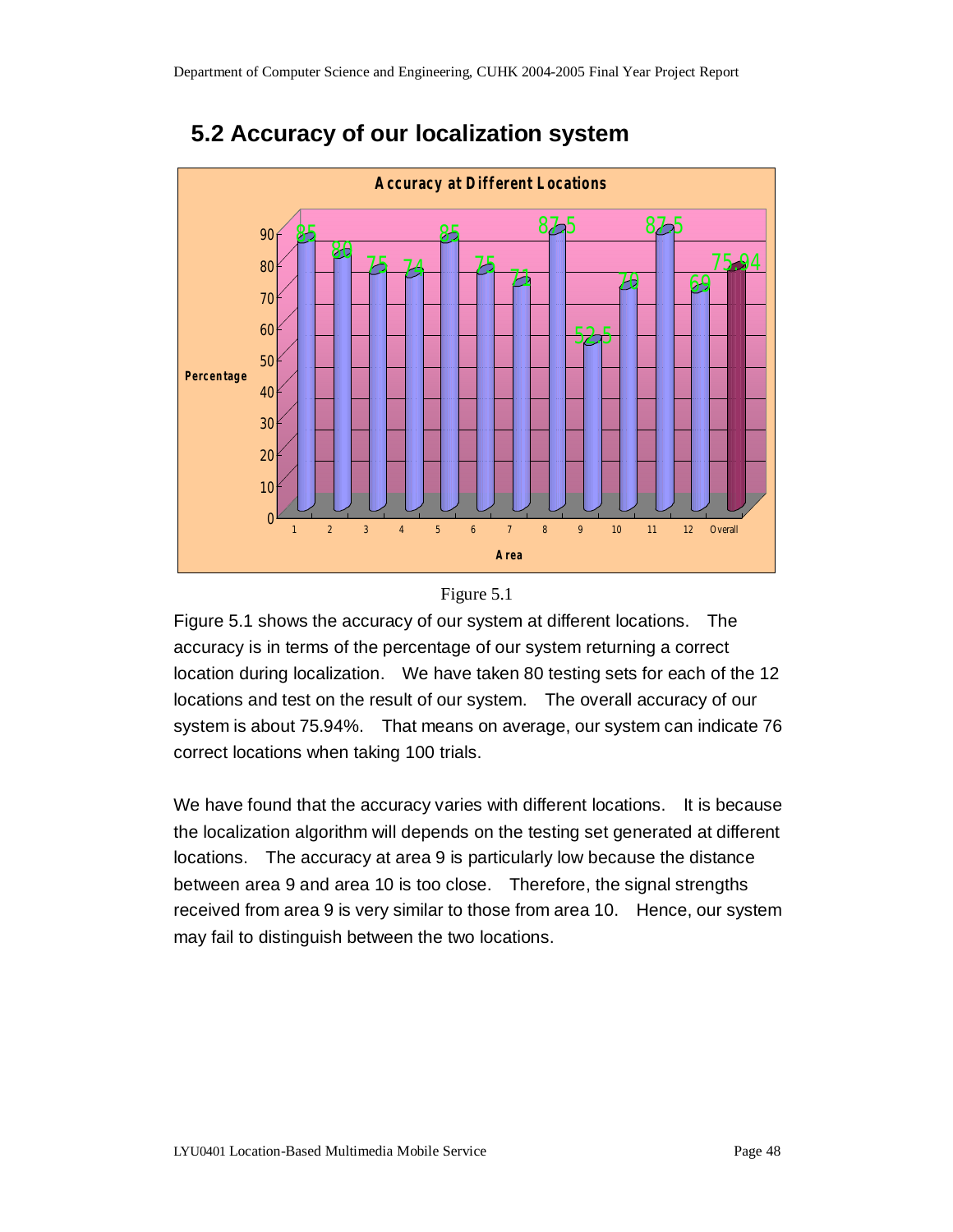



Figure 5.2



Figure 5.3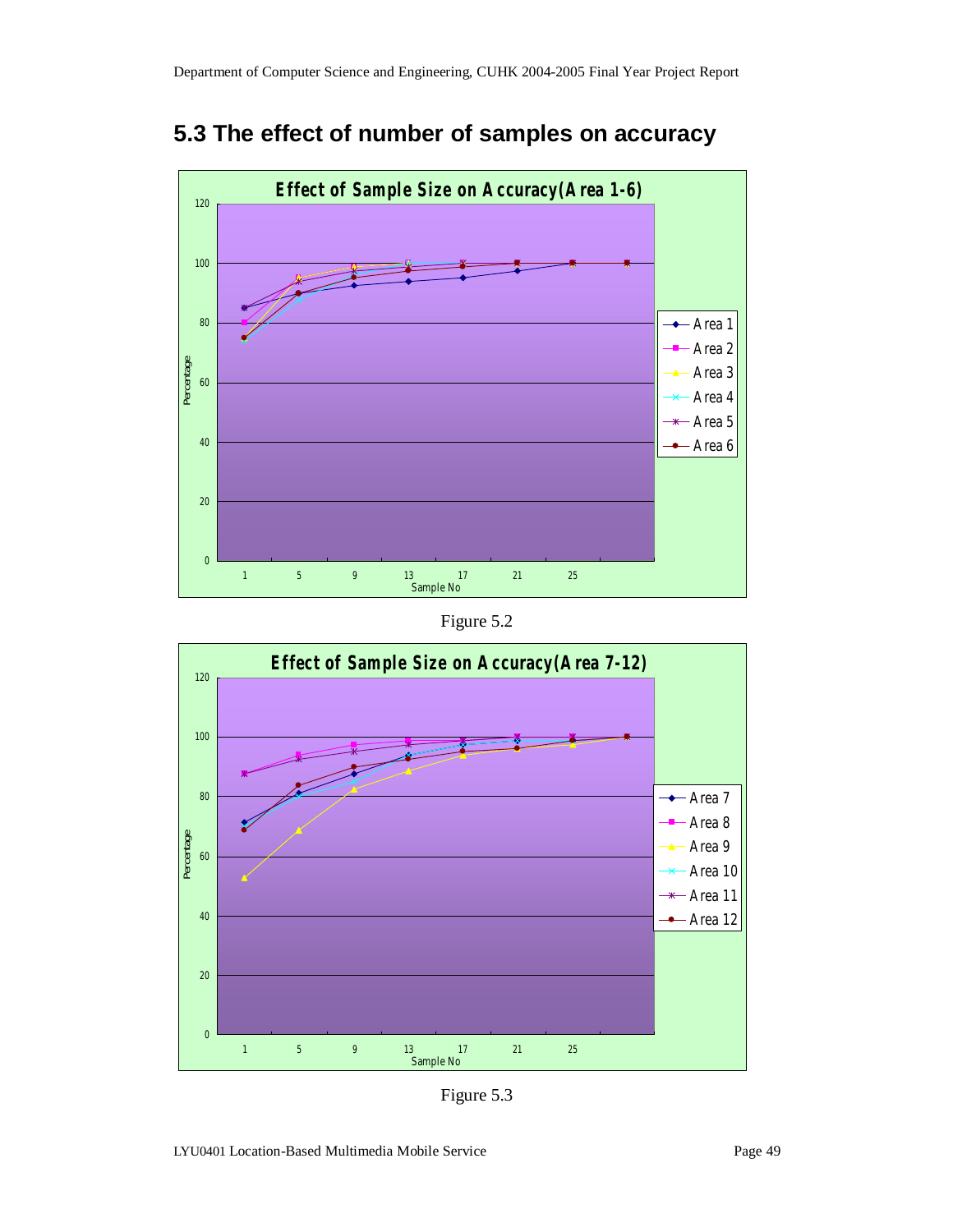

Figure 5.4

Figure 5.2, Figure 5.3 and Figure 5.4 show how the accuracy changes with the number of samples included in a testing set. Figure 5.2 and Figure 5.3 show the accuracy changes at different locations while Figure 5.4 represents the overall accuracy change of the system. We can conclude that the accuracy increases with the sample size. It first increases significantly and finally levels off when the sample number equals 21.

The accuracy will never reach 100% because there are some other factors affecting the accuracy. It will be discussed in the next section.

# **5.4 Other factors affecting the accuracy**

### **5.4.1 Hardware failure**

When any of the access points fails to give out signals or give out signals at unusual strength, the signals received from the mobile device will be different. Therefore, the accuracy of the system will decrease.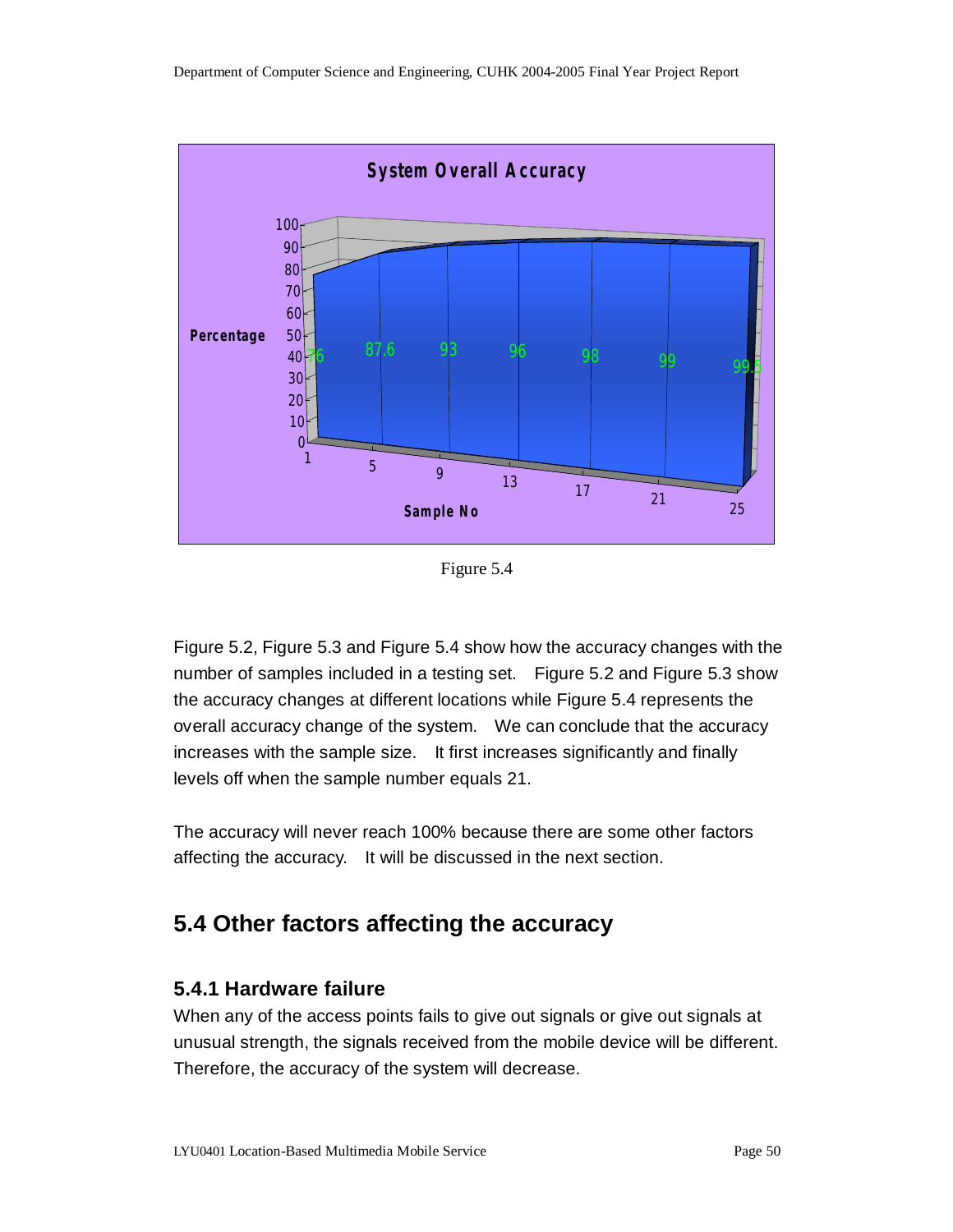### **5.4.2 Change in environment**

When there is one or more access points in the floor, its signals will cause the disturbance for those of original access points. Also, when someone opens the door or change the location of some large enough objects in the floor, it will affect the signals received. Because the signals may be originally weaken by the doors or these objects.



### **5.4.3 Orientation in collecting signal**

Figure 5.5



Figure 5.6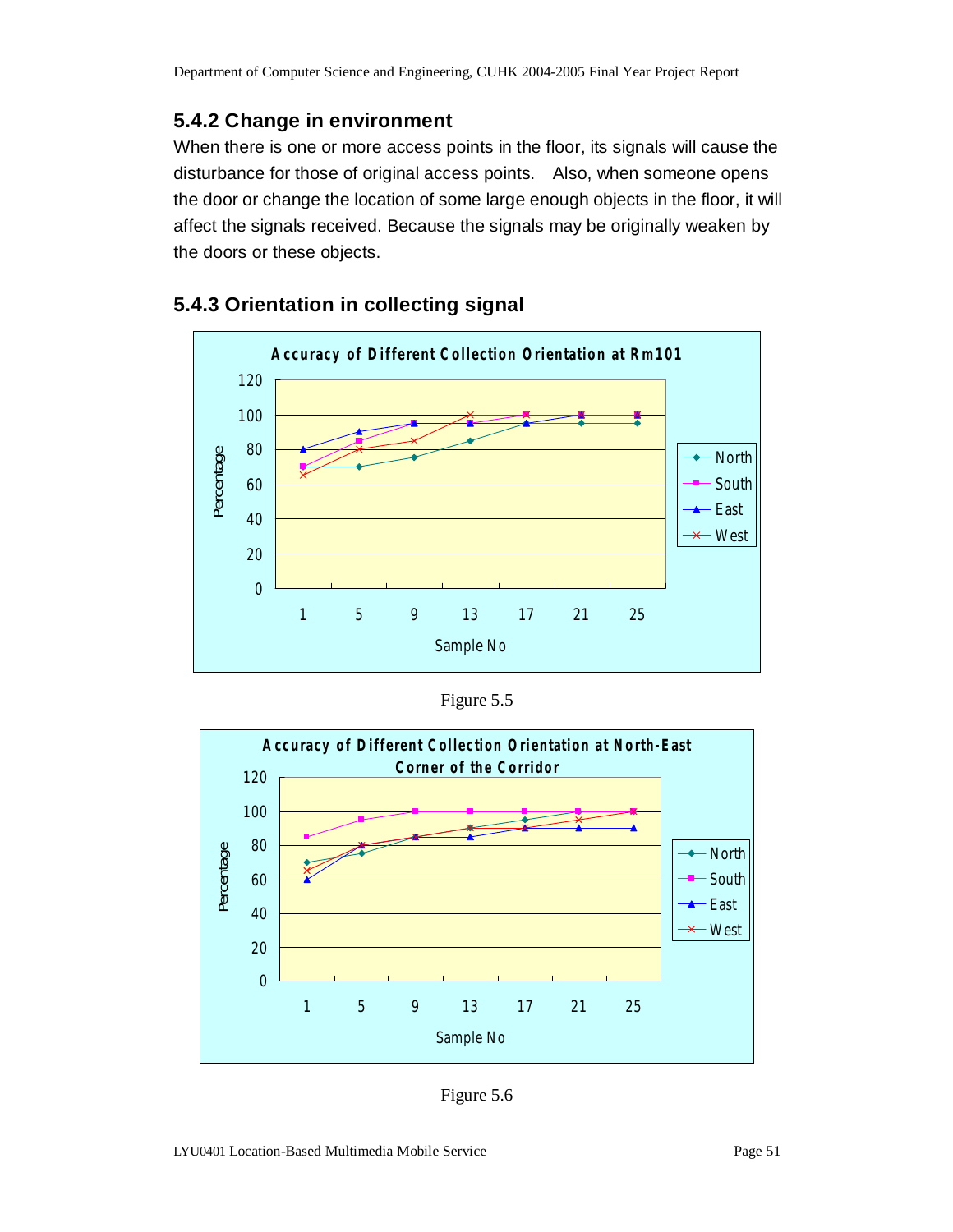Figure 5.5 and Figure 5.6 show the accuracy of localization when using different orientation in collecting the signals. The accuracy is measured at Rm101 and the North-East Corner of the 1<sup>st</sup> floor corridor respectively. We can see that there are slightly differences in the accuracies for different orientations. The orientation in collecting signals has some but not significant effect on localization.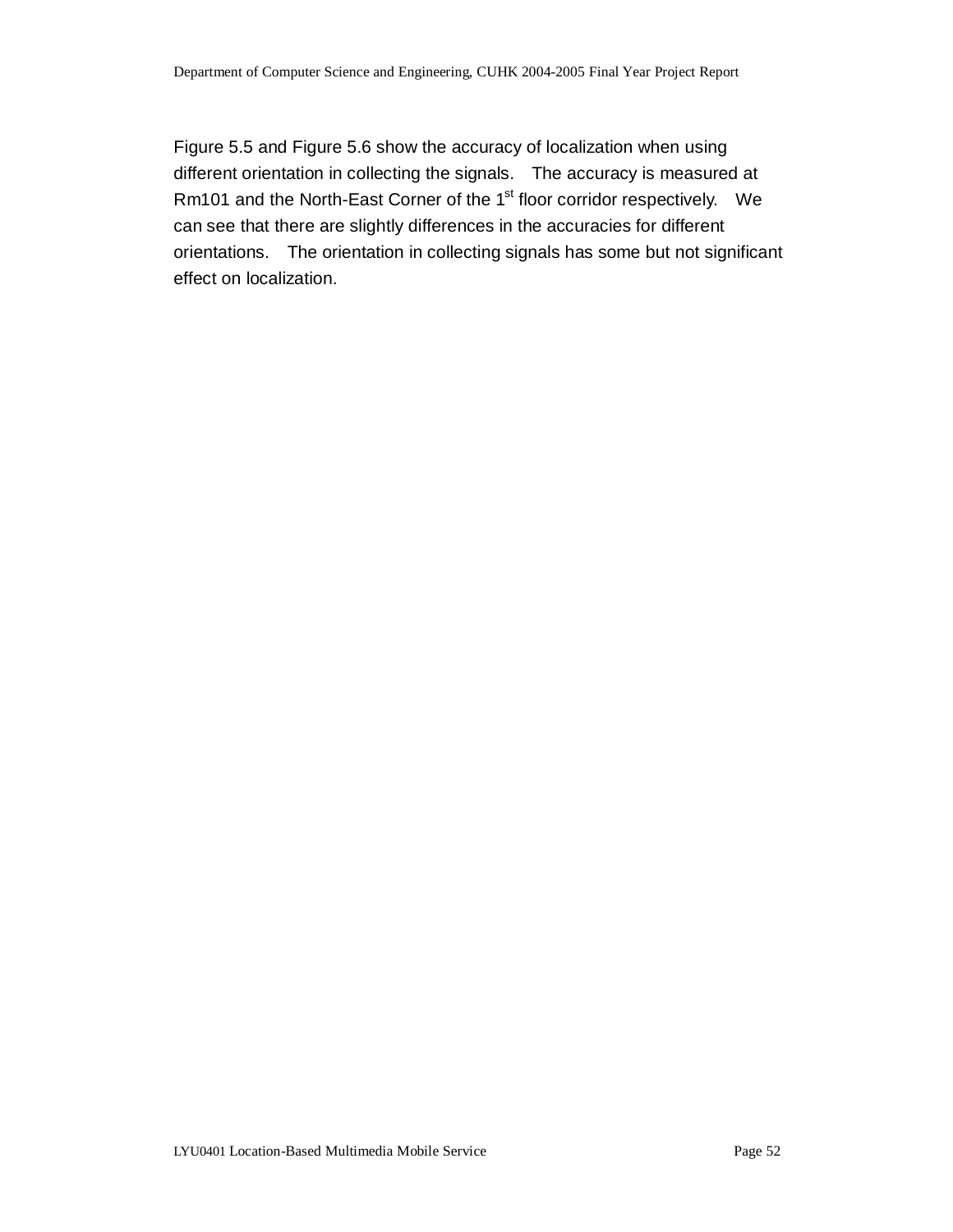# **6. Wi-Fi Location System (WLS)**

# **6.1 Introduction**

Wi-Fi Location System is a tool that helps non-professional developers to deploy location-based system. With this tool, a developer can deploy the Location-Based System within a short period of time. It simplifies the steps and increases the efficiency and productivity in implementing the System.

The System consists of three components: Wi-Fi Signal Scanner (WSS), Wi-Fi Data Processor (WDP) and Wi-Fi Location Detector (WLD).

### Wi-Fi Signal Scanner

This is a tool installed in a mobile device to collect the data from access points at target place. It records the mean of signal strength received by the mobile device. After collecting the data from all the target position, the data is then being analyzed in the WDP.

### Wi-Fi Data Processor

The main function of Wi-Fi Data Processor (WDP) is to generate Location-Based Data (LBSData) which is being used in the Wi-Fi Location Detector. Before generating LBSData, some useless data collected from the WSS need to be filtered out. This is to simplify the computation in WLD. Specific information of each position need to be set in the tool, such as name, position in the Map Picture. This tool provides a user-friendly interface to simplify the procedure in constructing the LBSData.

### Wi-Fi Location Detector

It is the core part of the program in the WLS. The developer can deploy the WLS with the LBSData and WLD. The WLD then provide the Location-Based Service within the WLAN network at the target place. WLD shows the Location Information to client. A user can be located by our System.

With these 3 tools, a developer can implement the Wi-Fi Location System in an efficient way. And it reduces the complexity in deploying the System.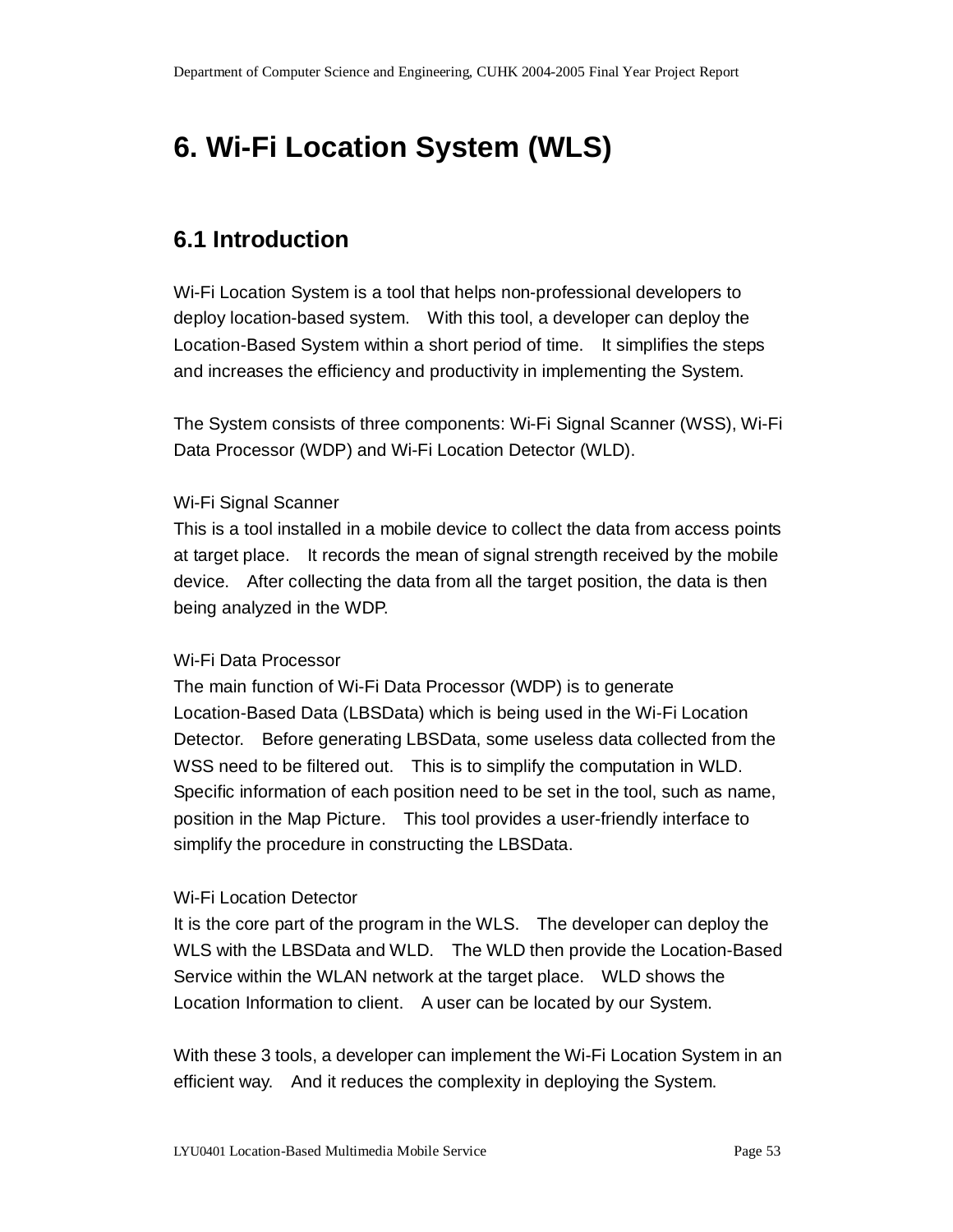# **6.2 Deploying Procedure**





Collecting Data (Step 1):

First, the developer needs to collect the source data from the Wi-Fi network at target place. At each target position, it must collect mean strength signal data from Access Points. The data then are processed in the next step and used in localization algorithm.

Processing Data and generating LBSData (Step 2)

Second, the developer needs to process the source data and filter out some useless data (noise data). Normally, WSS collects some weak signal from outside target place or failed Access Point. This noise data affects the accuracy of localization algorithm. The data must be filtered out manually. The name of the position and the actual location in the Map Picture will be shown in the WLD. They should be set in this step. After processing the data, LBSData is generated by WDP.

Deploying System with LBSData and Map Picture (Step 3)

After generating the LBSData, it is used as data source for the WLD to perform the normal function. The Map Picture is used as the media to show the actual position in the target place on the screen. The WLD will estimate the actual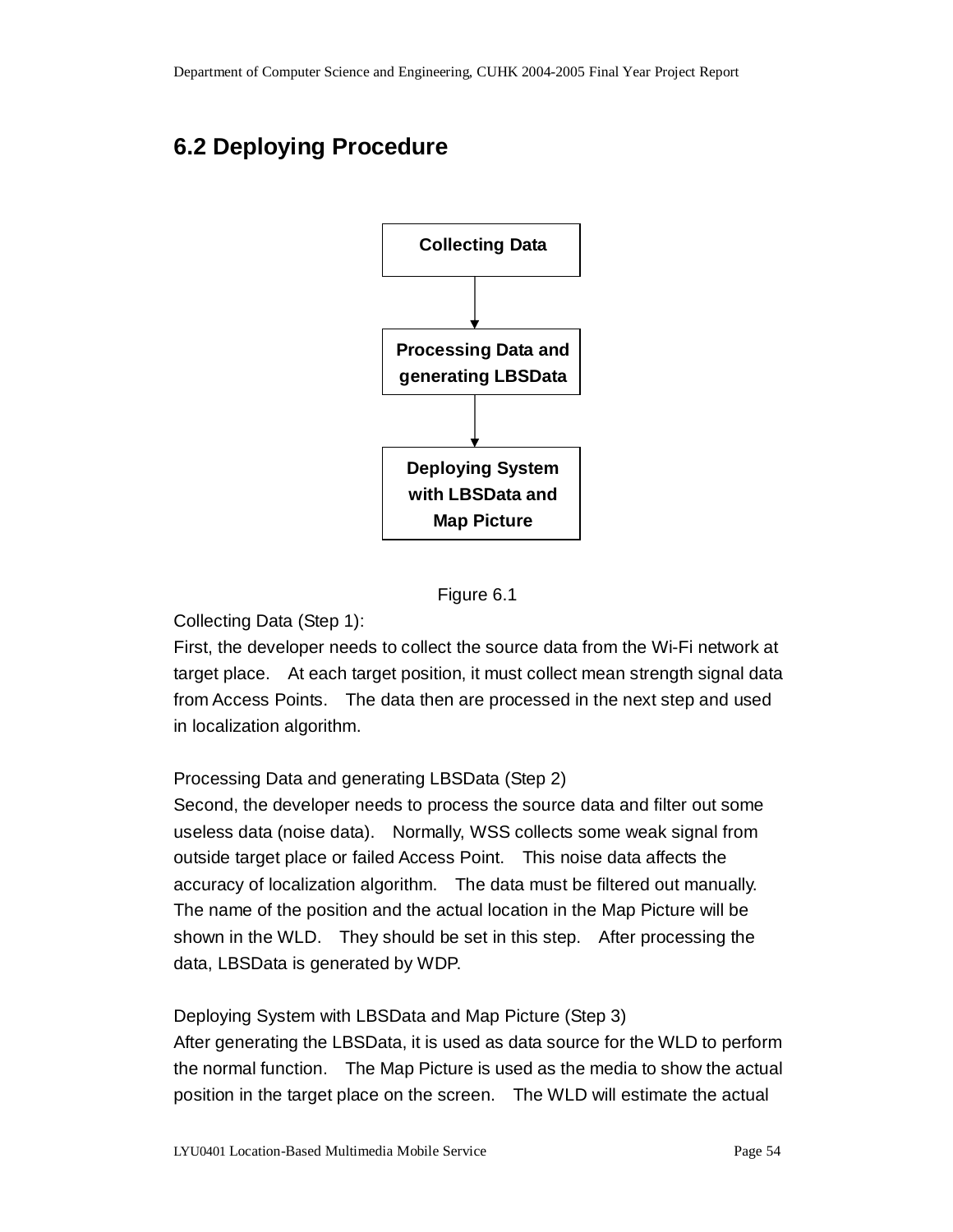position according to the LBSData. The client can use WLD to locate his position at the target place.

# **6.3 Comparison between Tradition Development**

# **Procedure and the Wi-Fi Location System**

# **Development Procedure**

### **6.3.1 Tradition Development Procedure (TDP)**

TDP is mainly divided into three steps:



Figure 6.2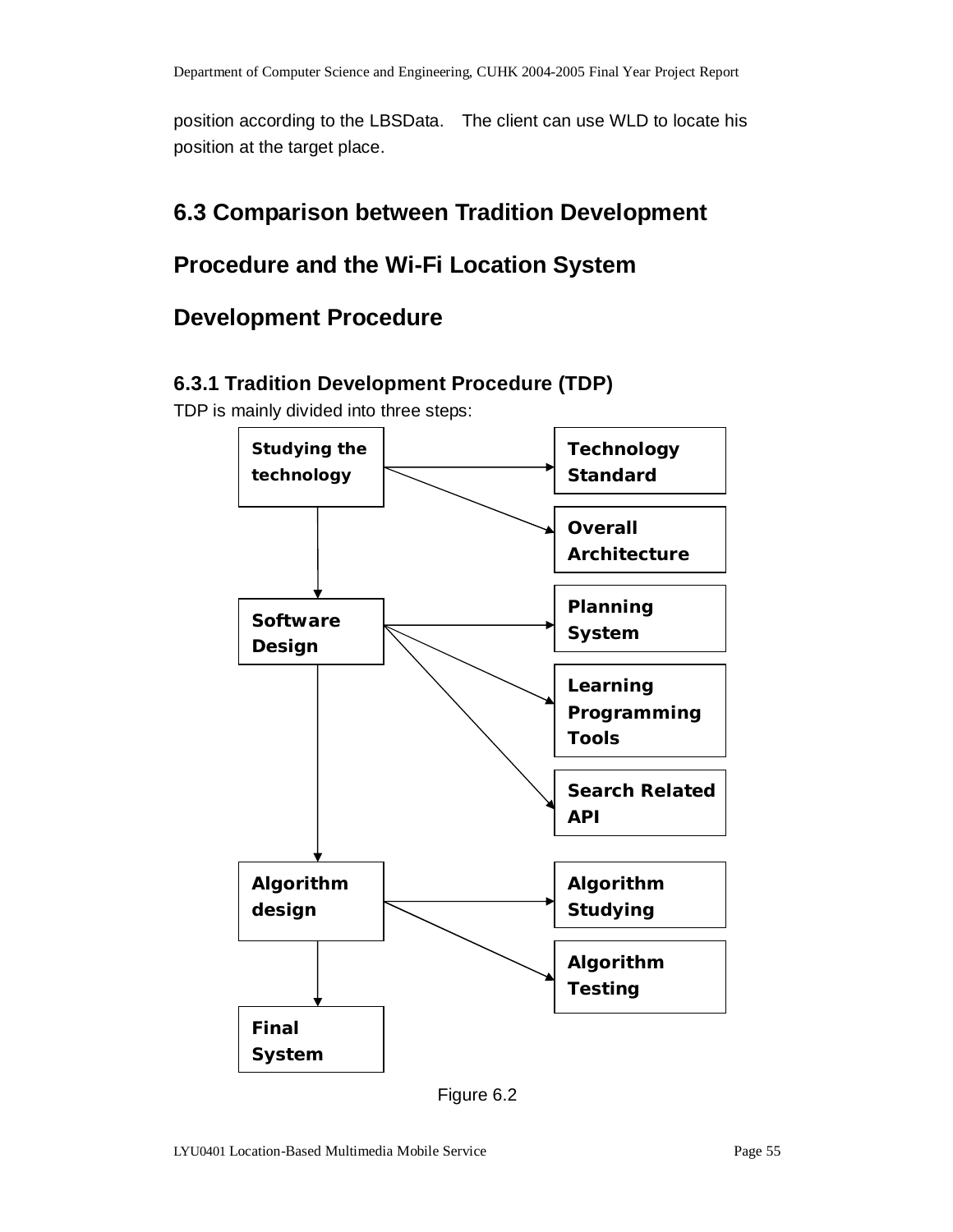In the TDP, the developer needs to study the Wi-Fi network and lots of lower level technology, such as network standard and network architecture. They need to fully understand the technology before planning the system. They may need to have base knowledge in network. The developer must be a professional in network field.

After that, developer need to study related Application Program Interface (API) before implementing the Location-Based System. However, only several programming languages can support the Location-Based Development. They need to waste much time in finding target tools for development. Sometimes, they target tools may difficult to find. After finding the target tools, they need to learn to use the tools before implementing the Location-Based System. They must use much time in finding the method to implement the System. The developer must have experience in software design such that they can do this work well.

After finding the related tools and technology, they need to study the algorithm for the system. There are lots of algorithms for locating position at target place. The algorithms vary from the technology and situation. Sometimes, the algorithm is not efficient enough, so they need to modify it. They also need to spend time in understanding the algorithm and need to test the algorithms when implementing system.

In conclusion, the developer wastes lots of time in planning, designing and implementing the Location-Based System. It may require the developer to be professional in many fields, such as networking, software engineering and algorithm studying. Here is the summary of TDP:

- a. Study the technology of the Location-based System
- b. Design the software architecture and find the program tools
- c. Study algorithm in implementing System

The developer need to waste lots of time in deploying Location-Based System. We have estimated the developer may need to waste 2-3 weeks to finish implementation of the System and spend 1 more week for testing.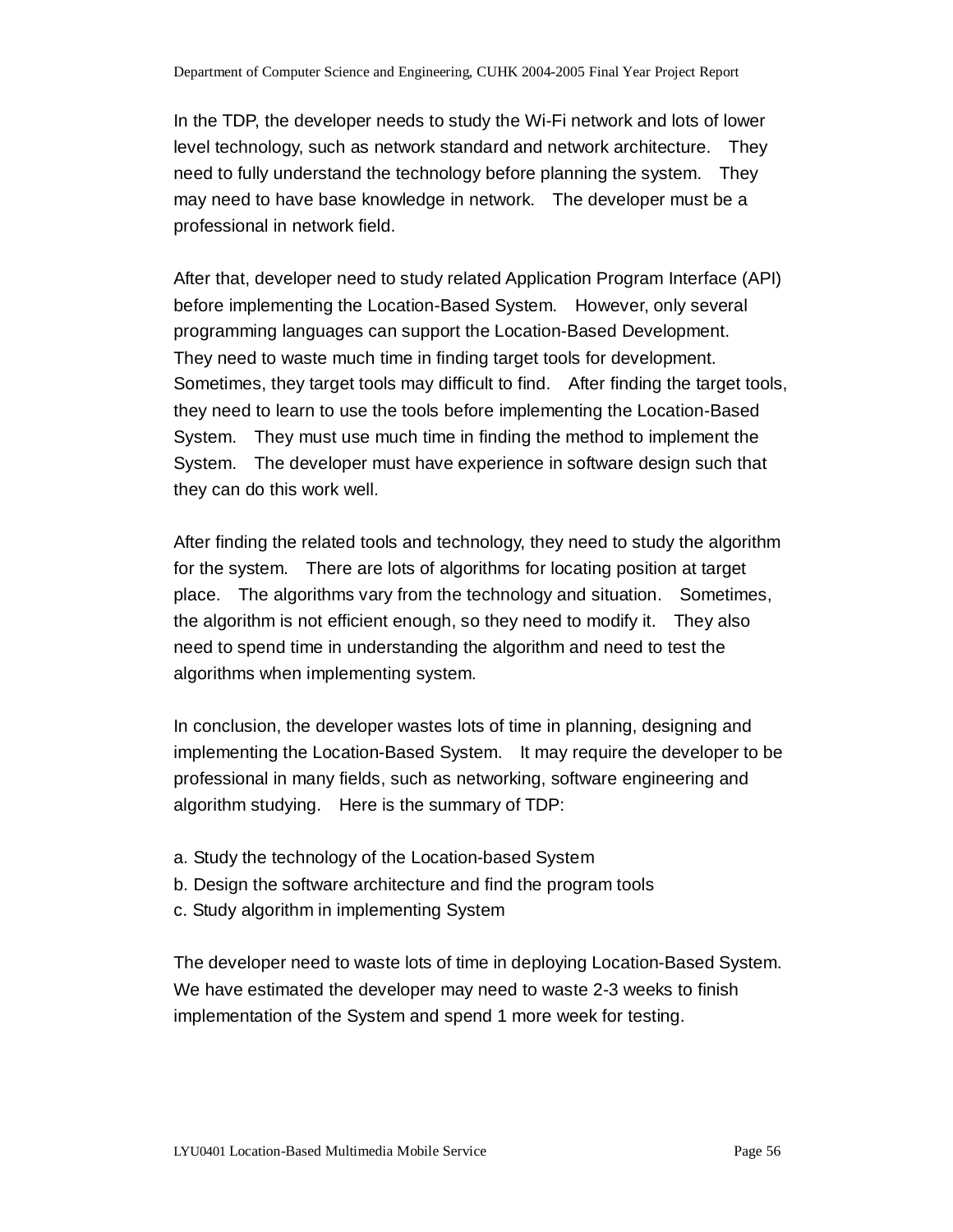### **6.3.2 Wi-Fi Location System Development Procedure (WLP)**

Wi-Fi Location System Development Procedure is divided into 3 steps. Less work would be done in each step. And the work is more simple.



Figure 6.3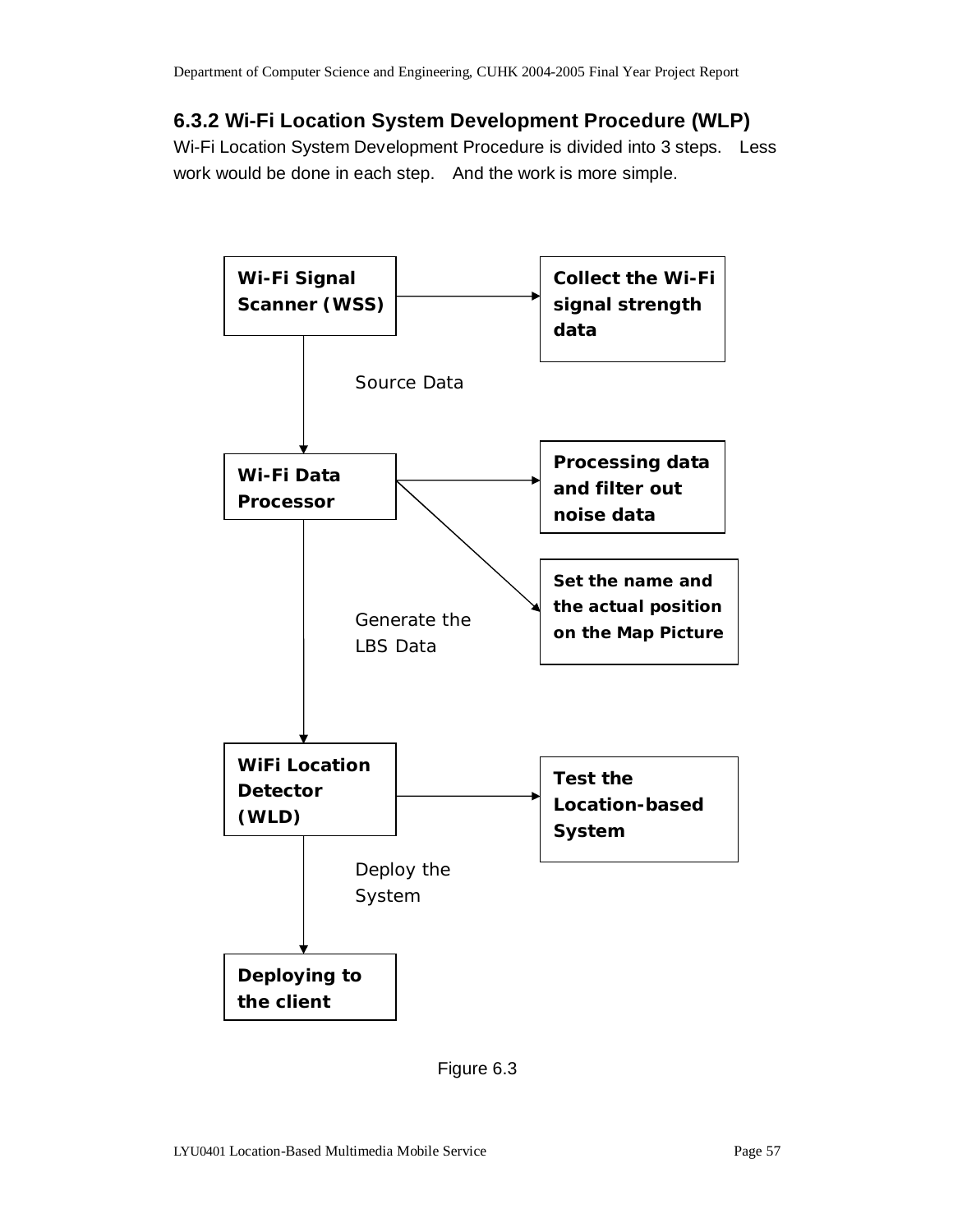In WLP, the developer only need to follow the procedures .Then he/she can deploy the system in a short period of time. The WLP is a very efficient way to develop Location-based System.

First, the developer needs to collect the source data from the target place. The source data is then processed in the next step and is used in the location algorithm. The developer needs to collect the mean of signal strength in each target position. And the WSS atomically store the source data in the mobile device. Then the data is passed to WDP for further processing. This work is pretty simple. It only trains the developer to use this tool. No specific knowledge requirement is needed.

Second, the developer then processes the source data. There are some data collected in the WSS containing some noise. The noise data may come from the weak signal from other buildings or places. It needs to be filtered out to increase the accuracy of localization algorithm. The noise data may also affect the system performance if the noise data is too much. The data needs to be careful filtered out in order to make the system work well. The developer only needs to know the filer technique. Therefore, this step is also simple.

After that, the developer sets the name of target position and actual position in the Map Picture. These things will be shown in the WLD. WLD tells the location information through this graphics interface. These must be set in the step. Since the WDP contains a fancy user interface, the developer can done this without knowledge about the programming. They can finish this job by click the buttons only.

The Location-Based Data (LBSData) is generated in the previous step. There are two main data sources in the WLD. They are LBSData and the Map Picture. The localization algorithm uses the mean signal strength to estimate the location of the client at the target place. After estimation, WLD will show the estimated position in the mobile device through the fancy interface. There would be a point shown in the Map Picture. The developer only needs to perform testing on the system. If system does not work fine, it may need to collect the data once more and perform the step 1 and step 2 again.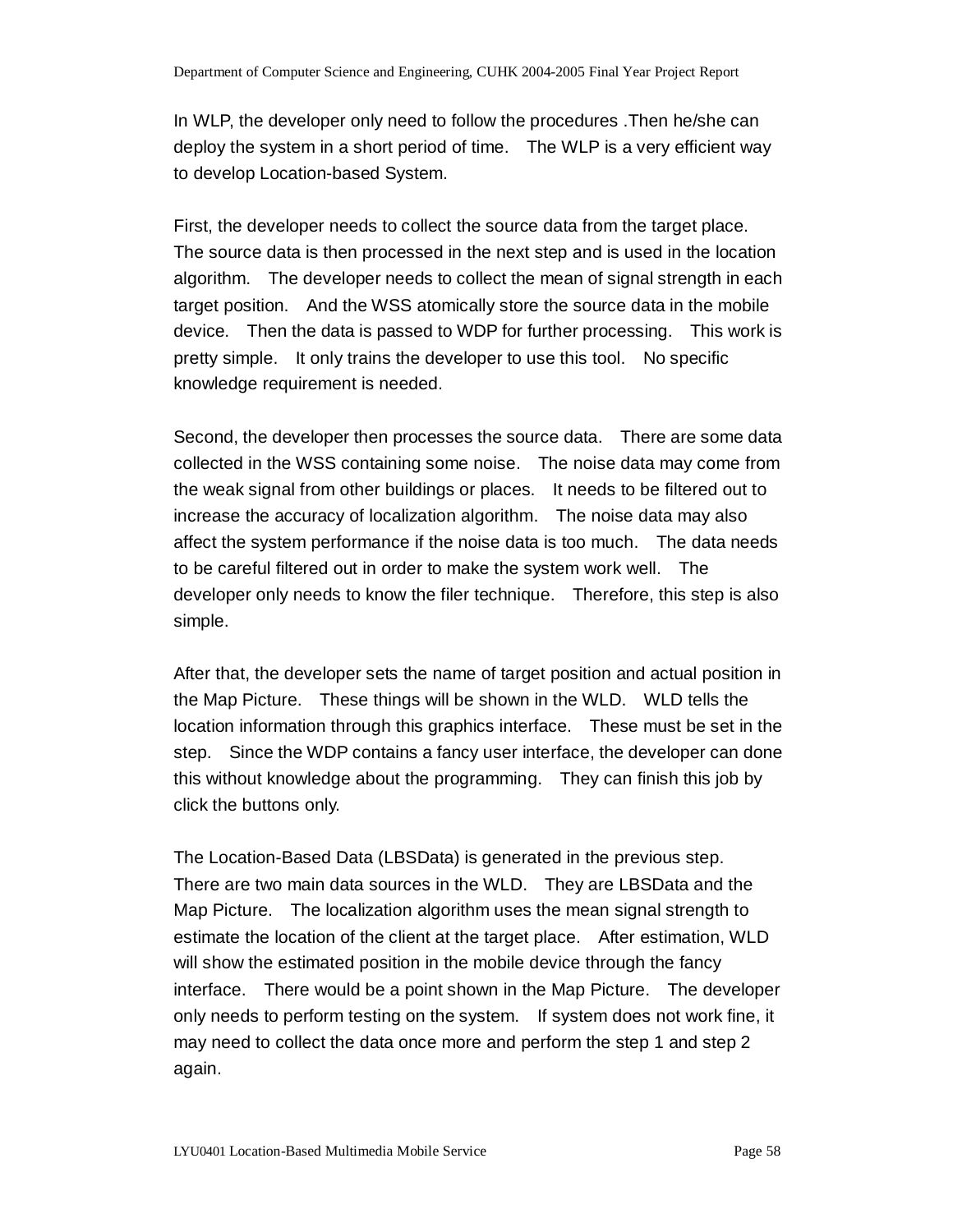In conclusion, the WLP is mainly divided into four procedures:

- a. Collect the Source Data using the WSS
- b. Process the data using the WDP
- c. Test the System with WLD
- d. Deploy the System

Using the WLP, the developer can develop the program within 1-3 day. It reduces the time of implementing the system. The development can also be done by non-professional people. It much increases the productivity and efficiency of the Location-based System development.

# **6.4 Features of Wi-Fi Location System (WLS):**

#### a. Scalability:

The WLS can apply in any flexible environment. In case the change of environment, it can generate the System with perform the procedure once. The new System can be run in the new environment. WLS can be scaled at any time and anywhere.

### b. Abstraction

The WLS would do all the prepared work for the developer. And most of prepared work is only the low level technology studying and research work. The developer only focuses on how to increase the accuracy of System rather than studying the prepared work. The prepared work is transparent for the developer.

### c. Transparent

No matter what changes in the WLS, they can still deploying the system without any problem. Even though the core part of the WLS system is changed, it only affects core part, such as algorithm. The data source remains unchanged in the WLS.

### d. User-friendly

The three components are made by using fancy user interface. They are very easy to use. The developer only needs to know how to use them correctly. It can be used by anyone with basic computer knowledge. They can handle the WLS well.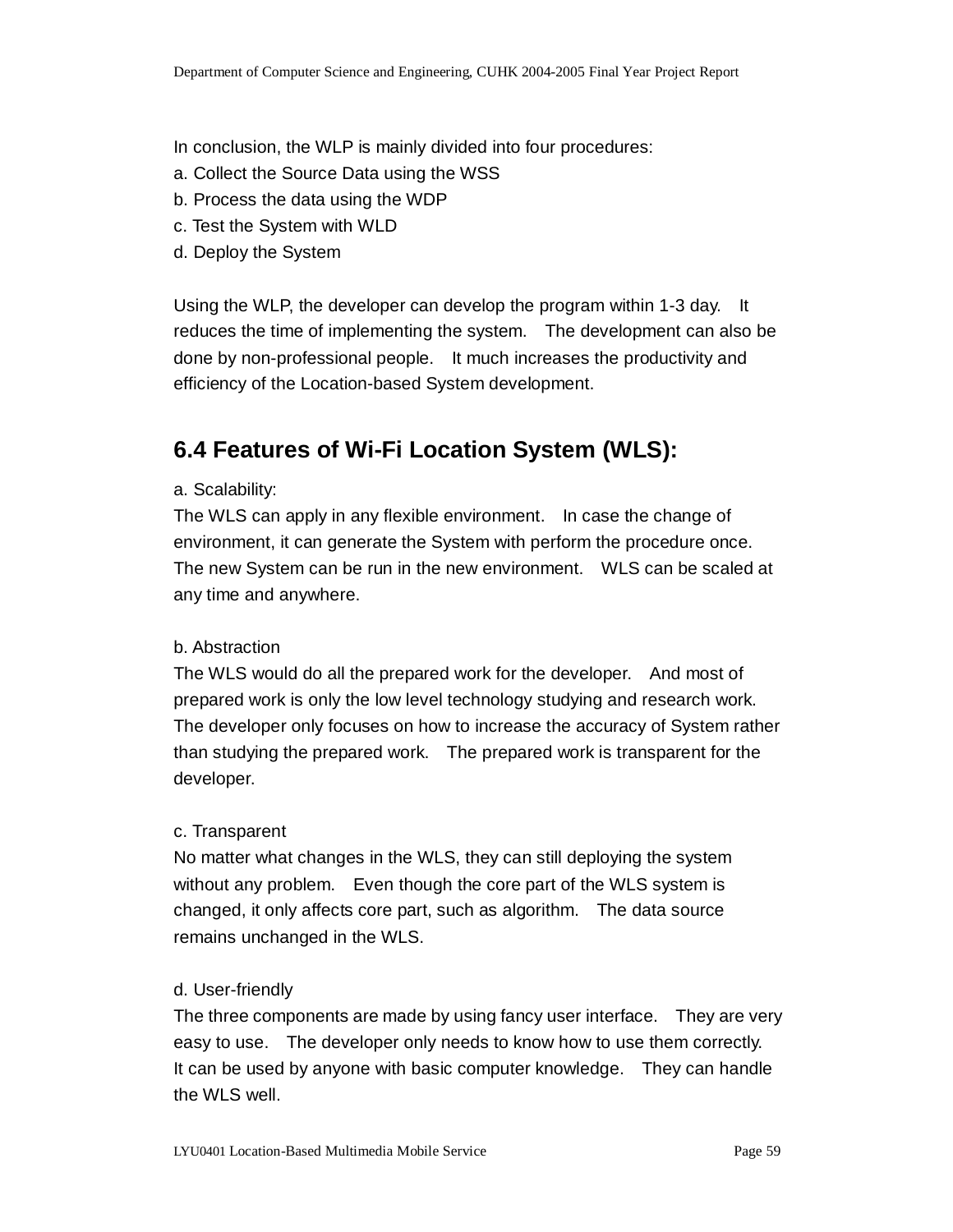The WLS is a powerful and user friendly system. It can deploy the Location-based System within a short period of time.

# **6.5 Wi-Fi Signal Scanner (WSS)**

Wi-Fi Signal Scanner is a tool to collect the signal strength received at the target position. The data then are used in the WDP. We will detail explain the WSS's architecture, method of usage in the following section.

### **6.5.1 Software Architecture**



### Figure 6.5

The Software Architecture is divided into two main parts: Control Architecture and View Architecture.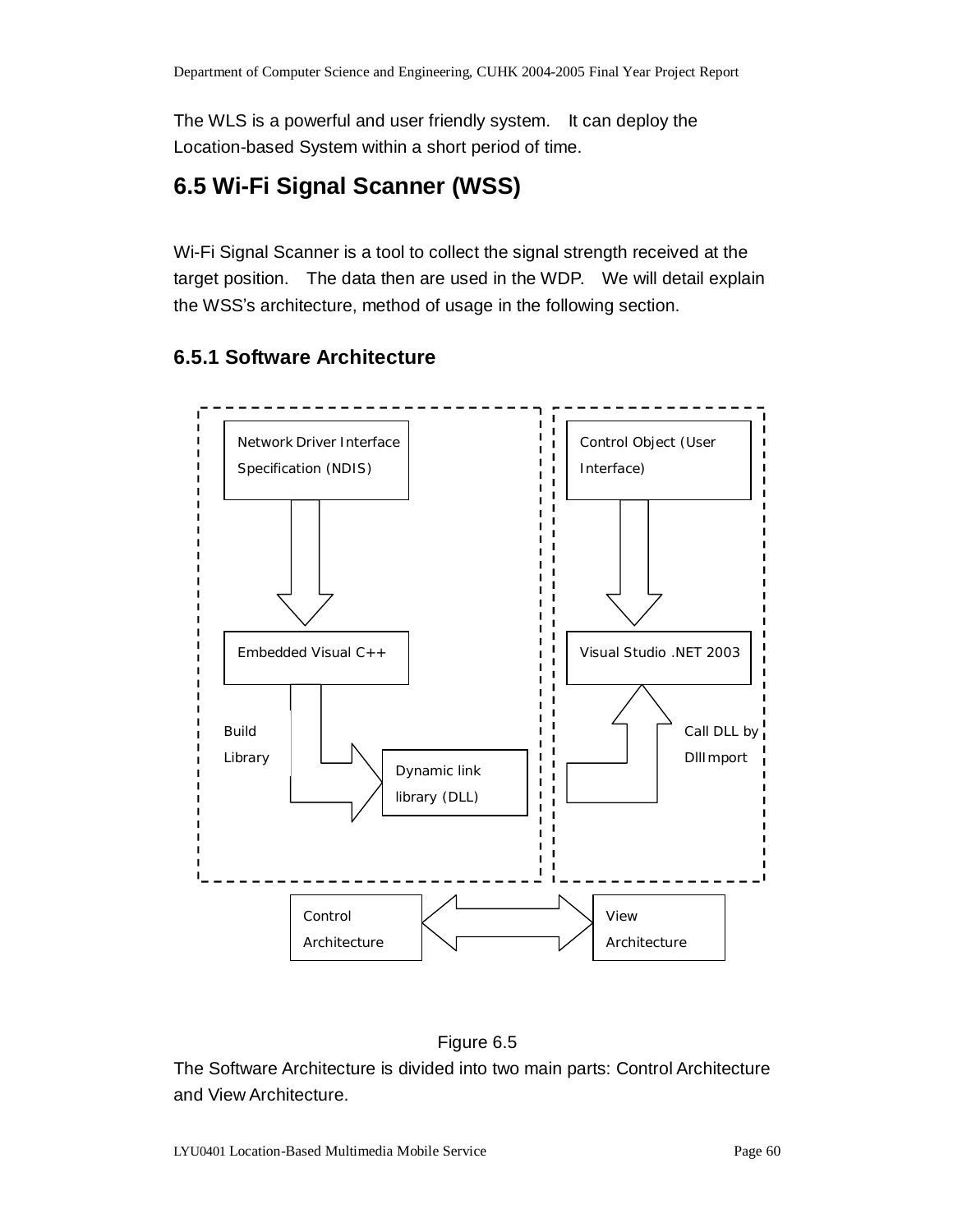Control Architecture (CA) controls the program flow in the WSS. Its main function is to get the Wi-Fi information for the program. CA is made by tools Embedded Visual C++. Embedded Visual C++ supports lots of libraries for programming Pocket PC. It is a desirable tool for CA. The CA gets the Wi-Fi information though Network Driver Interface Specification (NDIS) Application Programming Interface (API). NDIS is explained in the following section.

View Architecture (VA) is used to display the result for WSS. Since the Visual Studio .NET 2003 supports lots of user interface control, it is desirable for building a fancy interface for WSS. Many fancy user interface controls are supported, such as Data Grid, Label, Tree View and Scroll Bar.

The main bridge for VA and CA is the Dynamic link library (DLL). The CA information is passed by the DLL to VA such that it can display in the VA interface. The CA project is build by Dynamic link library (DLL) project in Embedded Visual C++. The main DLL role is to act as a bridge for CA and VA to communicate. This is an important part of Software Architecture.

### **6.5.2 Network Driver Interface Specification (NDIS)**

The Network Driver Interface Specification (NDIS) is the interface by one or more network adapter drivers communicate with network adapters, protocol drivers, miniport drivers, and operating system. NDIS is abstracted all the lower level network adapter development for developer.

NDIS provides a pair of abstraction layers that connect network adapter drivers to an overlying protocol stack. Transmission Control Protocol/Internet Protocol (TCP/IP) and Infrared Data Association (IrDA) are the example for overlying protocol.

NDIS is supported in the Windows CE. NDIS provided a abstracted programming interface to write an target-specific programming/driver for the network adapter. All Kernel-mode functions required for development can be exported by NDIS Dynamic Link Library (Ndis.dll). NDIS also store the state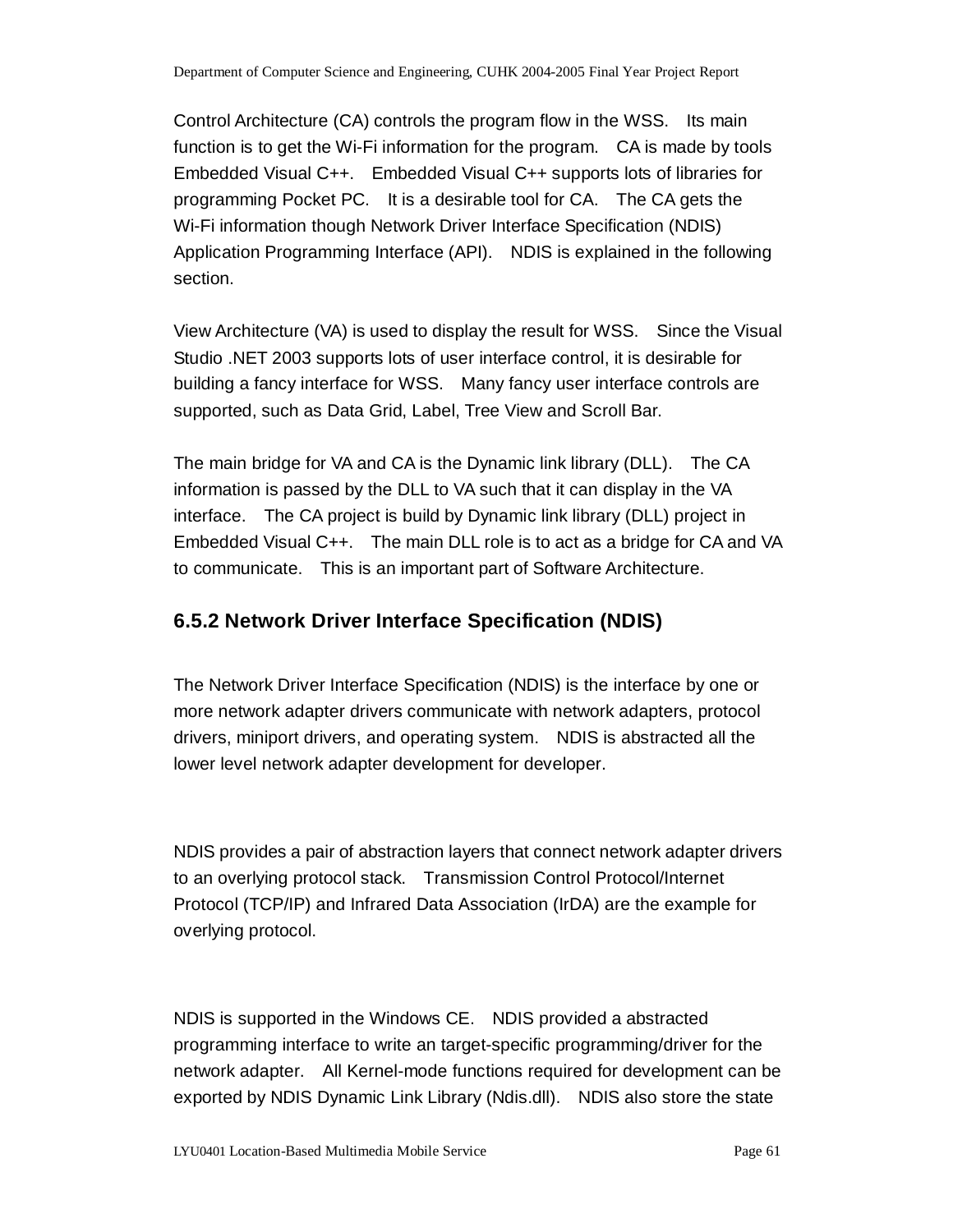information for the network adapter. That means all the information related to network adapter can be access by the user program through NDIS.

NDIS support these following functions:

a. A network adapter driver provided an abstracted layer for the upper-layer (Application Layer) to sending the data into the network.

b. A network adapter driver provided an abstracted layer for the upper-layer (Application Layer) to receive the data from the network.

c. It provides an interface for upper-layer (Application Layer) to configure a network adapter or a network adapter driver

d. It provides an interface for upper-layer (Application Layer) to queries a network adapter driver for specific configuration data from an underlying network adapter or from the network adapter driver

The following diagram shows the overall NDIS architecture for Windows based Architecture:



#### Figure 6.6

This diagram shows the NDIS acts as the bridge for the Protocol and the network adapter (Lower Layer). NDIS acts as midpoint role for the application to communicate with network driver. NDIS is interface for the application to get the lower layer information in the network adapter.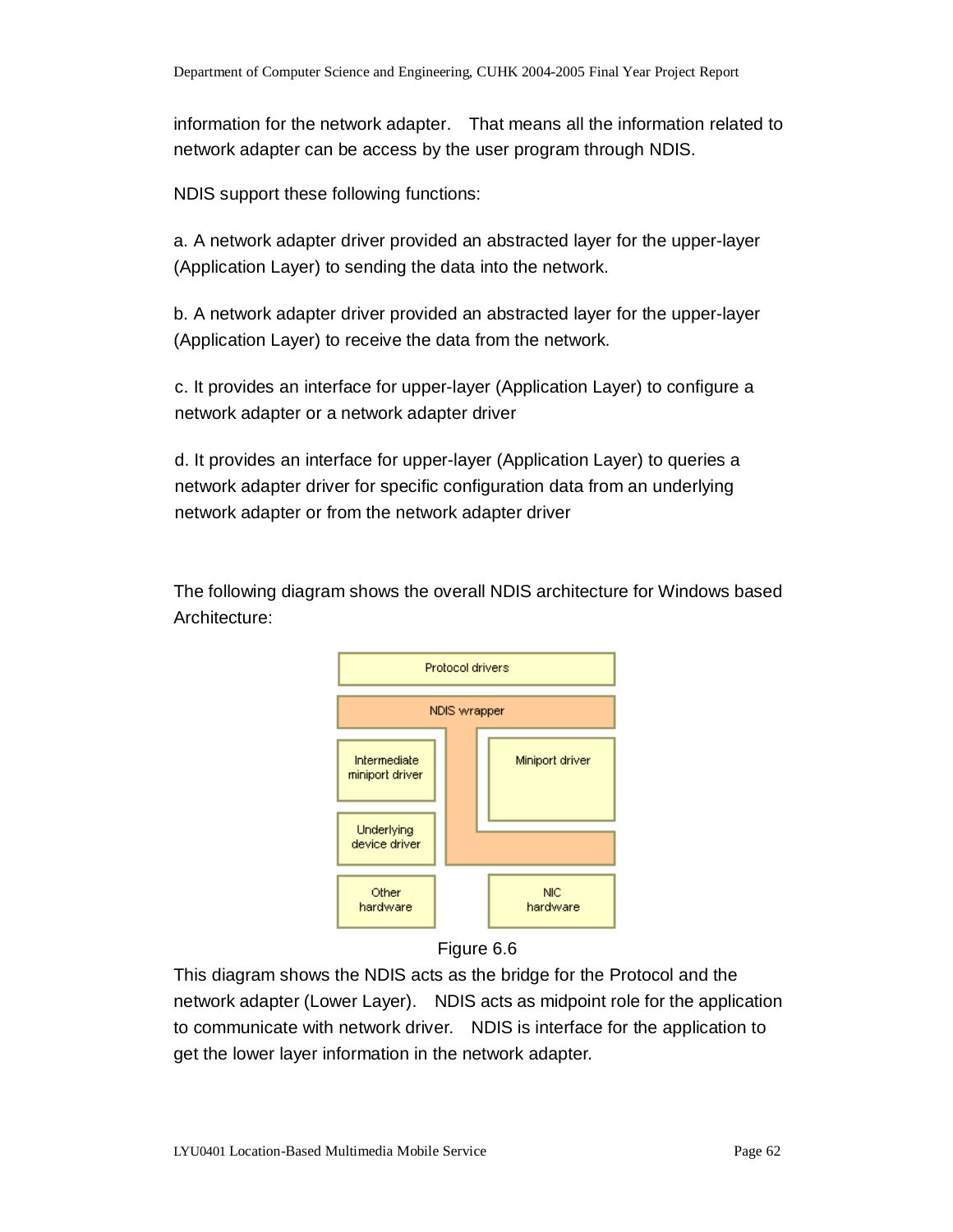## **6.5.3 Feature of Wi-Fi Signal Scanner**

|   | <b>MAC ADDRESS</b> | <b>SSID</b>      | <b>WEP</b> |  |
|---|--------------------|------------------|------------|--|
|   | 00:02:2d:28:be:9e  | <b>VIEWTECH</b>  | No.        |  |
|   | 00:02:2d:28:be:5d  | VIEWTECH         | No.        |  |
| ۲ | 00:0f:34:f3:60:40  | 00000            | No.        |  |
|   | 00:04:76:a7:ab:a3  |                  | Yes        |  |
|   | 00:60:1d:1e:43:9b  | <b>CSWaveLAN</b> | No.        |  |
|   | 00:02:2d:21:39:1f  | CSWaveLAN        | No.        |  |
|   | $\mathbf{m}$       |                  |            |  |
|   | Menu               |                  | m.         |  |

### Figure 6.7

The above is the View of the WSS. They are made by the fancy user interface by Visual Studio .NET 2003. They are mainly made by Data Grid, Menu Item, etc. WSS is a highly user friendly software. The developer can learn the software in a short period of time.

There is much information shown in the WSS:

MAC Address:

It is the MAC Address of Access Point.

SSID:

It is the SSID of Access Point. Most of SSID is broadcast by the Access Point. SSID is not secured in WLAN.

WEP:

It is shown whether the WEP is enabled in the Access Point.

RSSI:

The signal is received by the mobile device for that particular Access Point Num:

The number of times that signal received by the mobile device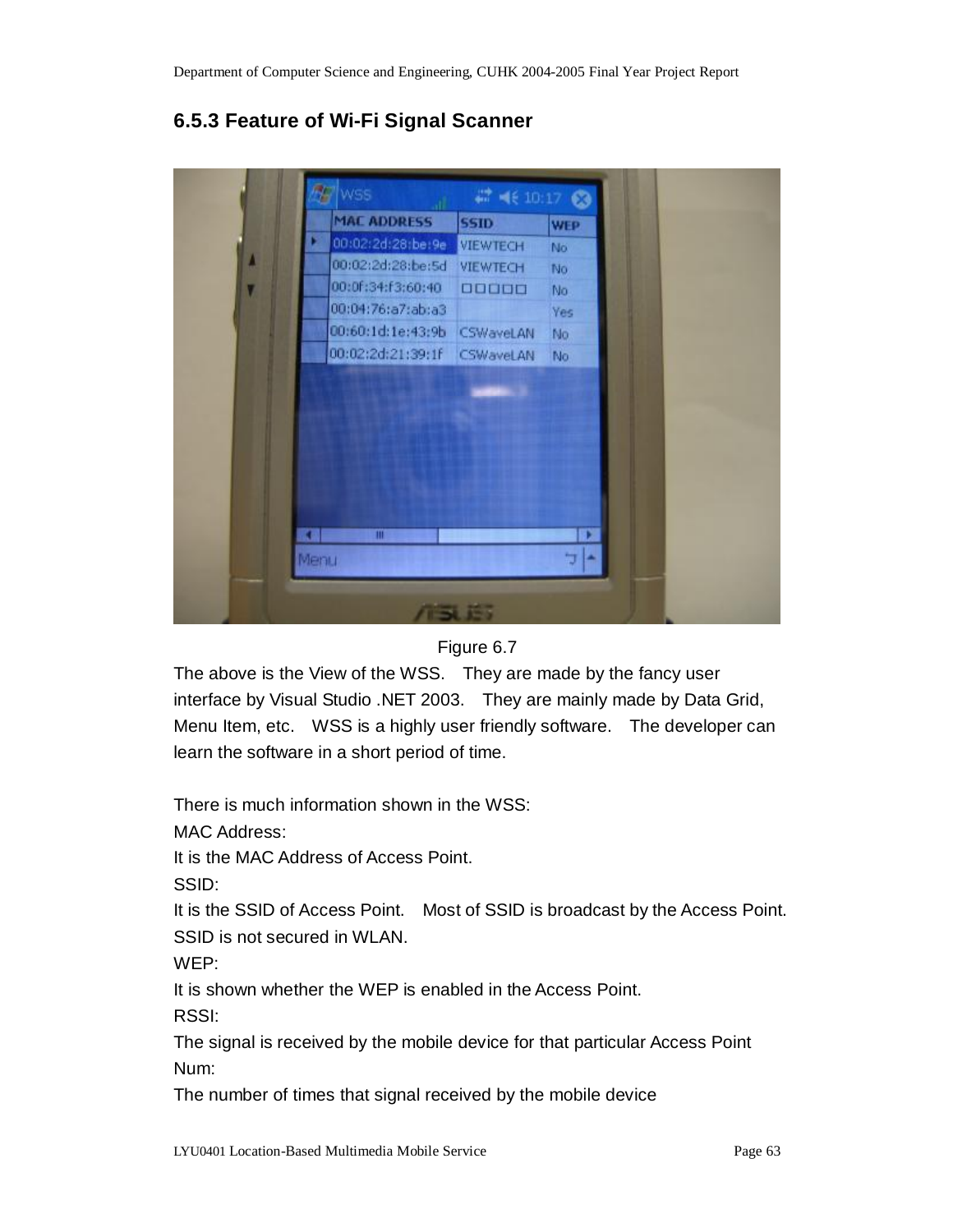Total:

The total number of signal strength received by mobile device.

Mean:

The mean of signal strength is received by the mobile device for that particular Access Point. The mean would used in localization algorithm.

There are several functions in the WSS:



Figure 6.7

Start:

It is to start the timer of WSS. The time is enabled initially.

Stop:

It is to stop the timer of WSS.

Clear List:

It is to clear the current in the Data Grid.

Save Log:

It is to store the Wi-Fi information in the Data Grid. The Log file is stored the same path as the WSS program.

Exit:

It is to exit the WSS.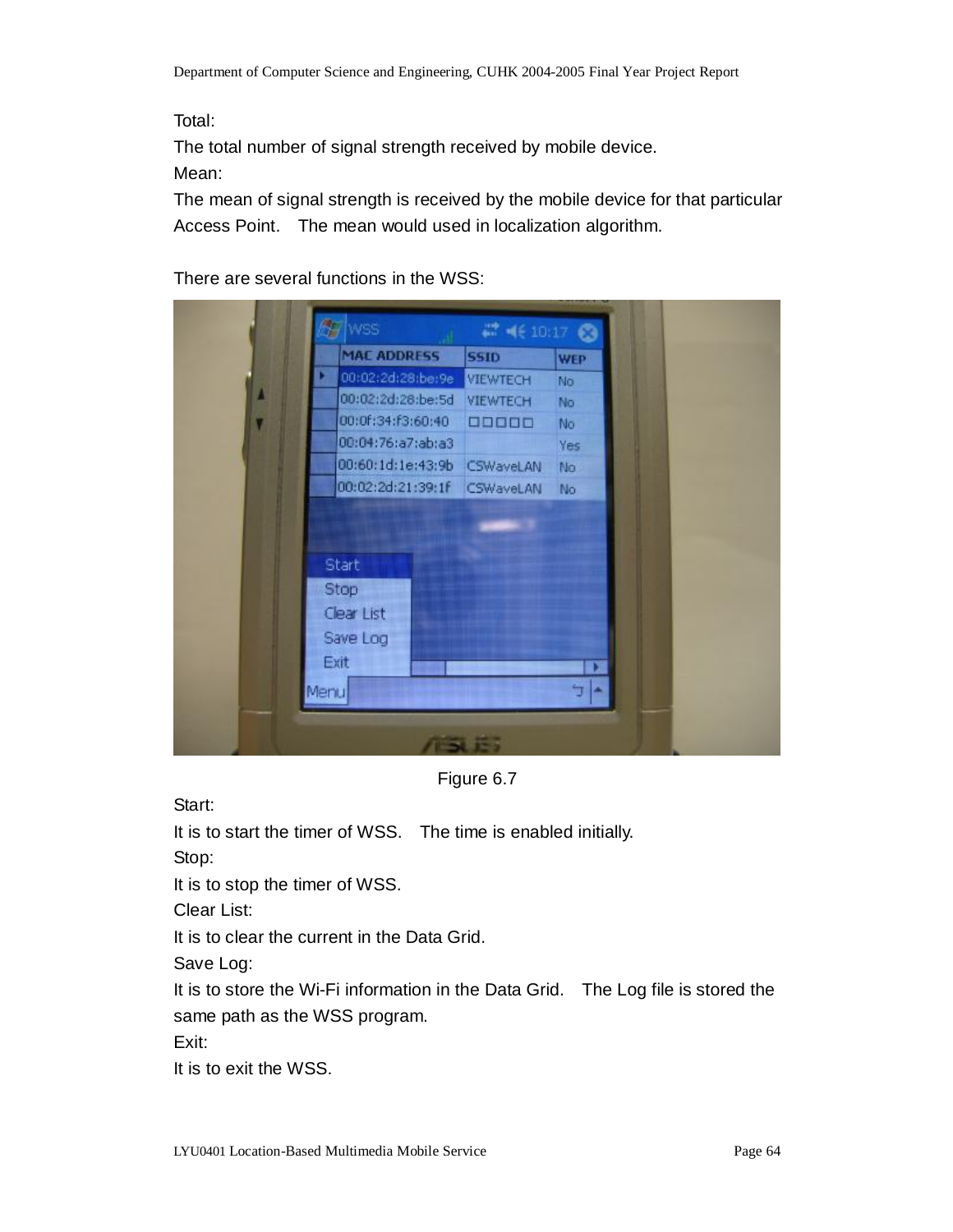### **6.5.4 Collecting Data Procedure using Wi-Fi Signal Scanner**



The above flow diagram shows the common procedures of collecting the source data in one target position. They are divided into five main states. Two main states are important in collecting data. They include "Analysis the collected data" and "Start / Stop timer".

### Analysis the collected data:

In collecting the data in target place, some weak signals are received by device. They mainly come from other building, broken-down Access Point, etc. If there are too many weak signals in the collected data, it should be re-collected. The details would be explained in the following section.

#### Start / Stop timer:

WSS provides the flexibility for the developer to analysis data by stopping timer. It is convenient for them to analyze data in the middle of collecting process. If mean signal of target position tends to be static in short period of time, the developer should stop the timer and collect data in other target position.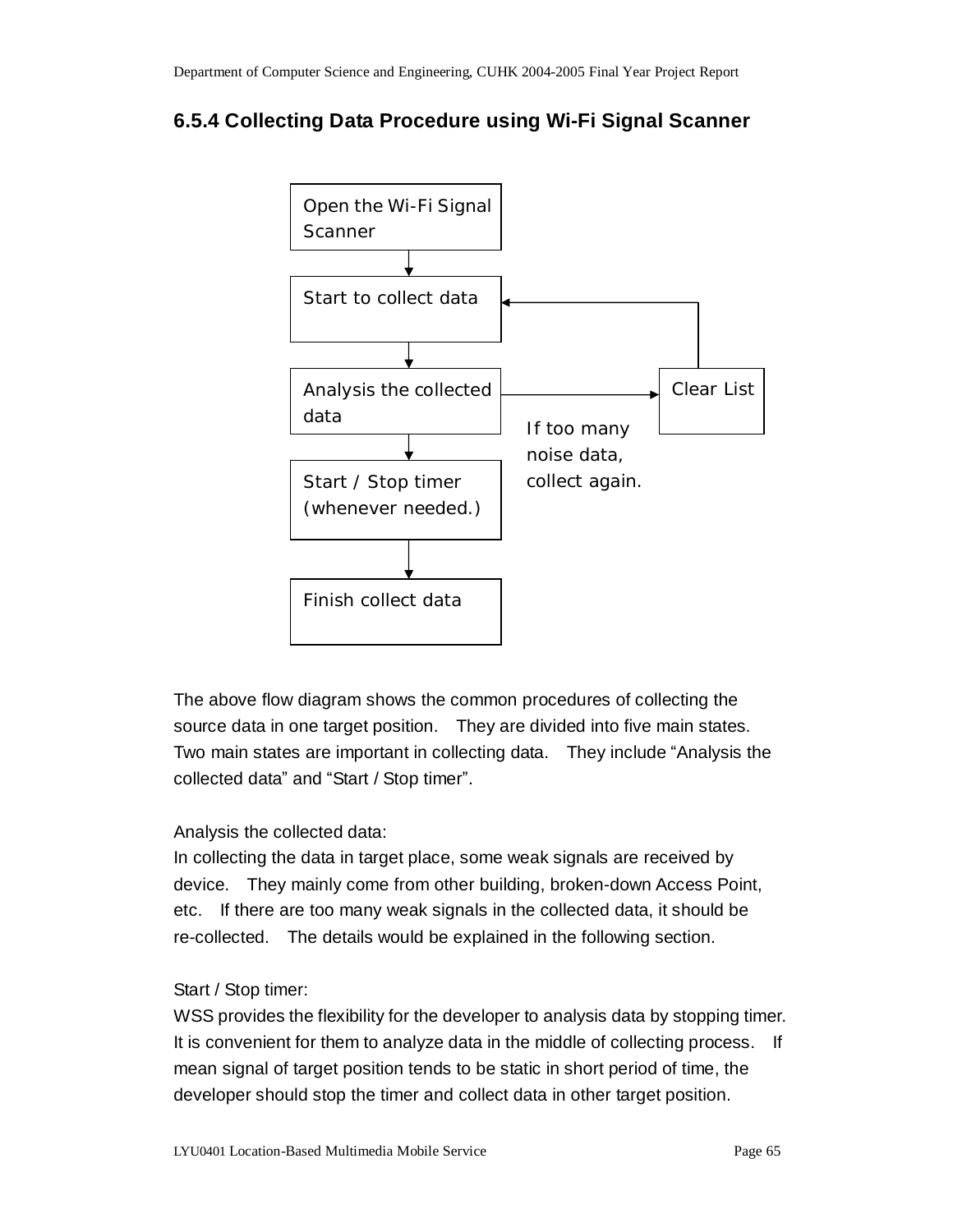| 27<br><b>WSS</b> |                |         | # 长10:17 3 |  |
|------------------|----------------|---------|------------|--|
| <b>R55I</b>      | <b>Num</b>     | Total   | Mean       |  |
| $-47$            | 86             | $-4759$ | $-54$      |  |
| $-44$            | 87             | $-4741$ | $-54$      |  |
| (null)           | 77             | $-5609$ | $-72$      |  |
| (null)           | $\overline{z}$ | $-619$  | $-88$      |  |
| (null)           | 35             | $-3047$ | $-87$      |  |
| (null)           | $\,1$          | $-85$   | $-85$      |  |
|                  |                | Ⅲ       | Ð          |  |
|                  |                |         |            |  |

### **6.5.5 Analysis the Data in Wi-Fi Signal Scanner**

#### Figure 6.8

The above is the data got by the WSS at one target position. There is different meaning in each type of data. There are explanations in the following:

### RSSI:

The signal is received by the mobile device. If RSSI shows a "null", it means that no signal is received by the mobile device. Normally, RSSI shows the negative number. The value is the signal strength of that Access Point received by the device. The larger value (smaller in magnitude) means that signal strength is stronger for that Access Point. The value of RSSI is in terms of "dBm".

### Num:

It shows the number of signal received by device. If value of "Num" is too small, it means the connection between Access Point and device is very weak. We may ignore this data in localization algorithm. The data is labeled as "noise data". This data is useless in locate the position. The data need to be filtered out in the WDP.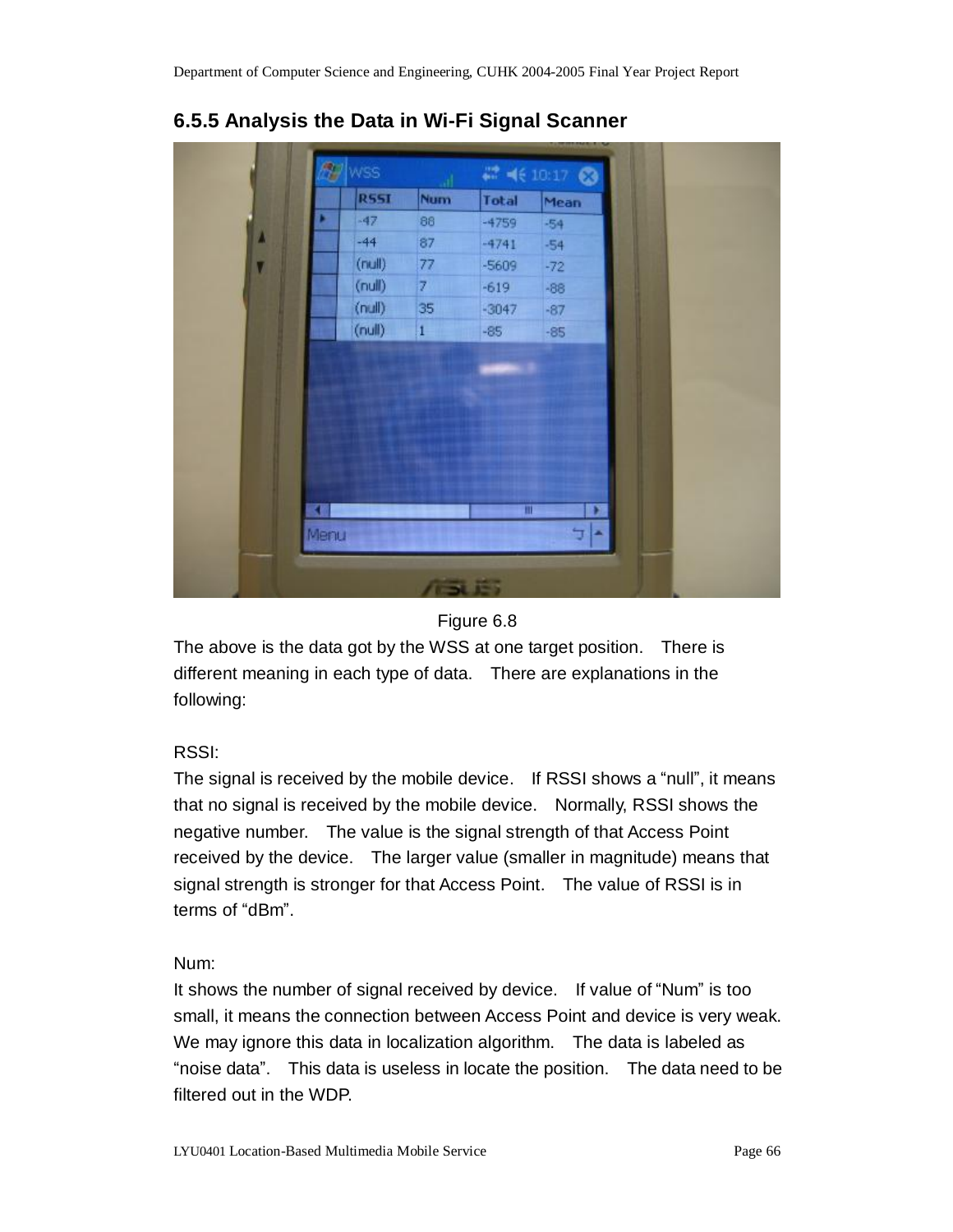### Mean:

This is an important data in the WLS. It is used in the localization algorithm. This mean data normally tends to be static after one to two minutes. If the mean data fluctuates for a long time, it means that signal received by device is not stable. This data should also be ignored because it would affect the accuracy of WLS. In localization algorithm, the stability of mean signal is very important. It should be very careful to analyze the data in WSS.

### Total:

It is the same meaning as the "Mean". It can be used to analysis the quality of signal strength with num. If num is very small and total is large, it means the quality is very poor. If num is very small and total is small, it means the quality is very good. The Total normally is used to calculate the "Mean".

To conclude, it is important for us to analyze source data. It would affect the accuracy of localization algorithm. It should be careful when collecting the data in target position. There are different kinds of meaning for each field in the WSS. This would help the developer to filter out the noise data in the WDP.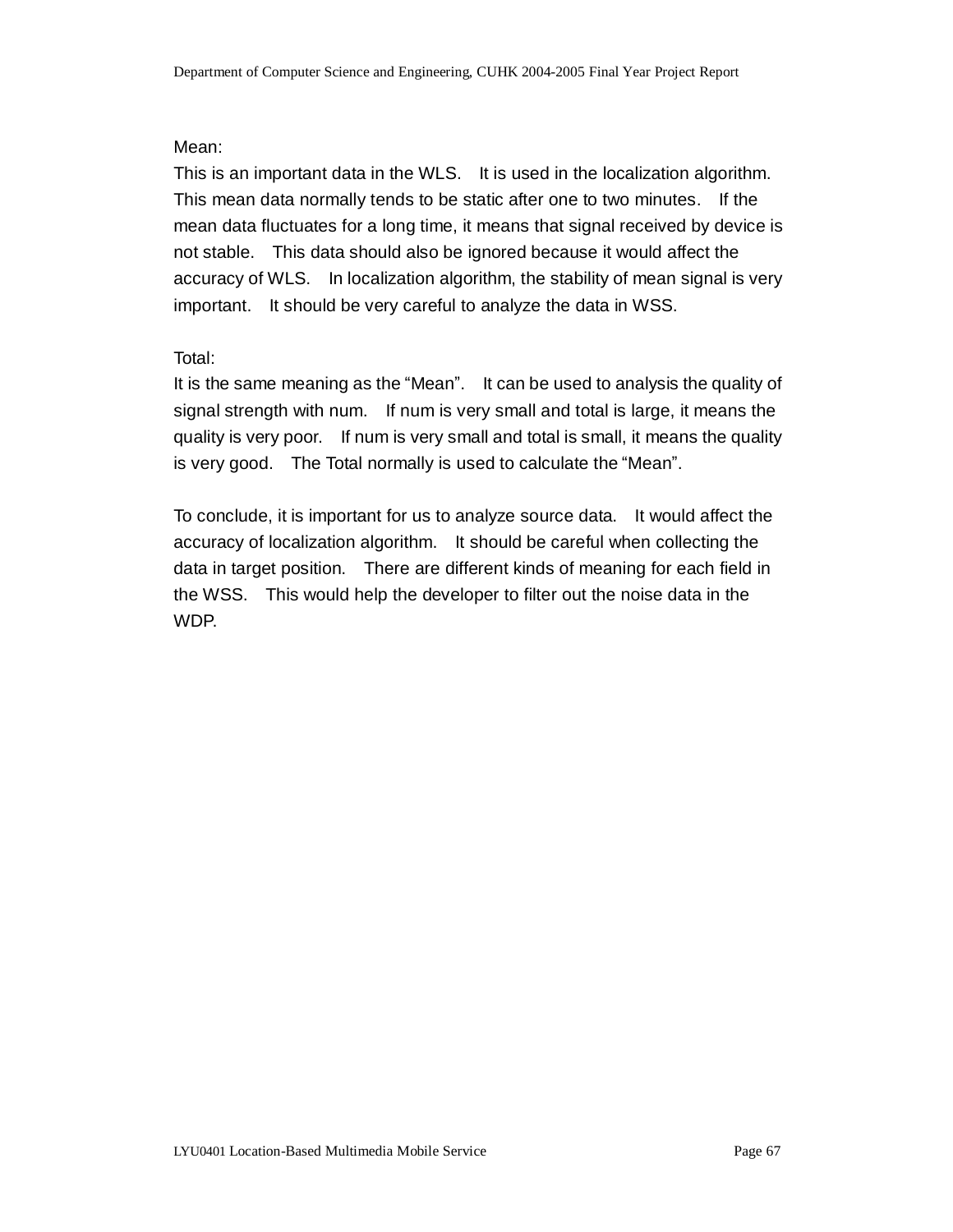# **6.6 Wi-Fi Data Processor (WDP)**

WDP is a tool to process the source data that are collected by WSS. After analyzing the data, we need to filter out some noise data if needed. The parameters of target position which are shown in the WLD are also set in the WDP. The developer need to process all the data in WDP.

### **6.6.1 Overview of WDP**

| Position                                                                                                                                                                        | <b>Access Point</b>                                                                                                                                                                                                                                       |
|---------------------------------------------------------------------------------------------------------------------------------------------------------------------------------|-----------------------------------------------------------------------------------------------------------------------------------------------------------------------------------------------------------------------------------------------------------|
| View Lab<br>⊟-Room 122<br>00:02:2d:21:39:1f<br>00:02:2d:28:be:9e<br>00:02:2d:28:be:5d<br>00:60:1d:1e:43:9b<br>$-00.0$ f:34:f3:60:40<br>00:0f:34:bb:df:20<br>— 00:11:93:3d:6f:c0 | 00:02:2d:21:39:1f<br>Set Point<br>00:02:2d:28:be:9e<br>00:02:2d:28:be:5d<br>Set Name<br>00:60:1d:1e:43:9b<br>00:0f:34:f3:60:40<br>00:0f:34:bb:df:20<br>Set Data<br>00:11:93:3d:6f:c0<br>Name:<br><b>Room 122</b><br>Point:<br>X:645 Y:415<br>Strength:-67 |

Figure 6.9

WDP is mainly divided into 3 main regions: Position, Access Point, Setting and Information.

Position:

It shows the number of target position added in WDP. The default name of newly added position is positionX (where X is any integer). After setting the data for that particular position, there would be a list of Access Point under that particular position.

### Access Point

It shows the total list of Access Point being used in the WDP. The list is the MAC Address of Access Point. And it can be delete the items in list whenever is needed. The change of Access Point is also updated in the Position region.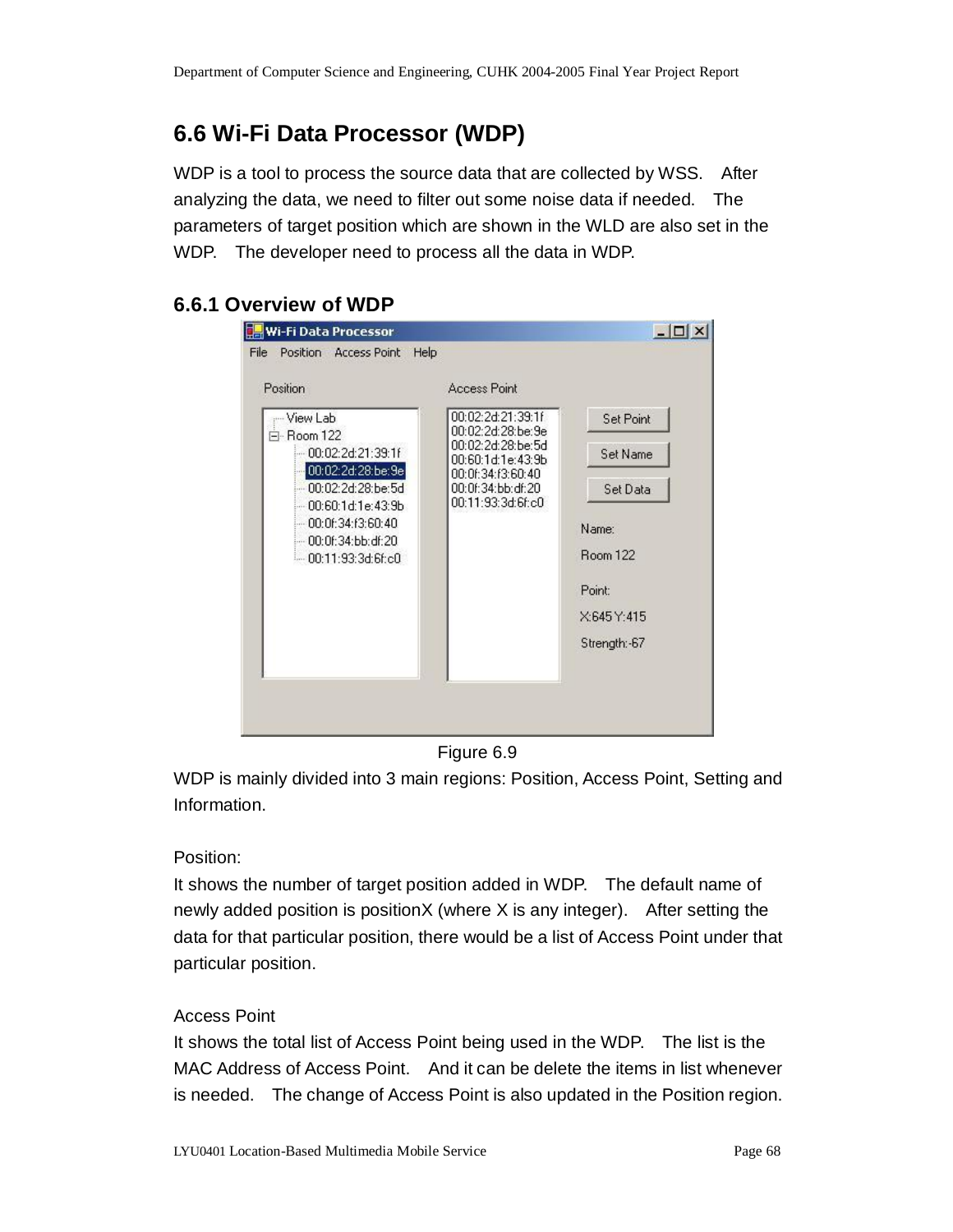### Setting and Information:

The name, data and point of position are set in this region. All the parameters are set normally. Otherwise, they are set to default value initially. At the bottom of region, it shows the information of particular region. By clicking the list in the position region, the most updated information of that selected position will be displayed here.

### **6.6.2 Data Processing Procedure in WDP**



Figure 6.10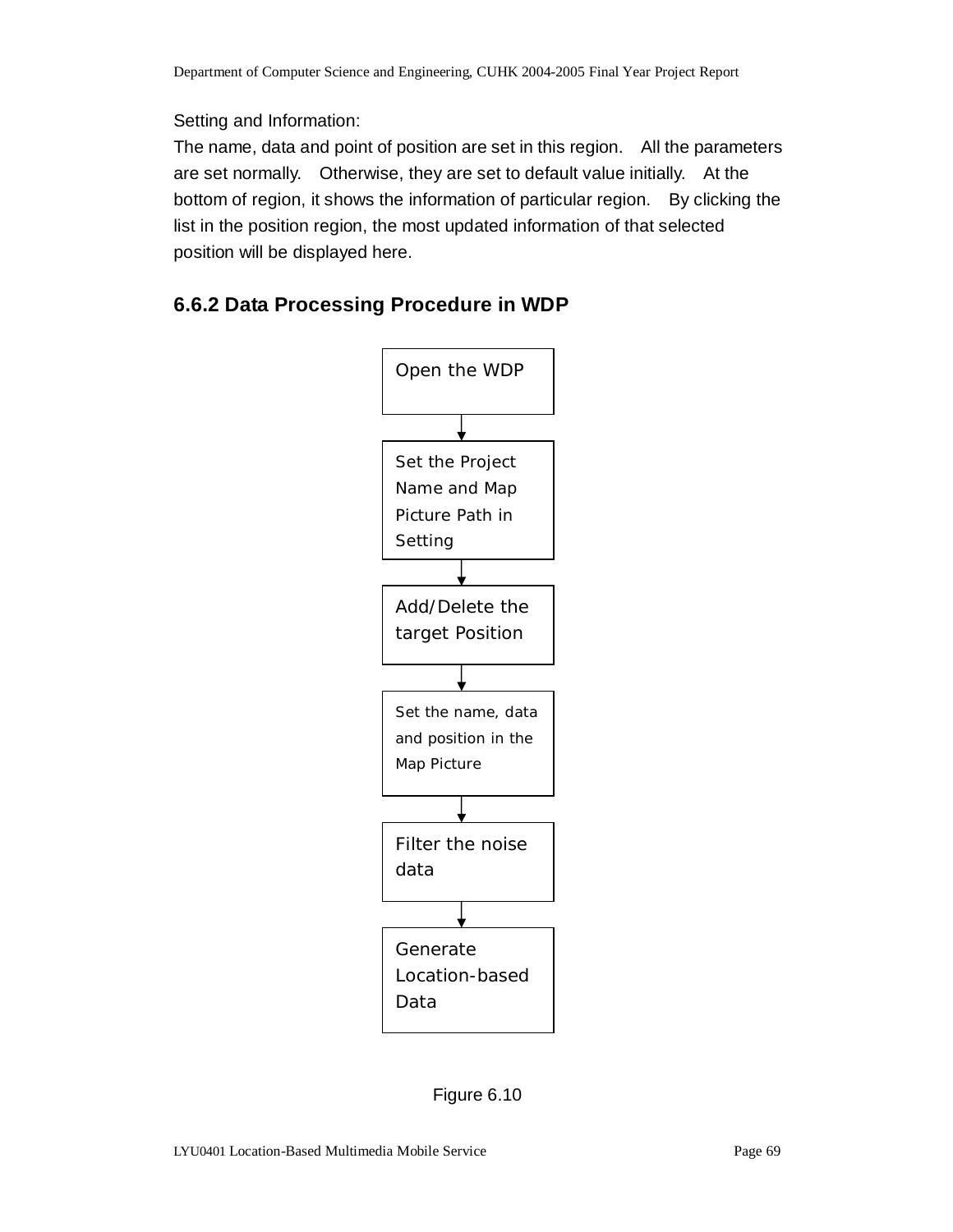The Data Processing for source data contains six steps. It is explained in the followings.

Open the WDP (Step1)

First, it needs to open the WDP to perform processing source data.

Set the Project Name and Map Picture Path in Setting (Step 2)





First, select the setting in the File Menu. And a setting dialog would be shown immediately.



Figure 6.12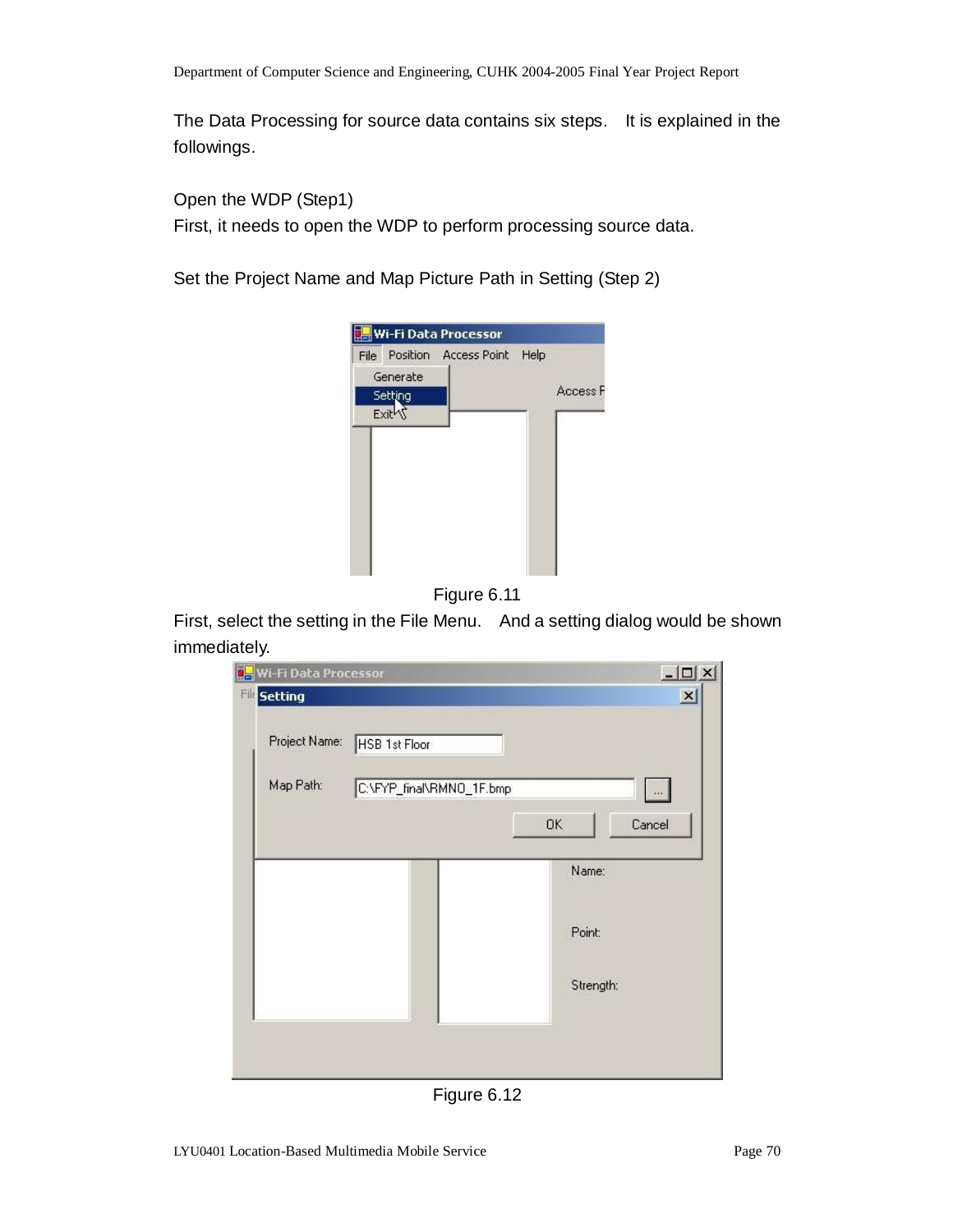Then developer inputs the "Project Name" in the corresponding field and sets the Map Picture Path by browse the File Dialog. These two fields must be set. If not, the data processing procedure cannot go on.

Add/Delete the target Position (Step 3)



Figure 6.13

When adding or deleting the position, it should click the Position Menu in the Menu Bar. After adding the position, a new position is added in the list. The default name is "PositionX". (where X is an integer)

| Wi-Fi Data Processor                  |                           |           | $  D  \times  $ |
|---------------------------------------|---------------------------|-----------|-----------------|
| File<br>Position Access Point<br>Help |                           |           |                 |
| Position<br>ほ                         | Access Point              |           |                 |
| - Position0                           |                           | Set Point |                 |
|                                       |                           | Set Name  |                 |
|                                       |                           | Set Data  |                 |
|                                       |                           | Name:     |                 |
|                                       |                           | Point:    |                 |
|                                       |                           | Strength: |                 |
|                                       |                           |           |                 |
|                                       |                           |           |                 |
|                                       | <b>.</b><br>$\sim$ $\sim$ |           |                 |

Figure 6.14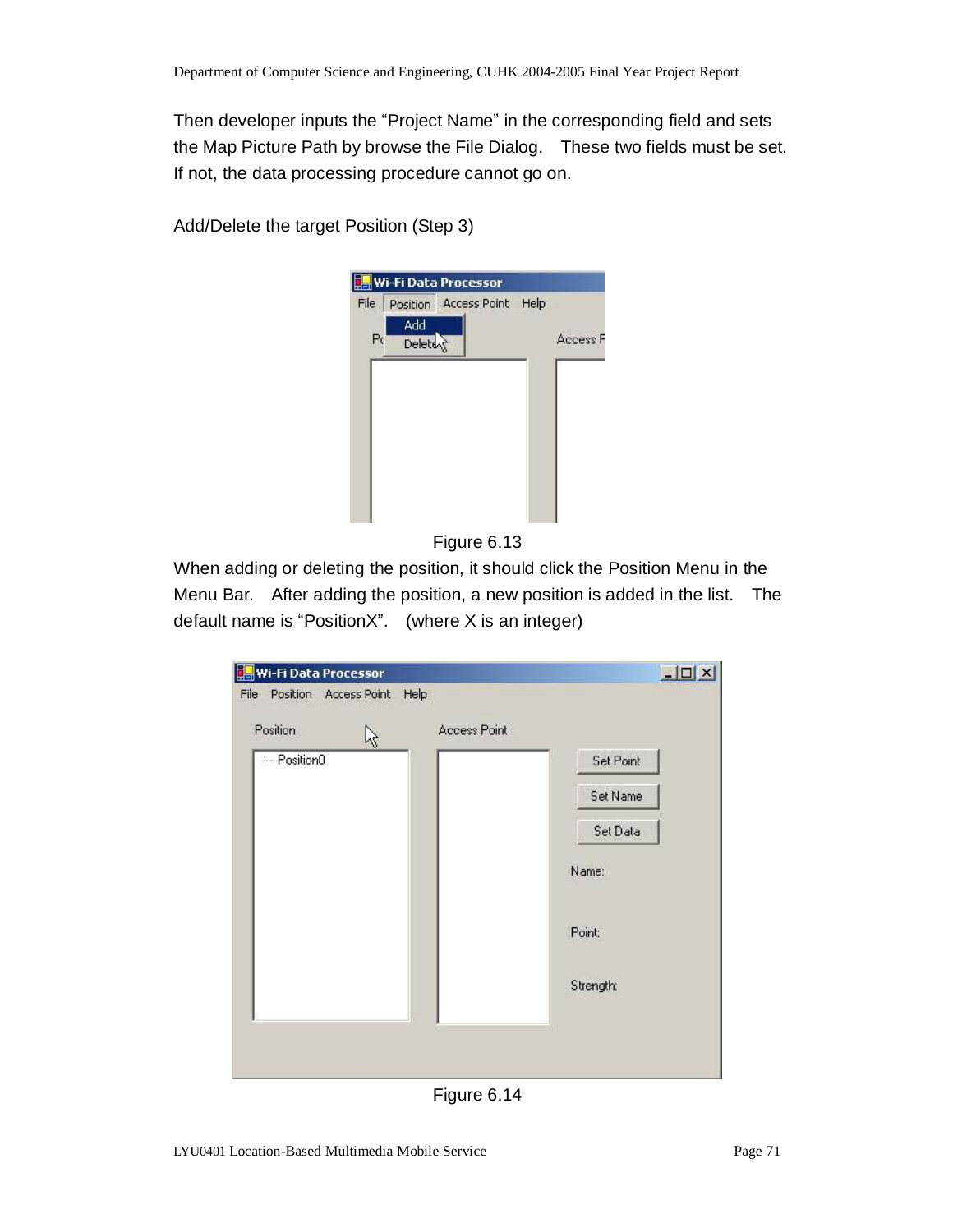Set the name, data and position in the Map Picture (Step 4)



We should set the name, data and position in the Map Picture for target .position.



After clicking "Set Point", MapBoard is shown immediately. We can set the point on the Map Picture by clicking on the Map.





We set the name of a position by click the "Set Name" button. We should input the name in the Set Name dialog.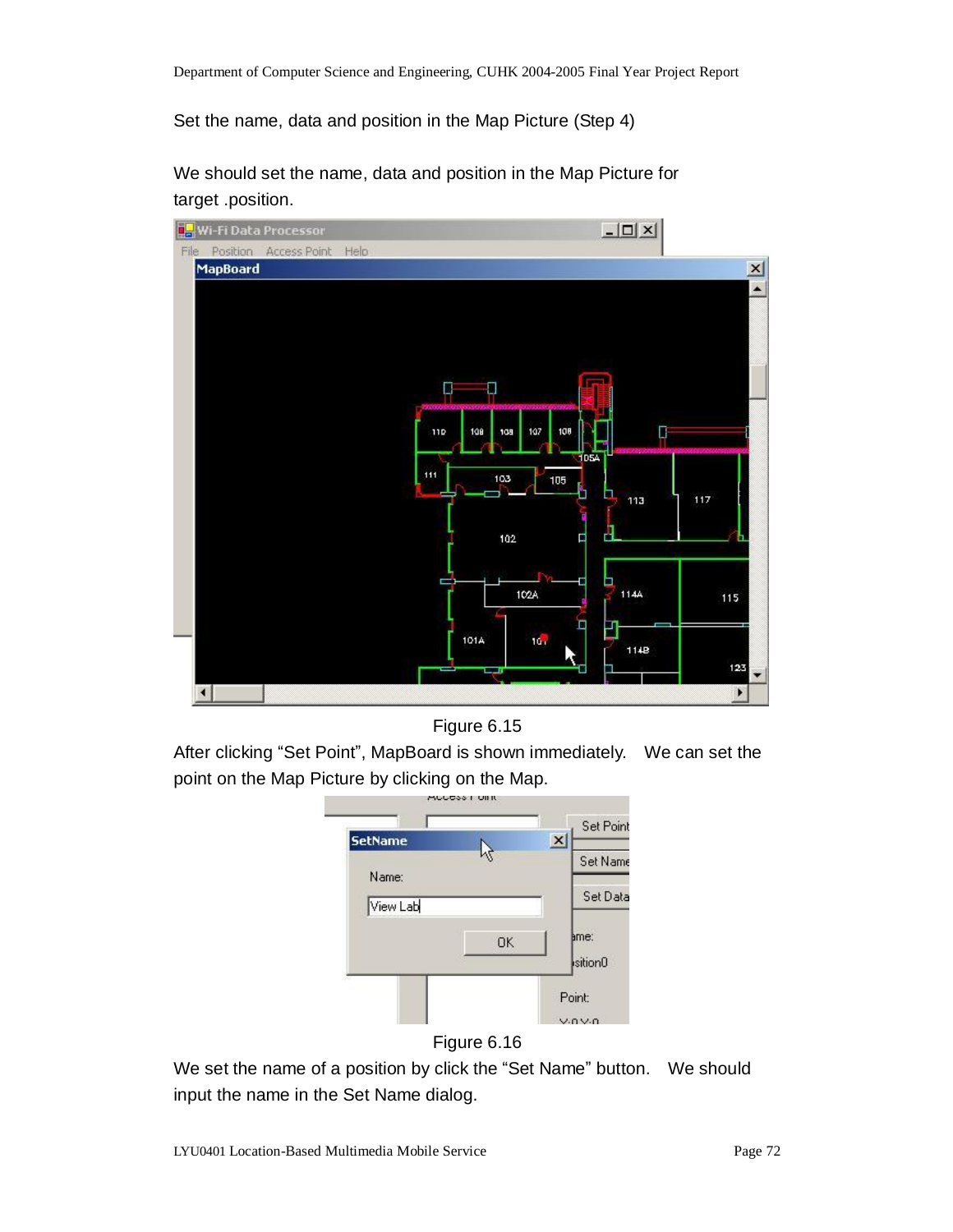#### Department of Computer Science and Engineering, CUHK 2004-2005 Final Year Project Report

| Position  | Access Point |           |           |      |                          |       |
|-----------|--------------|-----------|-----------|------|--------------------------|-------|
| -View Lab |              |           | Set Point |      |                          |       |
| 開啓        |              |           |           |      |                          | 2 X   |
| 查詢(I):    | WDP data     |           |           | 中国首団 |                          |       |
| 3         | data1.txt    |           |           |      |                          |       |
| 記錄        |              |           |           |      |                          |       |
|           |              |           |           |      |                          |       |
| 桌面<br>Z.  |              |           |           |      |                          |       |
| 我的文件      |              |           |           |      |                          |       |
|           |              |           |           |      |                          |       |
| 我的電腦      |              |           |           |      |                          |       |
|           | 檔名(N):       | data1.txt |           |      | $\blacktriangledown$     | 開啓(0) |
| 網路上的芳鄰    | 檔案類型(T):     |           |           |      | $\overline{\phantom{a}}$ | 赖消    |

Figure 6.17

For each position, it should set the mean strength signal data to it. We should import the "saved log" of WSS to WDP. After setting the Data, there would be a list of Access Point under the name of position in the "position region".

#### Filter the noise data (Step 5)

| Help<br>Position<br><b>Access Point</b>                                                                                                                                                                  |                                                                                                                                                                                                     |                                                                |
|----------------------------------------------------------------------------------------------------------------------------------------------------------------------------------------------------------|-----------------------------------------------------------------------------------------------------------------------------------------------------------------------------------------------------|----------------------------------------------------------------|
| <b>Delete</b><br>Position<br>⊡~ View Lab<br>00:02:2d:21:39:1f<br>- 00:02:2d:28:be:9e<br>- 00:02:2d:28:be:5d<br>- 00:60:1d:1e:43:9b<br>$-00:01:34:13:60:40$<br>- 00:0f:34:bb:df:20<br>i 00:11:93:3d:6f:c0 | <b>Access Point</b><br>00:02:2d:21:39:1f<br>00:02:2d:28:be:9e<br>00:02:2d:28:be:5d<br>00:60:1d:1e:43:9b<br>00:01:34:13:60:40<br>00:0f:34:bb:df:20<br>00:11:93:3d:6f:c0<br>Name:<br>Point:<br>X:0Y:0 | Set Point<br>Set Name<br>Set Data<br>View Lab<br>Strength: -67 |

Figure 6.18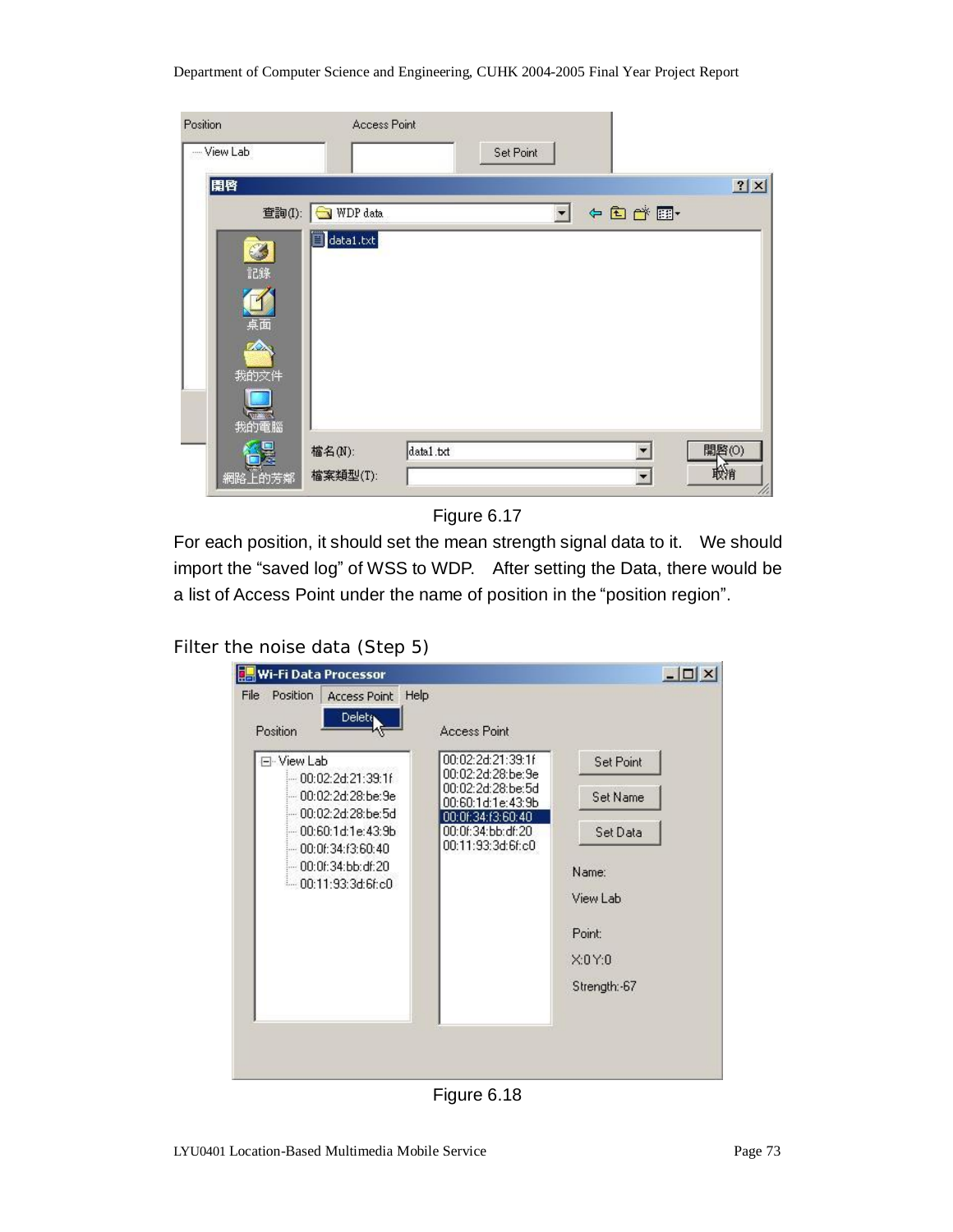After analyzing the source data, we may need to filter out some noise data. It is done by deleting item in the Access Point List. The access point listed in the position would also be updated.

| Position                                                                                                                                                                           | Access Point                                                                                                                                  |                                                                                   |
|------------------------------------------------------------------------------------------------------------------------------------------------------------------------------------|-----------------------------------------------------------------------------------------------------------------------------------------------|-----------------------------------------------------------------------------------|
| - View Lab<br>$-00.02:2d:21:39.1f$<br>-- 00:02:2d:28:be:9e<br>$-00:02:2d:28:be:5d$<br>$-00.60(1d.1e.43.9b)$<br>$-00.0$ f:34:f3:60:40<br>- 00:0f:34:bb:df:20<br>1.00:11:93:3d:6f:c0 | 00:02:2d:21:39:1f<br>00:02:2d:28:be:9e<br>00:02:2d:28:be:5d<br>00:60:1d:1e:43:9b<br>:01:34:13:60:40<br>00:0f:34:bb:df:20<br>00:11:93:3d:6f:c0 | Set Point<br>Set Name<br>Set Data<br>Name:<br>View Lab<br>$-1$<br>$\vert x \vert$ |
|                                                                                                                                                                                    |                                                                                                                                               | Generate Sucessfully!                                                             |
|                                                                                                                                                                                    |                                                                                                                                               | OK                                                                                |

### Generate Location-based Data (Step 6)



After finishing processing the source data, we can generate the Location-Based Data (LBSData). This is done by click "Generate" in File Menu. To generate successfully, there should be at least one position and one Access Point. And also the "Project Name" should be set. The LBSData and the Map Picture would be the data source for Wi-Fi Location Detector (WLD).

## **6.6.3 Feature of Wi-Fi Data Processor**

Fancy User Interface:

The WDP is made Visual Studio .NET 2003. Graphics User Interface (GUI) simplifies the complexity of using WDP. The user can learn WDP in a short period of time. The user can set the Position parameters by just click the buttons or Map Picture in the interface. It is convenient for user to process the data in WDP.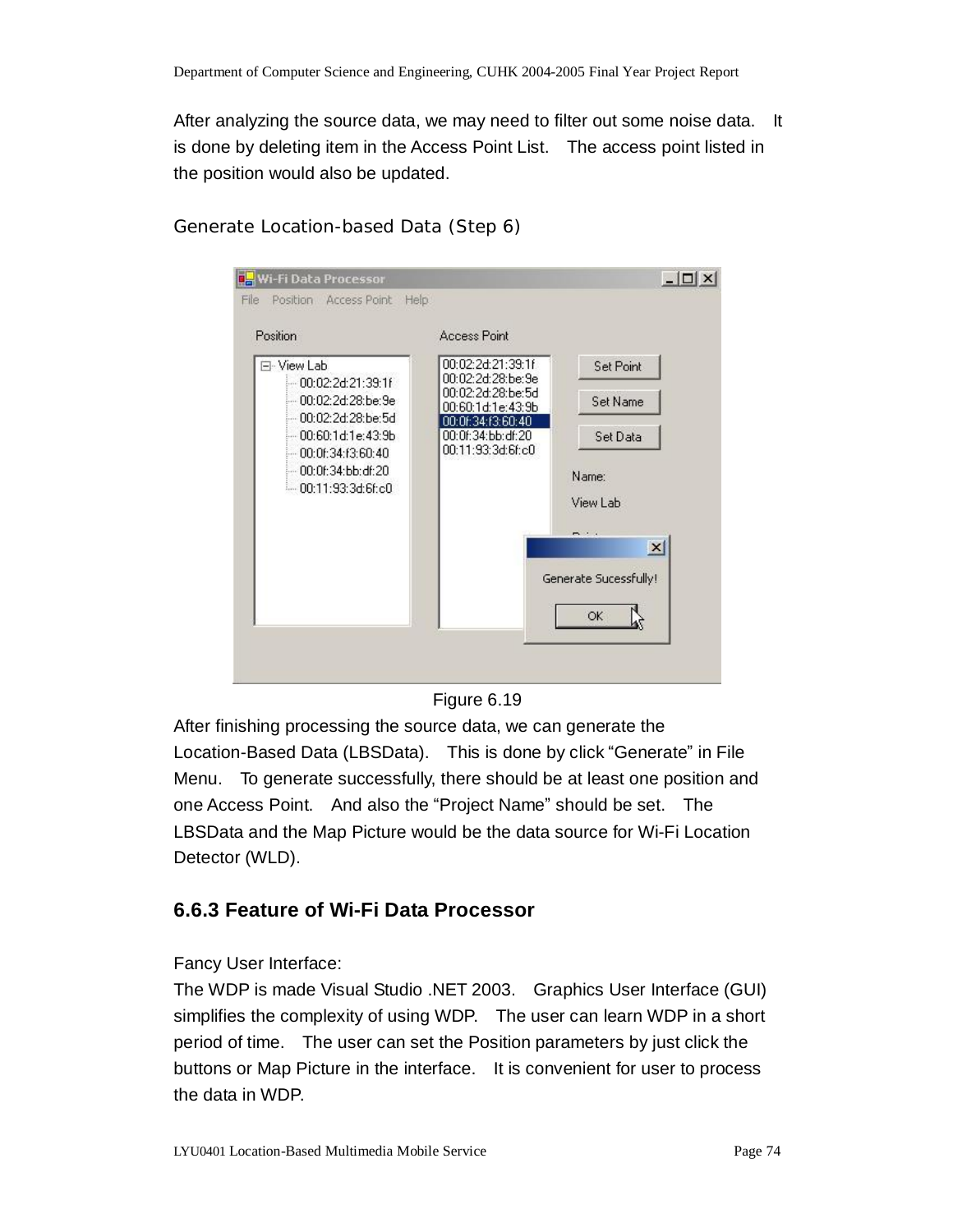#### Abstraction:

The WDP provides abstraction for the users to hidden the complex format of LBSData. They only to set the Data by GUI interface and WDP then generate LBSData for user. Whenever the format of LBSData changed, the WDP don't change except the Generating part. WDP abstracts all the core part in WLS.

#### Flexible

WDP is a flexible system. The user can set the position parameter according to the user need. There is no restriction on setting the parameters. The user can set the parameter freely. The "Add/Delete Position" Option can let the user to add or delete position in the WDP. This option provides another flexible for user.

#### Robustness:

There is an error handling in WDP. Whenever error occurs, error message would be shown on the screen immediately. This is to prevent the System crash in WDP when generating LBSData. It is an important feature in WDP. This is to ensure the LBSData generating successfully.

| File<br>Position<br>Access Point | Help                             |
|----------------------------------|----------------------------------|
| Position                         | Access Point                     |
|                                  | Set Point                        |
|                                  | Set Name                         |
|                                  | Set Data                         |
|                                  | $\vert x \vert$                  |
|                                  | Please select the Position<br>OK |
|                                  | Strength:                        |
|                                  |                                  |

Figure 6.20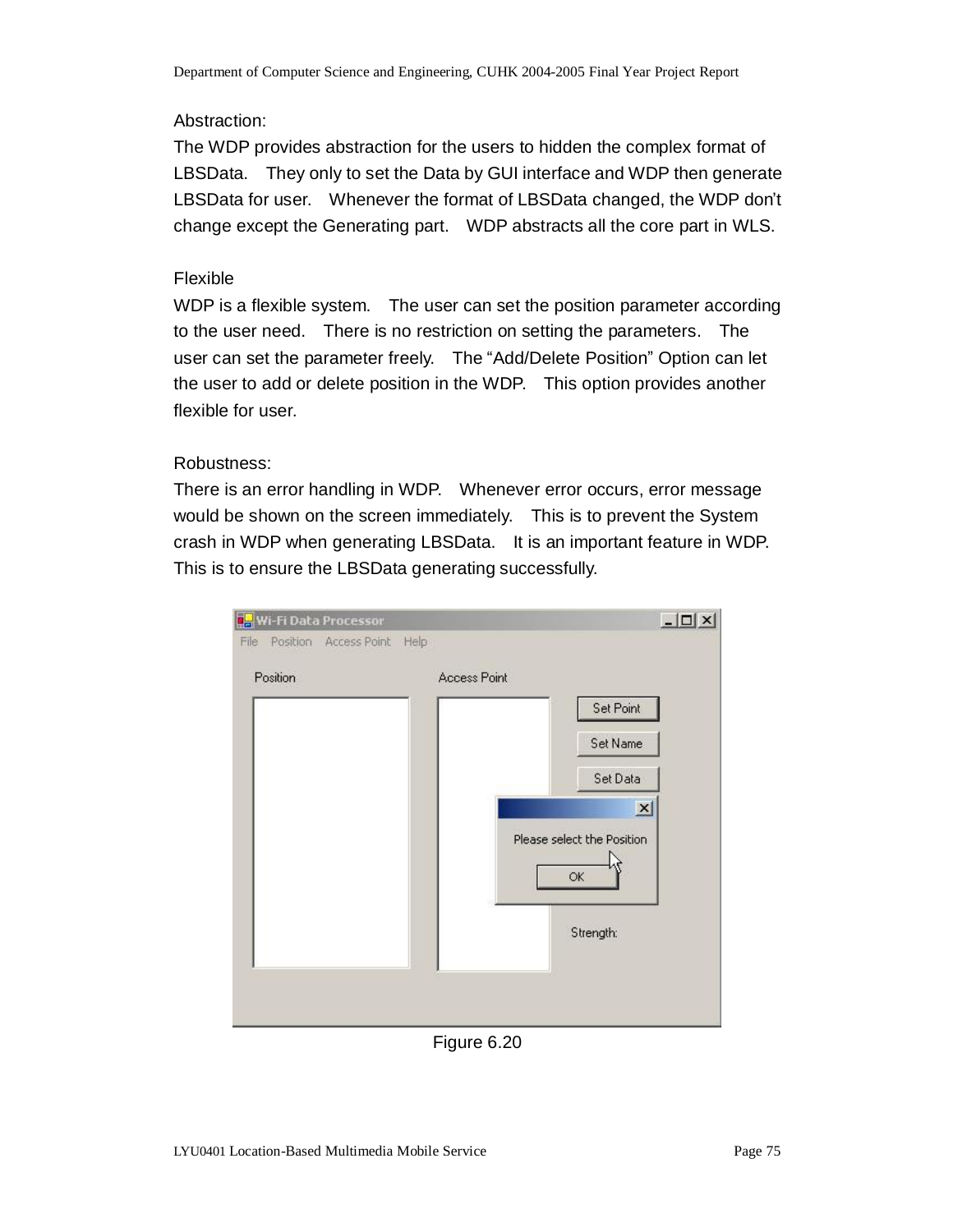## **6.7 Wi-Fi Location Detector (WLD)**

Wi-Fi Detector is a tool to detect the location in the target place. WLD would show the target position name and the position in the Map Picture. WLD estimates the position based on localization algorithm. WLD is a two dimensions detector which it can detect the position in two dimensions space.

### **6.7.1 System Architecture**





The system is divided into 5 parts. They are Estimator, Data source, Display, Wi-Fi Information and Coordinator. Each of them has different kinds of function. The detail would be briefly explained in the followings.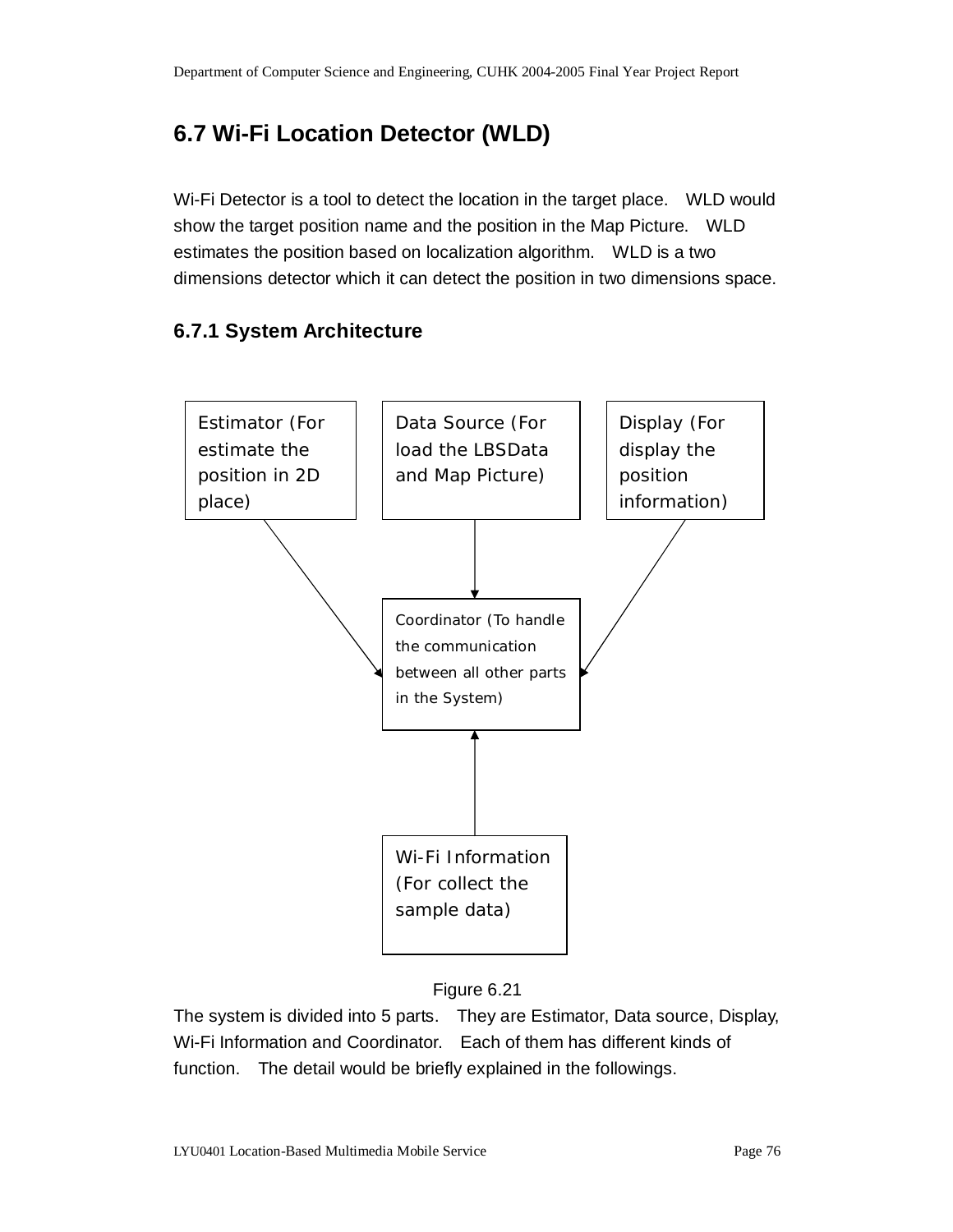#### Data Source:

It is to control the data source for WLD. It is to read the data form the LBSData and assign it to the Object in the WLD. It is bridge for WLD and LBSData File to communicate. The Map Picture is also read by Data Source. Data Source is the interface for WLD to read data into the System.

#### Estimator:

It is core part of localization algorithm. The Estimator detects the position is based on the algorithm and sample data collected by Wi-Fi Information. After the calculation, it returns the result to the Core Part for display. This is main function of the Estimator.

#### Wi-Fi Information:

It is to collect sample data for the Access Point. The sample data is used in the Estimator for calculation. The quality of data by Wi-Fi Information is very important. It controls the accuracy of WLD in estimating position.

#### Display:

It controls the output of WLD. Display mainly shows results of Wi-Fi Information and Estimator. It processes this result and show in a fancy user interface.

#### Coordinator:

It is the Core Part of WLD. It controls the all parts in the System. It coordinates all the sub-parts in WLD. It acts the communication bridge for sub-parts to interact. It is the heart of the WLD.

With this architecture, WLD becomes a highly abstracted system. The work of WLD is divided into several parts. Each of them hides all detail parts. Other part only interact it with its interface. Whenever there are changes in one sub-part, it does not affect the system. The system can work normally. It is convenient for developers to modify the system with little effort. They can only update the parts that they want. In other words, it is a highly maintainable system.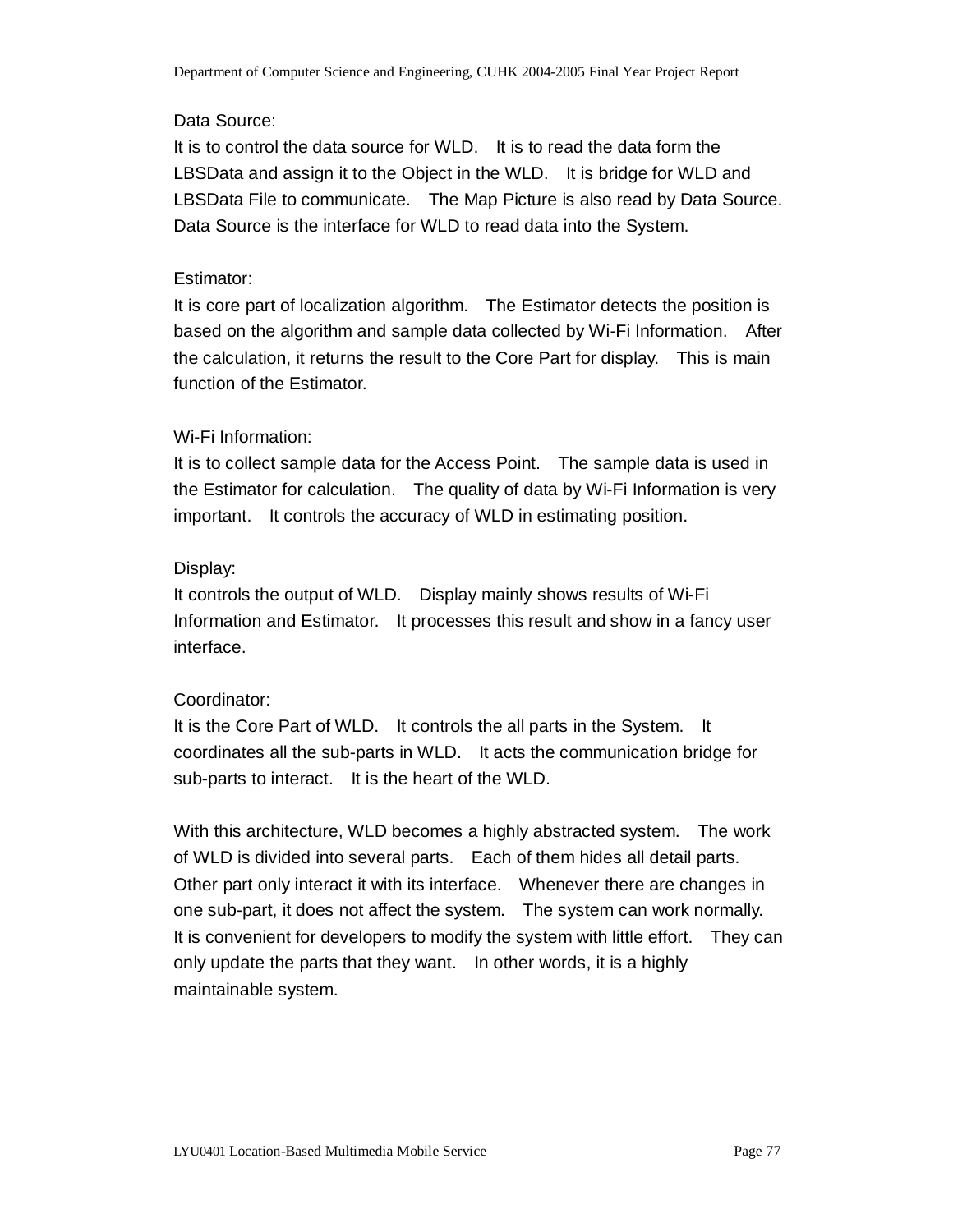### **6.7.2 Usage of Wi-Fi Location Detector (WLD)**

There are three modes in WLD. They are Data Mode, Map Mode and Probability Mode. In each Mode, WLD shows different kinds information. It is convenient for the developer to testing the WLD.

Data Mode:

|      |                              |             |                 | Pocket PC      |  |
|------|------------------------------|-------------|-----------------|----------------|--|
|      | <b>E</b> WLD<br>السعد        |             |                 | ☆ 长 12:21 8    |  |
|      | MAC ADDRESS                  |             |                 | RSSI Num Total |  |
|      | 00:02:2d:28:be:9e            | $-72$       | $\bf 8$         | $-488$         |  |
|      | 00:0f:34:f3:60:40            | $-62$       | $7\overline{ }$ | $-507$         |  |
|      | 00:02:2d:28:be:5d            | $-38$ 8     |                 | $-444$         |  |
|      | 00:04:76:a7:ab:a3            | $(rfull)$ 1 |                 | $-88$          |  |
|      | 00:60:1d:1e:43:9b (null) 2   |             |                 | $-172$         |  |
|      | m                            |             |                 | ×              |  |
| а.   |                              |             |                 |                |  |
| Data | Prob<br>Map                  |             |                 |                |  |
|      | <b>File Timer</b>            |             |                 | $T$ $\sim$     |  |
|      | <b>SALES AND ARRANGEMENT</b> |             |                 |                |  |

#### Figure 6.22

In the Data Mode, it shows the sample data collected by mobile device. The developer can analyze the quality through different field of data. We take the RSSI and Mean as an example. If there is too much null RSSI value in sample data, it means no signal or weak signal received by device. The WLD does not have enough data to estimate position. In the "Mean" field, if it is fluctuated in a large range, the data received by device is not stable. The stability of data affects the accuracy of localization algorithm.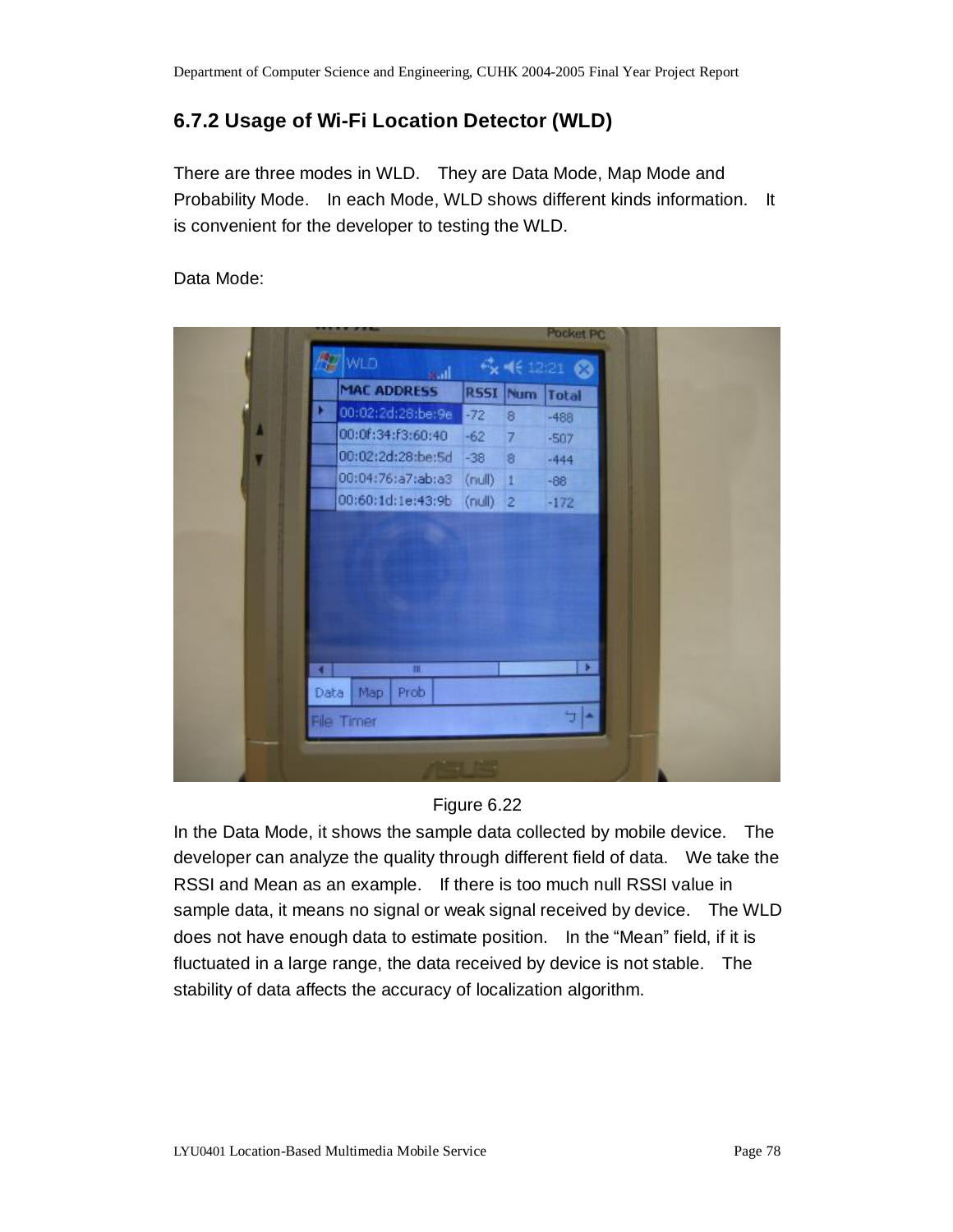#### Map Mode





The Map Mode is to show the position in the Map Picture. It shows the position by draw a dot on the position. There is a description about the position at the bottom part.

The Map Picture can be move by several modes: Scroll Bar:

It can be move by directly click the scroll bar on the Map Mode. This is tradition method of moving the picture.

Key Pad:

It can move by press the Key Pad on the mobile device. This is most convenient way to move the Picture.

Drag:

It can move picture by directly drag on the screen. It can drag any position that the user wants. They can move picture freely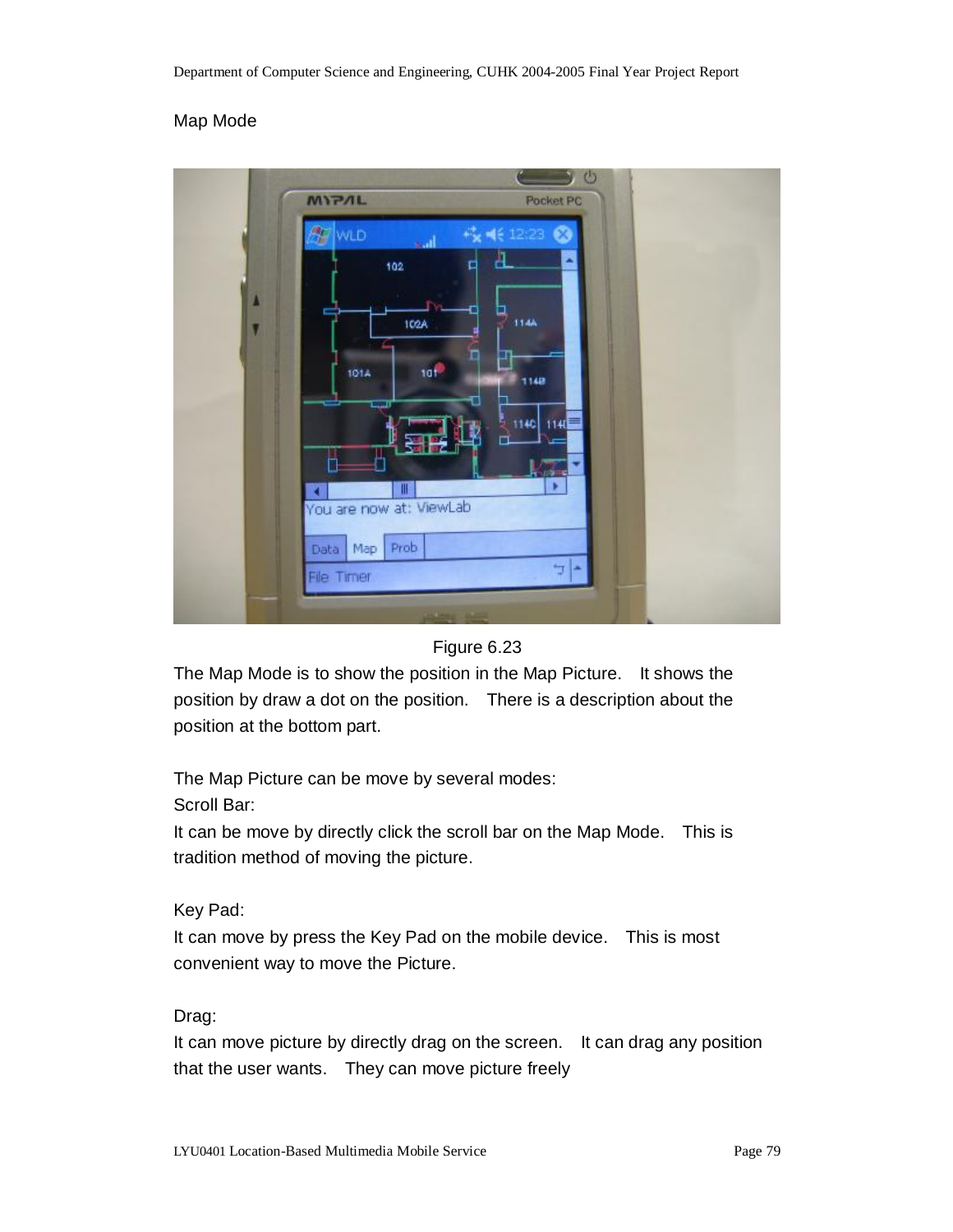#### Probability Mode



#### Figure 6.24

The Probability Mode shows the occurring probability in each position. The occurring probability is calculated by the localization algorithm. The highest probability means that you are now at that position. The developer can use it to test any error in the localization algorithm.

There several functions in the Menu Bar.

Clear List: To clear the sample data collected by device. Start: To start the timer Stop: To stop the timer Exit: To exit the program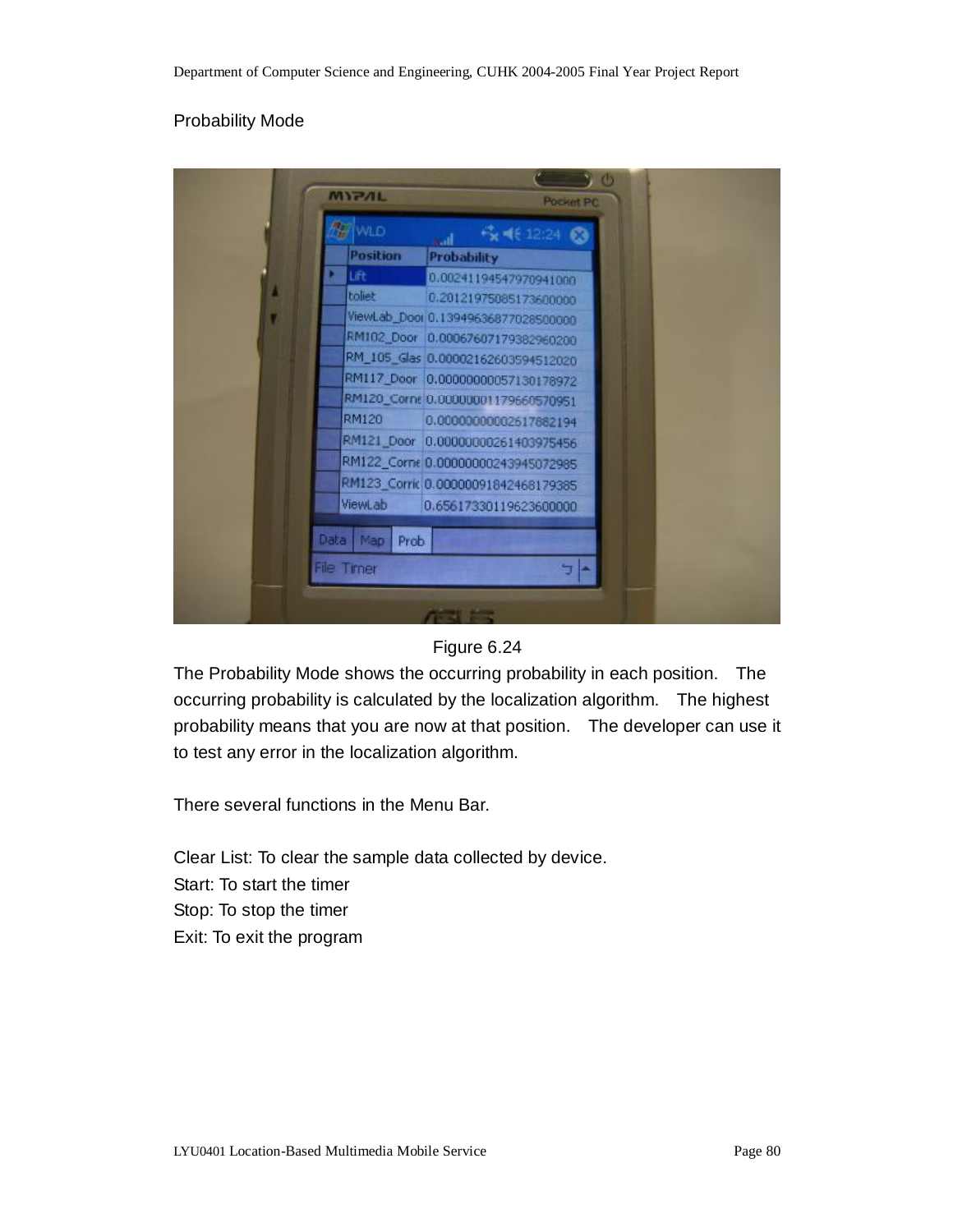## **6.8 Summary of Wi-Fi Location System (WLS)**

The advantages of WLS are in the followings.

#### User-friendly System

WLS is made by fancy user interface. User can learn WLS within short period of time. They can control the WLS by clicking the buttons or control in the system. WLS is a user-friendly System.

#### Hidden all the low-layer technique/technology

WLS have done all low-layer architecture for user. They can only to know how to process the data from the low-layer architecture. The user does not need to know the low-layer architecture before processing the data. The system hides all low-layer things for the user and done it for users. The user can focus on the work rather than the technology using in the task.

#### **Reusability**

WLS is a highly reusable System. It can be used to implement any Location-Based System (LBS). The user only needs to follow the procedures in implementing the System. WLS can generate any LBS in any area. WLS can be reused in deploying LBS in any area that user wants.

#### Efficiency System

WLS saves lots of time in developing LBS since all the low-layer things are done by WLS. The users only need to collect the data at the target place. And then they process the data and deploying the system to the client. Using WLS, it is much faster than tradition methods to develop LBS. The following tables show period of time to implement the system.

#### Tradition Method

| <b>Task</b>                    | Time       |
|--------------------------------|------------|
| <b>Studying the technology</b> | $1-2$ week |
| <b>Software Design</b>         | 2-3 week   |
| <b>Algorithm</b> design        | $1-2$ week |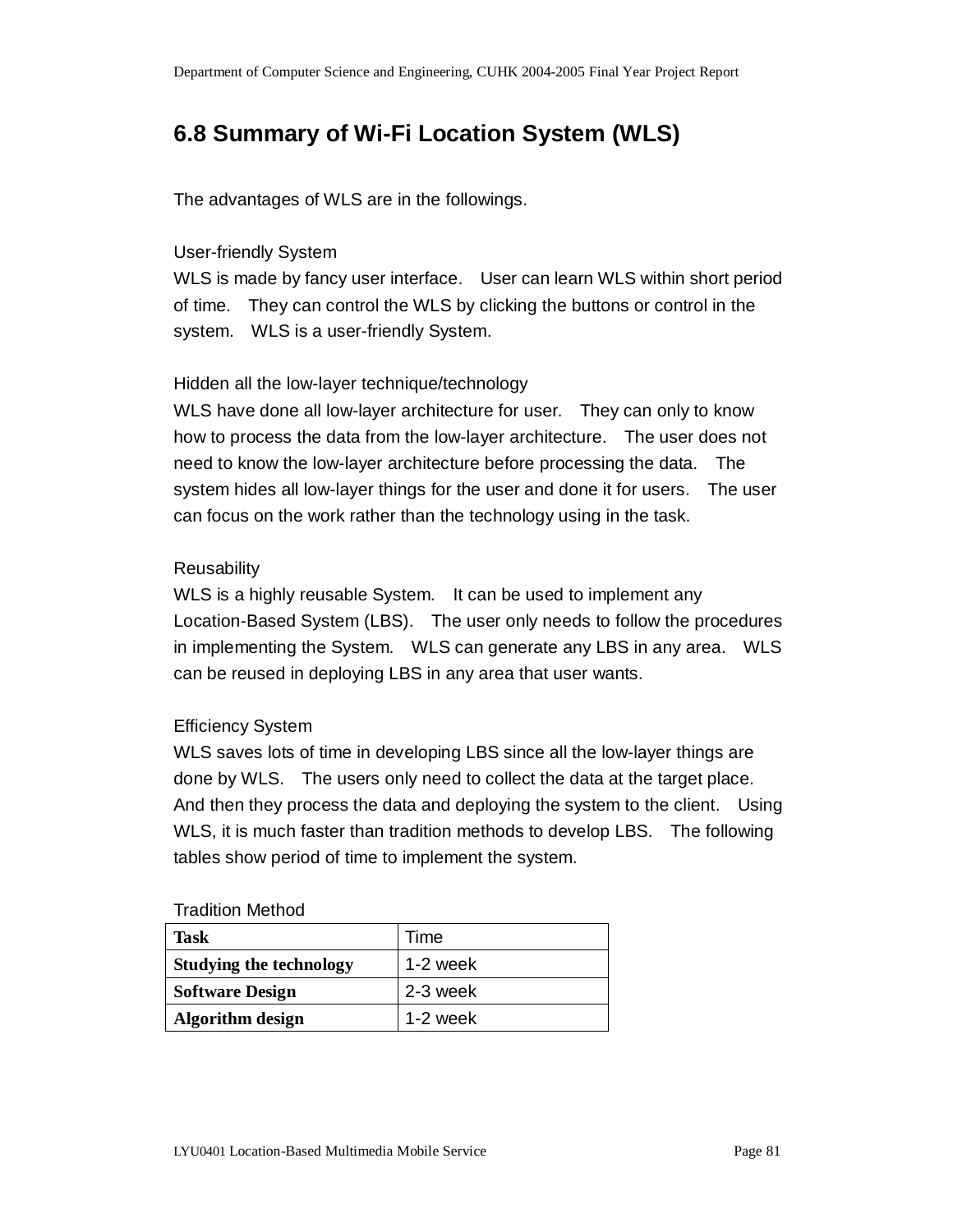#### WLS Method

| Task                           | Time     |
|--------------------------------|----------|
| Wi-Fi Signal Scanner           | 3-4 days |
| Wi-Fi Data Processor           | 1 week   |
| <b>Wi-Fi Location Detector</b> | 1 week   |

The disadvantages of WLS is in the followings.

#### Fixed Technology

The WLS is only to support Wi-Fi (Wireless LAN) network. It cannot be using the GSM network or Bluetooth Network to deploy LBS. The technology is limited in WLS.

#### Fixed User Interface

Since all the user interface is done by WLS, the developers cannot change the interface that they want. The Interface is also fixed in WLS.

In conclusion, WLS is a desirable tool for developing LBS. With WLS, it develops LBS in a short time. It saves much effort on studying technology. It increases the efficiency of implementing system. However, WLS is only fixed on deploying Wi-Fi Network. And also the client interface cannot be changed by developer. However, WLS is done the fancy user interface. It can fulfill the common requirement on most LBS. WLS is focus on 2D detection environment. The most suitable technology for 2D detection environment is Wireless LAN network. At this moment, it has little chance to develop 2D detection environment with other technology. WLS is a suitable tool for developing the LBS.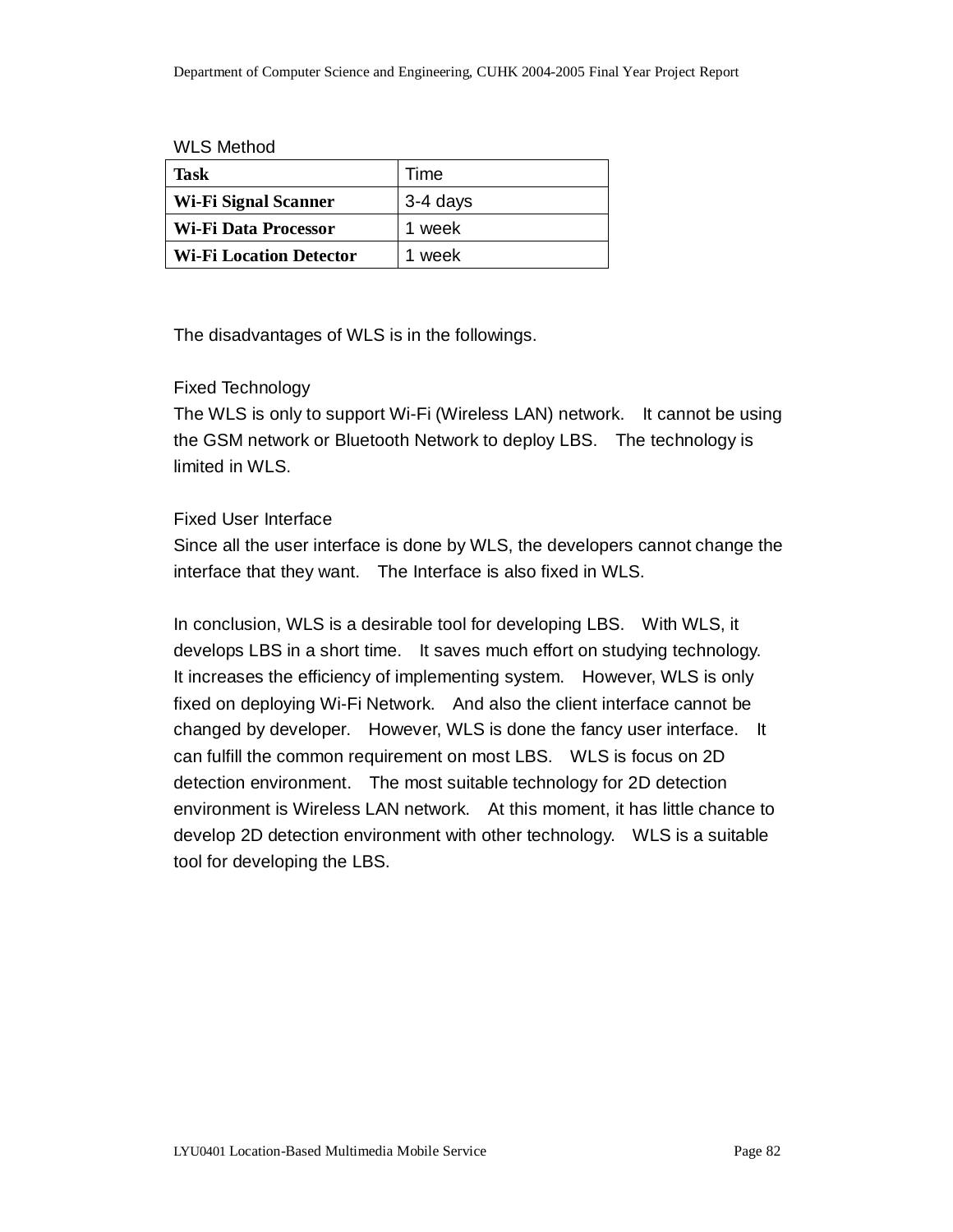# **7. Summary**

Our final year project is entitled Location-Based Multimedia Mobile Service. In the first semester, we mainly focus on the problem of localization. Therefore, base on our knowledge and developed tools in localization, we are able to further develop a location-based service.

In this semester, we have chosen the  $1<sup>st</sup>$  floor of the Ho Sin-Hang Engineering Building in the Chinese University of Hong Kong to study the problem of localization. We succeed in achieving our goal which is to locate a person when he/she is walking around on the floor.

There are a lot of problems in achieving the goal, for instance, how to collect the signals from the Wireless LAN access points, how to the collected signals, how to choose and apply algorithms to achieve localization and so on. And we have solved every problem mentioned and achieve the localization purpose.

In the first section, we have given an introduction about the current issue of localization in recent years so you realize that localization is a heat topic recently. Then in Section 2, it talks about Wireless LAN fundamentals including Wireless LAN access points, Wireless LAN terminology, and Wireless LAN standard which help you to get basic idea on Wireless LAN and our project.

In Section 3, we have talked about the point-based approach and the area-based approach, so you know the advantages and disadvantages of different approach for localization. We have also introduced three localization algorithms, namely, the Distance Mapping algorithm, the Simple Point Matching algorithm and the Area-Based Probability, so you should have a brief idea on how to achieve localization.

In Section 4, we have discussed the advantages of using the Area-Based Probability algorithm for localization over other algorithms. Then, we have given a detail description on how we apply the Area-Based Probability algorithm and solve the problems we face. It includes the way we generate the training set and the testing set. We have also described how we apply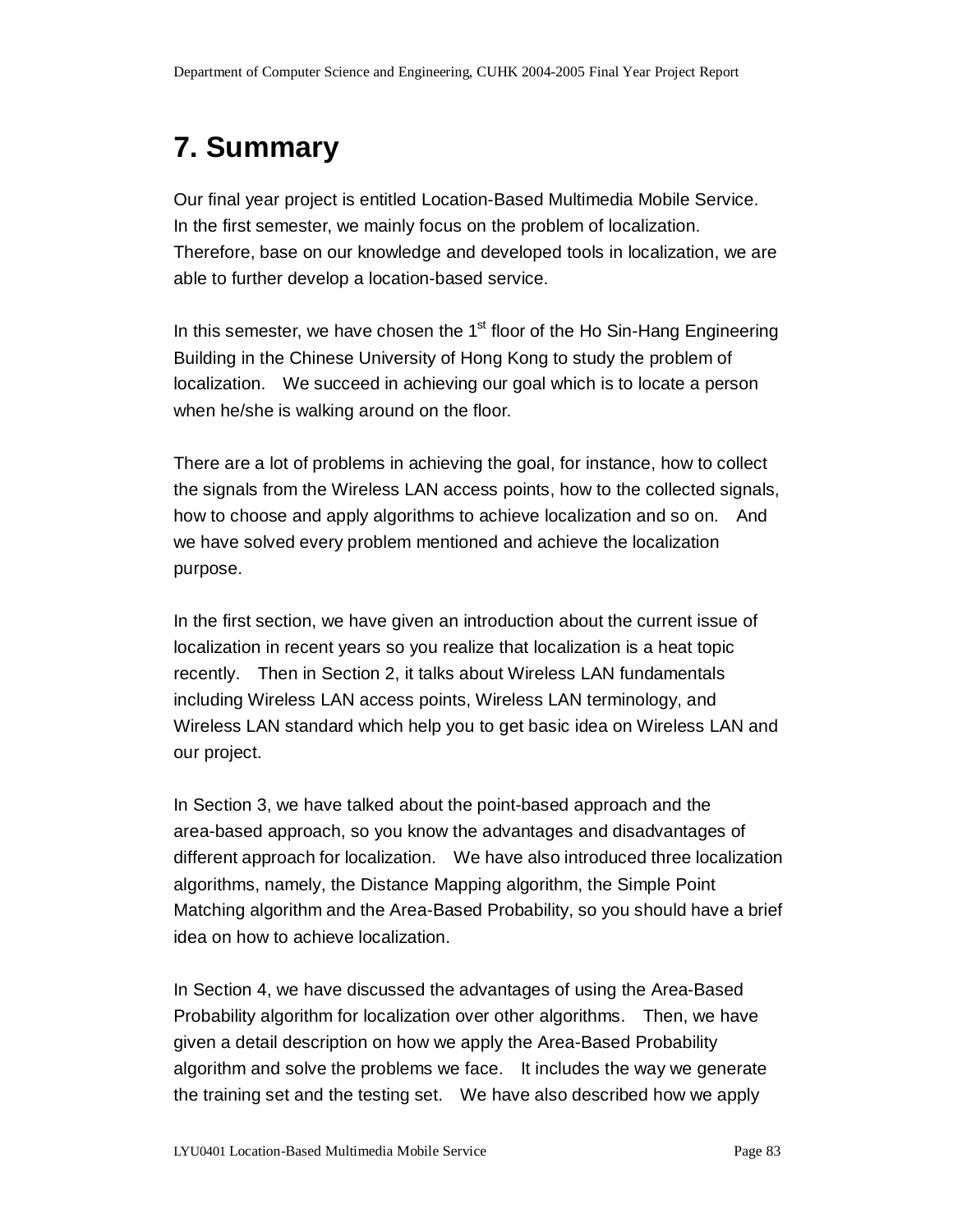some Mathematics assumptions, distribution models and some theories so that we are able to find out the probability used in localization. At the end of the section, we have also listed out the result of the experiments. In Section 5, we have performed some studies on the accuracy of our system and we have also given some analysis of them.

We have implemented our first application Wi-Fi Location System (WLS). It is a develop tool for Location-based System. WLS consists of 3 components. They are Wi-Fi Signal Scanner (WSS), Wi-Fi Data Processor (WDP) and Wi-Fi Location Detector (WLD). WSS is used to collect signal strength data. The data is then processed by WDP. WLD estimates the position by output data of WDP. And we have discussed the features and functions of them one by one in Section 6.

These three components are closely related to each other. After the detection of access point signals and retrieval of signal strengths in WSS, the data will then pass to WDP for data processing. After that, the output data of WDP will become the training set for WLD, so that it can be able to carry out the location detection.

In the coming semester, we will complete the second half of the project. We will improve the accuracy, efficiency, scale and features of our Wi-Fi Location System. Then base on the system, we will be able to implement the tour guide service or some other location-based applications in the future. The detail of our future work will be discussed in Section 11.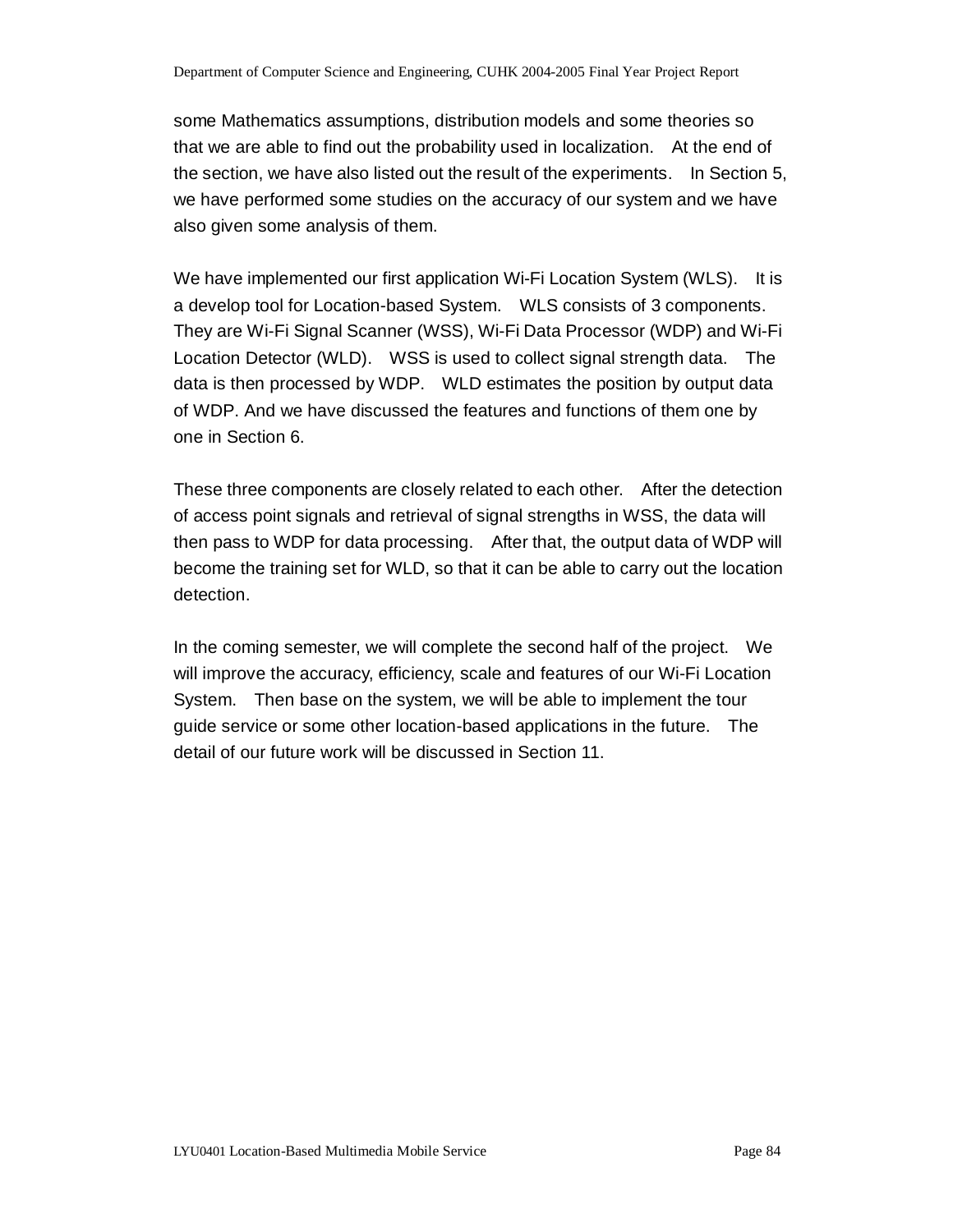# **8. Problem and solution**

#### Problem 1

We can find any API to achieve the MAC Address of Access Point. We can get MAC address of Access Point.

#### Solution

We find API (NDIS) in Microsoft MSDN homepage that indirectly support to achieve MAC address of Access Point. NDIS is originally support to write the network adapter driver.

#### Problem 2

We don not how to using the API in NDIS since there is no sample code in MSDN. In the Internet, many people ask this question but no one knows how to solve it.

#### Solution

We ask this question in the MSDN homepage. However, the problem still does not be solved. We send the email to the Microsoft Researcher about the NDIS. The Researcher gives the sample code about the NDIS. We follow the code and carry on out project

#### Problem 3

The sample code seem do not work. We can only obtain one MAC address in Access Point List. We cannot get others MAC Address

#### **Solution**

There are is a bug in our program. We find the answer in the Microsoft MSDN homepage. We need follow structure defined in NDIS. We cannot move the pointer by the structure size. We should move the pointer by the length field in the structure.

#### Problem 4

We have differently in writing a GUI in Embedded Visual C++

#### **Solution**

Since there is lots if control don't support in Embedded Visual C++, we move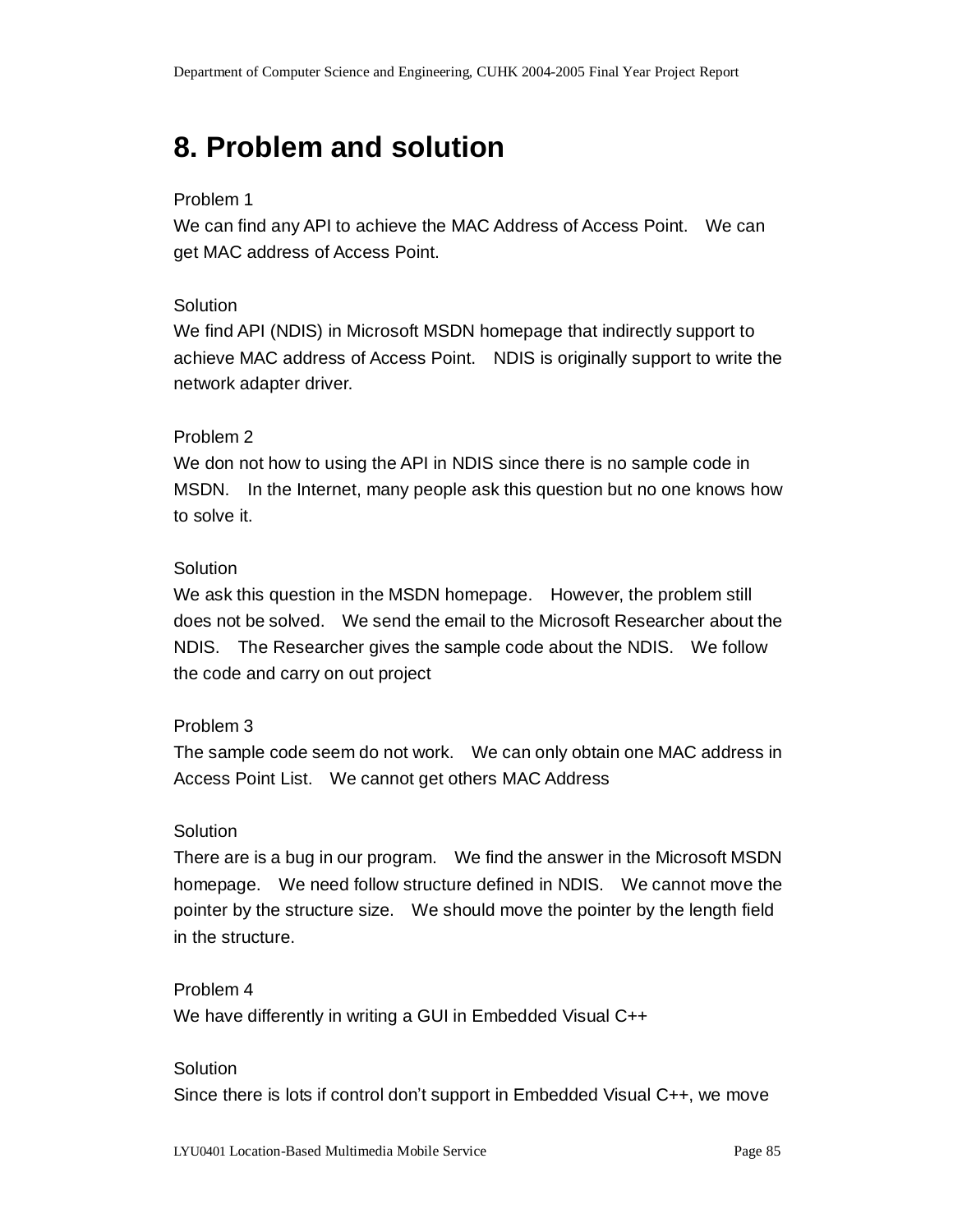the Development Platform to Visual Studio .NET 2003. It supports more control and must easier in developing a beautiful GUI.

#### Problem 5

There is no NDIS support in .NET framework. We can get the MAC address in Visual Studio .NET 2003.

#### **Solution**

We make our Embedded Visual C++ to a DLL project. We import the DLL by Method "DllImport" in Visual Studio .NET 2003. We find this solution Microsoft MSDN homepage.

#### Problem 6

We have problem in write a Visual Studio .NET 2003 program. And we have not written any .NET program before.

#### **Solution**

We study the C# language on the NET. And we can find the samples codes in Microsoft MSDN homepage. Whenever we have problem, we solved by search in [www.google.com.](http://www.google.com)

#### Problem 7

We don't know a good way to achieve the localization by using the signal strengths collected.

#### **Solution**

We read a lot of papers about the Localization Algorithm, so that we have learnt different approaches and different localization algorithms. We also find out the advantages and disadvantages of different algorithms, so that we are able to choose a suitable one to implement.

#### Problem 8

We do not know very clearly how to calculate the probability using the Gaussian distribution assumption in the Area-Based Probability algorithm.

#### **Solution**

We have found information on the Internet about the probability in mathematics. We have learnt the equation of the Gaussian distribution and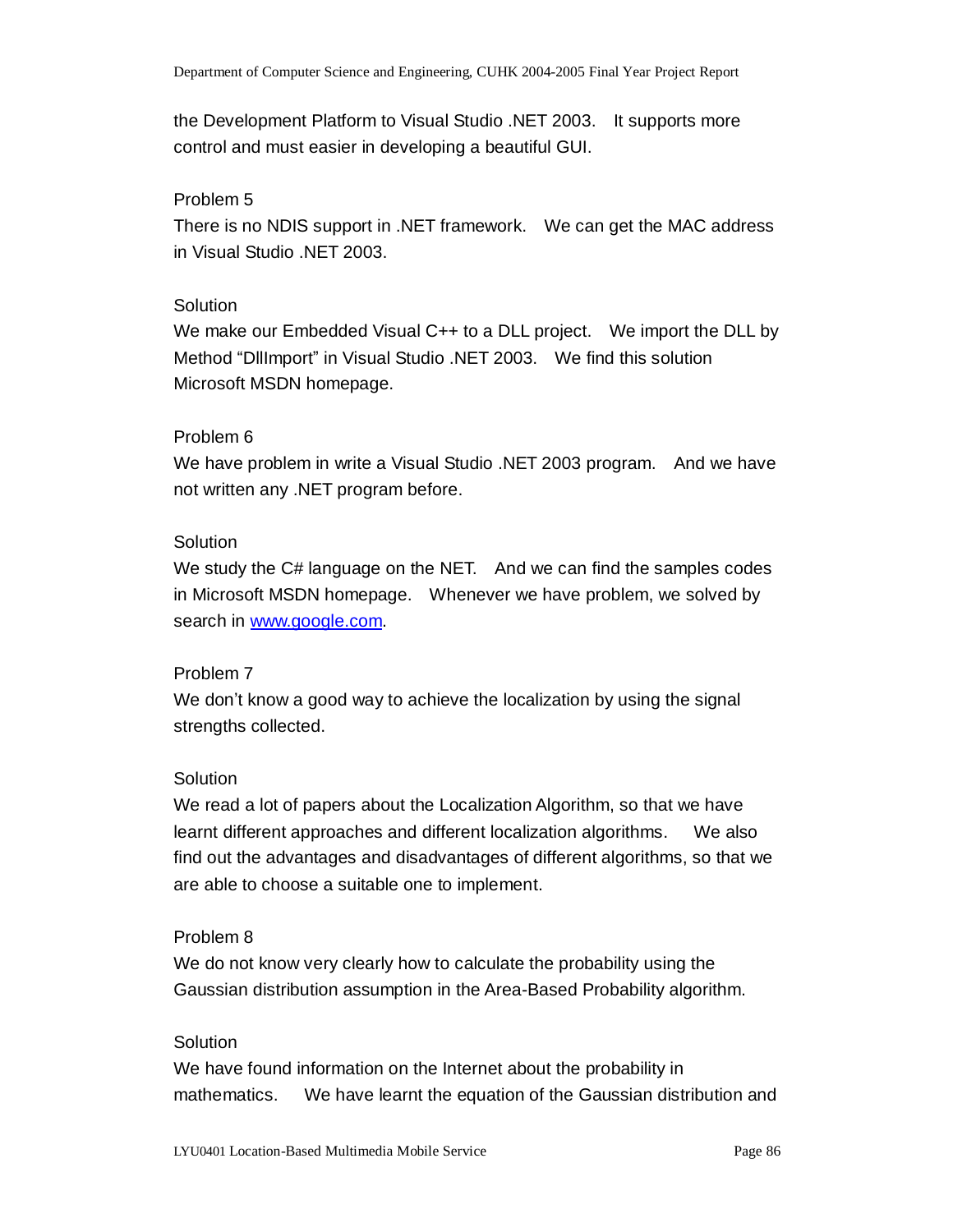how to find the probability by integrating the Gaussian distribution function. Problem 9 We do not know how to write a program to perform integration.

#### **Solution**

We have found information on the Internet about the error function in mathematics. The Gaussian distribution function can be rewritten in terms of the error function. Then we can estimate the error function by a series and write a function in a program to calculate the value of the series.

#### Problem 10

We do not know how many iterations we need to calculate the series in problem 9. We need to minimize the number of iterations to reduce the overhead in calculating the probability.

#### **Solution**

We test on the accuracy of the series by increasing the number of iterations. We choose the number of iterations which is large enough so that the probability calculated will not be negative due to estimation error.

#### Problem 10

We do not know whether the orientation of collecting signal will affect the accuracy of our system.

#### **Solution**

We have performed a study on the orientation. We collect the signals in different orientation and compare their accuracy.

#### Problem 11

We do not know how large we should choose in the sample size of a testing set.

#### **Solution**

We have performed the studies on how the sample size of the testing set affects the accuracy of our localization system. With the study result, we can find a suitable sample size.

#### Problem 12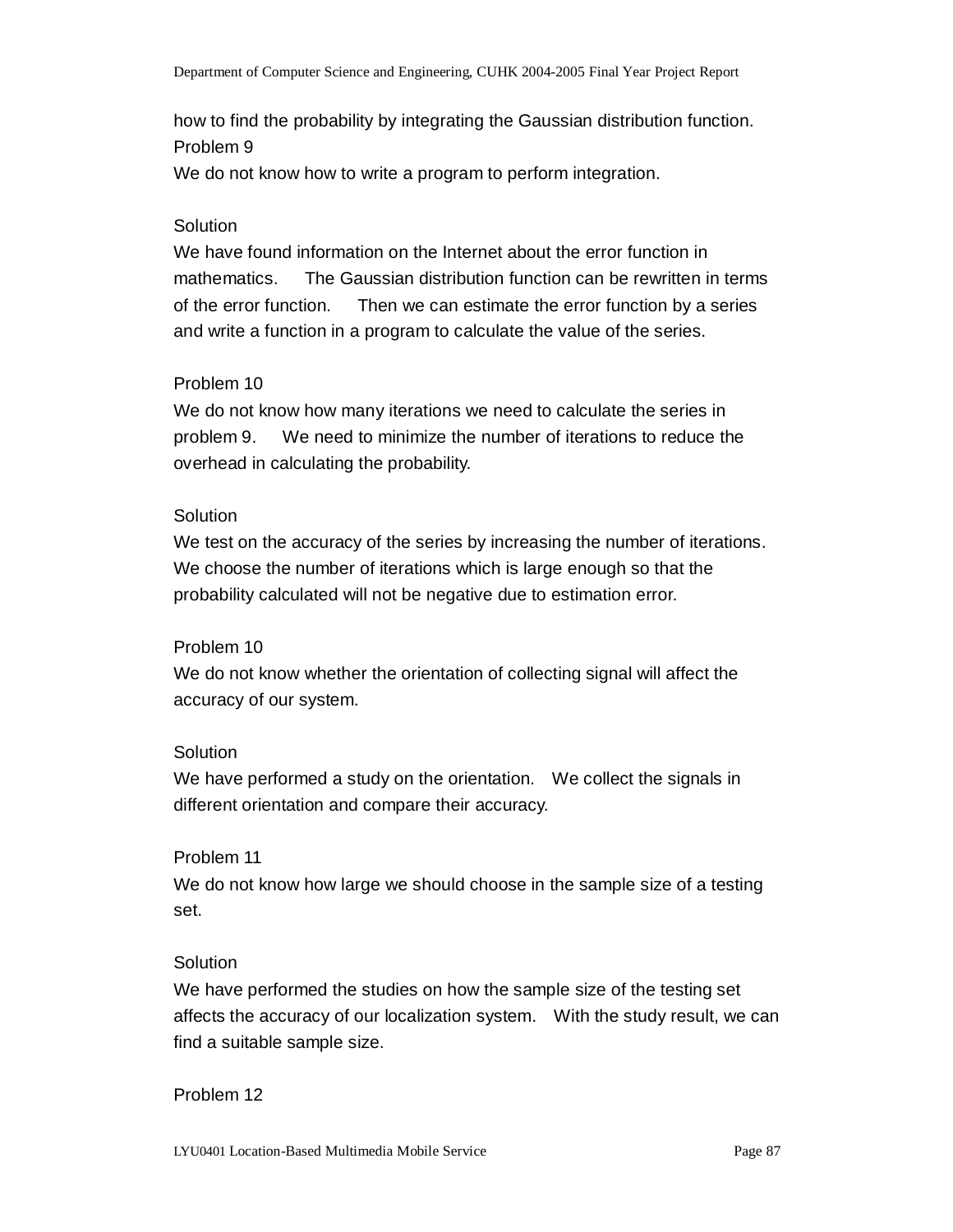We do have a floor plan of the first floor of the Ho Sin-Hang Engineering Building.

#### **Solution**

We have asked for the help from the administrators of the engineering building. We have signed a special request form as a formal procedure. Finally, we get the floor plan from them.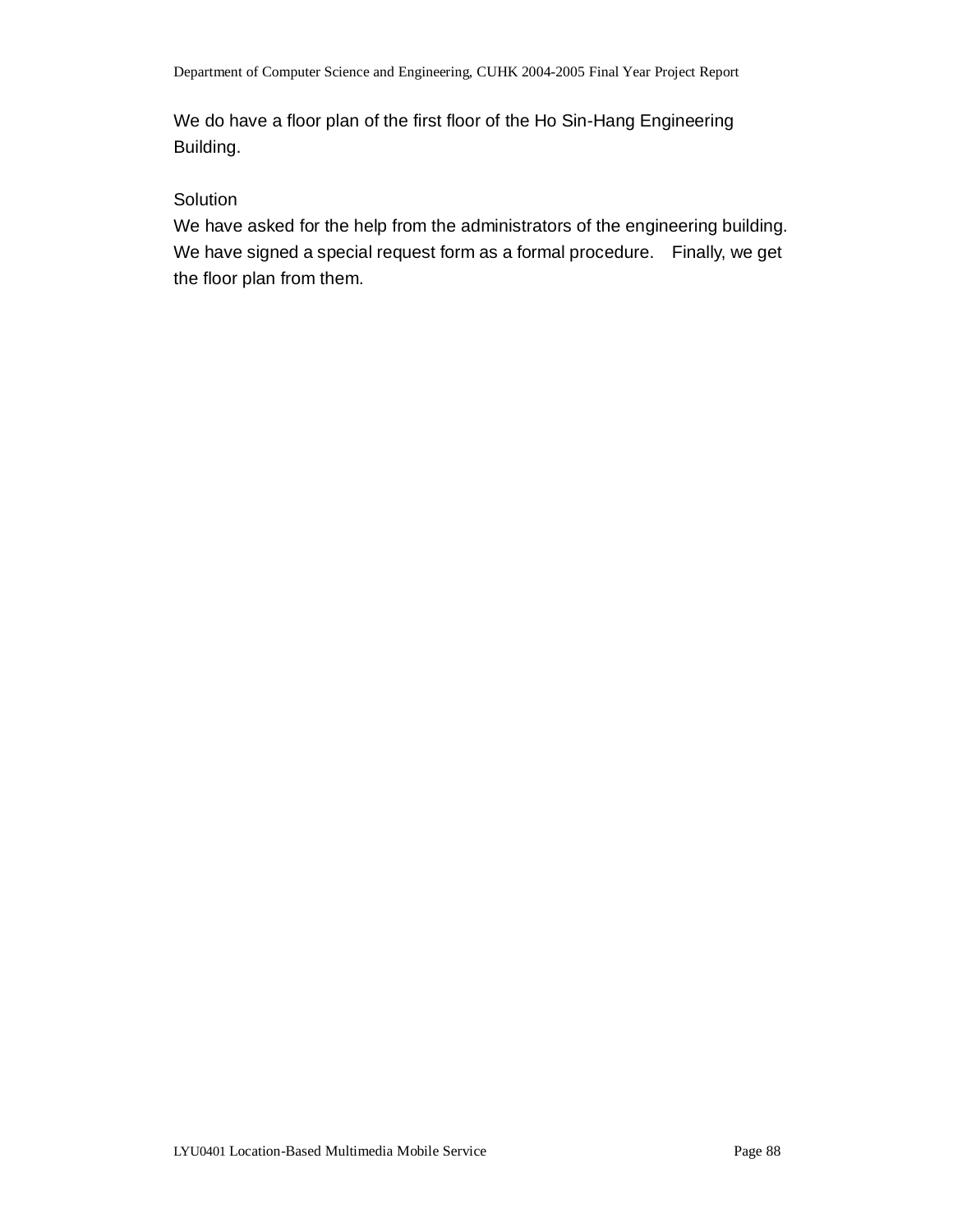# **9. Contribution of work**

## **9.1 Introduction**

In this semester, we have implemented the Wi-Fi Location System (WLS) for the localization purpose. Hence, we would be able to design a location-based application based on the knowledge and technology we have discovered in WLS.

The WLS can be divided into three modules. The first module is the detection of WLAN access point signals and retrieval of signals strength. The second is the data processing of collected signals and the third module is the location detection. These three modules are included in the three programs in WLS. They are the Wi-Fi Signal Scanner (WSS), the Wi-Fi Data Processor (WDP) and the Wi-Fi Location Detector (WLD) respectively.

These three modules are closely related to each other. After the detection of WLAN access point signals and retrieval of signal strengths in the first module, the data will then pass to the second module for data processing. After that, the processed data will become the training set for the third module, so that it can be able to carry out the location detection.

Most of my work focuses on the location detection module. The detail will be described in the next sections.

## **9.2 Preparation Work**

Starting from the last summer, we have been preparing for the final year project. Before the project, I had little chance to use the PDA. Therefore, in the summer, I have got more familiar with it. I learnt the operating system Window CE in the PDA, so that I am able to use the PDA for simple purpose such as running programs, file management and memory control. Then, I spent a couple of weeks in learning the embedded Visual C++ and the use of Pocket PC 2003 SDK, so that I am able to write some programs which can be run inside the PDA. Moreover, we study a final year project recently done for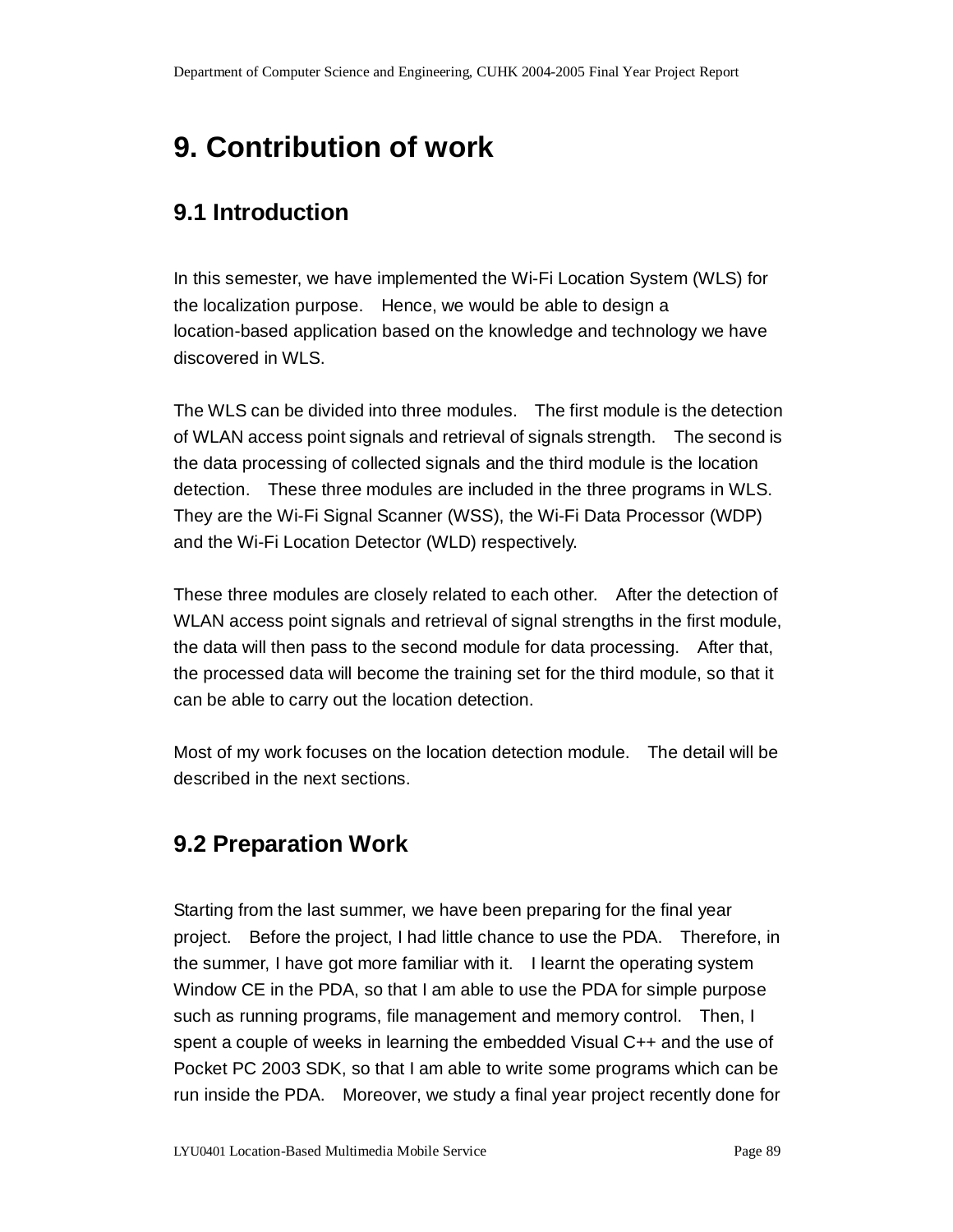localization purpose to get a deeper understanding on localization. We also read a lot of materials on papers, books or Internet about wireless network so that we can know more about the terms, standards and the properties in Wireless LAN.

## **9.3 Detection of Access Point Signals and Retrieval of**

# **Signal Strengths**

Although our PDA has the ability to scan for access points automatically or manually, it does not show the strength of the signal received. Also, this function is a build-in one in the PDA and there is no way to get a source code from it. Therefore, we have spent more than three weeks in order to find a way to detect and retrieve the signal strength. We searched the entire library and functions in Window CE and at the end we found a secret library which contains functions to scan the information from the access points. We understood the data structures, input and output parameters and the ways to use of these functions, however, we still spent one more week on extracting the information from the data structures because they are used in an unusually way.

When we are able to get the information from our program, Wi-Fi Signal Scanner (WSS), I had designed the ways to collect the signals so that the data can be later used by generating a training set for localization. Later, we have spend one more week in learning the programming by using the C# .Net, so that we can change WSS originally written in C++ to C#. It is because there are more libraries in C# to write a fancier user interface.

## **9.4 Data Processing of Collected Signals**

The main goal of the module is to process the data collected, mainly the signal strengths, so that it can become the training set later used by the localization algorithm.

In order to generate the first training set for the algorithm, I need to use the Microsoft Office Excel to process thousands of data manually. I had to design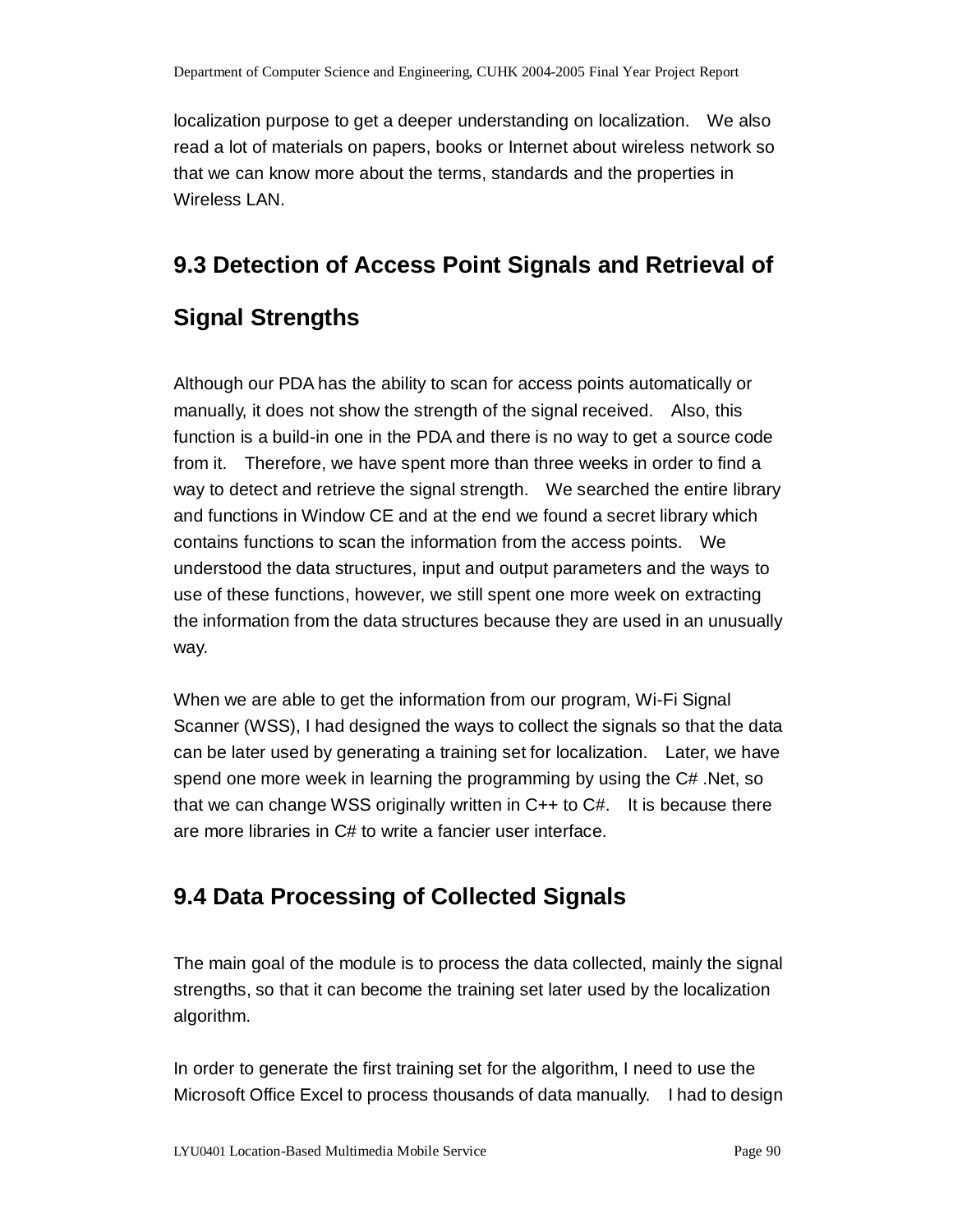how to handle some missing signals and set up some criteria in selecting the access points for localization in order to let the calculation in the algorithm more efficient.

Later, Wi-Fi Data Processor (WDP) is implemented mainly by my partner, and is also based on my experience and suggestions. It becomes more convenient in the data processing.

## **9.5 Location Detection**

The goal of this module to detect the location of an object based on the signals it received in its current position. The signal data collected in this way is known as the testing set.

My main duty in this module is to design a suitable algorithm to use both the training set and testing set so as to achieve the goal of localization. I have spent several weeks in reading papers on the related topics. As a result, I have learnt the principles of different approaches and algorithms in localization. After my investigation on the advantages and disadvantages of different algorithms, I compare them and finally choose the Area-Based Probability algorithm.

I am also responsible for the implementation of the algorithm. I find many difficulties in applying the algorithm, such as understanding the mathematics equations, finding the integral of the Gaussian distribution function and increasing the accuracy of the algorithm. Therefore, I had chances in having a deeper knowledge on the algorithm, mathematics probability and applying numerical computation in computer. I had modified and improved the algorithm so that it is more accurate and specific.

In order to know the accuracy of our system, I have made several studies on the accuracy and factors affecting it. I have tested the localization of our system in different locations and constructed several sets of statistics. I have found that the accuracy of our system is ranged from 76% to 99%, mainly depends on the way we collect and generate a testing set.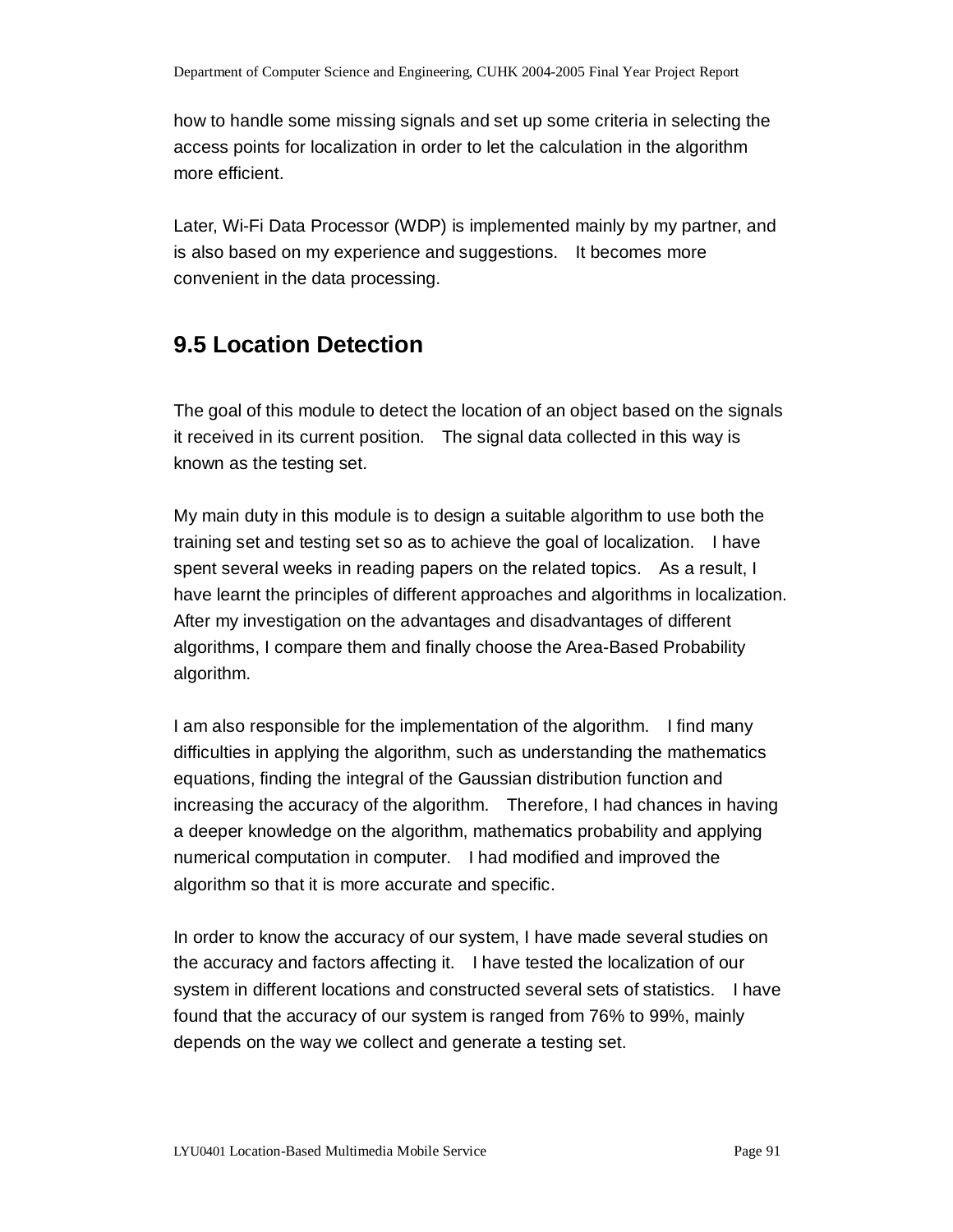## **9.6 Conclusion**

The workload of the final year project is evenly distributed among two of us. Even though sometimes we are not doing on the same section, my partner Clarence and I always work together at the same time. We distribute the work among ourselves evenly based on our interest and strength. I really enjoy the partnership in doing this final year project.

In this project, I have gained much knowledge, for example, I have learnt two more programming languages, C++ and C#. I have also learnt more about Wireless LAN, embedded operation system, mathematics probability, numerical computation and data processing. All this knowledge and problem solving techniques is important for my future career. I am very glad that I have this change to conduct this project.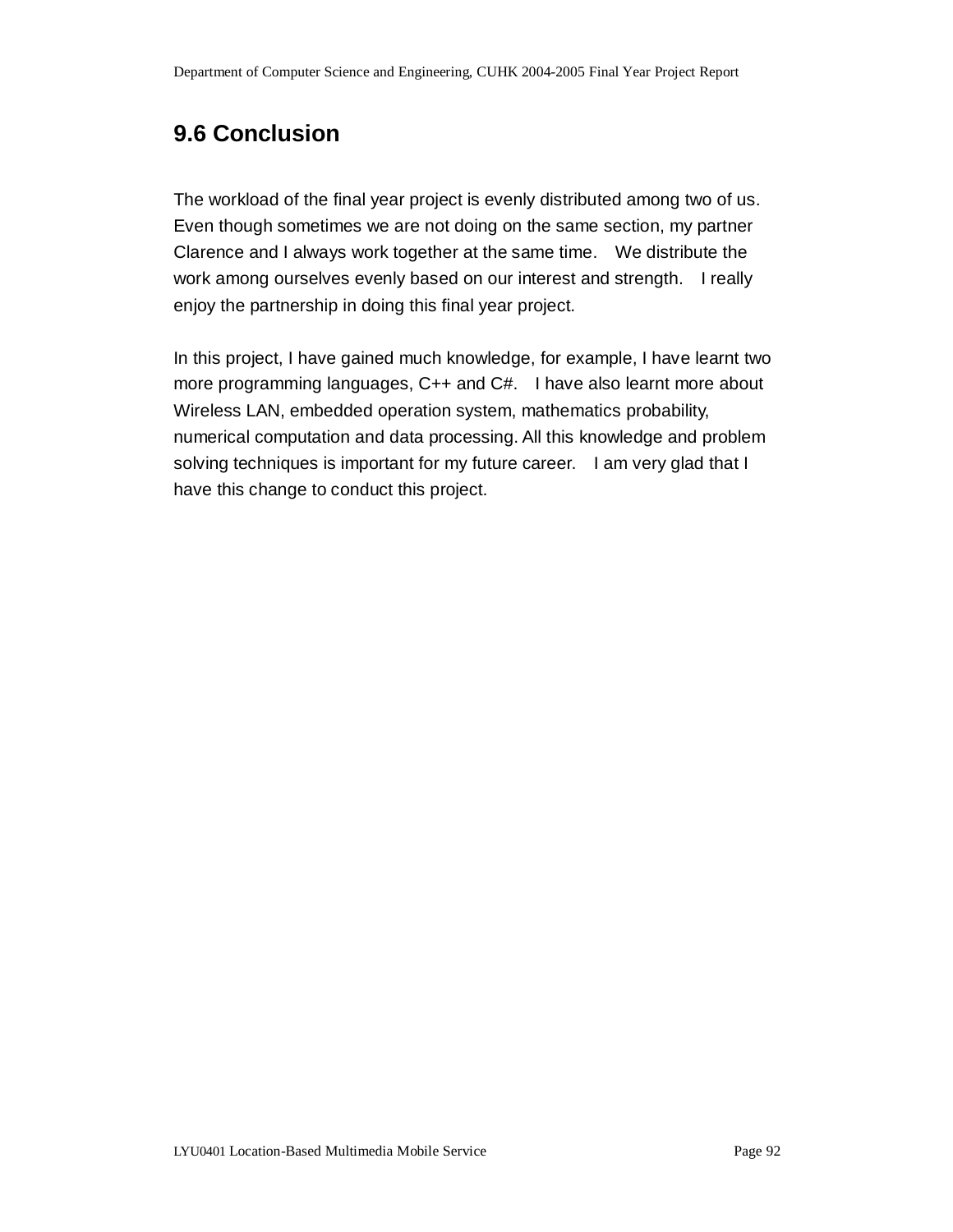# **10. Schedule of Project**

The following table is the Project schedule in this semester:

| Date             | Progress                               |
|------------------|----------------------------------------|
| <b>June 2004</b> | -Plan the project aim and start to     |
|                  | design project                         |
|                  | -Study the wireless technology, such   |
|                  | as Bluetooth, GSM network, Wireless    |
|                  | <b>LAN network</b>                     |
| <b>July 2004</b> | -Study the OS platform that can        |
|                  | implement project. E.g. Symbian OS,    |
|                  | Windows CE.                            |
|                  | -Get familiar with Embedded Visual     |
|                  | C++ and Symbian programming with       |
|                  | Visual C++.                            |
| August 2004      | -Confirm the project using the         |
|                  | Windows CE platform with Wireless      |
|                  | <b>LAN network</b>                     |
|                  | -Start to study the Application        |
|                  | Program Interface (API) related to     |
|                  | achieve MAC Address from Access        |
|                  | Point                                  |
| September 2004   | -Implement the draft version program   |
|                  | to achieve the MAC address with        |
|                  | Embedded Visual C++                    |
|                  | -Study localization algorithm          |
| October 2004     | -Modify the draft program to fully     |
|                  | planned version(Wi-Fi signal           |
|                  | Scanner) with Visual Studio .NET       |
|                  | 2003                                   |
|                  | -Collect data using Wi-Fi signal       |
|                  | Scanner                                |
|                  | -Plan to implement first application   |
|                  | using Location-based Technology        |
|                  | -Design appropriate algorithm in first |
|                  | application                            |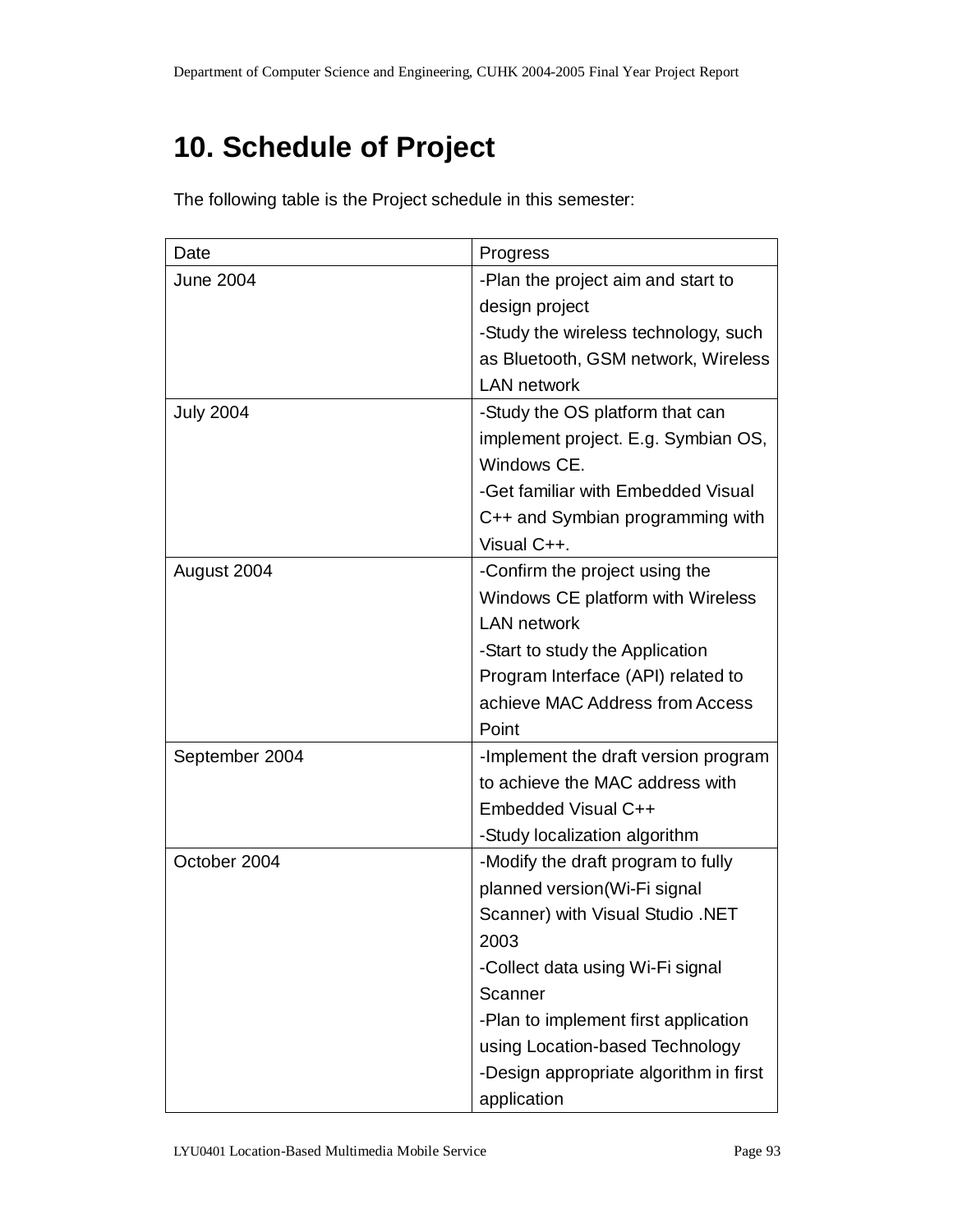| November 2004 | -Test our first application (Wi-Fi   |
|---------------|--------------------------------------|
|               | Location Detector)                   |
|               | -Study the accuracy of Area-Based    |
|               | probability algorithm                |
|               | -Plan and Develop the Wi-Fi Location |
|               | System(WLS)                          |
|               | -Finish Develop the Wi-Fi Data       |
|               | Processor                            |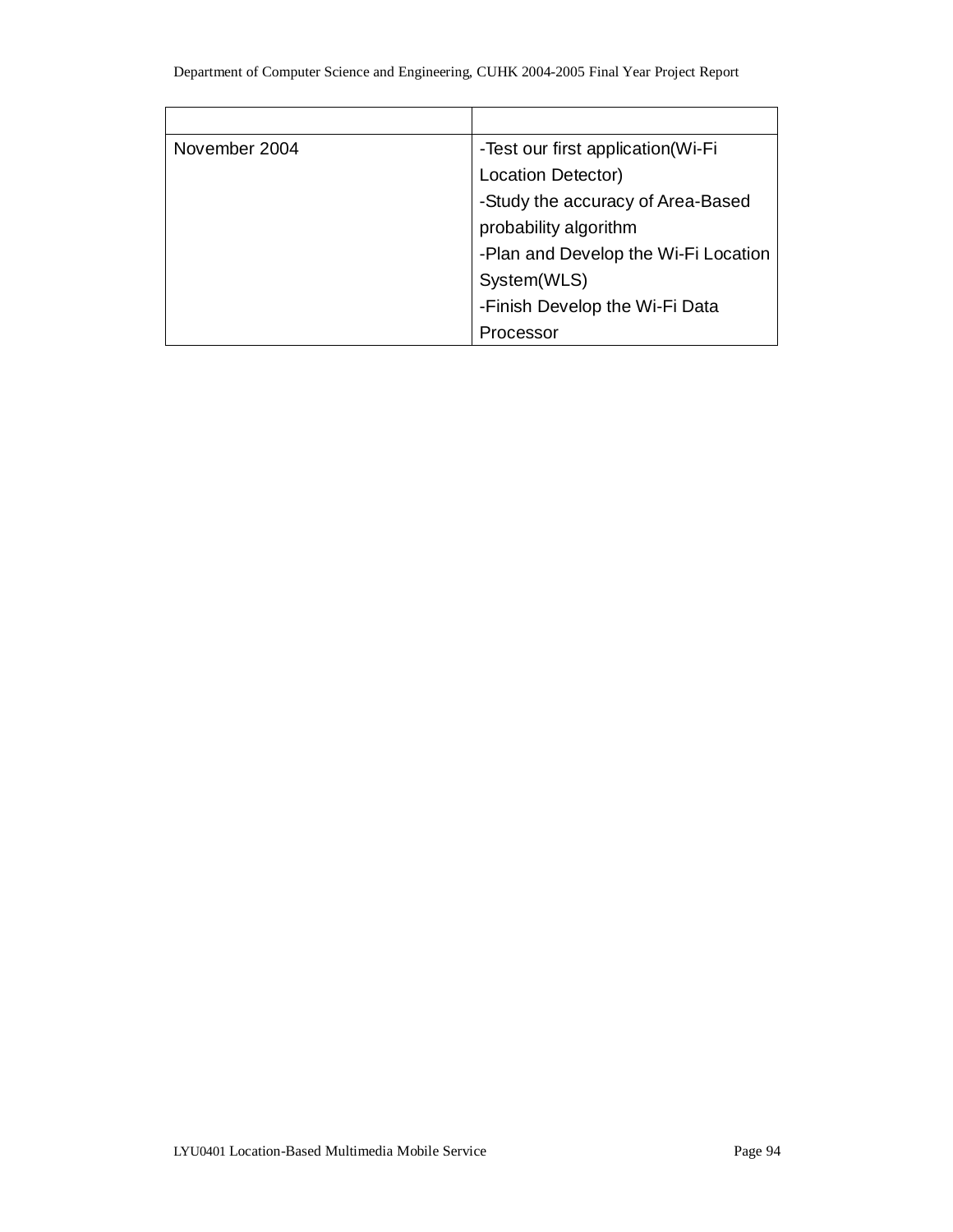# **11. Future Work**

#### 1. Ho Sin-Hang Engineering Building Tour Guide Service

We will introduce this location-based application based on our localization system. This service allows a user to locate its position in the Ho Sin-Hang Engineering Building. Besides, the service will give some introduction about the rooms and laboratories when the user arrives at these locations. This service can be applied during the open-day when the visitors visit the engineering building.

#### 2. Location Monitoring System

This is the second location-based application we will introduce based on our localization system. We will build a centralized server which can monitor the locations of different users. Each user will have a mobile device with our system which can locate him/her and also indicate the locations of the other users in the system.

#### 3. Multimedia Application with video streaming

We will study on the field of multimedia and then apply video streaming on the tour guide service. The video can be some descriptions about the Ho Sin-Hang Engineering Building and the facilities inside.

#### 4. Improvement in Localization Algorithm

We will study on localization algorithm more deeply, so that we can modified it to meet the requirement of the location-based applications. We will research on a faster and more accurate algorithm.

#### 5 Increase the Accuracy in Localization

We will study on the more factors that affect the accuracy in localization, for example, the way to collect training set and the way to divide the floor into different areas. With this prior knowledge, we are able to increase the accuracy of our system.

#### 6 Increase the Scale of the System

We will increase the scale of the localization system, so that more rooms or floors can be located in our system.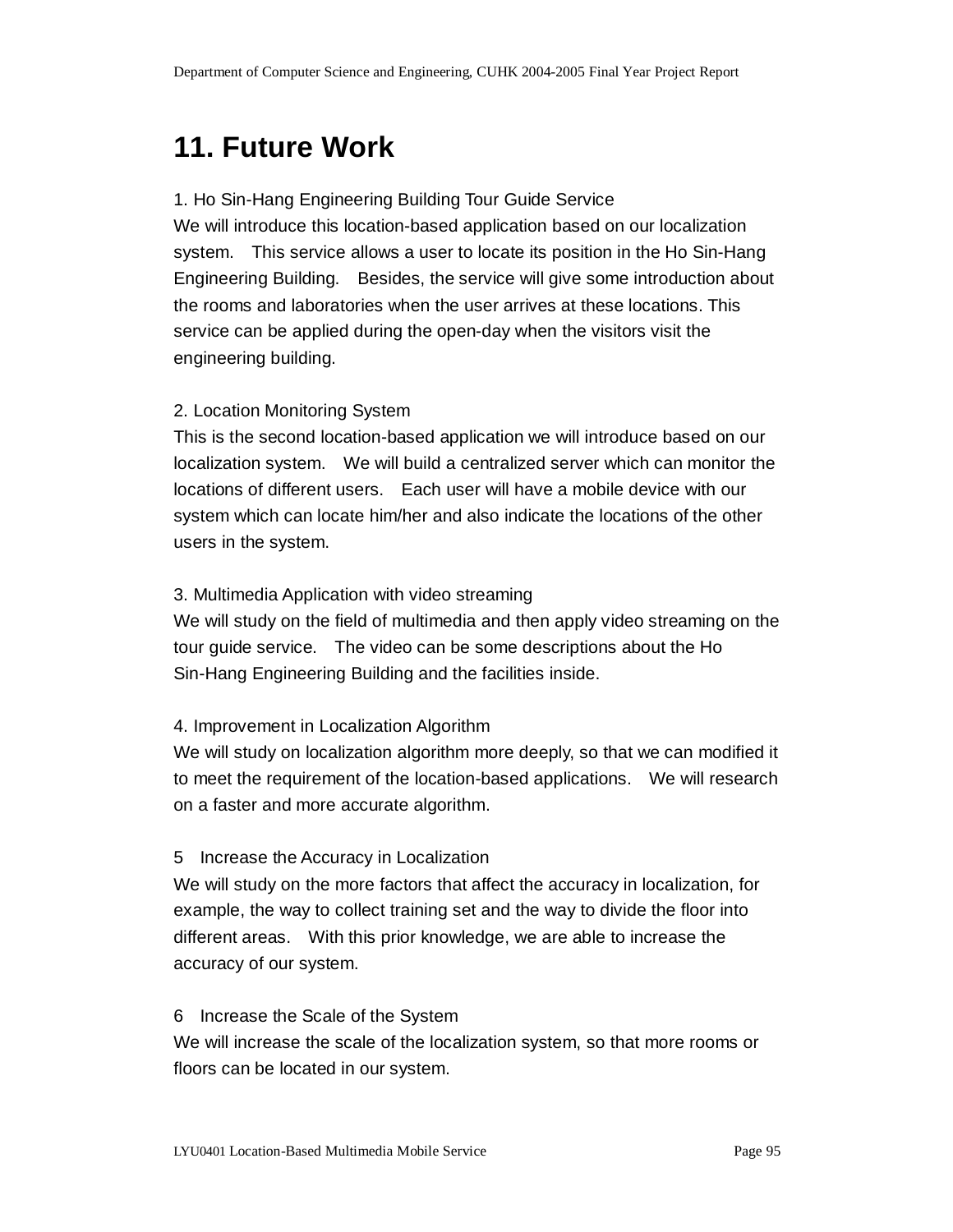#### 7 Improvement of Wi-Fi Location System

We would like to add more features in Wi-Fi Data Processor, such as saving the work in WLD. We will also improve the interface of Wi-Fi Location System so that it is fancier. And we will improve the generality of the system, so that it can be applied not on in the engineer building, but also the other places.

#### 8 Research on 3D localization algorithm in an building

We would like to make a study on 3D localization algorithm. We would make some experiment on 3D algorithm whether it is workable and implement it in an application.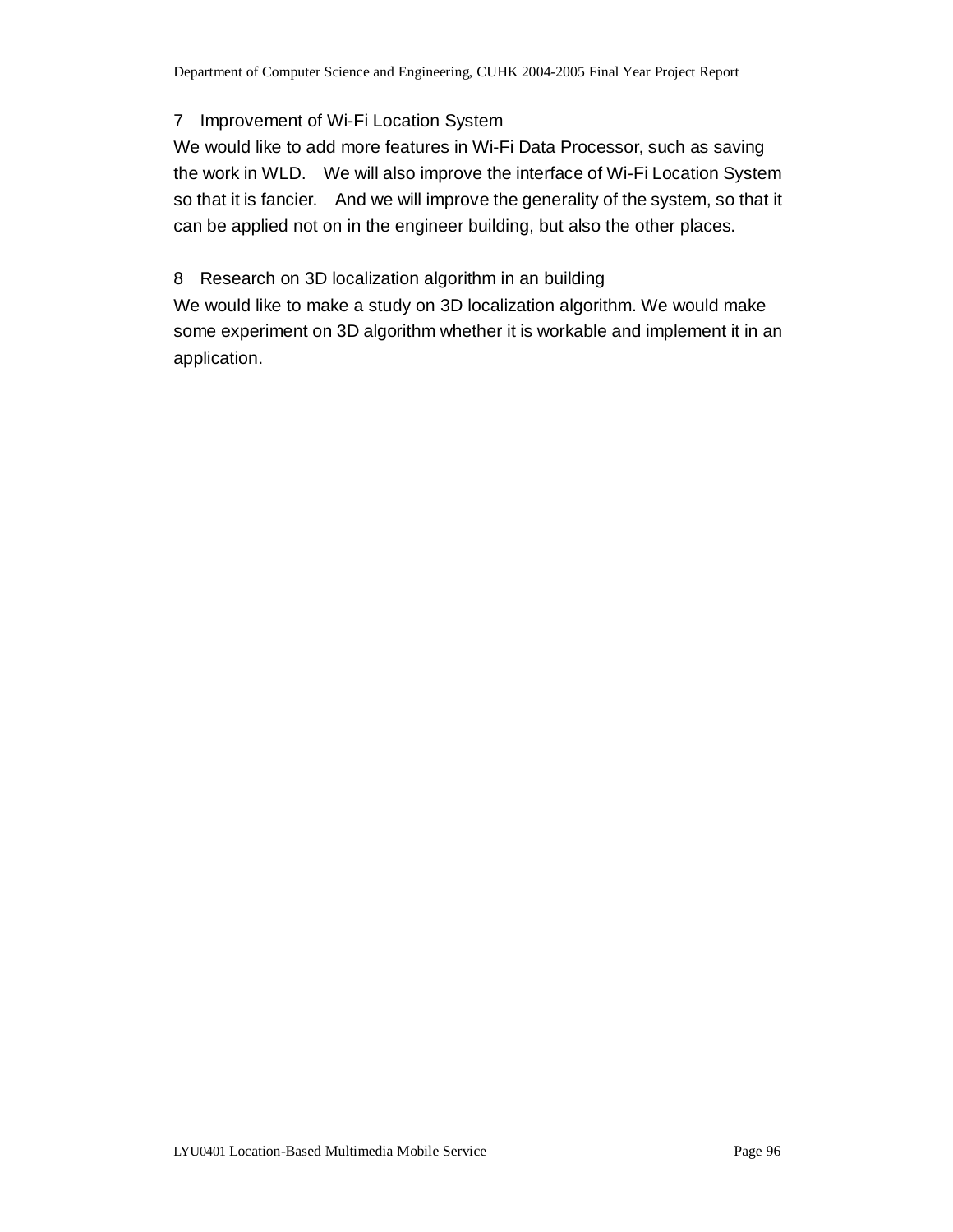# **12. Acknowledgement**

We would like to thank Prof. Michael Lyu, our project supervisor, who has given us many useful suggestions and directions throughout this project.

We would also like to thank Edward Yau, Technical Manager of VIEW project. He has given us lots of background knowledge about Wireless Technology. He has also given us various innovative ideas on our project.

We would like to special thank John Krumm, Microsoft Researcher, who has given a technique support on using NDIS API.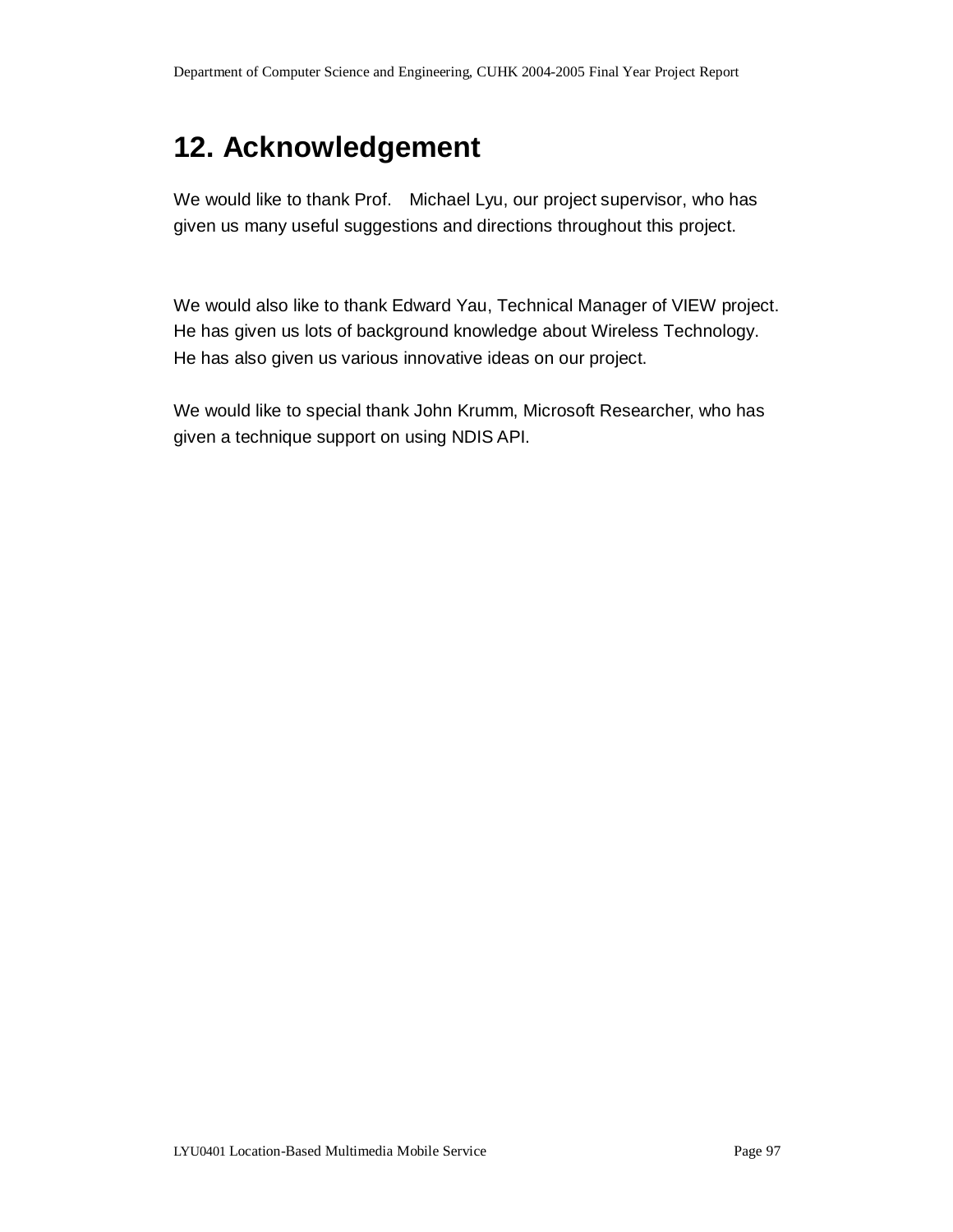# **13. References**

- 1. Moustafa Youssef, and Ashok K. Agrawala, "Continuous Space Estimation for WLAN Location Determination Systems," IEEE Thirteenth International Conference on Computer Communications and Networks, Chicago, IL USA, October 11-13, 2004.
- 2. Moustafa Youssef, and Ashok K. Agrawala, "Handling Samples Correlation in the Horus System," IEEE Infocom, Hong Kong, March 2004.
- 3. P. Krishnan, A.S. Krishnakumar, Wen-Hua Ju, Colin Mallows, and Sachin Ganu, "A System for LEASE: Location Estimation Assisted by Stationary Emitters for Indoor RF Wireless Networks," IEEE Infocom, Hong Kong, March 2004.
- 4. Kamol Kaemarungsi, and Prashant Krishnamurthy, "Modeling of Indoor Positioning Systems Based on Location Fingerprinting ," IEEE Infocom, Hong Kong, March 2004.
- 5. Youngjune Gwon, Ravi Jain, and Toshiro Kawahara, "Robust Indoor Location Estimation of Stationary and Mobile Users," IEEE Infocom, Hong Kong, March 2004.
- 6. Moustafa Youssef and Ashok Agrawala, "On the Optimality of WLAN Location Determination Systems," Communication Networks and Distributed Systems Modeling and Simulation Conference, January 18-24 2004, San Diego, California.
- 7. S. Ganu, A.S.Krishnakumar, P.Krishnan, "Infrastructure-based Location Estimation in WLAN Networks," IEEE Wireless Communications and Networking Conference (WCNC 2004).
- 8. Moustafa Youssef, Ashok Agrawala, A. Udaya Shankar, "WLAN Location Determination via Clustering and Probability Distributions," IEEE International Conference on Pervasive Computing and Communications (PerCom) 2003, Fort Worth, Texas, March 23-26, 2003.
- 9. Moustafa Youssef, Ashok Agrawala, "Small-Scale Compensation for WLAN Location Determination Systems," IEEE Wireless Communications and Networking Conference (WCNC) 2003 New Orleans, Louisiana, March 16-20, 2003.
- 10. Moustafa Youssef, Ashok Agrawala, "On the Optimality of WLAN Location Determination Systems," CS-TR 4459, Department of Computer Science, University of Maryland, College Park, March 2003.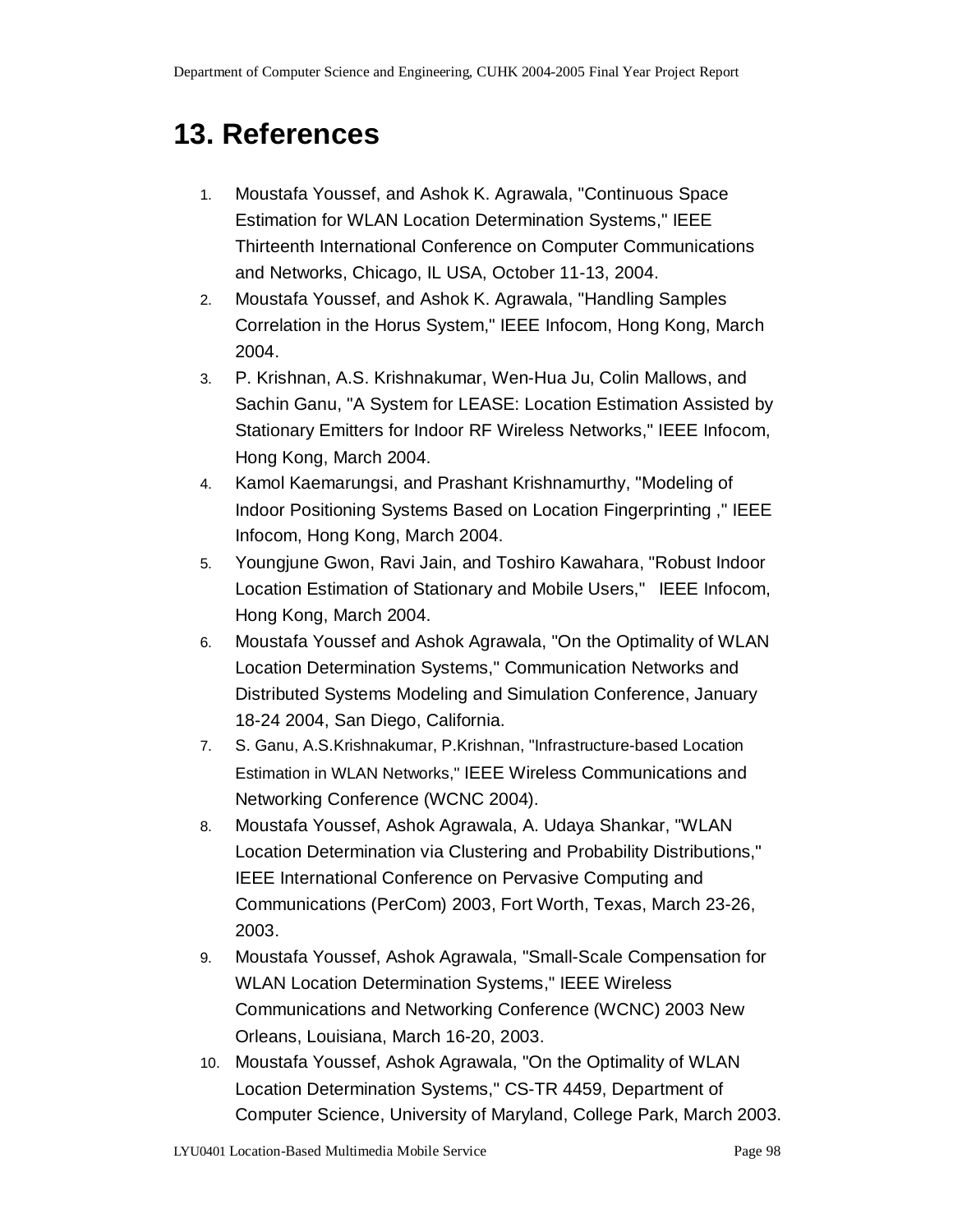- 11. Siddhartha Saha, Kamalika Chaudhuri, Dheeraj Sanghi, Pravin Bhagwat, "Location Determination of a Mobile Device Using IEEE 802.11b Access Point Signals," IEEE Wireless Communications and Networking Conference (WCNC) 2003 New Orleans, Louisiana, March 16-20, 2003.
- 12. Saikat Ray, Rachanee Ungrangsi, Francesco de Pellegrini, Ari Trachtenberg and David Starobinski, "Robust Location Detection in Emergency Sensor Networks," IEEE Infocom 2003, San Francisco, pp. 1044-1053, March 2003.
- 13. Saikat Ray, David Starobinski, Ari Trachtenberg and Rachanee Ungrangsi, "Robust Location Detection with Sensor Networks,'' IEEE JSAC (Special Issue on Fundamental Performance Limits of Wireless Sensor Networks), in press.
- 14. Andrew Howard, Sajid Siddiqi, and Gaurav S Sukhatme, "An Experimental Study of Localization Using Wireless Ethernet", International Conference on Field and Service Robotics (FSR'03), Lake Yamanaka, Japan.
- 15. Sajid Siddiqi, Gaurav S. Sukhatme, and Andrew Howard, "Experiments in Monte-Carlo Localization using WiFi Signal Strength," International Conference on Advanced Robotics (ICAR), Coimbra, Portugal, 2003.
- 16. Ping Tao, Algis Rudys, Andrew M. Ladd, Dan S. Wallach, "Wireless LAN location-sensing for security applications", Wireless Security Workshop, San Diego, CA, 2003.
- 17. Ping Tao, Algis Rudys, Andrew M. Ladd, Dan S. Wallach, "Wireless LAN locationsensing for security applications", Wireless Security Workshop, San Diego, CA, 2003.
- 18. T. He, C. Huang, B. M. Blum, J. A. Stankovic, and T. Abdelzaher. "Range-free localization schemes for large scale sensor networks. In Proceedings of the Ninth Annual Internationa Conference on Mobile Computing and Networking (MOBICOM)", San Diego, CA, Sept. 2003
- 19. Andrew M. Ladd, Kostas E. Bekris, Algis Rudys, Guillaume Marceau, Lydia E. Kavraki, and Dan S., "Robotics-Based Location Sensing using Wireless Ethernet," The Eighth ACM International Conference on Mobile Computing and Networking (MOBICOM) (Atlanta, GA), September 2002.
- 20. P. Prasithsangaree, P. Krishnamurthy, and P. K. Chrysanthis, "On Indoor Position Location With Wireless LANs ," The 13th IEEE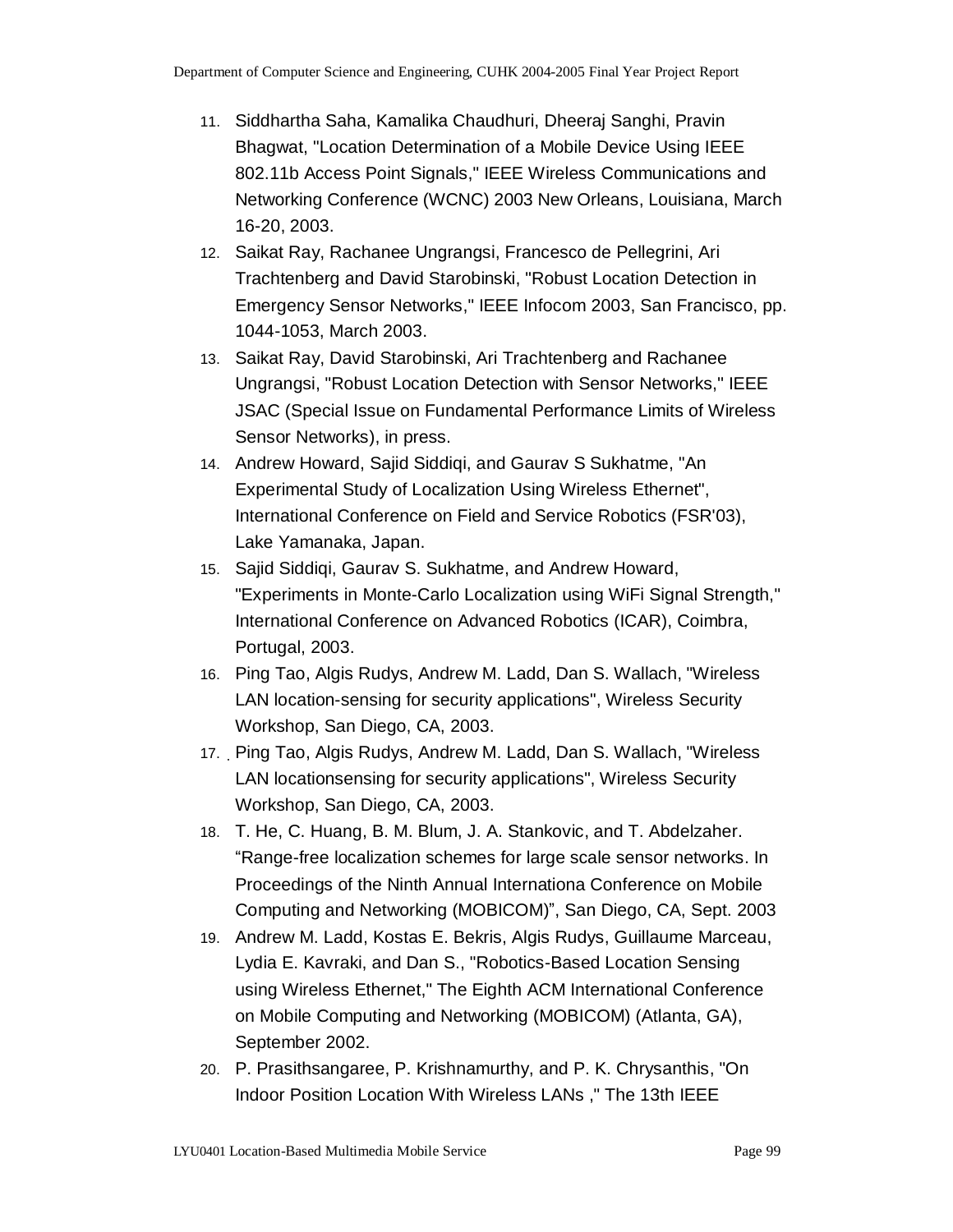International Symposium on Personal, Indoor, and Mobile Radio Communications (PIMRC 2002), Lisbon, Portugal, September 2002.

- 21. Arun Kishan, Michael Michael, Sahil Rihan, and Rahul Biswas, "Halibut: An Infrastructure for Wireless LAN Location-Based Services."
- 22. Michael Wallbaum, "Wheremops: An Indoor Geolocation System", The 13th IEEE International Symposium on Personal, Indoor, and Mobile Radio Communications, Pavilhão Atlântico, Lisbon, Portugal, September 15-18, 2002.
- 23. T. Roos, P.Myllymäki, and H.Tirri, "A Statistical Modeling Approach to Location Estimation," IEEE Transactions on Mobile Computing, Vol. 1, No. 1, January-March 2002, pp. 59-69.
- 24. K. Pahlavan, X. Li, and J. Makela, "Indoor Geolocation Science and Technology", IEEE Communications Magazine, Feb. 2002.
- 25. Mauro Brunato, Csaba Kiss Kalló, "Transparent Location Fingerprinting for Wireless Services," in Proceedings of Med-Hoc-Net 2002.
- 26. Roberto Battiti, Thang Lee Nhat, Alessandro Villani, " Location-aware computing: a neural network model for determining location in wireless LANs," Technical Report DIT-02-0083, 2002.
- 27. Roberto Battiti, Mauro Brunato, Alessandro Villani, " Statistical Learning Theory for Location Fingerprinting in Wireless LANs," Technical Report DIT-02-0086, 2002.
- 28. Paul Castro, Patrick Chiu, Ted Kremenek, and Richard Muntz, "A Probabilistic Location Service for Wireless Network Environments," In Proceedings of Ubicomp 2001, pp. 18--24. Springer Verlag, September 2001.
- 29. Asim Smailagic, Daniel P. Siewiorek, Joshua Anhalt, David Kogan, and Yang Wang, "Location Sensing and Privacy in a Context Aware Computing Environment," Pervasive Computing, 2001.
- 30. P. Myllymaki, T. Roos, H. Tirri, P. Misikangas, J. Sievanen, "A Probabilistic Approach to WLAN User Location Estimation," The Third IEEE Workshop on Wireless LANs, 2001.
- 31. G. Shreve, D. Kell, "A Precision Location Network Using Ultra Wideband WLAN Radios," The Third IEEE Workshop on Wireless LANs, 2001.
- 32. Personnel, T. Kochanski, "A Portable Wideband System for Monitoring and Locating Firefighters and Other Emergency," The Third IEEE Workshop on Wireless LANs, 2001.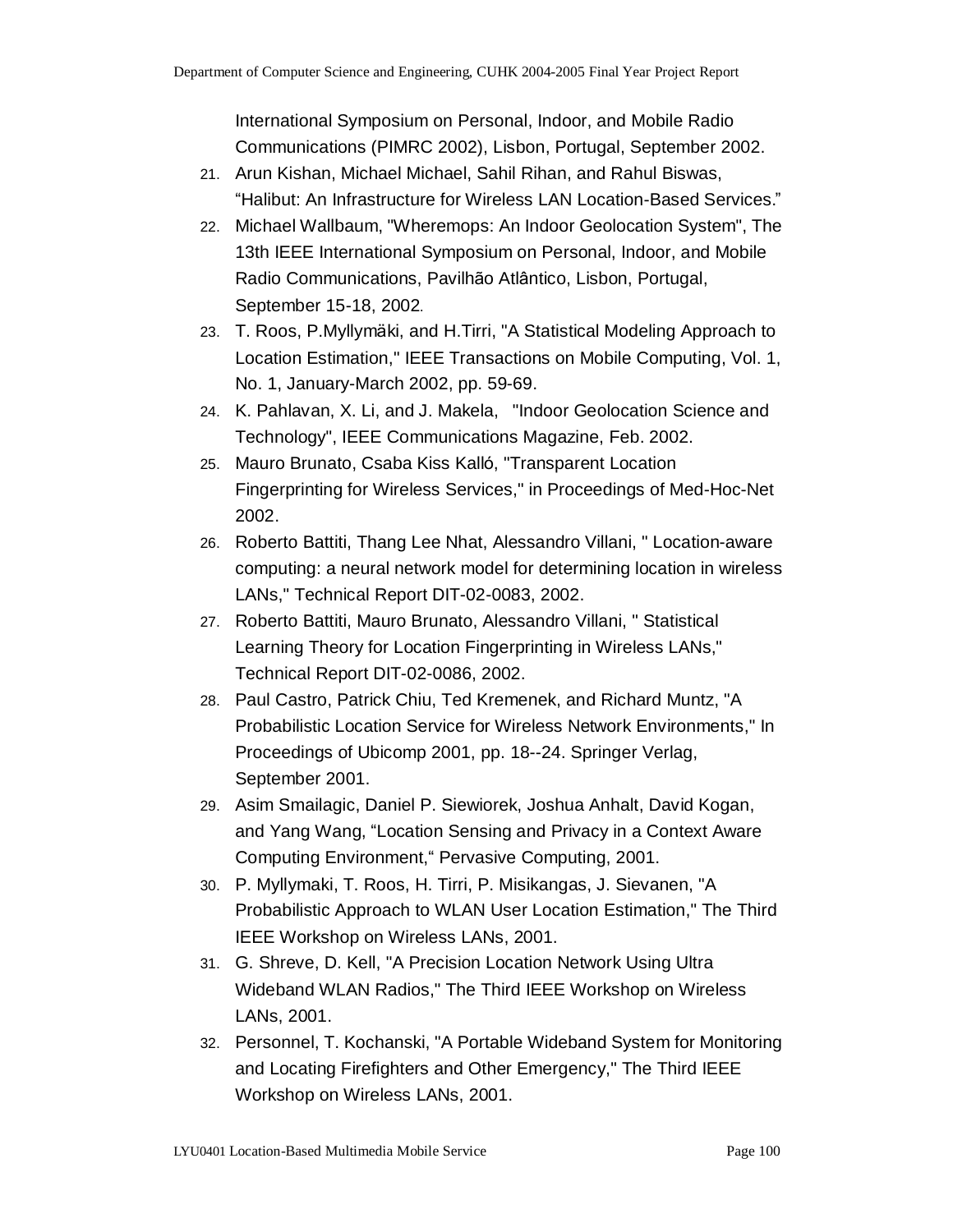- 33. J. Hightower and G. Borriello. "Location systems for ubiquitous computing." IEEE Computer, 34(8):57–66, Aug. 2001
- 34. Paramvir Bahl and Venkata N. Padmanabhan, "RADAR: An In-Building RF-based User Location and Tracking System," IEEE Infocom 2000, volume 2, pages 775-784, March 2000.
- 35. P. Bahl, V. N. Padmanabhan, and A. Balachandran, "Enhancements to the RADAR User Location and Tracking System," Microsoft Research Technical Report: MSR-TR-00-12 (February 2000)
- 36. Asim Smailagic, Jason Small, and Daniel P. Siewiorek, "Determining User Location For Context Aware Computing Through the Use of a Wireless LAN infrastructure," December 2000.
- 37. Paul Castro and Richard Muntz, "Managing Context for Smart Spaces," IEEE Personal Communications, October 2000.
- 38. Jay Werb, Colin Lanzl, "Designing a Positioning System for Finding People and Things Indoors," IEEE Spectrum, Vol. 35, No. 9., pp. 71-78, September 1998.
- 39. S. Thrun, W. Burgard and D. Fox, "A probabilistic approach to concurrent mapping and localization for mobile robots". *Machine Learning*, 31(1-3):29–53, 1998.
- 40. Thomas Christ, Philip Godwin, "A Prison Guard Duress Alarm Location System," Proc. IEEE International Carnahan Conference on Security Technology, October 1993.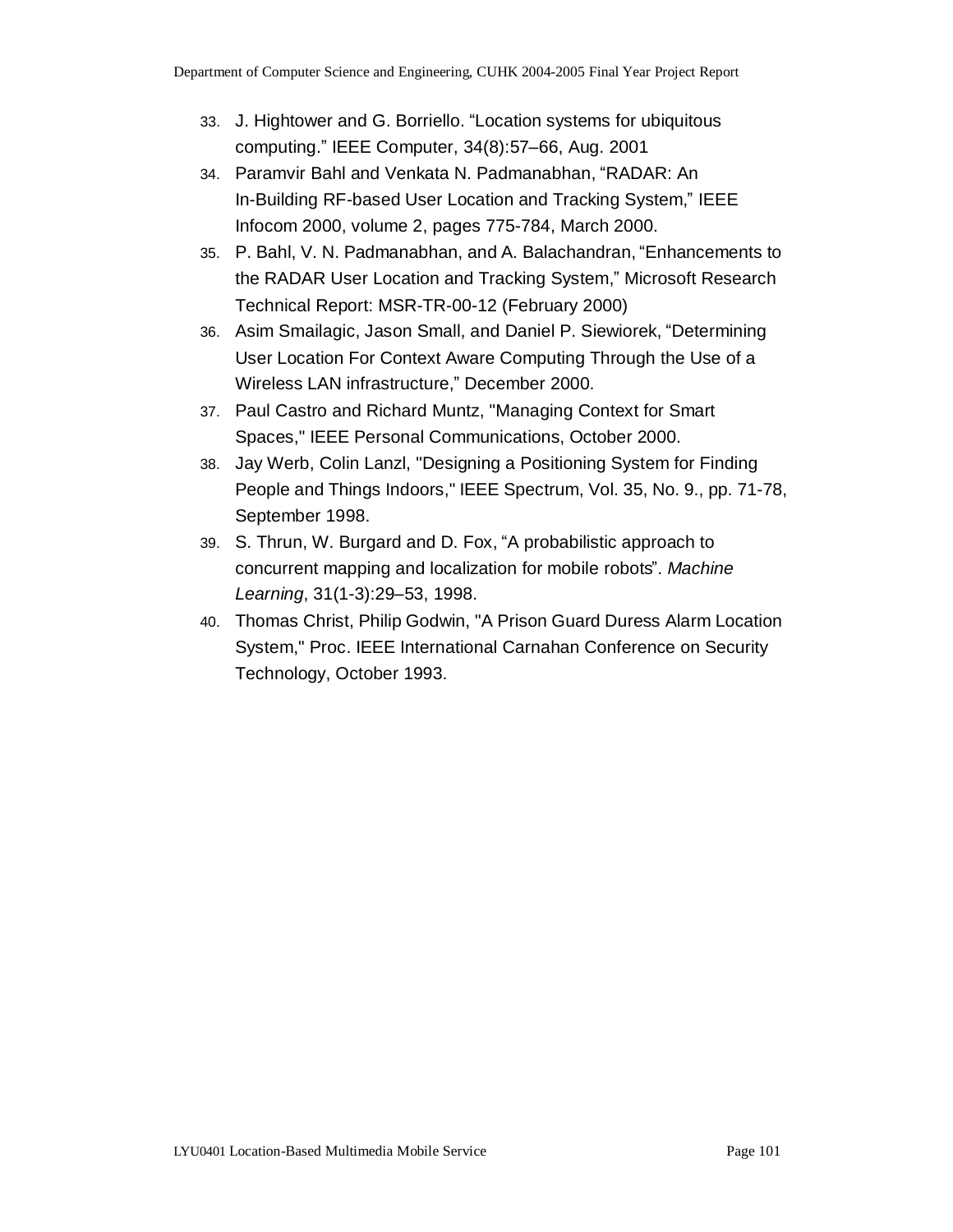# **14. Appendix**

| AP MAC address    |              |                  |       |       |                | <b>Position</b> |       |       |       |       |       |       |
|-------------------|--------------|------------------|-------|-------|----------------|-----------------|-------|-------|-------|-------|-------|-------|
|                   | $\mathbf{1}$ | $\boldsymbol{2}$ | 3     | 4     | $\overline{5}$ | 6               | 7     | 8     | 9     | 10    | 11    | 12    |
| 00:02:2d:28:be:9e | $-70$        | $-62$            | $-58$ | $-67$ | $-73$          | $-78$           | $-83$ | $-86$ | $-84$ | $-81$ | $-78$ | $-55$ |
| 00:02:2d:28:be:5d | $-67$        | $-59$            | -60   | $-71$ | -76            | $-79$           | $-81$ | $-86$ | $-81$ | $-83$ | $-79$ | $-52$ |
| 00:60:1d:1e:43:9b | $-79$        | $-87$            | $-85$ | -84   | -89            | $-80$           | $-76$ | $-77$ | $-66$ | $-63$ | $-77$ | $-90$ |
| 00:0f:34:f3:60:40 | $-63$        | $-69$            | $-65$ | -74   | -76            | $-72$           | $-77$ | $-84$ | $-76$ | -74   | -66   | $-79$ |
| 00:02:2d:21:39:1f |              |                  | $-82$ | -78   | $-82$          | $-59$           | $-78$ | $-73$ | $-83$ | $-85$ | $-82$ |       |
| 00:11:93:3d:6f:c0 |              |                  |       | $-90$ | $-85$          | $-86$           | $-89$ | $-88$ |       |       |       |       |
| 00:11:20:93:65:c0 |              |                  |       |       | $-89$          | $-89$           |       |       |       |       |       | $-90$ |
| 00:0f:34:bb:df:20 |              |                  |       | -89   | -90            | $-82$           | $-88$ | $-88$ |       |       |       |       |
| 00:0c:ce:21:1b:9d |              |                  |       |       |                | $-87$           |       |       |       |       |       |       |
| 00:0c:85:35:33:d2 |              |                  |       |       | $-88$          |                 |       | $-88$ |       |       |       |       |
| 00:11:20:93:63:90 |              |                  |       |       |                | $-89$           |       |       |       |       |       | $-88$ |
| 00:0c:85:35:33:d4 |              |                  |       |       |                |                 |       |       | $-87$ |       |       |       |
| 00:04:76:a7:ab:a3 |              |                  |       |       |                |                 |       |       |       |       |       | $-90$ |

14.1. Signal Strengths Collected by Wi-Fi Signal Scanner

### 14.2 Probability Changes at Different Locations

14.2.1 Probability Changes at Area 1

| Probability at                                                                                                                   |              | Sample Number |   |    |                                                                                                 |    |    |    |    |    |                         |  |  |
|----------------------------------------------------------------------------------------------------------------------------------|--------------|---------------|---|----|-------------------------------------------------------------------------------------------------|----|----|----|----|----|-------------------------|--|--|
| Locations                                                                                                                        | $\mathbf{1}$ | $5^{\circ}$   | 9 | 13 | 17                                                                                              | 21 | 25 | 29 | 33 | 37 | 41                      |  |  |
| Probability at A: 0.386747 0.393857 0.238336 0.265182 0.272068 0.290128 0.308682 0.292967 0.307465 0.316625 0.329145             |              |               |   |    |                                                                                                 |    |    |    |    |    |                         |  |  |
| Probability at A <sub>2</sub> 0.327626 0.343003 0.231836 0.237417 0.218078 0.214042 0.177562 0.168522 0.141765 0.130703 0.13968  |              |               |   |    |                                                                                                 |    |    |    |    |    |                         |  |  |
| Probability at A <sub>3</sub> 0.104723 0.114281 0.230239 0.232544 0.216576 0.224654 0.173917 0.162797 0.142748 0.124529 0.148646 |              |               |   |    |                                                                                                 |    |    |    |    |    |                         |  |  |
| Probability at A <sub>1</sub> 0.084524 0.069957 0.188417 0.163456 0.177236 0.162337 0.19027 0.204509 0.211683 0.209133 0.19464   |              |               |   |    |                                                                                                 |    |    |    |    |    |                         |  |  |
| Probability at A <sub>5</sub> 0.047294 0.035533 0.057381 0.049096 0.057045 0.050825 0.066537 0.082119                            |              |               |   |    |                                                                                                 |    |    |    |    |    | 0.085 0.091239 0.076025 |  |  |
| Probability at A <sub>s</sub> 1.42E-05 1.08E-05 0.000214 0.000199 0.000241 0.000227 0.000355 0.000404 0.000493 0.000567 0.000466 |              |               |   |    |                                                                                                 |    |    |    |    |    |                         |  |  |
| Probability at $A_7$                                                                                                             |              |               |   |    | 0.0019 0.001314 0.003083 0.002787 0.003471 0.00305 0.005961 0.006587 0.008745 0.010778 0.007714 |    |    |    |    |    |                         |  |  |
| Probability at As 2.84E-05 1.66E-05 6.34E-05 5.06E-05 6.75E-05 5.38E-05 0.000128 0.000153 0.000215 0.000276 0.000172             |              |               |   |    |                                                                                                 |    |    |    |    |    |                         |  |  |
| Probability at A <sub>®</sub> 0.000665 0.000466 0.000629 0.000584 0.000728 0.000648 0.001455 0.0014 0.002135 0.002668 0.001909   |              |               |   |    |                                                                                                 |    |    |    |    |    |                         |  |  |
| Probability at $A_{10}$   0.00047 0.00033 0.000347 0.000309 0.000396 0.000363 0.000814 0.000773 0.001262 0.001513 0.001161       |              |               |   |    |                                                                                                 |    |    |    |    |    |                         |  |  |
| Probability at A <sub>11</sub> 0.028162 0.023308 0.03611 0.036472 0.044171 0.04519 0.067931 0.074031 0.094286 0.10845 0.096834   |              |               |   |    |                                                                                                 |    |    |    |    |    |                         |  |  |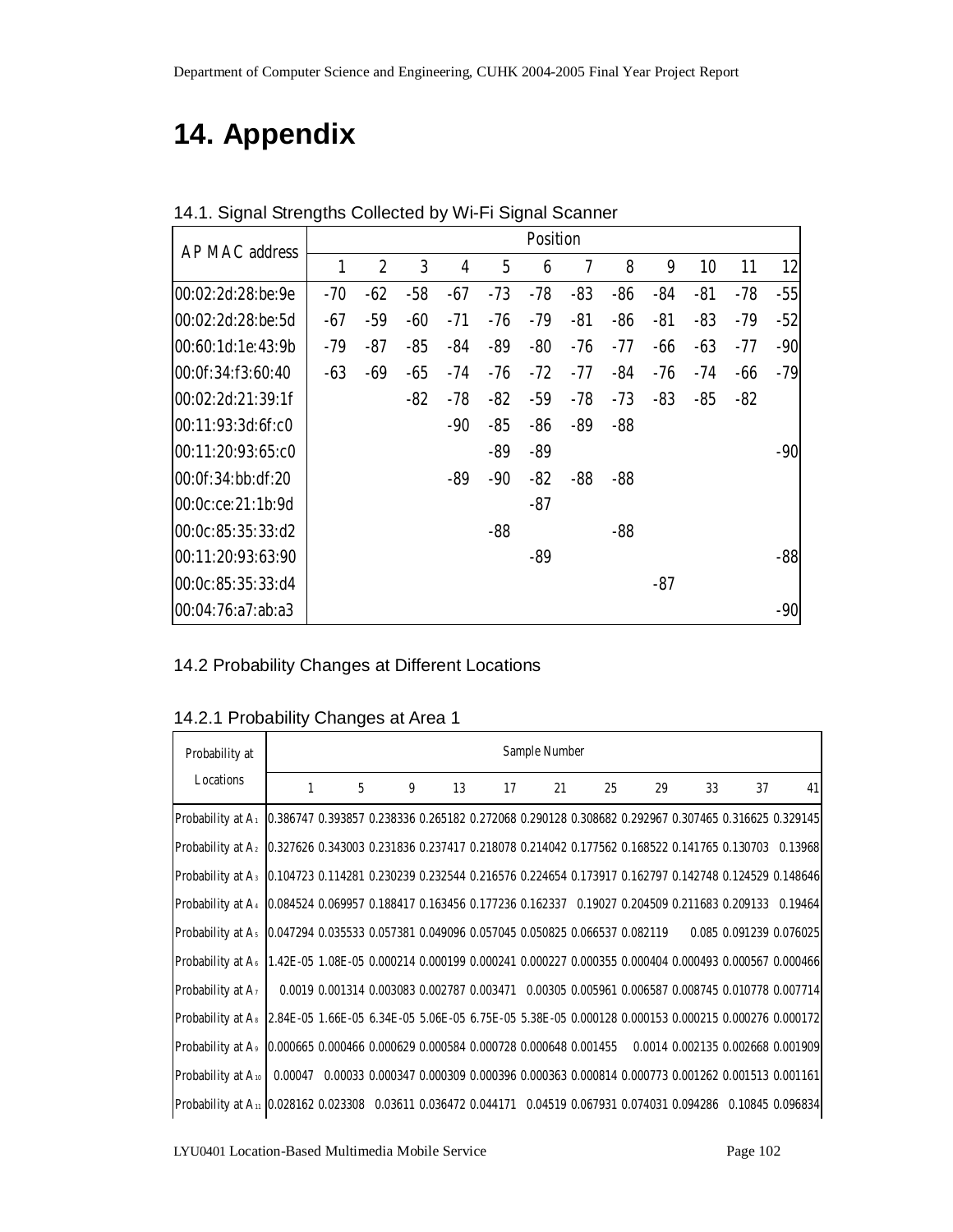Probability at A<sup>12</sup> 0.017845 0.017924 0.013346 0.011902 0.009924 0.008483 0.006388 0.005737 0.004203 0.003517 0.003606

| Probability at                                                                                                                    | Sample Number |             |   |                                                                                                   |    |    |    |    |    |    |    |
|-----------------------------------------------------------------------------------------------------------------------------------|---------------|-------------|---|---------------------------------------------------------------------------------------------------|----|----|----|----|----|----|----|
| Locations                                                                                                                         | $\mathbf{1}$  | $5^{\circ}$ | 9 | 13                                                                                                | 17 | 21 | 25 | 29 | 33 | 37 | 41 |
| Probability at A <sub>1</sub> 0.068129 0.107231 0.123569 0.147312 0.191963 0.158606 0.176342 0.147312 0.147312 0.133969 0.133969  |               |             |   |                                                                                                   |    |    |    |    |    |    |    |
| Probability at A2   0.512777 0.490644 0.520394 0.525546 0.505246 0.520797 0.518411 0.525546 0.525546 0.51928 0.51928              |               |             |   |                                                                                                   |    |    |    |    |    |    |    |
| <b>Probability at A<sub>3</sub></b>                                                                                               |               |             |   | 0.21611 0.201143 0.183242 0.192893 0.188023 0.202018 0.190274 0.192893 0.192893 0.193246 0.193246 |    |    |    |    |    |    |    |
| Probability at A <sub>4</sub> 0.018576 0.055224 0.040887 0.032643 0.037045 0.030188 0.0322 0.032643 0.032643 0.038074 0.038074    |               |             |   |                                                                                                   |    |    |    |    |    |    |    |
| Probability at A <sub>5</sub> 0.003345 0.015913 0.011946 0.00915 0.01176 0.008231 0.009539 0.00915 0.00915 0.010821 0.010821      |               |             |   |                                                                                                   |    |    |    |    |    |    |    |
| Probability at A <sub>8</sub> 2.86E-07 1.56E-06 1.35E-06 1.19E-06 1.8E-06 1.13E-06 1.4E-06 1.19E-06 1.19E-06 1.29E-06 1.29E-06    |               |             |   |                                                                                                   |    |    |    |    |    |    |    |
| Probability at A <sub>7</sub> 1.58E-05 0.000117 0.000106 8.49E-05 0.000132 7.53E-05 0.0001 8.49E-05 8.49E-05 9.5E-05 9.5E-05      |               |             |   |                                                                                                   |    |    |    |    |    |    |    |
| Probability at A <sub>8</sub> 1.06E-07 1.44E-06 1.1E-06 7.01E-07 1.11E-06 5.64E-07 7.83E-07 7.01E-07 7.01E-07 8.88E-07 8.88E-07   |               |             |   |                                                                                                   |    |    |    |    |    |    |    |
| Probability at A <sub>9</sub> 3.64E-06 2.62E-05 2.53E-05 2.1E-05 3.37E-05 1.89E-05 2.55E-05 2.1E-05 2.1E-05 2.29E-05 2.29E-05     |               |             |   |                                                                                                   |    |    |    |    |    |    |    |
| Probability at A <sub>10</sub> 2.69E-06 2.16E-05 1.74E-05 1.43E-05 2.32E-05 1.32E-05 1.71E-05 1.43E-05 1.43E-05 1.62E-05 1.62E-05 |               |             |   |                                                                                                   |    |    |    |    |    |    |    |
| Probability at A <sub>11</sub>                                                                                                    |               |             |   | 0.00048 0.002219 0.002078 0.002158 0.003557 0.002229 0.002768 0.002158 0.002158 0.002162 0.002162 |    |    |    |    |    |    |    |
| Probability at A <sub>12</sub> 0.18056 0.127459 0.117732 0.090176 0.062214 0.077823 0.070321 0.090176 0.090176 0.102311 0.102311  |               |             |   |                                                                                                   |    |    |    |    |    |    |    |

### 14.2.2 Probability Changes at Area 2

#### 14.2.3 Probability Changes at Area 3

| Probability at                                                                                                                     |              | Sample Number |   |    |    |    |    |    |                                                                                                  |    |    |  |  |  |
|------------------------------------------------------------------------------------------------------------------------------------|--------------|---------------|---|----|----|----|----|----|--------------------------------------------------------------------------------------------------|----|----|--|--|--|
| <b>Locations</b>                                                                                                                   | $\mathbf{1}$ | 5             | 9 | 13 | 17 | 21 | 25 | 29 | 33                                                                                               | 37 | 41 |  |  |  |
| Probability at A <sub>1</sub> (0.005386 0.007436 0.007618 0.007618 0.008573 0.009604 0.012213 0.011177 0.012972 0.015014 0.016391  |              |               |   |    |    |    |    |    |                                                                                                  |    |    |  |  |  |
| Probability at A <sub>2</sub> (0.170708 0.188935 0.18828 0.18828 0.189694 0.19026 0.199357 0.198225 0.205982 0.213446 0.214464     |              |               |   |    |    |    |    |    |                                                                                                  |    |    |  |  |  |
| Probability at A <sub>3</sub> 0.498389 0.493851 0.472144 0.472144 0.482312 0.490487 0.513938 0.483526 0.475417 0.466141 0.494995   |              |               |   |    |    |    |    |    |                                                                                                  |    |    |  |  |  |
| Probability at A <sub>4</sub> [0.033402 0.04245 0.05351 0.05351 0.06364 0.075349 0.078951 0.084121 0.093669 0.10401 0.097527       |              |               |   |    |    |    |    |    |                                                                                                  |    |    |  |  |  |
| Probability at A <sub>5</sub>                                                                                                      |              |               |   |    |    |    |    |    | 0.00137 0.002113 0.002935 0.002935 0.00374 0.004745 0.005255 0.005756 0.006964 0.008401 0.007663 |    |    |  |  |  |
| Probability at $A_6$ 1.64E-06                                                                                                      |              |               |   |    |    |    |    |    | 2E-06 2.74E-06 2.74E-06 3.65E-06 4.82E-06 6.05E-06 6.27E-06 8.13E-06 1.05E-05 1.01E-05           |    |    |  |  |  |
| Probability at A <sub>7</sub> 3.28E-06 5.5E-06 8.3E-06 8.3E-06 1.13E-05 1.54E-05 1.93E-05 2.15E-05 2.98E-05 4.13E-05 3.71E-05      |              |               |   |    |    |    |    |    |                                                                                                  |    |    |  |  |  |
| Probability at A <sub>8</sub>   4.33E-08 7.78E-08 1.39E-07 1.39E-07 2.03E-07 2.95E-07 3.51E-07 4.29E-07 6.21E-07 8.97E-07 7.32E-07 |              |               |   |    |    |    |    |    |                                                                                                  |    |    |  |  |  |
| Probability at A 3.31E-07 5.94E-07 8.83E-07 8.83E-07 1.21E-06 1.64E-06 2.11E-06 2.32E-06 3.26E-06 4.58E-06 4.18E-06                |              |               |   |    |    |    |    |    |                                                                                                  |    |    |  |  |  |
| Probability at A10 2.65E-07 5.17E-07 7.69E-07 7.69E-07 1.08E-06 1.51E-06 1.92E-06 2.05E-06 2.76E-06 3.72E-06 3.49E-06              |              |               |   |    |    |    |    |    |                                                                                                  |    |    |  |  |  |
| Probability at A <sub>11</sub> [6.24E-05 0.000104 0.000132 0.000132 0.000175 0.000231 0.000315 0.000301 0.00039 0.000504 0.000528  |              |               |   |    |    |    |    |    |                                                                                                  |    |    |  |  |  |
| Probability at A12 0.290677 0.265102 0.275369 0.275369 0.251847 0.2293 0.189941 0.216862 0.204563 0.192423 0.168377                |              |               |   |    |    |    |    |    |                                                                                                  |    |    |  |  |  |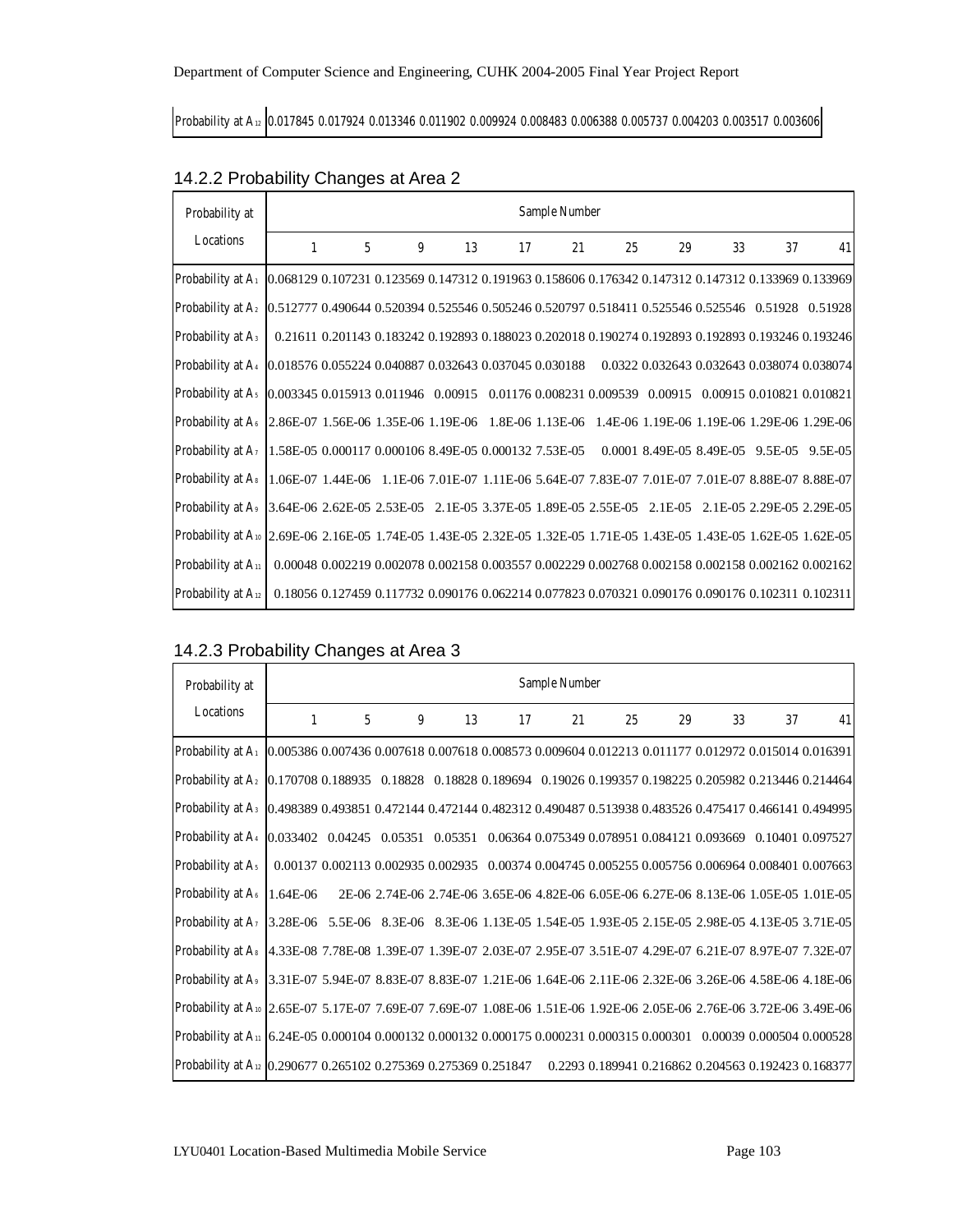| Probability at                                                                                                                    |              |   |   |    |    | Sample Number |    |                                                                                                  |    |    |    |
|-----------------------------------------------------------------------------------------------------------------------------------|--------------|---|---|----|----|---------------|----|--------------------------------------------------------------------------------------------------|----|----|----|
| Locations                                                                                                                         | $\mathbf{1}$ | 5 | 9 | 13 | 17 | 21            | 25 | 29                                                                                               | 33 | 37 | 41 |
| Probability at A <sub>1</sub> 0.074468 0.081733 0.053506 0.05051 0.05019 0.037372 0.037372 0.032369 0.030088 0.035229 0.043938    |              |   |   |    |    |               |    |                                                                                                  |    |    |    |
| Probability at A <sub>2</sub> 0.076556 0.06735 0.058134 0.043988 0.048821 0.039497 0.039497 0.03821 0.02847 0.033334 0.04274      |              |   |   |    |    |               |    |                                                                                                  |    |    |    |
| Probability at A <sub>3</sub> [0.079248 0.067817 0.0636 0.046169 0.054155 0.047601 0.047601 0.044795 0.03202 0.03265 0.043636     |              |   |   |    |    |               |    |                                                                                                  |    |    |    |
| Probability at A <sub>1</sub> 0.413499 0.40632 0.456074 0.43653 0.452128 0.475657 0.475657 0.479652 0.452058 0.436158 0.442102    |              |   |   |    |    |               |    |                                                                                                  |    |    |    |
| Probability at A <sub>5</sub> [0.273119 0.272113 0.281121 0.313268 0.298634 0.305607 0.305607 0.321224 0.352469 0.359407 0.330702 |              |   |   |    |    |               |    |                                                                                                  |    |    |    |
| Probability at $A_6$                                                                                                              |              |   |   |    |    |               |    | 0.00187 0.002261 0.002682 0.003339 0.00297 0.003953 0.003953 0.004577 0.005609 0.004162 0.003883 |    |    |    |
| Probability at A <sub>7</sub> [0.018053 0.02472 0.024164 0.033133 0.027507 0.030164 0.030164 0.027996 0.037798 0.036468 0.030884  |              |   |   |    |    |               |    |                                                                                                  |    |    |    |
| Probability at A <sub>8</sub> [0.001288 0.001812 0.00221 0.003385 0.002696 0.00349 0.00349 0.003284 0.004953 0.00446 0.003199     |              |   |   |    |    |               |    |                                                                                                  |    |    |    |
| Probability at A <sub>9</sub>                                                                                                     |              |   |   |    |    |               |    | $0.001870.0029810.0026090.0036270.002970.0029980.0029980.0021690.002970.003070.002636$           |    |    |    |
| Probability at A <sub>10</sub> 0.000816 0.001301 0.001092 0.001497 0.001278 0.00122 0.00122 0.000847 0.001144 0.001216 0.001044   |              |   |   |    |    |               |    |                                                                                                  |    |    |    |
| Probability at A <sub>11</sub> 0.053073 0.066886 0.048908 0.060874 0.054155 0.048264 0.048264 0.040663 0.049836 0.050817 0.05151  |              |   |   |    |    |               |    |                                                                                                  |    |    |    |
| Probability at A <sub>12</sub> 0.006141 0.004705 0.005899 0.003678 0.004497 0.004177 0.004177 0.004212 0.002586 0.003028 0.003725 |              |   |   |    |    |               |    |                                                                                                  |    |    |    |

#### 14.2.4 Probability Changes at Area 4

#### 14.2.5 Probability Changes at Area 5

| Probability at<br>Locations                                                                                                       |          |   |                                                                                           |    |    | <b>Sample Number</b> |           |            |    |                                                                                                                                                                  |         |
|-----------------------------------------------------------------------------------------------------------------------------------|----------|---|-------------------------------------------------------------------------------------------|----|----|----------------------|-----------|------------|----|------------------------------------------------------------------------------------------------------------------------------------------------------------------|---------|
|                                                                                                                                   | 1        | 5 | 9                                                                                         | 13 | 17 | 21                   | 25        | 29         | 33 | 37                                                                                                                                                               | 41      |
| Probability at A                                                                                                                  |          |   |                                                                                           |    |    |                      |           |            |    | 0.001478 0.000877 0.00082 0.000974 0.001267 0.001718 0.002183 0.002183 0.002509 0.002595 0.002358                                                                |         |
| <b>Probability at Az</b>                                                                                                          | 0.000517 |   |                                                                                           |    |    |                      |           |            |    | $0.00029$ $0.000217$ $0.000258$ $0.000309$ $0.000523$ $0.000743$ $0.000743$ $0.000953$ $0.000986$ $0.001001$                                                     |         |
| Probability at A <sub>3</sub>                                                                                                     |          |   |                                                                                           |    |    |                      |           |            |    | $0.000363 \quad 0.000164 \quad 0.000102 \quad 0.000106 \quad 0.000134 \quad 0.000236 \quad 0.000309 \quad 0.000309 \quad 0.000391 \quad 0.000404 \quad 0.000498$ |         |
| Probability at A <sub>4</sub>                                                                                                     |          |   | 0.108889 0.080614 0.062955 0.06164 0.066979 0.087156 0.095102 0.095102                    |    |    |                      |           |            |    | 0.10341 0.102631 0.117956                                                                                                                                        |         |
| Probability at A <sub>5</sub>                                                                                                     |          |   | 0.630232 0.582096 0.559332 0.578789 0.570915 0.595471 0.632046 0.632046 0.641353 0.645387 |    |    |                      |           |            |    |                                                                                                                                                                  | 0.64598 |
| Probability at A <sub>6</sub>                                                                                                     |          |   |                                                                                           |    |    |                      |           |            |    | 0.015185 0.014418 0.01126 0.008478 0.008961 0.008484 0.006115 0.006115 0.005953 0.005363 0.006885                                                                |         |
| <b>Probability at A</b>                                                                                                           | 0.1259   |   |                                                                                           |    |    |                      |           |            |    | 0.15762 0.176332 0.172649 0.177512 0.159027 0.139092 0.139092 0.131714 0.128928 0.118774                                                                         |         |
| Probability at A <sub>8</sub>                                                                                                     |          |   |                                                                                           |    |    |                      |           |            |    | 0.07978 0.131691 0.153564 0.140315 0.129162 0.102174 0.080009 0.080009 0.070705 0.069209 0.065546                                                                |         |
| <b>Probability at A</b>                                                                                                           |          |   |                                                                                           |    |    |                      |           |            |    | 0.003707 0.004641 0.00564 0.005918 0.006431 0.005922 0.005475 0.005475 0.005184 0.005363 0.004547                                                                |         |
| Probability at A <sub>10</sub> 0.000997 0.001087 0.001339 0.001445 0.001614 0.001507 0.001493 0.001493 0.001375 0.001422 0.001223 |          |   |                                                                                           |    |    |                      |           |            |    |                                                                                                                                                                  |         |
| Probability at A <sub>11</sub>   0.032933 0.02649 0.028431 0.02942 0.036708 0.037761 0.037404 0.037404 0.036413 0.037669 0.035185 |          |   |                                                                                           |    |    |                      |           |            |    |                                                                                                                                                                  |         |
| Probability at A <sub>12</sub> 1.94E-05 1.18E-05 7.3E-06 8.67E-06 9.04E-06 1.86E-05                                               |          |   |                                                                                           |    |    |                      | $2.9E-05$ | $2.9E-0.5$ |    | 4.1E-05 4.25E-05 4.75E-05                                                                                                                                        |         |

14.2.6 Probability Changes at Area 6

Probability at Sample Number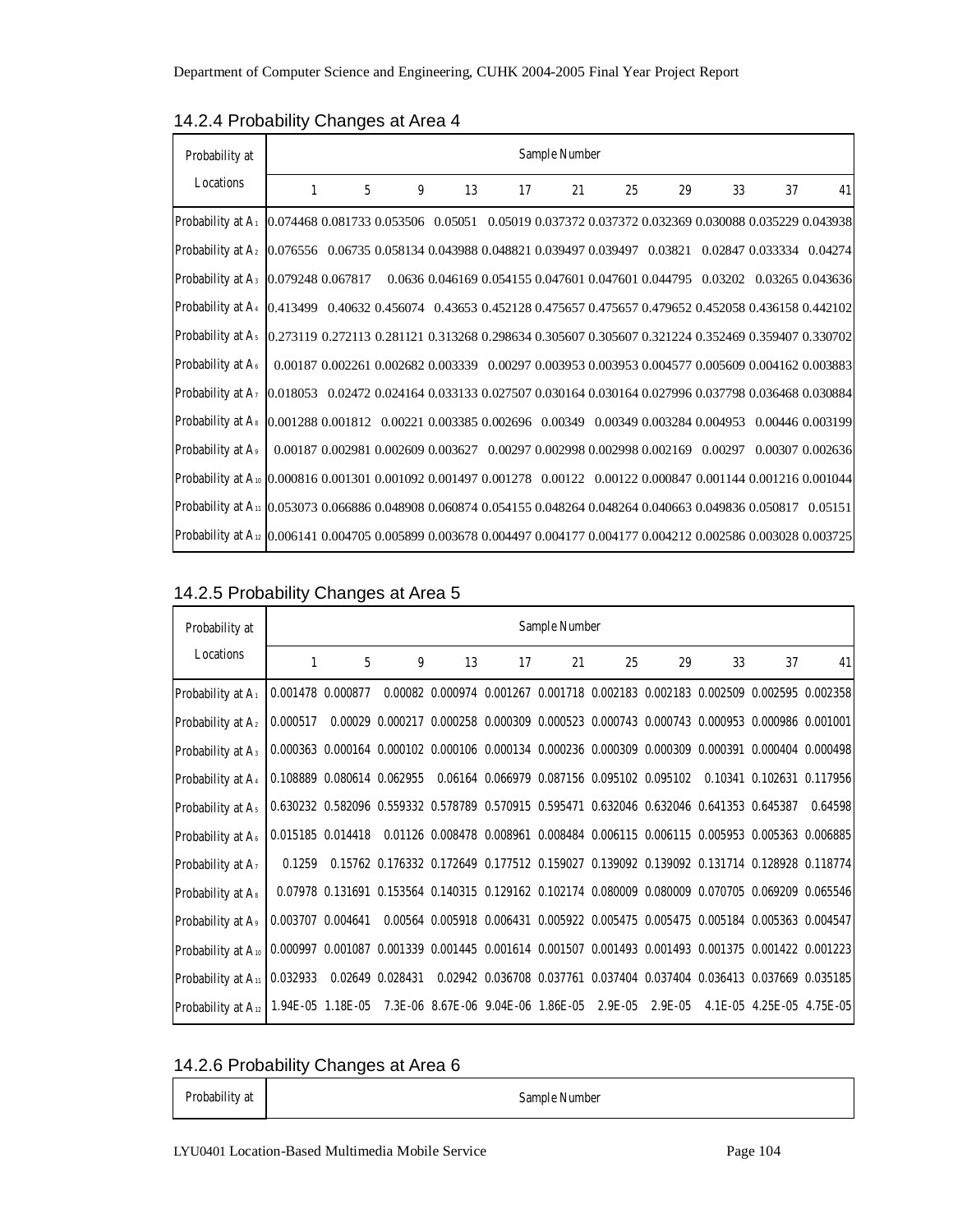| Locations                                                                                             |                                                                                                                                                                  | $1 -$ | $5\degree$ | $9^{\circ}$<br>13 | $17 \quad \text{or}$ |  | 29 | $33^{\circ}$<br>37 | 41                                                                                                                      |
|-------------------------------------------------------------------------------------------------------|------------------------------------------------------------------------------------------------------------------------------------------------------------------|-------|------------|-------------------|----------------------|--|----|--------------------|-------------------------------------------------------------------------------------------------------------------------|
| Probability at A <sub>1</sub>                                                                         |                                                                                                                                                                  |       |            |                   |                      |  |    |                    | 9.59E-07 1.62E-06 1.13E-05 1.2E-05 1.07E-05 1.67E-05 1.35E-05 2.1E-05 1.18E-05 1.84E-05 1.84E-05                        |
| Probability at $A_2$                                                                                  |                                                                                                                                                                  |       |            |                   |                      |  |    |                    | 2.29E-08 2.23E-08 1.38E-06 8.24E-07 6.04E-07 9.41E-07 8.29E-07 1.29E-06 7.26E-07 1.13E-06 1.13E-06                      |
| Probability at A <sub>3</sub>                                                                         |                                                                                                                                                                  |       |            |                   |                      |  |    |                    | 3.02E-07 1.34E-06 4.22E-05 3.15E-05 2.31E-05 3.13E-05 2.61E-05 3.53E-05 2.29E-05 3.09E-05 3.09E-05                      |
| <b>Probability at A</b>                                                                               |                                                                                                                                                                  |       |            |                   |                      |  |    |                    | 0.00182 0.002032 0.014919 0.010539 0.008051 0.010336 0.010033 0.01283 0.009155 0.011724 0.011724                        |
| Probability at A <sub>5</sub>                                                                         |                                                                                                                                                                  |       |            |                   |                      |  |    |                    | $0.006142$ $0.001697$ $0.007578$ $0.00528$ $0.004204$ $0.005704$ $0.006099$ $0.008243$ $0.005489$ $0.007429$ $0.007429$ |
| Probability at $A_6$                                                                                  |                                                                                                                                                                  |       |            |                   |                      |  |    |                    | 0.814285 0.947613 0.937498 0.948696 0.955517 0.943374 0.941373 0.925737 0.946306 0.931926 0.931926                      |
| Probability at $A_7$                                                                                  |                                                                                                                                                                  |       |            |                   |                      |  |    |                    | 0.03836 0.015611 0.01678 0.015414 0.014289 0.018345 0.01882 0.024067 0.017412 0.022299 0.022299                         |
| <b>Probability at A</b> <sub>8</sub>                                                                  |                                                                                                                                                                  |       |            |                   |                      |  |    |                    | 0.134973 0.028288 0.019536 0.015202 0.013335 0.015977 0.018306 0.021847 0.016937 0.020242 0.020242                      |
| <b>Probability at A</b>                                                                               |                                                                                                                                                                  |       |            |                   |                      |  |    |                    | $0.000325$ $0.000486$ $0.000345$ $0.000379$ $0.000342$ $0.00047$ $0.000457$ $0.000626$ $0.0004$ $0.000549$ $0.000549$   |
| Probability at A <sub>10</sub> 6.37E-05 0.000243 9.53E-05 0.000125 0.000112 0.000158 0.000149 0.00021 |                                                                                                                                                                  |       |            |                   |                      |  |    |                    | 0.00013 0.000184 0.000184                                                                                               |
| Probability at A <sub>11</sub>                                                                        | $0.004029 \quad 0.004027 \quad 0.003194 \quad 0.004321 \quad 0.004117 \quad 0.005587 \quad 0.004723 \quad 0.006383 \quad 0.004135 \quad 0.005596 \quad 0.005596$ |       |            |                   |                      |  |    |                    |                                                                                                                         |
| Probability at $A_{12}$                                                                               |                                                                                                                                                                  |       |            |                   |                      |  |    |                    | 5.2E-11 4.65E-11 2.28E-08 7.14E-09 4.14E-09 6.44E-09 6.52E-09 1.01E-08 5.71E-09 8.87E-09 8.87E-09                       |

### 14.2.7 Probability Changes at Area 7

| Probability at<br>Locations                                                                                           |                                                                                                                          |   |   |    |    | Sample Number |                                                                                                                                                                  |    |    |    |    |
|-----------------------------------------------------------------------------------------------------------------------|--------------------------------------------------------------------------------------------------------------------------|---|---|----|----|---------------|------------------------------------------------------------------------------------------------------------------------------------------------------------------|----|----|----|----|
|                                                                                                                       | $\mathbf{1}$                                                                                                             | 5 | 9 | 13 | 17 | 21            | 25                                                                                                                                                               | 29 | 33 | 37 | 41 |
| Probability at A                                                                                                      |                                                                                                                          |   |   |    |    |               | $0.000117 \quad 0.000456 \quad 0.000434 \quad 0.000371 \quad 0.000371 \quad 0.000304 \quad 0.000304 \quad 0.000304 \quad 0.000304 \quad 0.000304 \quad 0.000304$ |    |    |    |    |
| Probability at $A_2$                                                                                                  | 4.85E-06                                                                                                                 |   |   |    |    |               | 1E-05 8.56E-06 9.64E-06 9.64E-06 7.69E-06 7.69E-06 7.69E-06 7.69E-06 7.69E-06 7.69E-06                                                                           |    |    |    |    |
| <b>Probability at A</b> <sub>3</sub>                                                                                  |                                                                                                                          |   |   |    |    |               | 1.45E-05 3.71E-05 3.25E-05 2.97E-05 2.97E-05 1.98E-05 1.98E-05 1.98E-05 1.98E-05 1.98E-05 1.98E-05                                                               |    |    |    |    |
| Probability at A <sub>4</sub>                                                                                         |                                                                                                                          |   |   |    |    |               | 0.015988 0.018525 0.016462 0.018544 0.018544 0.015427 0.015427 0.015427 0.015427 0.015427 0.015427                                                               |    |    |    |    |
| <b>Probability at As</b>                                                                                              |                                                                                                                          |   |   |    |    |               | 0.019672 0.015912 0.013195 0.017546 0.017546 0.016994 0.016994 0.016994 0.016994 0.016994 0.016994                                                               |    |    |    |    |
| Probability at A <sub>6</sub>                                                                                         |                                                                                                                          |   |   |    |    |               | 0.105522 0.114104 0.10716 0.079731 0.079731 0.055417 0.055417 0.055417 0.055417 0.055417 0.055417                                                                |    |    |    |    |
| Probability at A <sub>7</sub>                                                                                         |                                                                                                                          |   |   |    |    |               | 0.318911 0.364453 0.361736 0.364817 0.364817 0.363245 0.363245 0.363245 0.363245 0.363245 0.363245                                                               |    |    |    |    |
| <b>Probability at A</b>                                                                                               |                                                                                                                          |   |   |    |    |               | 0.438292 0.257953 0.252514 0.30062 0.30062 0.329739 0.329739 0.329739 0.329739 0.329739 0.329739                                                                 |    |    |    |    |
| <b>Probability at A</b>                                                                                               |                                                                                                                          |   |   |    |    |               | 0.054344 0.107965 0.123048 0.111103 0.111103 0.116914 0.116914 0.116914 0.116914 0.116914 0.116914                                                               |    |    |    |    |
| Probability at A10 0.013638 0.035233 0.041856 0.037793 0.037793 0.040884 0.040884 0.040884 0.040884 0.040884 0.040884 |                                                                                                                          |   |   |    |    |               |                                                                                                                                                                  |    |    |    |    |
| <b>Probability at A</b> <sub>11</sub>                                                                                 | $0.033497$ $0.085352$ $0.083553$ $0.069436$ $0.069436$ $0.061048$ $0.061048$ $0.061048$ $0.061048$ $0.061048$ $0.061048$ |   |   |    |    |               |                                                                                                                                                                  |    |    |    |    |
| <b>Probability at A</b> <sub>12</sub>                                                                                 |                                                                                                                          |   |   |    |    |               | 6.53E-08 6.59E-08 5.39E-08 8.35E-08 8.35E-08 6.94E-08 6.94E-08 6.94E-08 6.94E-08 6.94E-08 6.94E-08                                                               |    |    |    |    |

### 14.2.8 Probability Changes at Area 8

| Probability at                                                                                                                | Sample Number |   |    |  |    |    |    |  |  |    |  |
|-------------------------------------------------------------------------------------------------------------------------------|---------------|---|----|--|----|----|----|--|--|----|--|
| Locations                                                                                                                     |               | q | 13 |  | 21 | 25 | 29 |  |  | 41 |  |
| Probability at A <sub>1</sub> 0.000128 7.75E-05 6.88E-05 9.4E-05 5.04E-05 5.3E-05 4.19E-05 6.28E-05 5.22E-05 5.22E-05 8.2E-05 |               |   |    |  |    |    |    |  |  |    |  |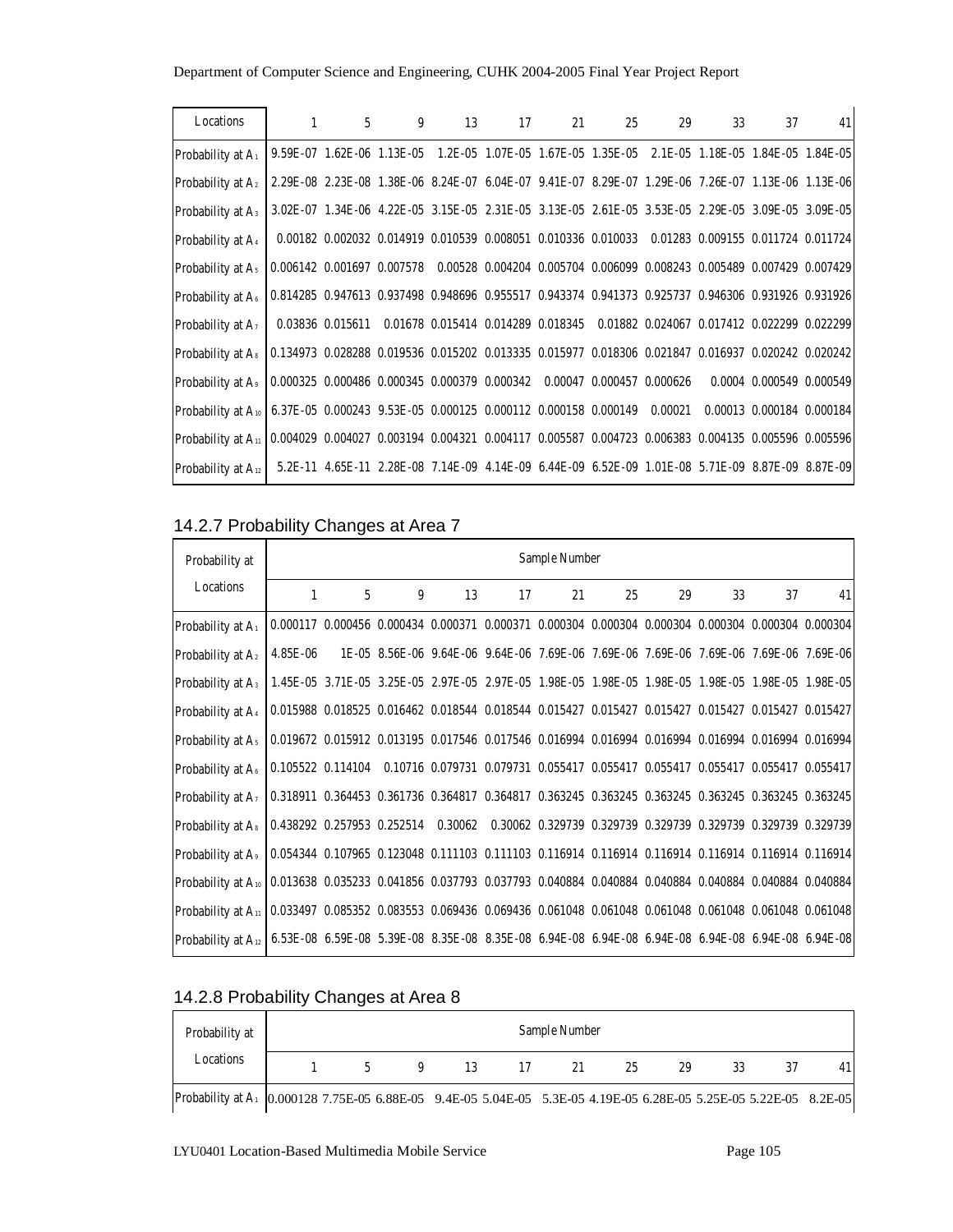| Probability at A <sub>2</sub> 3.83E-06 3.05E-06 2.11E-06 2.66E-06 9.14E-07 1.07E-06 9.23E-07 1.14E-06 1.16E-06 1.15E-06 1.66E-06  |  |  |  |  |  |                                                                                                                     |
|-----------------------------------------------------------------------------------------------------------------------------------|--|--|--|--|--|---------------------------------------------------------------------------------------------------------------------|
| Probability at A <sub>3</sub>                                                                                                     |  |  |  |  |  | 1.2E-05 8.31E-06 5.15E-06 5.49E-06 1.74E-06 1.99E-06 1.62E-06 1.89E-06 1.76E-06 1.75E-06 2.33E-06                   |
| Probability at A <sub>4</sub>                                                                                                     |  |  |  |  |  | $0.01265\ 0.011877\ 0.008218\ 0.008176\quad 0.00438\quad 0.00494\ 0.004548\ 0.004499\ 0.004694\ 0.004734\ 0.005262$ |
| Probability at A <sub>5</sub> 0.013744 0.015445 0.009436 0.011237 0.007828 0.00946 0.008955 0.008497 0.009766 0.009067 0.01036    |  |  |  |  |  |                                                                                                                     |
| Probability at A <sub>8</sub> 0.10416 0.101943 0.062281 0.053964 0.03274 0.034937 0.031292 0.025858 0.024831 0.026108 0.02294     |  |  |  |  |  |                                                                                                                     |
| Probability at A <sub>7</sub> (0.337322 0.316731 0.318299 0.339351 0.311703 0.314723 0.302065 0.320134 0.311703 0.314418 0.335262 |  |  |  |  |  |                                                                                                                     |
| Probability at As 0.387334 0.453729 0.449715 0.429257 0.478484 0.489844 0.517916 0.458603 0.498745 0.496183 0.448198              |  |  |  |  |  |                                                                                                                     |
| Probability at A <sub>9</sub> 0.088237 0.063712 0.102448 0.104786 0.107505 0.094531 0.089484 0.118315 0.098947 0.098439 0.114043  |  |  |  |  |  |                                                                                                                     |
| Probability at A <sub>10</sub>                                                                                                    |  |  |  |  |  | 0.0284 0.018615 0.033898 0.033726 0.039732 0.033517 0.030862 0.044952 0.035083 0.034903 0.042734                    |
| Probability at A <sub>11</sub>                                                                                                    |  |  |  |  |  | 0.02801 0.017858 0.01563 0.0194 0.017575 0.017992 0.014832 0.019077 0.016176 0.016093 0.021114                      |
| Probability at A <sub>12</sub> 5.1E-08 5.57E-08 3.91E-08 4.05E-08 9.48E-09 1.16E-08 1.15E-08 1.18E-08 1.43E-08 1.43E-08 1.8E-08   |  |  |  |  |  |                                                                                                                     |

#### 14.2.9 Probability Changes at Area 9

| Probability at                                                                                                                     |              |   |   |                                                                                                  |    | Sample Number |    |    |    |    |    |
|------------------------------------------------------------------------------------------------------------------------------------|--------------|---|---|--------------------------------------------------------------------------------------------------|----|---------------|----|----|----|----|----|
| Locations                                                                                                                          | $\mathbf{1}$ | 5 | 9 | 13                                                                                               | 17 | 21            | 25 | 29 | 33 | 37 | 41 |
| Probability at A: 0.001285 0.001834 0.001344 0.001547 0.001062 0.000923 0.000923 0.001099 0.000949 0.00092 0.00092                 |              |   |   |                                                                                                  |    |               |    |    |    |    |    |
| Probability at $A_2$                                                                                                               |              |   |   | 1.2E-05 1.01E-05 7.23E-06 9.29E-06 6.2E-06 4.83E-06 4.83E-06 6.42E-06 4.96E-06 4.81E-06 4.81E-06 |    |               |    |    |    |    |    |
| Probability at A <sub>3</sub> 1.28E-05 6.84E-06 4.74E-06 5.93E-06 3.8E-06 3.04E-06 3.04E-06 4.27E-06 3.39E-06 3.52E-06 3.52E-06    |              |   |   |                                                                                                  |    |               |    |    |    |    |    |
| Probability at A <sub>4</sub> 0.007438 0.002894 0.002305 0.002842 0.002401 0.001948 0.001948 0.002416 0.001947 0.002079 0.002079   |              |   |   |                                                                                                  |    |               |    |    |    |    |    |
| Probability at A <sub>5</sub> 0.013856 0.005032 0.003845 0.005079 0.004727 0.003578 0.003578 0.004085 0.003073 0.003236 0.003236   |              |   |   |                                                                                                  |    |               |    |    |    |    |    |
| Probability at A <sub>6</sub> [0.009344 0.0017 0.001392 0.001623 0.00149 0.001278 0.001278 0.001361 0.00116 0.001188 0.001188      |              |   |   |                                                                                                  |    |               |    |    |    |    |    |
| Probability at A <sub>7</sub> 0.349612 0.220717 0.204653 0.225878 0.228394 0.206964 0.206964 0.205778 0.185259 0.182063 0.182063   |              |   |   |                                                                                                  |    |               |    |    |    |    |    |
| Probability at As 0.134681 0.053879 0.054278 0.060742 0.072501 0.064797 0.064797 0.061808 0.054881 0.055446 0.055446               |              |   |   |                                                                                                  |    |               |    |    |    |    |    |
| Probability at A <sub>9</sub> 0.237396 0.353162 0.370845 0.356458 0.355479 0.369884 0.369884 0.362714 0.374961 0.363435 0.363435   |              |   |   |                                                                                                  |    |               |    |    |    |    |    |
| Probability at A <sub>10</sub> [0.148366 0.279193 0.297254 0.274114 0.273361 0.296483 0.296483 0.303048 0.326547 0.339161 0.339161 |              |   |   |                                                                                                  |    |               |    |    |    |    |    |
| Probability at A <sub>11</sub> (0.097997 0.081572 0.064073 0.071703 0.060575 0.054138 0.054138 0.05768 0.051215 0.052463 0.052463  |              |   |   |                                                                                                  |    |               |    |    |    |    |    |
| Probability at A <sub>12</sub> 4.35E-08 2.71E-08 2.13E-08 2.85E-08 1.99E-08 1.48E-08 1.48E-08 2.17E-08 1.61E-08 1.56E-08 1.56E-08  |              |   |   |                                                                                                  |    |               |    |    |    |    |    |

### 14.2.10 Probability Changes at Area 10

| Probability at                                                                                                                   |   |   |    |    | Sample Number |    |    |    |    |    |
|----------------------------------------------------------------------------------------------------------------------------------|---|---|----|----|---------------|----|----|----|----|----|
| Locations                                                                                                                        | 5 | 9 | 13 | 17 | 21            | 25 | 29 | 33 | 37 | 41 |
| Probability at A <sub>1</sub> 0.003394 0.007267 0.008551 0.005951 0.009531 0.008155 0.008155 0.008155 0.011054 0.011054 0.009073 |   |   |    |    |               |    |    |    |    |    |
| Probability at A <sub>2</sub> 5.08E-05 0.000106 9.43E-05 5.26E-05 9.68E-05 7.41E-05 7.41E-05 7.41E-05 0.000103 0.000103 7.59E-05 |   |   |    |    |               |    |    |    |    |    |
| Probability at A <sub>3</sub> 3.98E-05 9.93E-05 0.000111 5.92E-05 0.000118 9.31E-05 9.31E-05 9.31E-05 0.000133 0.000133 9.94E-05 |   |   |    |    |               |    |    |    |    |    |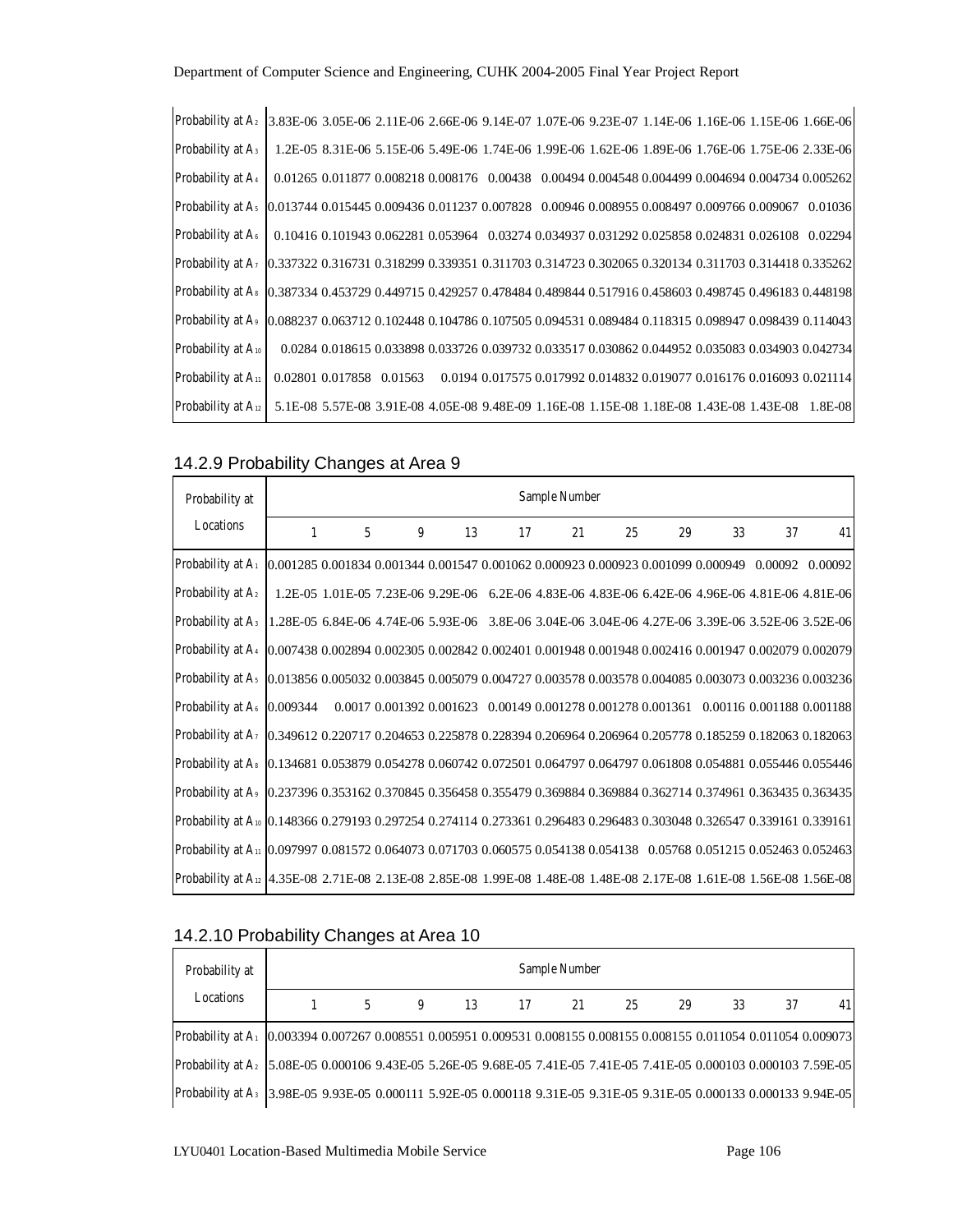| Probability at A <sub>4</sub> 0.00615 0.010556 0.008318 0.005869 0.009018 0.007201 0.007201 0.007201 0.008983 0.008983 0.007793   |  |  |  |  |  |  |
|-----------------------------------------------------------------------------------------------------------------------------------|--|--|--|--|--|--|
| Probability at A <sub>5</sub> 0.003637 0.006506 0.003888 0.003195 0.004709 0.003509 0.003509 0.003509 0.004563 0.004563 0.004241  |  |  |  |  |  |  |
| Probability at A <sub>8</sub> 0.000514 0.000824 0.000658 0.000604 0.000775 0.000654 0.000654 0.000654 0.000794 0.000794 0.000769  |  |  |  |  |  |  |
| Probability at A <sub>7</sub> 0.117685 0.131592 0.095438 0.096477 0.10205 0.091017 0.091017 0.091017 0.097532 0.097532 0.097148   |  |  |  |  |  |  |
| Probability at As 0.024002 0.021217 0.011833 0.013361 0.012479 0.010977 0.010977 0.010977 0.010827 0.010827 0.011556              |  |  |  |  |  |  |
| Probability at As 0.402795 0.351171 0.340484 0.348981 0.321478 0.329233 0.329233 0.329233 0.311522 0.311522 0.310295              |  |  |  |  |  |  |
| Probability at A <sub>10</sub> 0.381125 0.356059 0.413193 0.41769 0.39556 0.422256 0.422256 0.422256 0.394056 0.394056 0.403507   |  |  |  |  |  |  |
| Probability at A <sub>11</sub> 0.060607 0.114601 0.117431 0.10776 0.144184 0.12683 0.12683 0.12683 0.160433 0.160433 0.155443     |  |  |  |  |  |  |
| Probability at A <sub>12</sub> 4.98E-07 7.44E-07 5.11E-07 2.35E-07 4.32E-07 3.17E-07 3.17E-07 3.17E-07 4.01E-07 4.01E-07 2.68E-07 |  |  |  |  |  |  |

#### 14.2.11 Probability Changes at Area 11

| Probability at                                                                                                                    |              |   |   |    |    | Sample Number |    |    |    |    |    |
|-----------------------------------------------------------------------------------------------------------------------------------|--------------|---|---|----|----|---------------|----|----|----|----|----|
| Locations                                                                                                                         | $\mathbf{1}$ | 5 | 9 | 13 | 17 | 21            | 25 | 29 | 33 | 37 | 41 |
| Probability at A <sub>1</sub> [0.141613 0.143711 0.128264 0.0978 0.108039 0.089499 0.078352 0.085776 0.099869 0.099869 0.095873   |              |   |   |    |    |               |    |    |    |    |    |
| Probability at A2 0.004468 0.003345 0.002393 0.002095 0.003137 0.002083 0.001824 0.001838 0.00239 0.00239 0.002054                |              |   |   |    |    |               |    |    |    |    |    |
| Probability at A <sub>3</sub> 0.006356 0.003921 0.002344 0.001787 0.002429 0.001681 0.00169 0.0018 0.002308 0.002308 0.00204      |              |   |   |    |    |               |    |    |    |    |    |
| Probability at A <sub>4</sub> 0.073945 0.048885 0.036453 0.040934 0.053379 0.043612 0.046334 0.043568 0.047997 0.047997 0.042999  |              |   |   |    |    |               |    |    |    |    |    |
| Probability at A <sub>5</sub> 0.055313 0.044376 0.040716 0.046357 0.062147 0.050775 0.051042 0.046686 0.047997 0.047997 0.040127  |              |   |   |    |    |               |    |    |    |    |    |
| Probability at A <sub>8</sub> 0.002449 0.001735 0.001293 0.001413 0.001518 0.001464 0.002023 0.001955 0.001929 0.001929 0.001826  |              |   |   |    |    |               |    |    |    |    |    |
| Probability at A <sub>7</sub>   0.072428 0.071497 0.076375 0.108485 0.114974 0.120478 0.127996 0.115466 0.11078 0.11078 0.110851  |              |   |   |    |    |               |    |    |    |    |    |
| Probability at A <sub>8</sub> 0.003459 0.003143 0.0035 0.006555 0.007241 0.008019 0.009129 0.007476 0.006693 0.006693 0.006606    |              |   |   |    |    |               |    |    |    |    |    |
| Probability at A   0.042242 0.046576 0.054057 0.084585 0.076998 0.092647 0.091854 0.084015 0.080606 0.080606 0.092616             |              |   |   |    |    |               |    |    |    |    |    |
| Probability at A <sub>10</sub> 0.0373 0.040005 0.047077 0.070671 0.058398 0.075295 0.072615 0.068281 0.063723 0.063723 0.076318   |              |   |   |    |    |               |    |    |    |    |    |
| Probability at A <sub>11</sub> 0.560412 0.592799 0.607523 0.539312 0.511727 0.514439 0.517137 0.543135 0.535702 0.535702 0.528685 |              |   |   |    |    |               |    |    |    |    |    |
| Probability at A <sub>12</sub> 1.45E-05 7.79E-06 4.59E-06 5.84E-06 1.15E-05 6.67E-06 5.84E-06 5.12E-06 7.34E-06 7.34E-06 6.05E-06 |              |   |   |    |    |               |    |    |    |    |    |

#### 14.2.12 Probability Changes at Area 12

| Probability at                                                                                                                   |   |   |    |    | Sample Number |    |    |                                                                                          |    |        |
|----------------------------------------------------------------------------------------------------------------------------------|---|---|----|----|---------------|----|----|------------------------------------------------------------------------------------------|----|--------|
| Locations                                                                                                                        | 5 | 9 | 13 | 17 | 21            | 25 | 29 | 33                                                                                       | 37 | 41     |
| Probability at A <sub>1</sub>                                                                                                    |   |   |    |    |               |    |    | 0.00459 0.001554 0.000872 0.000275 0.000124 0.000184 0.000274 0.000333 0.000406 0.000494 |    | 0.0006 |
| Probability at A <sub>2</sub> [0.252903 0.161699 0.133611 0.079721 0.0543 0.064525 0.077184 0.083991 0.091568 0.099744 0.10855   |   |   |    |    |               |    |    |                                                                                          |    |        |
| Probability at A <sub>3</sub> 0.081964 0.056938 0.074245 0.041916 0.027772 0.036355 0.036333 0.040088 0.041354 0.042622 0.04389  |   |   |    |    |               |    |    |                                                                                          |    |        |
| Probability at A <sub>4</sub> 0.007243 0.002894 0.001624 0.000499 0.000244 0.000445 0.000555 0.000713 0.000832 0.000972 0.001133 |   |   |    |    |               |    |    |                                                                                          |    |        |
| Probability at A <sub>5</sub> 0.001304 0.000364 0.000126 2.77E-05 1.12E-05 2.31E-05 3.45E-05 4.74E-05 6.02E-05 7.63E-05 9.67E-05 |   |   |    |    |               |    |    |                                                                                          |    |        |